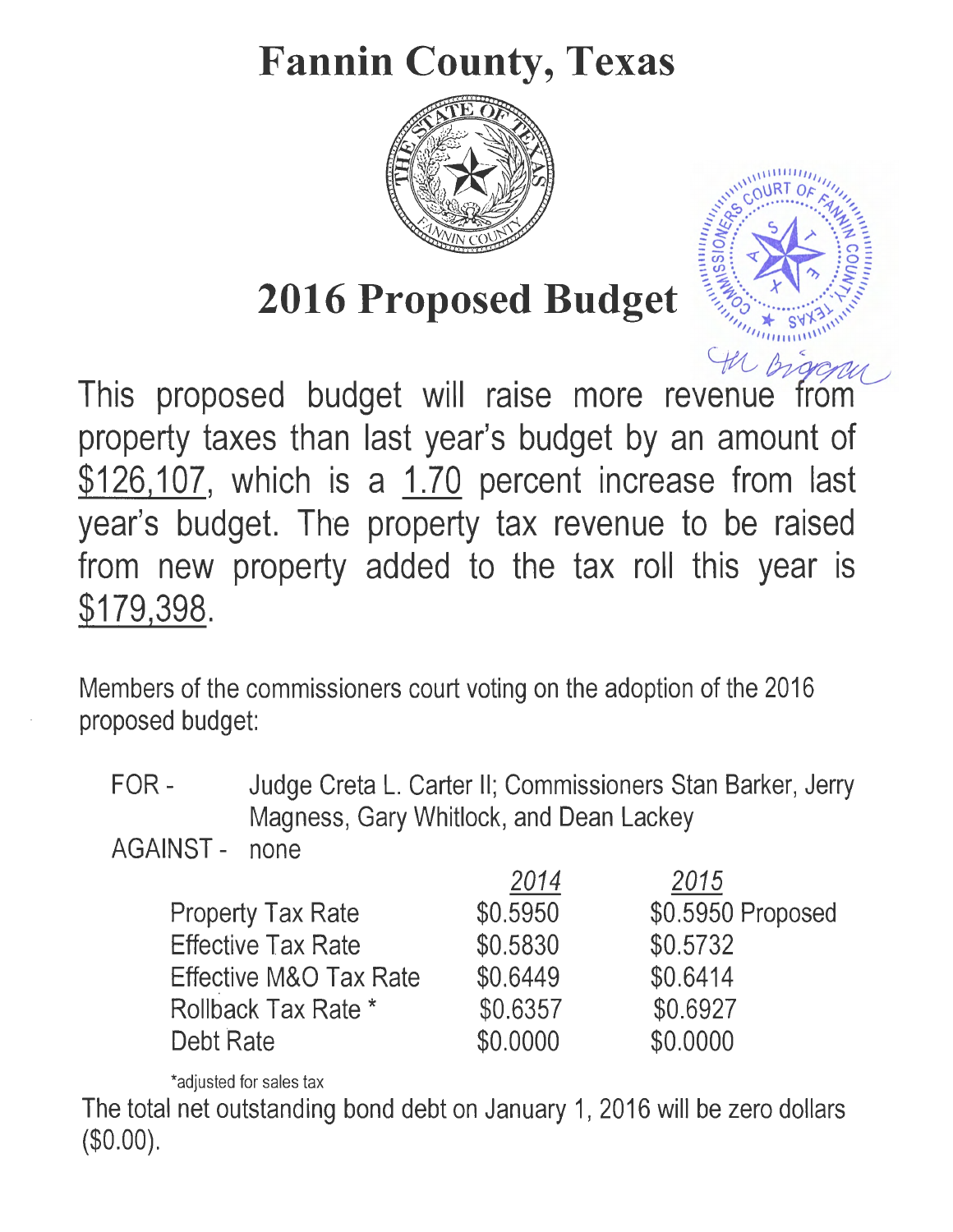| 07/27/15      |                                                                  | Proposed Budget FY 2015-2016       |                |                                  |                     |                           |                       |                           |  |
|---------------|------------------------------------------------------------------|------------------------------------|----------------|----------------------------------|---------------------|---------------------------|-----------------------|---------------------------|--|
| TIME:11:19 AM |                                                                  |                                    | July 27, 2015  |                                  |                     |                           |                       |                           |  |
|               |                                                                  | FISCAL YEAR 10-1-2015 to 9-30-2016 |                |                                  |                     |                           |                       |                           |  |
|               | Account Number                                                   | т                                  | Actual Exper   | Actual Exper                     |                     | Org Budget Amended Budget | Actual Exper          | Prop Budget               |  |
|               | and Title                                                        | C                                  | YEAR - 2013    | YEAR - 2014                      | YEAR - 2015         | YEAR - 2015               | YEAR - 2015           | YEAR - 2016               |  |
|               | REPORTING FUND: 0010 GENERAL FUND                                |                                    |                |                                  |                     |                           |                       |                           |  |
|               | 0300 CASH                                                        |                                    |                |                                  |                     |                           |                       |                           |  |
|               |                                                                  |                                    |                |                                  |                     |                           |                       |                           |  |
|               | 0110 UNENCUMBERED FUND BALANCE                                   | I                                  | 0.00           | 0.00                             | 678,000.00          | 678,000.00                | 0.00                  | 1,677,214.28              |  |
|               | CASH                                                             |                                    | 0.00           | 0.00                             | 678,000.00          | 678,000.00                | 0.00                  | 1,677,214.28              |  |
|               | 0310 PROPERTY TAXES                                              |                                    |                |                                  |                     |                           |                       |                           |  |
|               | 0110 CURRENT TAXES                                               |                                    | I 6,632,163.77 | 6,844,884.33                     | 6,918,892.27        | 6,918,892.27              | 6,941,327.91          | 6,934,461.71              |  |
|               | 0120 DELINQUENT TAXES                                            | I.                                 | 235,259.24     | 254, 254.90                      | 80,000.00           | 80,000.00                 | 182,034.46            | 80,000.00                 |  |
|               | PROPERTY TAXES                                                   |                                    | 6,867,423.01   | 7,099,139.23                     | 6,998,892.27        | 6,998,892.27              | 7,123,362.37          | 7,014,461.71              |  |
|               | 0318 OTHER TAXES                                                 |                                    |                |                                  |                     |                           |                       |                           |  |
|               | 0120 PAY N LIEU TAX/GRASSLAND                                    | Ι.                                 | 18,774.09      | 16,275.30                        | 16,000.00           | 16,000.00                 | 34,947.25             | 16,000.00                 |  |
|               | 0121 PAY N LIEU TAX/UTRWD                                        | Ι.                                 | 0.00           | 0.00                             | 0.00                | 0.00                      | 0.00                  |                           |  |
|               | 0130 COURT COSTS/ARREST FEES                                     | I.                                 | 259, 418.10    | 262, 424.30                      | 240,000.00          | 240,000.00                | 180, 303.39           | 240,000.00                |  |
|               | 0132 ATTORNEYS & DOCTORS                                         | $\mathbf{I}$                       | 25,028.66      | 22,786.28                        | 11,000.00           | 11,000.00                 | 23,763.51             | 11,000.00                 |  |
|               | 0140 TAX ON MIXED DRINKS                                         | I                                  | 12,051.57      | 13,712.57                        | 12,000.00           | 12,000.00                 | 10,044.38             | 12,000.00                 |  |
|               | 0160 SALES TAX REVENUES                                          | I                                  | 630,619.06     | 684,383.47                       | 630,082.76          | 630,082.76                | 532,985.51            | 651,844.40                |  |
|               | OTHER TAXES                                                      |                                    | 945,891.48     | 999,581.92                       | 909,082.76          | 909,082.76                | 782,044.04            | 930,844.40                |  |
|               | 0319 F.C. DETENTION CENTER                                       |                                    |                |                                  |                     |                           |                       |                           |  |
|               | 0420 JAIL PAY PHONE COMMISSION                                   | Ι.                                 | 345, 320.43    | 248,367.31                       | 227,000.00          | 227,000.00                | 76,571.50             | 96,000.00                 |  |
|               | 0551 ANNUAL PAYMENT                                              | $\mathbf{I}$                       | 10,000.00      | 10,000.00                        | 10,000.00           | 10,000.00                 | 0.00                  | 10,000.00                 |  |
|               | 0552 MONTHLY MONITORING PAYMEN                                   | $\mathbf I$                        | 6,000.00       | 6,500.00                         | 6,000.00            | 6,000.00                  | 0.00                  |                           |  |
|               | 0553 INMATE PER DIEM PAYMENT                                     | $\mathbf{I}$                       | 367,612.50     | 360,202.50                       | 337,625.00          | 337,625.00                | 256,732.50            | 333,062.50                |  |
|               | 0554 REIMB.FOR CONFINEMENT EXP.                                  | I                                  |                | 0.00                             | 1,000.00            | 1,000.00                  | 0.00                  |                           |  |
|               | F.C. DETENTION CENTER                                            |                                    |                | 728,932.93 625,069.81 581,625.00 |                     |                           | 581,625.00 333,304.00 | 439,062.50                |  |
|               | 0320 LICENSES & PERMITS                                          |                                    |                |                                  |                     |                           |                       |                           |  |
|               | 0200 ALCOHLIC BEVERAGE LICENSE                                   | Ι.                                 | 132.00         | 816.00                           | 500.00              | 500.00                    |                       | 1,741.50 2,000.00         |  |
|               | 0300 SEWAGE PERMITS/INSPECTIONS<br>$\mathbf{I}$ and $\mathbf{I}$ |                                    | 60,605.40      | 60,355.26                        | 45,000.00           | 45,000.00                 | 45,925.20             | 45,000.00                 |  |
|               | 0545 FOOD SERV. PERMITS/CLASSES<br>$\mathbf{I}$ and $\mathbf{I}$ |                                    | 0.00           | 0.00                             | 0.00                | 0.00                      | 0.00                  |                           |  |
|               | 0546 \$5 COUNTY FEE/FOOD HANDLERS CLASS I                        |                                    | 1,050.00       | 635.00                           | 1,250.00            | 1,250.00                  | 270.00                | 900.00                    |  |
|               | LICENSES & PERMITS                                               |                                    |                | 61,787.40 61,806.26 46,750.00    |                     | 46,750.00                 | 47,936.70 47,900.00   | ----------                |  |
|               | 0321 FEES OF TAX COLLECTOR                                       |                                    |                |                                  |                     |                           |                       |                           |  |
|               | 0200 COMMISSIONS ON CAR REGIST                                   | $\mathbb{I}$                       | 95,970.06      |                                  | 96,036.69 85,000.00 | 85,000.00                 | 68,756.75             | 100,000.00                |  |
|               | 0250 COMMISSION ON CAR TITLES                                    | $\mathbb{I}$                       | 44,235.00      | 43,391.74                        | 40,000.00           | 40,000.00                 | 32,020.00             | 40,000.00                 |  |
|               | 0251 COMM.ON SALES TAX COLLECTIONS                               | $\mathbf{I}$                       |                | 175,058.21 192,725.63            | 175,000.00          | 175,000.00                | 235,600.72            | 200,000.00                |  |
|               | 0400 TPW BOAT REG./TITLES                                        | $\mathbb{I}$                       | 5,135.95       | 3,806.54                         | 3,000.00            | 3,000.00                  | 2,398.89              |                           |  |
|               | 0901 TAX CERTIFICATES                                            | I.                                 | 5,663.72       | 5,945.36                         | 5,800.00            | 5,800.00                  | 4,843.96              | 5,800.00                  |  |
|               | FEES OF TAX COLLECTOR                                            |                                    | 326,062.94     | 341,905.96                       | 308,800.00          | 308,800.00                | 343,620.32            | -----------<br>345,800.00 |  |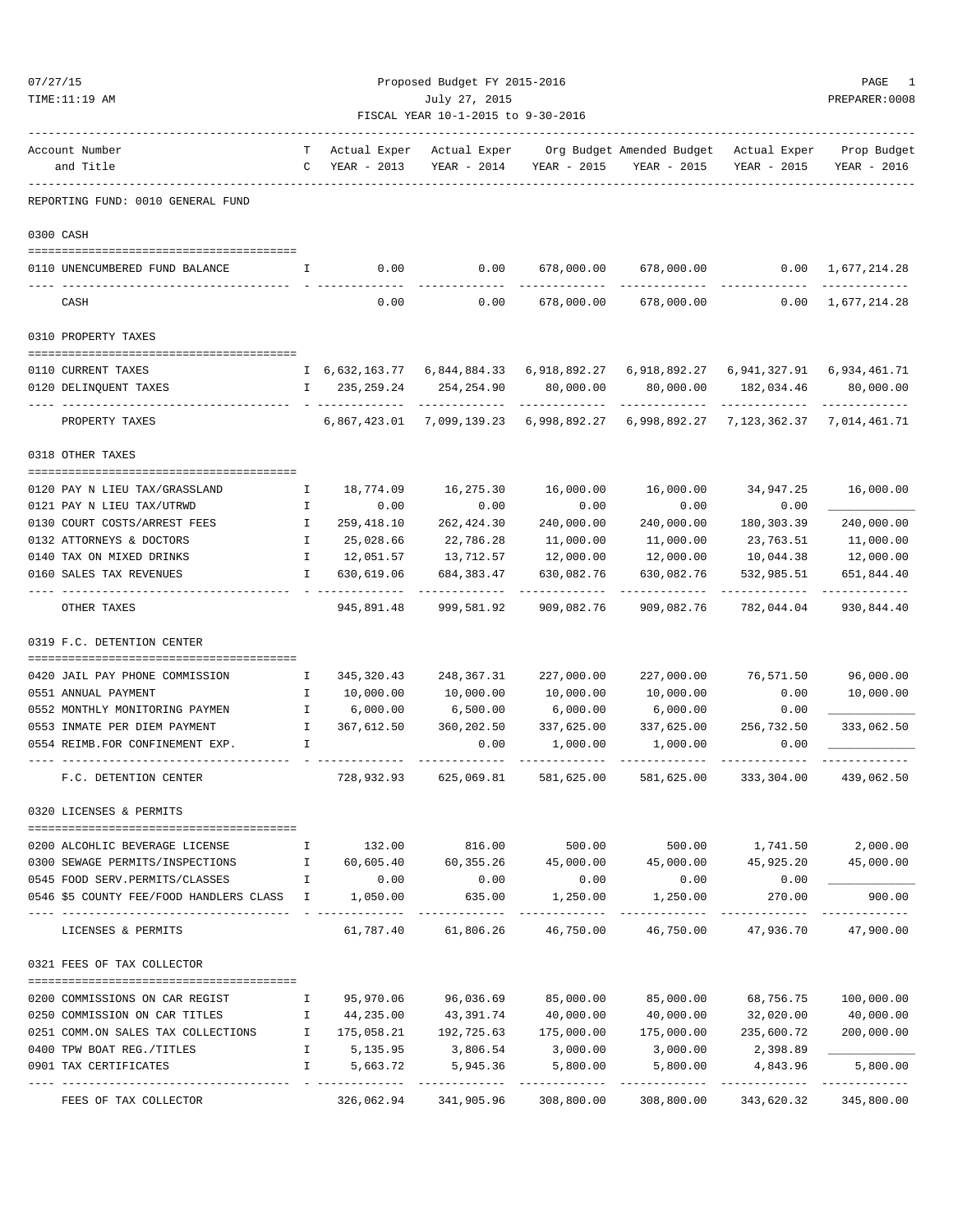# 07/27/15 Proposed Budget FY 2015-2016 PAGE 2 TIME:11:19 AM July 27, 2015 PREPARER:0008 FISCAL YEAR 10-1-2015 to 9-30-2016

| Account Number<br>and Title                                  | т<br>$\mathbb{C}$  | Actual Exper<br>YEAR - 2013 | Actual Exper<br>YEAR - 2014      | YEAR - 2015      | Org Budget Amended Budget - Actual Exper | YEAR - 2015 YEAR - 2015 | Prop Budget<br>YEAR - 2016 |
|--------------------------------------------------------------|--------------------|-----------------------------|----------------------------------|------------------|------------------------------------------|-------------------------|----------------------------|
| REPORTING FUND: 0010 GENERAL FUND                            |                    |                             |                                  |                  |                                          |                         |                            |
| 0330 GRANTS                                                  |                    |                             |                                  |                  |                                          |                         |                            |
| 0100 FEDERAL GRANT-SCAAP                                     | Ι.                 | 58.50                       | 0.00                             | 0.00             | 0.00                                     | 0.00                    |                            |
| 0313 COURTHOUSE RESTORATION                                  | Ι.                 | 0.00                        | 0.00                             | 0.00             | 0.00                                     | 0.00                    |                            |
| 0403 TEAM REDEVELOPMENT TRAINING                             | $\mathbb{I}$       | 0.00                        | 0.00                             | 0.00             | 0.00                                     | 0.00                    |                            |
| 0431 SECOEECB GRANT CS0710                                   | $\mathbf{I}$       | 72,209.00                   | 0.00                             | 0.00             | 0.00                                     | 0.00                    |                            |
| 0437 INDIGENT DEFENSE GRANT<br>$\mathbb{I}$ and $\mathbb{I}$ |                    | 32,293.00                   | 65,091.00 39,242.00              |                  | 39,242.00                                | 30,758.00               | 35,000.00                  |
| 0559 TEXAS VINE PROGRAM                                      | Ι.                 | 0.00                        | 0.00                             | 0.00             | 0.00                                     | 0.00                    |                            |
| GRANTS                                                       |                    | 104,560.50                  | 65,091.00                        | 39,242.00        | 39,242.00                                | 30,758.00               | 35,000.00                  |
| 0340 FEES OF OFFICE                                          |                    |                             |                                  |                  |                                          |                         |                            |
|                                                              |                    |                             |                                  |                  |                                          |                         |                            |
| 0135 FAMILY PROTECTION FEE                                   | $\mathbf{I}$       | 0.00                        | 0.00                             | 0.00             | 0.00                                     | 1,545.21                |                            |
| 0400 COUNTY JUDGE FEES                                       | Ι.                 | 182.00                      | 185.00                           | 400.00           | 400.00                                   | 118.00                  | 200.00                     |
| 0403 COUNTY CLERK FEES                                       | Ι.                 | 225,052.23                  | 198,663.50                       | 210,000.00       | 210,000.00                               | 158,544.69              | 210,000.00                 |
| 0450 DISTRICT CLERK FEES                                     | Ι.                 | 89,758.79                   | 80,261.53                        | 85,000.00        | 85,000.00                                | 66,770.01               | 85,000.00                  |
| 0455 J. P. #1 FEES                                           | I                  | 25,712.90                   | 30,728.88                        | 22,000.00        | 22,000.00                                | 17,267.42               | 25,000.00                  |
| 0456 J. P. #2 FEES                                           | I.                 | 7,906.56                    | 5,550.41                         | 6,000.00         | 6,000.00                                 | 1,497.60                | 2,000.00                   |
| 0457 J. P. #3 FEES                                           | Ι.                 | 2,403.20                    | 2,998.20                         | 2,000.00         | 2,000.00                                 | 2,849.70                | 3,000.00                   |
| 0475 DISTRICT ATTORNEY FEES                                  | $\mathbf{I}$       | 12,140.03                   | 9,443.61                         | 7,000.00         | 7,000.00                                 | 7,869.62                | 8,500.00                   |
| 0480 BOND APPLICATION FEE                                    | I                  | 1,000.00                    | 0.00                             | 0.00             | 0.00                                     | 0.00                    |                            |
| 0484 ELECTION REIMBURSEMENTS                                 | I.                 | 900.00                      | 1,394.00                         | 0.00             | 0.00                                     | 600.00                  |                            |
| 0550 CONSTABLE FEES                                          | Ι.                 | 14,749.65                   | 17,315.10                        | 14,000.00        | 14,000.00                                | 9,865.14                | 12,000.00                  |
| 0560 SHERIFF FEES                                            | Ι.                 | 48,867.26                   | 43,182.79                        | 40,000.00        | 40,000.00                                | 34,471.28               | 40,000.00                  |
| 0573 BOND SUPERVISION FEES                                   | $\mathbf I$        |                             | 35,998.21                        | 38,000.00        | 38,000.00                                | 31,895.00               | 38,000.00                  |
| 0595 E.E.P.A.                                                | Ι.                 | 0.00                        | 0.00                             | 0.00             | 0.00                                     | 0.00                    |                            |
| 0600 D.C.6TH COURT OF APPEALS FEE                            | $\mathbf{I}$       | 1,595.64                    | 1,470.00                         | 2,000.00         | 2,000.00                                 | 1,035.46                | 2,000.00                   |
| 0601 C.C.6TH COURT OF APPEALS FEE                            | $\mathbf{I}$       | 827.38                      | 819.83                           | 900.00           | 900.00                                   | 652.04                  | 900.00                     |
| 0652 SUBDIVISION FEES<br>0900 OTHER FEES                     | I.<br>$\mathbf{I}$ | 0.00<br>1,810.00            | 914.84<br>0.00                   | 250.00<br>500.00 | 250.00<br>500.00                         | 0.00<br>0.00            | 250.00<br>500.00           |
| FEES OF OFFICE                                               |                    |                             | 432,905.64 428,925.90 428,050.00 |                  |                                          | 428,050.00 334,981.17   | 427,350.00                 |
| 0350 FINES                                                   |                    |                             |                                  |                  |                                          |                         |                            |
| ==========================                                   |                    |                             |                                  |                  |                                          |                         |                            |
| 0455 J. P. #1 FINES                                          | I                  | 21, 276.44                  | 21,589.66                        | 18,000.00        | 18,000.00                                | 10,432.19               | 18,000.00                  |
| 0456 J. P. #2 FINES                                          | I                  | 1,556.70                    | 2,249.35                         | 3,000.00         | 3,000.00                                 | 960.50                  | 1,000.00                   |
| 0457 J. P. #3 FINES                                          | I                  | 2,216.50                    | 3,447.05                         | 1,900.00         | 1,900.00                                 | 2,138.90                | 2,500.00<br>---------      |
| FINES                                                        |                    | 25,049.64                   | 27,286.06                        | 22,900.00        | 22,900.00                                | 13,531.59               | 21,500.00                  |
| 0352 FINES & FORFEITURES                                     |                    |                             |                                  |                  |                                          |                         |                            |
| 0100 10% COMM.ON SURETY BAIL BOND FEE                        | I                  | 900.00                      | 804.00                           | 1,000.00         | 1,000.00                                 | 603.00                  | 1,000.00                   |
| 0201 BOND FORFEITURES                                        | I                  | 15,858.72                   | 16,565.00                        | 10,000.00        | 10,000.00                                | 6,827.00                | 8,000.00                   |
| 0202 PTR BOND                                                | I                  | 0.00                        | 0.00                             | 0.00             | 0.00                                     | 0.00                    |                            |
| 0203 GPS/SCRAM MONITOR PAYMENT                               | $\mathbbm{I}$      | 0.00                        | 0.00                             | 0.00             | 0.00                                     | 0.00                    |                            |
| FINES & FORFEITURES                                          |                    | 16,758.72                   | 17,369.00                        | 11,000.00        | 11,000.00                                | 7,430.00                | 9,000.00                   |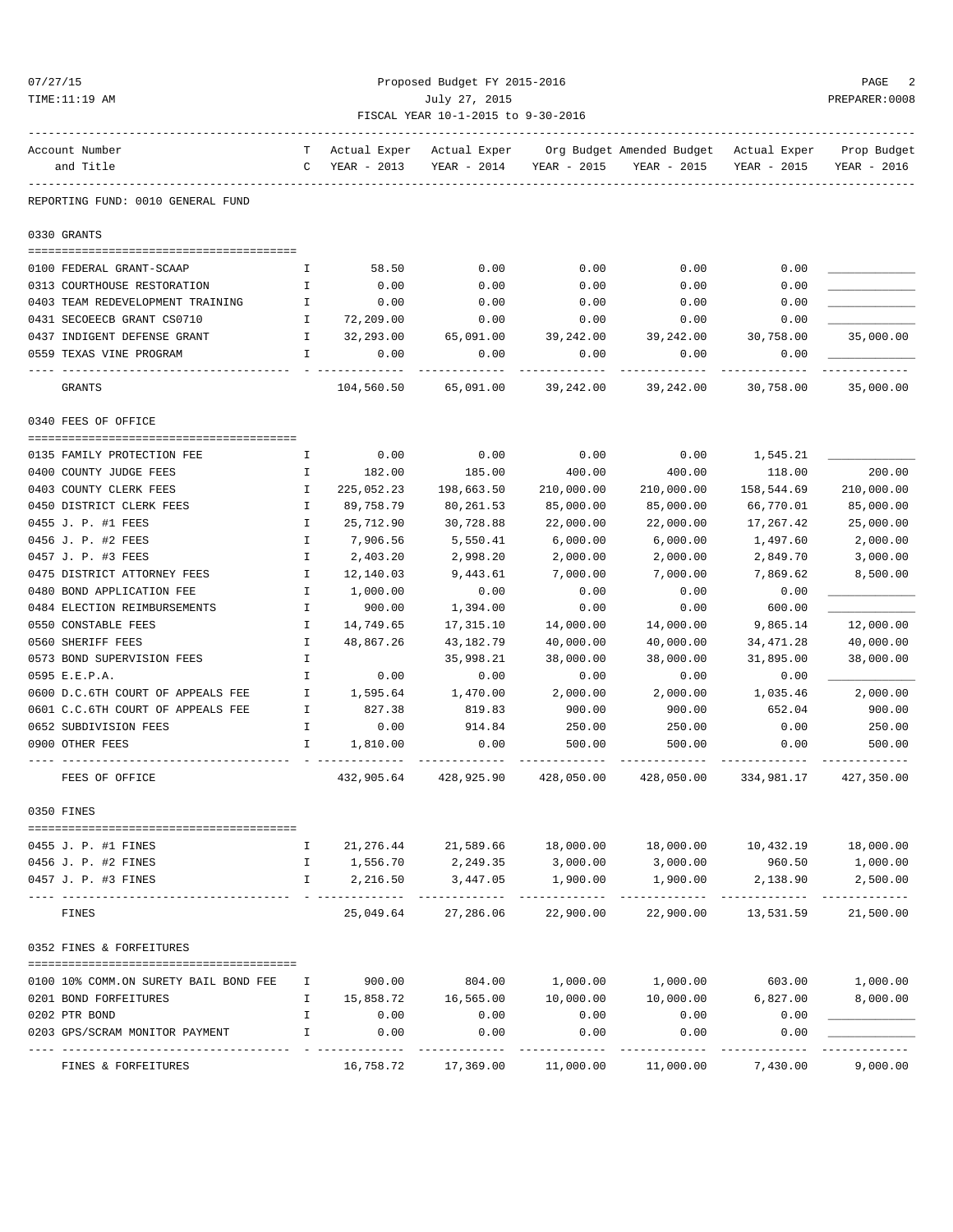| 07/27/15                                                          |              |               | Proposed Budget FY 2015-2016         |                        |                                                                                |                           | PAGE<br>3     |  |  |
|-------------------------------------------------------------------|--------------|---------------|--------------------------------------|------------------------|--------------------------------------------------------------------------------|---------------------------|---------------|--|--|
| TIME:11:19 AM                                                     |              | July 27, 2015 |                                      |                        |                                                                                |                           |               |  |  |
|                                                                   |              |               | FISCAL YEAR 10-1-2015 to 9-30-2016   |                        |                                                                                |                           |               |  |  |
| Account Number                                                    |              |               | ------------------------------------ |                        | T Actual Exper Actual Exper Org Budget Amended Budget Actual Exper Prop Budget |                           |               |  |  |
| and Title                                                         |              | C YEAR - 2013 |                                      |                        | YEAR - 2014 YEAR - 2015 YEAR - 2015                                            | YEAR - 2015               | YEAR - 2016   |  |  |
| -------<br>-----------------<br>REPORTING FUND: 0010 GENERAL FUND |              |               |                                      |                        |                                                                                |                           |               |  |  |
| 0360 INTEREST EARNINGS                                            |              |               |                                      |                        |                                                                                |                           |               |  |  |
| 0100 INTEREST EARNINGS                                            | $\mathbf{I}$ |               |                                      |                        | $5,544.32$ $4,253.31$ $4,500.00$ $4,500.00$ $3,286.35$                         |                           | 4,500.00      |  |  |
| INTEREST EARNINGS                                                 |              |               | 5,544.32 4,253.31 4,500.00           |                        | ______________<br>4,500.00                                                     | 3,286.35                  | 4,500.00      |  |  |
| 0364 SALE OF ASSETS LAND/BUILDING                                 |              |               |                                      |                        |                                                                                |                           |               |  |  |
|                                                                   |              |               |                                      |                        |                                                                                |                           |               |  |  |
| 0162 SALE OF ASSETS LAND/BUILDING                                 | I.           |               | $0.00$ 0.00                          |                        | $0.00$ 0.00                                                                    | 0.00                      |               |  |  |
| 0163 SALE OF EQUIPMENT                                            | Ι.           | 500.00        | 0.00<br>----------                   | 1,000.00<br>---------- | 1,000.00<br>.                                                                  | 0.00                      | 1,000.00<br>. |  |  |
| SALE OF ASSETS LAND/BUILDING                                      |              | 500.00        | 0.00                                 | 1,000.00               | 1,000.00                                                                       | 0.00                      | 1,000.00      |  |  |
| 0367 HOSPITAL AUTHORITY-IHC                                       |              |               |                                      |                        |                                                                                |                           |               |  |  |
| 0100 HOSPITAL QUARTERLY PAYMENT 100,000.00                        |              |               | 200,000.00                           | 200,000.00             | 200,000.00                                                                     | 200,000.00<br>___________ | 200,000.00    |  |  |
| HOSPITAL AUTHORITY-IHC                                            |              | 100,000.00    |                                      | 200,000.00 200,000.00  | -----------<br>200,000.00                                                      | 200,000.00                | 200,000.00    |  |  |
| 0370 MISCELLANEOUS                                                |              |               |                                      |                        |                                                                                |                           |               |  |  |
| 0100 KFYN-RADIO TOWER RENT                                        | Ι.           | 2,400.00      | 2,400.00                             | 2,400.00               | 2,400.00                                                                       | 1,800.00                  | 2,400.00      |  |  |
| 0112 TOBACCO SETTLEMENT                                           | Ι.           | 21,328.40     | 21,536.95                            | 21,000.00              | 21,000.00                                                                      | 19,459.62                 | 21,000.00     |  |  |
| 0115 RENT- VERIZON TOWER                                          | $\mathbf{I}$ | 11,109.00     | 10,183.25                            | 11,109.00              | 11,109.00                                                                      | 9,257.50                  | 11,109.00     |  |  |
| 0120 CONTRIBUTION IHC TRUST                                       | $\mathbb{I}$ | 0.00          | 2,750.51                             | 3,500.00               | 3,500.00                                                                       | 2,522.10                  | 3,000.00      |  |  |
| 0125 IHC STATE REIMBURSEMENT                                      | Ι.           | 0.00          | 0.00                                 | 0.00                   | 0.00                                                                           | 0.00                      |               |  |  |
| 0130 REFUNDS & MISCELLANEOUS                                      | Ι.           | 28,371.14     | 20,519.70                            | 20,000.00              | 20,000.00                                                                      | 23,025.41                 | 25,000.00     |  |  |
| 0134 APPR.DIST.EXCESS BUDGET REFUND                               | I.           | 188, 342.42   | 0.00                                 | 0.00                   | 0.00                                                                           | 0.00                      |               |  |  |
| 0135 HEALTH INS. SURPLUS DISTRIBUTION                             | $\mathbf{I}$ | 153,040.00    | 59,924.00                            | 40,000.00              | 40,000.00                                                                      | 0.00                      | 35,000.00     |  |  |
| 0139 STATE JUROR REIMB.FEE                                        | $\mathbf{I}$ | 27,750.00     | 18,262.00                            | 20,000.00              | 20,000.00                                                                      | 24,548.00                 | 25,000.00     |  |  |
| 0143 D.A.SALARY REIMB.                                            | I.           | 27,499.98     | 27,499.98                            | 27,500.00              | 27,500.00                                                                      | 18,333.32                 | 27,500.00     |  |  |
| 0144 CO. JUDGE COURT FEES SALARY REIMB. I                         |              | 15,000.00     | 15,000.00                            | 15,000.00              | 15,000.00                                                                      | 7,846.58                  | 25,200.00     |  |  |
| 0147 UTILITIES REIMBURSEMENT                                      |              | 15,952.44     | 14,764.51                            | 17,500.00              | 17,500.00                                                                      | 11,016.90                 | 17,500.00     |  |  |
| 0151 ASST. DA LONGEVITY PAY                                       | I.           | 3,120.00      | 3,600.00                             | 4,240.00               | 4,240.00                                                                       | 3,000.00                  | 4,440.00      |  |  |
| 0152 HB 9 D.A. SUPPLEMENTAL FUNDS                                 | $\mathbf{I}$ |               |                                      | 0.00                   | 0.00                                                                           | 0.00                      | 4,317.76      |  |  |
| 0162 COURT REPORTER SERVICE FEE                                   | I.           | 7,314.33      | 6,929.50                             | 6,000.00               | 6,000.00                                                                       | 5,081.58                  | 6,000.00      |  |  |
| 0163 ADM.OF COURT JUSTICE 10% SB 1417                             | I.           | 1,222.88      | 1,001.60                             | 1,000.00               | 1,000.00                                                                       | 1,092.61                  | 1,000.00      |  |  |
| 0164 TIME PAYMENT FEE 40% SB 1417                                 | Ι.           | 4,891.86      | 4,006.69                             | 3,000.00               | 3,000.00                                                                       | 4,370.62                  | 3,000.00      |  |  |
| 0166 JUDICIAL SUPP.FEE(60 CENTS)                                  | Ι.           | 1,198.03      | 1,143.68                             | 1,300.00               | 1,300.00                                                                       | 783.74                    | 1,300.00      |  |  |
| 0167 JUROR REIMB.FEE                                              | $\mathbf{I}$ | 8,200.43      | 7,697.72                             | 7,000.00               | 7,000.00                                                                       | 4,632.90                  | 7,000.00      |  |  |
| 0408 COUNTY WELLNESS PROGRAM                                      | $\mathbf I$  | 0.00          | 1,325.00                             | 1,300.00               | 1,500.00                                                                       | 1,550.00                  | 2,000.00      |  |  |
| 0410 CO CT AT LAW SUPPLEMENT                                      | $\mathbf{I}$ | 75,000.00     | 84,000.00                            | 84,000.00              | 84,000.00                                                                      | 63,000.00                 | 84,000.00     |  |  |
| 0450 DIST. CLK. PASSPORT PHOTO                                    | $\mathbf{I}$ | 2,910.00      | 3,760.00                             | 2,500.00               | 2,500.00                                                                       | 2,770.00                  | 2,500.00      |  |  |
| 0453 REIMB.CEC ODYSSEY SAAS                                       | Ι.           |               |                                      | 0.00                   | 0.00                                                                           | 0.00                      | 203,995.00    |  |  |
| 0484 ELECTION SUPPLIES REIMBURSEMENT                              | I.           | 0.00          | 0.00                                 | 0.00                   | 0.00                                                                           | 0.00                      |               |  |  |
| 0509 CANDY MACHINE COMMISSION                                     | $\mathbf{I}$ | 439.95        | 421.52                               | 350.00                 | 350.00                                                                         | 247.82                    | 350.00        |  |  |
| 0510 DR. PEPPER COMMISSION                                        | $\mathbf I$  | 546.00        | 448.00                               | 400.00                 | 400.00                                                                         | 244.00                    | 300.00        |  |  |
| 0562 STATE REIMB.OFFENDER TRANSPORT                               | I.           |               | 0.00                                 | 4,000.00               | 4,000.00                                                                       | 8,600.85                  | 4,000.00      |  |  |
| 0565 COCA-COLA COMMISSIONS                                        | I.           | 178.02        | 276.64                               | 150.00                 | 150.00                                                                         | 168.55                    | 150.00        |  |  |
| 0575 TJJD FUNDS REIMB.DETENTION CNT.COST I                        |              | 12,626.37     | 6,638.70                             | 0.00                   | 0.00                                                                           | 0.00                      |               |  |  |
| MISCELLANEOUS                                                     |              | 608, 441.25   | 314,089.95                           | 293,249.00             | 293,449.00                                                                     | 213,352.10                | 517,061.76    |  |  |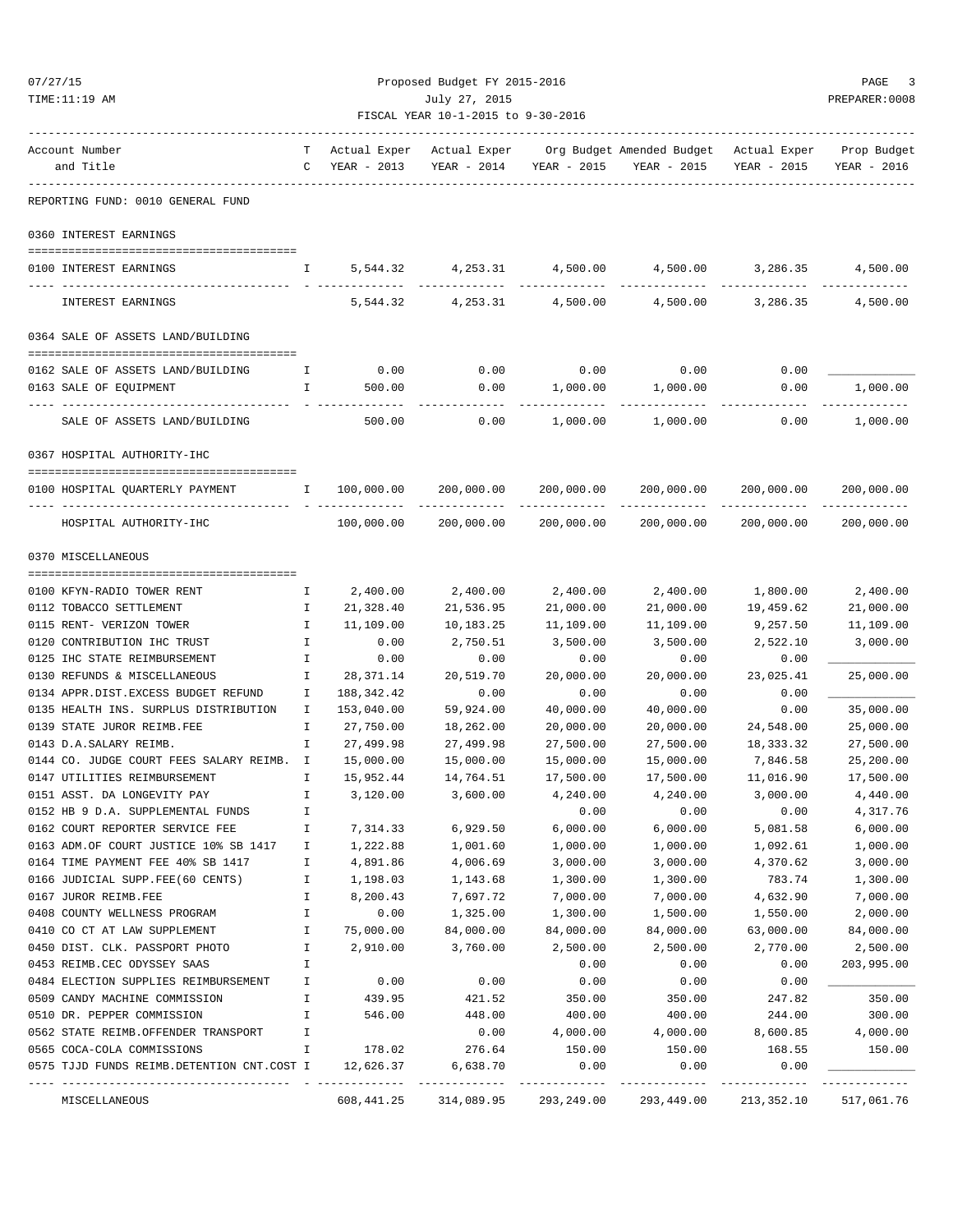| 07/27/<br>× |
|-------------|
|-------------|

### Proposed Budget FY 2015-2016 PAGE 4 TIME:11:19 AM July 27, 2015 PREPARER:0008 FISCAL YEAR 10-1-2015 to 9-30-2016

| Account Number<br>and Title          | т<br>C | Actual Exper<br>YEAR - 2013 | Actual Exper<br>YEAR - 2014 | YEAR - 2015                 | Org Budget Amended Budget Actual Exper<br>YEAR - 2015 | YEAR - 2015                 | Prop Budget<br>YEAR - 2016 |
|--------------------------------------|--------|-----------------------------|-----------------------------|-----------------------------|-------------------------------------------------------|-----------------------------|----------------------------|
| REPORTING FUND: 0010 GENERAL FUND    |        |                             |                             |                             |                                                       |                             |                            |
| 0400 COUNTY JUDGE                    |        |                             |                             |                             |                                                       |                             |                            |
|                                      |        |                             |                             |                             |                                                       |                             |                            |
| 0101 SALARY ELECTED OFFICIAL         | Е      | 50,000.08                   | 51,500.02                   | 53,045.00                   | 53,045.00                                             | 38,763.61                   | 54,636.35                  |
| 0104 STATE PROBATE SALARY SUPPLEMENT | Е      | 14,999.92                   | 14,999.92                   | 15,000.00                   | 15,000.00                                             | 10,961.48                   | 25,200.00                  |
| 0105 SALARY SECRETARY                | Е      | 26,737.36                   | 27,539.46                   | 28, 365. 75                 | 28, 365. 75                                           | 20,728.81                   | 29, 216.72                 |
| 0201 SOCIAL SECURITY TAXES           | E      | 5,441.82                    | 5,551.02                    | 6,275.07                    | 6,275.07                                              | 4,137.88                    | 7,058.59                   |
| 0202 GROUP HEALTH & DENTAL INSURANCE | Е      | 14,893.88                   | 15,801.48                   | 16,660.00                   | 16,660.00                                             | 12,416.40                   | 18,226.42                  |
| 0203 RETIREMENT                      | Е      | 9,637.20                    | 10,521.54                   | 10,737.18                   | 10,737.18                                             | 7,870.01                    | 12,017.58                  |
| 0204 WORKERS' COMPENSATION           | Е      | 569.04                      | 657.16                      | 647.75                      | 647.75                                                | 553.28                      | 648.96                     |
| 0205 MEDICARE TAX                    | Е      | 1,272.62                    | 1,298.30                    | 1,467.56                    | 1,467.56                                              | 967.81                      | 1,650.87                   |
| 0225 TRAVEL ALLOWANCE                | Е      | 3,600.00                    | 3,600.00                    | 3,600.00                    | 3,600.00                                              | 2,700.00                    | 3,600.00                   |
| 0310 OFFICE SUPPLIES                 | Е      | 546.18                      | 705.90                      | 800.00                      | 800.00                                                | 568.78                      | 800.00                     |
| 0311 POSTAL EXPENSES                 | Е      | 293.79                      | 276.43                      | 400.00                      | 400.00                                                | 208.80                      | 400.00                     |
| 0427 OUT OF COUNTY TRAVEL            | Ε      | 2,445.55                    | 1,215.00                    | 5,750.00                    | 5,750.00                                              | 4,257.82                    | 5,750.00                   |
| 0435 PRINTING                        | E      | 59.90                       | 0.00                        | 200.00                      | 200.00                                                | 33.75                       | 200.00                     |
| 0468 JUVENILE BOARD SALARY           | Е      | 400.00                      | 1,200.00                    | 1,200.00                    | 1,200.00                                              | 900.00                      | 1,200.00                   |
| 0480 BOND                            | Е      | 0.00                        | 71.00                       | 178.00                      | 178.00                                                | 178.00                      |                            |
| 0572 OFFICE EQUIPMENT                | Е      | 0.00                        | 345.00                      | 800.00                      | 800.00                                                | 625.00                      | 800.00                     |
| 0574 TECHNOLOGY                      | Е      | 0.00                        | 0.00                        | 0.00                        | 0.00                                                  | 0.00                        |                            |
| 0590 BOOKS                           | E      | 0.00                        | 0.00                        | 0.00                        | 0.00                                                  | 0.00                        |                            |
| COUNTY JUDGE                         |        | 130,897.34                  | 135,282.23                  | 145,126.31                  | 145,126.31                                            | 105,871.43                  | 161,405.49                 |
| 0401 911 COORDINATOR                 |        |                             |                             |                             |                                                       |                             |                            |
| 0403 TCOG RURAL ADDRESSING           | E      | 18,000.00                   | 18,000.00                   | 23,000.00                   | 23,000.00                                             | 23,000.00                   | 23,000.00                  |
| 911 COORDINATOR                      |        | 18,000.00                   | 18,000.00                   | 23,000.00                   | 23,000.00                                             | 23,000.00                   | 23,000.00                  |
| 0403 COUNTY CLERK                    |        |                             |                             |                             |                                                       |                             |                            |
|                                      |        |                             |                             |                             |                                                       |                             |                            |
| 0101 SALARY ELECTED OFFICIAL         | E      | 45,669.52                   | 47,039.72                   | 48,450.90                   | 48,450.90                                             | 35,406.50                   | 49,904.43                  |
| 0104 SALARY DEPUTIES                 | Е      | 152,471.60                  | 150,294.75                  | 157,334.40                  | 157,334.40                                            | 111,218.26                  | 153,107.26                 |
| 0107 REGULAR-TEMP. PART-TIME         | Е      | 0.00                        | 0.00                        | 0.00                        | 0.00                                                  | 0.00                        |                            |
| 0201 SOCIAL SECURITY TAXES           | Е      | 11,763.36                   | 11,833.41                   | 12,758.69                   | 12,758.69                                             | 8,732.78                    | 12,586.72                  |
| 0202 GROUP HEALTH & DENTAL INSURANCE |        | 53,304.22                   | 51,193.87                   | 58,310.00                   | 58,310.00                                             | 43,266.06                   | 63,792.47                  |
| 0203 RETIREMENT                      | Е      | 20,724.06                   | 21,800.21                   | 22,636.38                   | 22,636.38                                             | 16,171.83                   | 22, 128.27                 |
| 0204 WORKERS COMPENSATION            | E      | 1,220.60                    | 1,411.66                    | 1,317.03                    | 1,317.03                                              | 1,162.88                    | 1,157.17                   |
| 0205 MEDICARE TAX                    | E      | 2,751.05                    | 2,767.41                    | 2,983.89                    | 2,983.89                                              | 2,042.41                    | 2,943.67                   |
| 0310 OFFICE SUPPLIES                 | Ε      | 2,645.88                    | 3,427.22                    | 3,500.00                    | 3,188.50                                              | 1,969.23                    | 3,281.00                   |
| 0311 POSTAL EXPENSES                 | Ε      | 1,617.70                    | 1,263.82                    | 1,500.00                    | 1,500.00                                              | 861.16                      | 1,500.00                   |
| 0427 OUT OF COUNTY TRAVEL            | E      | 2,795.94                    | 3,709.74                    | 4,000.00                    | 4,000.00                                              | 4,035.11                    | 4,000.00                   |
| 0435 PRINTING                        | Е      | 630.72                      | 1,346.73                    | 1,400.00                    | 1,400.00                                              | 95.82                       | 1,400.00                   |
| 0437 IMAGING/INDEXING                | E      | 12,487.16                   | 10,209.93                   | 14,000.00                   | 14,000.00                                             | 6,975.79                    | 14,000.00                  |
| 0480 BOND                            | Е      | 200.00                      | 527.50                      | 428.00                      | 520.50                                                | 277.50                      | 435.00                     |
| 0481 DUES                            | Е      | 170.00                      | 125.00                      | 125.00                      | 125.00                                                | 0.00                        | 125.00                     |
| 0572 OFFICE EQUIPMENT                | E      | 684.98                      | 2,081.60                    | 0.00                        | 219.00                                                | 219.00                      | 219.00                     |
| COUNTY CLERK                         |        | -----------<br>309,136.79   | 309,032.57                  | -------------<br>328,744.29 | ------------<br>328,744.29                            | -------------<br>232,434.33 | 330,579.99                 |
|                                      |        |                             |                             |                             |                                                       |                             |                            |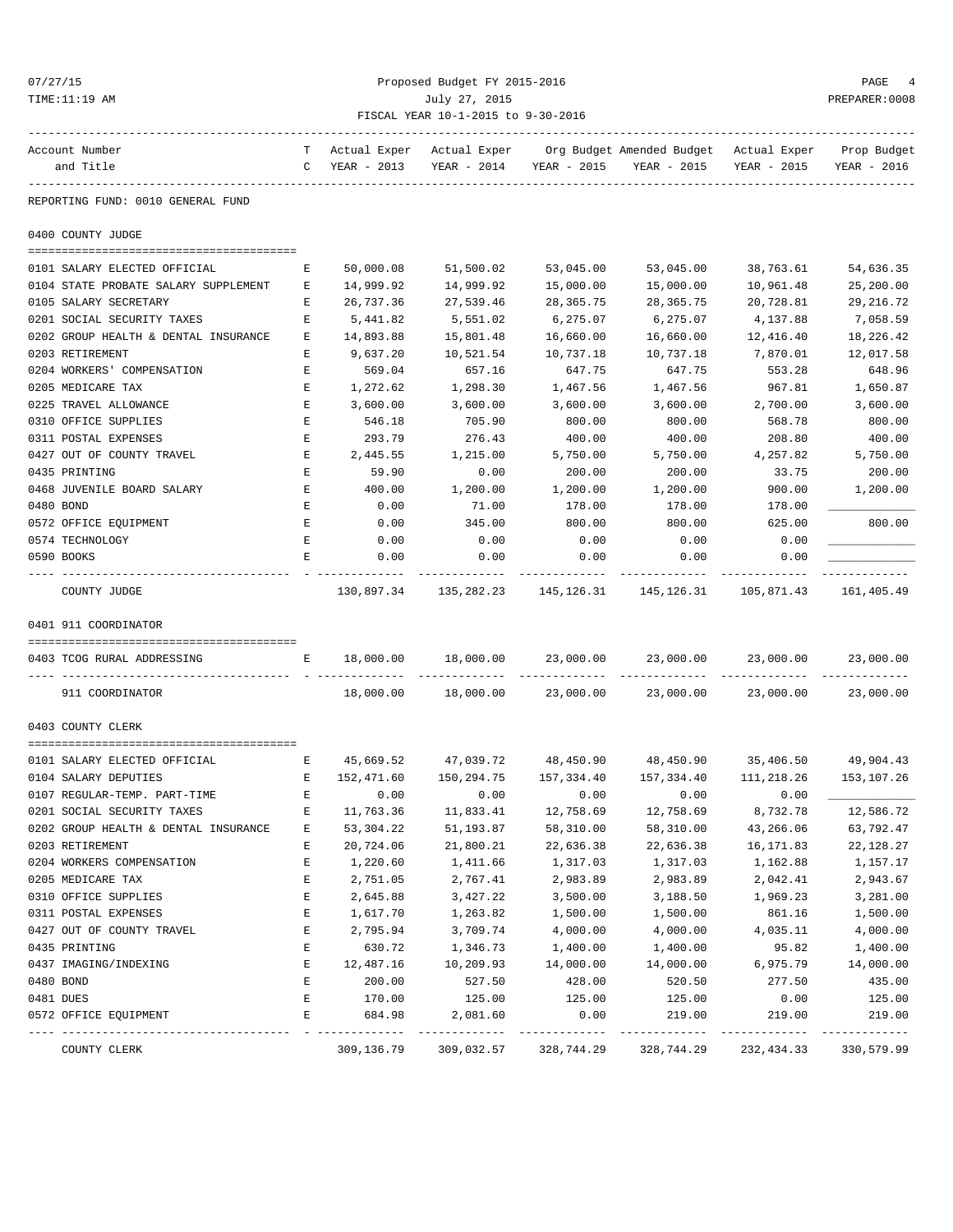| 27<br>O.<br>×<br>٠ |  |
|--------------------|--|
|--------------------|--|

### Proposed Budget FY 2015-2016 PAGE 5 TIME:11:19 AM July 27, 2015 PREPARER:0008 FISCAL YEAR 10-1-2015 to 9-30-2016

| Account Number                                        |              | Actual Exper     |                     |                  | Actual Exper     Org Budget Amended Budget   Actual Exper |                     | Prop Budget |
|-------------------------------------------------------|--------------|------------------|---------------------|------------------|-----------------------------------------------------------|---------------------|-------------|
| and Title                                             | $\mathbf{C}$ | YEAR - 2013      | YEAR - 2014         | YEAR - 2015      | YEAR - 2015                                               | YEAR - 2015         | YEAR - 2016 |
| REPORTING FUND: 0010 GENERAL FUND                     |              |                  |                     |                  |                                                           |                     |             |
| 0404 ELECTION                                         |              |                  |                     |                  |                                                           |                     |             |
| 0109 SALARY                                           | Е            | 11,870.00        | 9,863.90            |                  | 11,495.95 11,495.95                                       | 11,245.13 13,162.95 |             |
| 0201 SOCIAL SECURITY TAXES                            | Е            | 98.31            | 0.00                | 0.00             | 0.00                                                      | 331.40              |             |
| 0203 RETIREMENT                                       | Е            | 0.00             | 0.00                | 0.00             | 0.00                                                      | 0.00                |             |
| 0205 MEDICARE TAX                                     | Е            | 22.99            | 0.00                | 0.00             | 0.00                                                      | 77.50               |             |
| 0310 ELECTION SUPPLIES                                | Е            | 2,840.15         | 2,812.23            | 3,800.00         | 3,800.00                                                  | 2,597.15            | 4,200.00    |
| 0311 POSTAGE                                          | E            | 1,396.47         | 8,315.23            | 4,500.00         | 4,500.00                                                  | 689.46              | 8,500.00    |
| 0427 ELECTION TRAVEL                                  | Е            | 273.43           | 139.48              | 300.00           | 300.00                                                    | 243.43              | 300.00      |
| 0428 EMPLOYEE TRAINING                                | E            | 0.00             | 0.00                | 0.00             | 0.00                                                      | 0.00                |             |
| 0429 DPS BACKGROUND CHECK                             | Е            |                  |                     | 0.00             | 0.00                                                      | 0.00                | 50.00       |
| 0430 BIDS AND NOTICES                                 | Е            | 386.10           | 508.49              | 400.00           | 400.00                                                    | 543.00              | 400.00      |
| 0442 PROFESSIONAL SERVICE/TRANSLATOR                  | Е            | 31.30            | 237.50              | 75.00            | 75.00                                                     | 0.00                | 125.00      |
| 0483 VOTER REGISTRATION                               | Е            | 0.00             | 1,472.45            | 2,000.00         | 2,000.00                                                  | 0.00                | 2,000.00    |
| 0485 ELECTION MAINT. AGREEMENT                        | Е            | 13,554.00        | 13,554.00           | 13,554.00        | 13,554.00                                                 | 13,554.00           | 13,554.00   |
| 0573 ELECTION EQUIPMENT                               | Е            | 0.00             | 0.00                | 0.00             | 0.00                                                      | 0.00                |             |
| ELECTION                                              |              |                  |                     |                  | 30,472.75 36,903.28 36,124.95 36,124.95 29,281.07         |                     | 42,291.95   |
| 0405 VETERANS'SERVICE                                 |              |                  |                     |                  |                                                           |                     |             |
| 0102 SALARY APPOINTED OFFICIAL                        | Е            | 23,997.48        | 24,717.42           | 25,458.98        | 25,458.98                                                 | 18,604.61           | 26, 222.74  |
| 0201 SOCIAL SECURITY TAXES                            | Е            | 1,451.32         | 1,496.04            | 1,578.46         | 1,578.46                                                  | 1,126.89            | 1,625.81    |
| 0203 RETIREMENT                                       | Е            | 2,509.90         | 2,730.80            | 2,800.49         | 2,800.49                                                  | 2,052.05            | 2,858.28    |
| 0204 WORKERS' COMPENSATION                            | Е            | 146.94           | 170.56              | 162.94           | 162.94                                                    | 144.30              | 149.47      |
| 0205 MEDICARE TAX                                     | Е            | 339.56           | 349.96              | 369.16           | 369.16                                                    | 263.53              | 380.23      |
| 0310 OFFICE SUPPLIES                                  | Е            | 0.00             | 0.00                | 150.00           | 150.00                                                    | 0.00                | 150.00      |
| 0311 POSTAL EXPENSES                                  | Е            | 0.00             | 0.00                | 100.00           | 100.00                                                    | 0.00                | 100.00      |
| 0427 OUT OF COUNTY TRAVEL                             | Е            | 0.00             | 0.00                | 370.00           | 370.00                                                    | 0.00                | 370.00      |
| 0435 PRINTING                                         | Е            | 0.00             | 0.00                | 50.00            | 50.00                                                     | 0.00                | 50.00       |
| 0572 OFFICE EQUIPMENT                                 | Е            | 0.00             | 288.83              | 0.00             | 0.00                                                      | 0.00                |             |
| VETERANS ' SERVICE                                    |              | 28,445.20        | 29,753.61 31,040.03 |                  | 31,040.03                                                 | 22,191.38           | 31,906.53   |
| 0406 EMERGENCY MANAGEMENT                             |              |                  |                     |                  |                                                           |                     |             |
| =================                                     |              |                  |                     |                  |                                                           |                     |             |
| 0103 SALARY                                           | Е<br>E       | 33,103.20        | 34,096.14           | 35,119.04        | 35,119.04                                                 | 25,663.87           | 36,172.61   |
| 0107 SALARY TEMP./EXTRA<br>0201 SOCIAL SECURITY TAXES | E            | 0.00<br>2,054.62 | 0.00<br>2,113.84    | 0.00<br>2,207.14 | 0.00<br>2,207.14                                          | 0.00<br>1,591.25    | 2,272.46    |
| 0202 GROUP HEALTH & DENTAL INS                        | Е            | 7,446.94         | 7,900.74            | 8,330.00         | 8,330.00                                                  | 6,208.20            | 9,113.21    |
| 0203 RETIREMENT                                       | Е            | 3,462.44         | 3,766.92            | 3,863.09         | 3,863.09                                                  | 2,830.52            | 3,942.81    |
| 0204 WORKERS' COMPENSATION                            | E            | 202.68           | 235.26              | 227.83           | 227.83                                                    | 199.06              | 208.92      |
| 0205 MEDICARE TAX                                     | Ε            | 480.40           | 494.30              | 516.19           | 516.19                                                    | 372.21              | 531.46      |
| 0225 TRAVEL ALLOWANCE                                 | Е            | 840.00           | 840.00              | 840.00           | 840.00                                                    | 490.00              | 840.00      |
| 0310 OFFICE SUPPLIES                                  | Ε            | 80.34            | 123.78              | 150.00           | 140.63                                                    | 89.07               | 150.00      |
| 0311 POSTAL EXPENSE                                   | Е            | 45.00            | 46.00               | 50.00            | 108.37                                                    | 59.37               | 50.00       |
| 0422 R&M RADIO                                        | E            | 0.00             | 0.00                | 0.00             | 0.00                                                      | 0.00                |             |
| 0423 CELL PHONE ALLOWANCE                             | Ε            | 480.00           | 480.00              | 480.00           | 480.00                                                    | 360.00              | 480.00      |
| 0427 OUT OF COUNTY TRAVEL                             | Ε            | 595.35           | 373.50              | 1,280.00         | 1,231.00                                                  | 136.80              | 1,280.00    |
| 0428 TRAINING & TUITION                               | Ε            | 0.00             | 0.00                | 0.00             | 0.00                                                      | 0.00                |             |
| 0487 TRAILER INSURANCE                                | E            | 123.00           | 112.00              | 112.00           | 112.00                                                    | 98.00               | 112.00      |
| 0489 CODE RED EARLY WARNING SYSTEM                    | E            |                  |                     | 0.00             | 0.00                                                      | 0.00                | 12,768.00   |
| 0490 911 RADIO TOWER BUILDING                         | $\mathbf{E}$ | 493.89           | 776.90              | 500.00           | 500.00                                                    | 273.50              | 500.00      |
| 0573 RADIO EQUIPMENT                                  | E            | 0.00             | 0.00                | 0.00             | 0.00                                                      | 0.00                |             |
|                                                       |              |                  |                     |                  |                                                           |                     |             |

EMERGENCY MANAGEMENT 49,407.86 51,359.38 53,675.29 53,675.29 38,371.85 68,421.47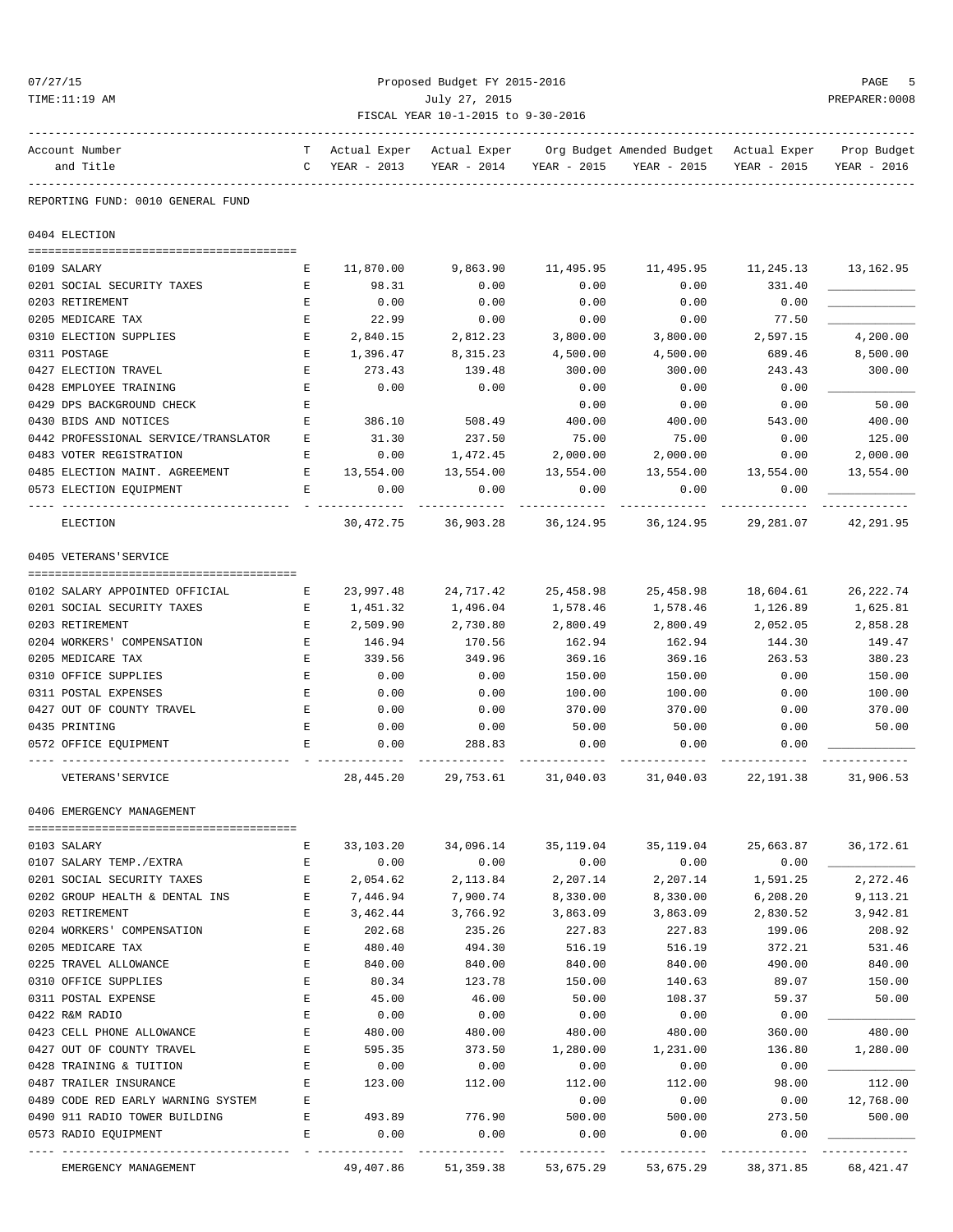### 07/27/15 Proposed Budget FY 2015-2016 PAGE 6 TIME:11:19 AM July 27, 2015 PREPARER:0008 FISCAL YEAR 10-1-2015 to 9-30-2016

| Account Number                                                | T                                                                                              | Actual Exper       | Actual Exper                           |              | Org Budget Amended Budget Actual Exper              |              | Prop Budget |
|---------------------------------------------------------------|------------------------------------------------------------------------------------------------|--------------------|----------------------------------------|--------------|-----------------------------------------------------|--------------|-------------|
| and Title                                                     | $\mathbf{C}$                                                                                   | YEAR - 2013        | YEAR - 2014                            | YEAR - 2015  | YEAR - 2015                                         | YEAR - 2015  | YEAR - 2016 |
| REPORTING FUND: 0010 GENERAL FUND                             |                                                                                                |                    |                                        |              |                                                     |              |             |
|                                                               |                                                                                                |                    |                                        |              |                                                     |              |             |
| 0409 NON-DEPARTMENTAL                                         |                                                                                                |                    |                                        |              |                                                     |              |             |
|                                                               |                                                                                                |                    |                                        |              |                                                     |              |             |
| 0100 COMPENSATION PAY<br>0201 SOCIAL SECURITY TAXES           | Е<br>Е                                                                                         | 3,328.87<br>206.38 | 0.00<br>0.00                           | 0.00<br>0.00 | 0.00<br>0.00                                        | 0.00<br>0.00 |             |
| 0203 RETIREMENT                                               | $\mathbf E$                                                                                    | 350.85             | 0.00                                   | 0.00         | 0.00                                                | 0.00         |             |
| 0204 WORKERS' COMPENSATION                                    | Е                                                                                              | 1,410.00           | 1,577.16                               | 1,575.00     | 1,575.00                                            | 1,355.00     | 1,575.00    |
| 0205 MEDICARE TAX                                             | Е                                                                                              | 48.27              | 0.00                                   | 0.00         | 0.00                                                | 0.00         |             |
| 0206 UNEMPLOYMENT EXPENSE                                     | $\mathbf E$                                                                                    | 180.24             | 0.00                                   | 1,000.00     | 1,000.00                                            | 0.00         | 1,000.00    |
| 0395 ERRORS AND OMISSIONS                                     | Е                                                                                              | 200.00             | 0.00                                   | 500.00       | 500.00                                              | 0.00         | 500.00      |
| 0399 CLAIMS SETTLEMENTS                                       | Е                                                                                              | 3,000.00           | 0.00                                   | 5,000.00     | 5,000.00                                            | 0.00         | 5,000.00    |
| 0400 LEGAL FEES                                               | $\mathbf E$                                                                                    | 16,775.17          | 3,112.19                               | 20,000.00    | 20,000.00                                           | 666.89       | 20,000.00   |
| 0401 AUDIT EXPENSE                                            | Е                                                                                              | 27, 275.00         | 27,725.00                              | 30,000.00    | 30,000.00                                           | 28,200.00    | 30,000.00   |
| 0404 911 EMERGENCY SERVICE                                    | Е                                                                                              | 8,917.00           | 8,917.00                               | 8,917.00     | 8,917.00                                            | 6,687.75     | 8,917.00    |
|                                                               | Е                                                                                              | 315,232.88         | 349,888.78                             | 364,000.00   | 364,000.00                                          | 363,507.04   | 388, 492.57 |
| 0406 TAX APPRAISAL DISTRICT                                   |                                                                                                |                    |                                        |              |                                                     |              | 1,700.00    |
| 0408 COUNTY WELLNESS PROGRAM<br>0426 PROFESSIONAL FEES        | E                                                                                              | 0.00               | 1,156.55                               | 1,500.00     | 1,700.00                                            | 1,602.63     |             |
|                                                               | $\mathbf E$                                                                                    | 0.00               | 0.00                                   | 1,425.00     | 1,425.00                                            | 0.00         | 1,425.00    |
| 0430 BIDS & NOTICES                                           | Е                                                                                              | 798.38             | 1,456.58                               | 1,800.00     | 1,800.00                                            | 881.77       | 1,800.00    |
| 0431 SECOEECB GRANT CSC0710                                   | E                                                                                              | 0.00               | 0.00                                   | 0.00         | 0.00                                                | 0.00         |             |
| 0481 DUES                                                     | $\mathbf E$                                                                                    | 8,627.91           | 8,676.26                               | 9,500.00     | 9,500.00                                            | 9,126.32     | 9,500.00    |
| 0483 PUBLIC OFFICIALS INS.                                    | Е                                                                                              | 26,321.00          | 24,289.00                              | 26,000.00    | 26,000.00                                           | 19,398.00    | 26,000.00   |
| 0484 GENERAL LIABILITY INSURANCE                              | $\mathbf E$                                                                                    |                    |                                        | 0.00         | 6,931.00                                            | 6,931.00     | 6,931.00    |
| 0485 WATER SUPPLY AGENCY                                      | E                                                                                              | 0.00               | 0.00                                   | 0.00         | 0.00                                                | 0.00         |             |
| 0487 TCOG-REG. INTERLOCAL AGREEMENT                           | Е                                                                                              | 0.00               | 0.00                                   | 0.00         | 0.00                                                | 0.00         |             |
| 0488 FANNIN RURAL RAIL DIST.-LEASE PMT. E                     |                                                                                                | 0.00               | 0.00                                   | 0.00         | 0.00                                                | 0.00         |             |
| 0489 COURT COSTS/ARREST FEES                                  | Е                                                                                              | 242,097.96         | 229,750.10                             | 240,000.00   | 240,000.00                                          | 103,384.53   | 240,000.00  |
| 0490 MISCELLANEOUS                                            | Е                                                                                              | 0.00               | 170.00                                 | 612.00       | 312.00                                              | 0.00         | 312.00      |
| 0495 '98 JAIL BOND PAYMENT                                    | $\mathbf{E}% _{t}\left  \mathbf{1}\right\rangle =\mathbf{1}_{t}\left  \mathbf{1}\right\rangle$ | 0.00               | 1,012,011.49                           | 0.00         | 0.00                                                | 0.00         |             |
| 0499 BANK SERVICE FEES                                        | E                                                                                              | 9,250.00           | 9,475.00                               | 10,050.00    | 10,350.00                                           | 7,650.00     | 8,675.00    |
| 0500 6TH COURT OF APPEALS FEE                                 | E                                                                                              | 2,173.30           | 2,549.55                               | 2,700.00     | 2,700.00                                            | 1,398.80     | 2,700.00    |
| NON-DEPARTMENTAL                                              |                                                                                                |                    | 666, 193.21 1, 680, 754.66 724, 579.00 |              | 731,710.00                                          | 550,789.73   | 754,527.57  |
| 0410 COUNTY COURT AT LAW                                      |                                                                                                |                    |                                        |              |                                                     |              |             |
|                                                               |                                                                                                |                    |                                        |              |                                                     |              |             |
| 0101 SALARY ELECTED OFFICIAL<br>$\mathbf{E}$ and $\mathbf{E}$ |                                                                                                |                    |                                        |              | $124,999.94$ $140,865.50$ $140,000.00$ $140,000.00$ | 102,307.78   | 140,000.00  |
| 0103 SALARY COURT COORDINATOR                                 | Ε                                                                                              | 24,467.56          | 25,080.23                              | 25,955.98    | 25,955.98                                           | 18,875.41    | 26,734.66   |
| 0110 SALARY COURT REPORTER                                    | $\mathbf E$                                                                                    | 50,763.48          | 52,469.02                              | 54,913.57    | 54, 913. 57                                         | 40,074.76    | 56,560.98   |
| 0130 BAILIFF                                                  | $\mathbf E$                                                                                    | 26,913.90          | 31,749.90                              | 32,702.50    | 32,702.50                                           | 23,898.01    | 33,683.58   |
| 0201 SOCIAL SECURITY TAXES                                    | E                                                                                              | 12,580.18          | 14,254.13                              | 14,090.87    | 14,090.87                                           | 9,799.64     | 14,302.11   |
| 0202 GROUP HEALTH & DENTAL INS                                | $\mathbf E$                                                                                    | 29,787.76          | 31,602.96                              | 33,320.00    | 33,320.00                                           | 22,969.08    | 32,260.76   |
| 0203 RETIREMENT                                               | $\mathbf E$                                                                                    | 23,799.48          | 27,764.18                              | 28,024.93    | 28,024.93                                           | 20,521.08    | 28,141.53   |
| 0204 WORKERS COMPENSATION                                     | E                                                                                              | 1,396.84           | 1,735.10                               | 1,630.54     | 1,630.54                                            | 1,444.12     | 1,471.62    |
| 0205 MEDICARE TAX                                             | E                                                                                              | 3,175.68           | 3,544.25                               | 3,694.19     | 3,694.19                                            | 2,618.91     | 3,743.60    |
| 0310 OFFICE SUPPLIES                                          | $\mathbf E$                                                                                    | 894.07             | 360.25                                 | 1,200.00     | 1,200.00                                            | 530.90       | 1,200.00    |
| 0311 POSTAGE                                                  | E                                                                                              | 2,078.59           | 1,836.76                               | 1,800.00     | 1,800.00                                            | 944.69       | 1,800.00    |
| 0315 COPIER RENTAL                                            | $\mathbf E$                                                                                    | 0.00               | 396.91                                 | 600.00       | 600.00                                              | 293.43       | 600.00      |
| 0395 BAILIFF UNIFORMS                                         | E                                                                                              | 0.00               | 0.00                                   | 0.00         | 0.00                                                | 0.00         |             |
| 0420 TELEPHONE                                                | $\mathbf{E}% _{t}\left  \mathbf{1}\right\rangle =\mathbf{1}_{t}\left  \mathbf{1}\right\rangle$ | 2,012.38           | 2,132.59                               | 2,300.00     | 2,300.00                                            | 1,895.30     | 2,300.00    |
| 0421 DSL INTERNET                                             | $\mathbf E$                                                                                    | 1,170.12           | 1,170.12                               | 1,200.00     | 1,200.00                                            | 975.10       | 1,200.00    |
| 0424 INDIGENT ATTORNEY FEES                                   | E                                                                                              | 69,767.45          | 58,812.00                              | 70,000.00    | 70,000.00                                           | 39,780.00    | 70,000.00   |
| 0425 PROFESSIONAL SERVICES                                    | $\mathbf E$                                                                                    | 800.00             | 2,200.00                               | 2,250.00     | 2,250.00                                            | 1,050.00     | 2,250.00    |
| 0427 OUT OF COUNTY TRAVEL                                     | E                                                                                              | 1,779.03           | 1,228.47                               | 2,000.00     | 2,000.00                                            | 325.00       | 2,000.00    |
| 0435 PRINTING                                                 | $\mathbf E$                                                                                    | 0.00               | 0.00                                   | 250.00       | 525.00                                              | 522.71       | 250.00      |

0437 COURT REPORTER EXPENSE  $\begin{array}{cccccccccc} E & 2,820.25 & 1,195.00 & 3,500.00 & 3,195.00 & 1,015.00 & 3,500.00 \end{array}$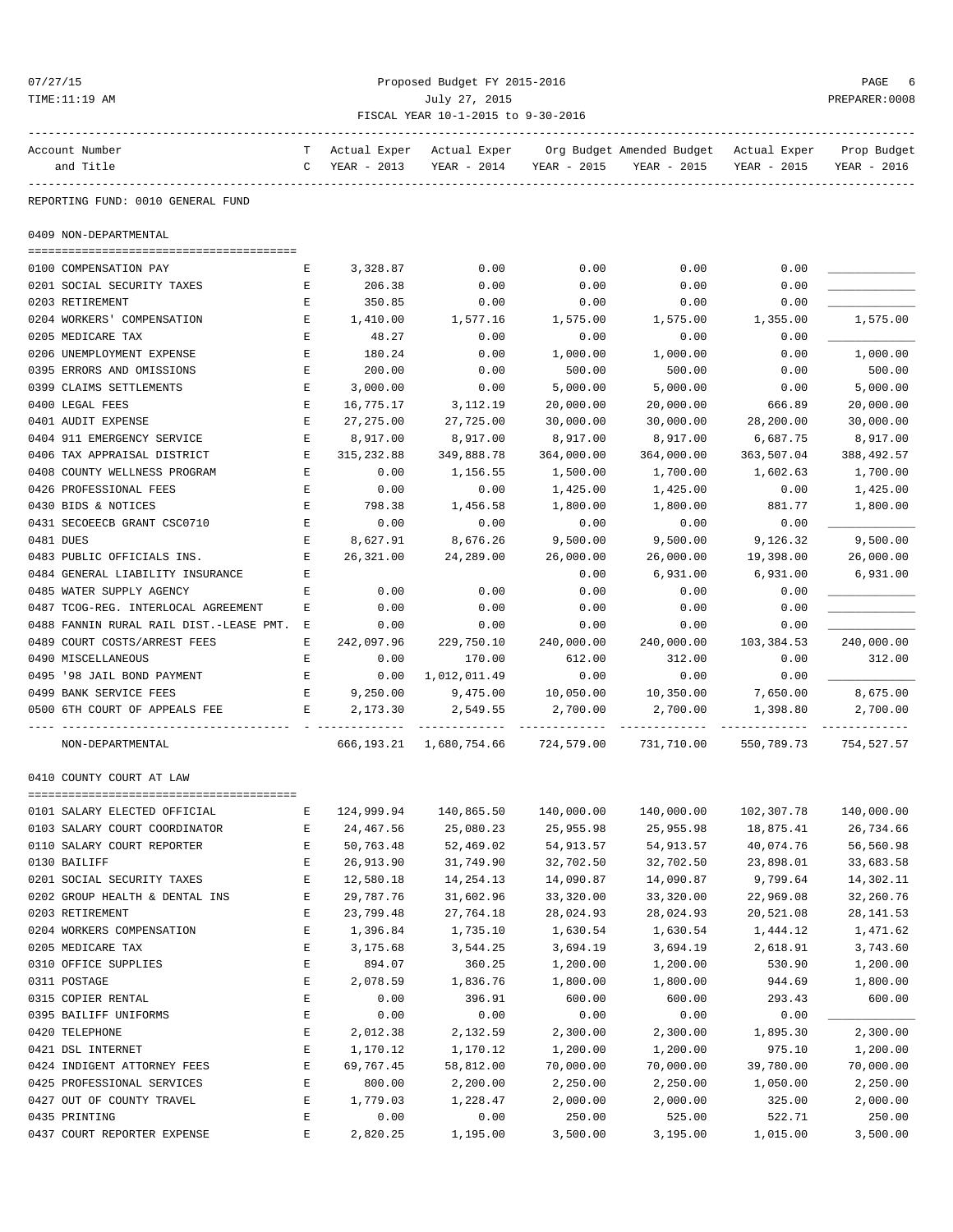### 07/27/15 Proposed Budget FY 2015-2016 PAGE 7 TIME:11:19 AM July 27, 2015 PREPARER:0008 FISCAL YEAR 10-1-2015 to 9-30-2016

| Account Number                           | т | Actual Exper | Actual Exper |             | Org Budget Amended Budget | Actual Exper | Prop Budget |
|------------------------------------------|---|--------------|--------------|-------------|---------------------------|--------------|-------------|
| and Title                                | C | YEAR - 2013  | YEAR - 2014  | YEAR - 2015 | YEAR - 2015               | YEAR - 2015  | YEAR - 2016 |
| REPORTING FUND: 0010 GENERAL FUND        |   |              |              |             |                           |              |             |
| 0439 WITNESS EXPENSE                     | Ε | 0.00         | 0.00         | 500.00      | 500.00                    | 0.00         | 500.00      |
| 0453 R&M EQUIPMENT                       | E | 0.00         | 0.00         | 400.00      | 396.94                    | 0.00         | 400.00      |
| 0467 VISITING JUDGE                      | Е | 1,586.72     | 0.00         | 500.00      | 500.00                    | 0.00         | 500.00      |
| 0468 JUVENILE BOARD SALARY               | Ε | 1,200.00     | 1,200.00     | 1,200.00    | 1,200.00                  | 900.00       | 1,200.00    |
| 0480 BONDS                               | E | 71.00        | 0.00         | 178.00      | 178.00                    | 178.00       |             |
| 0481 DUES                                | E | 265.00       | 265.00       | 265.00      | 295.00                    | 0.00         | 295.00      |
| 0572 OFFICE EQUIPMENT                    | E | 0.00         | 250.00       | 600.00      | 603.06                    | 603.06       | 600.00      |
| 0574 TECHNOLOGY                          | E | 0.00         | 2,081.60     | 0.00        | 0.00                      | 0.00         |             |
| 0590 BOOKS & PUBLICATIONS                | E | 0.00         | 0.00         | 250.00      | 250.00                    | 0.00         | 250.00      |
| 0591 LEXIS NEXIS ONLINE LEGAL            | Ε | 475.84       | 549.00       | 585.00      | 585.00                    | 389.00       | 621.00      |
| COUNTY COURT AT LAW                      |   | 382,805.27   | 402,742.97   | 423,910.58  | 423,910.58                | 291,910.98   | 426,364.84  |
| 0425 COURT ADMINISTRATION                |   |              |              |             |                           |              |             |
| 0311 JURY POSTAGE                        | Е | 3,051.75     | 3,791.43     | 3,400.00    | 3,400.00                  | 2,646.64     | 4,200.00    |
| 0312 DISTRICT JURY SUPPLIES              | Ε | 230.28       | 377.16       | 500.00      | 500.00                    | 388.36       | 500.00      |
| 0313 GRAND JURY EXPENSE                  | Ε | 4,940.00     | 6,210.00     | 5,000.00    | 5,000.00                  | 4,040.00     | 5,000.00    |
| 0314 PETIT JURY EXPENSE                  | E | 29,830.00    | 31,806.00    | 46,000.00   | 46,000.00                 | 27,328.00    | 46,000.00   |
| 0316 COUNTY COURT JURY EXP.              | Ε | 0.00         | 0.00         | 0.00        | 0.00                      | 0.00         |             |
| 0317 COURT REPORTER SUPPLIES             | E | 0.00         | 0.00         | 100.00      | 100.00                    | 0.00         | 100.00      |
| 0318 J.P. JURY EXPENSE                   | E | 340.00       | 210.00       | 800.00      | 800.00                    | 737.00       | 800.00      |
| 0319 CO.CT.@LAW JURY EXPENSE             | Ε | 1,669.00     | 3,122.03     | 5,000.00    | 5,000.00                  | 1,110.00     | 5,000.00    |
| 0422 REGIONAL INDIGENT DEFENSE PROGRAM   | Ε | 0.00         | 10,040.00    | 13,386.00   | 13,386.00                 | 13,386.00    | 11,822.01   |
| 0424 CO.CT. ATTORNEY FEES                | E | 1,982.50     | 6,342.93     | 8,000.00    | 8,000.00                  | 300.00       | 8,000.00    |
| 0425 CO.CT. PROFESSIONAL SERVICES        | Ε | 205.00       | 305.00       | 1,000.00    | 1,000.00                  | 5.00         | 1,000.00    |
| 0426 COUNTY COURT SUPPLIES               | Ε | 0.00         | 0.00         | 0.00        | 0.00                      | 0.00         |             |
| 0435 PRINTING                            | Ε | 944.25       | 877.50       | 1,588.10    | 1,588.10                  | 880.00       | 1,500.00    |
| 0465 PHYSICAL EVID. ANALYSES             | E | 720.00       | 136.13       | 1,000.00    | 1,000.00                  | 0.00         | 1,000.00    |
| 0466 AUTOPSIES                           | E | 43,640.15    | 39,277.50    | 50,000.00   | 50,000.00                 | 28,781.50    | 50,000.00   |
| 0467 VISITING JUDGE EXPENSE              | E | 693.91       | 45.89        | 2,000.00    | 2,000.00                  | 797.75       | 2,000.00    |
| 0468 JUVENILE BOARD SALARY-CO.JUDGE      | Е | 800.00       |              |             |                           |              |             |
| COURT ADMINISTRATION                     |   | 89,046.84    | 102,541.57   | 137,774.10  | 137,774.10                | 80,400.25    | 136,922.01  |
| 0435 336TH DISTRICT COURT ADMINISTRATION |   |              |              |             |                           |              |             |
| 0103 SALARY COURT COORDINATOR            | Ε | 28,552.94    | 29,409.64    | 30,291.84   | 27,961.84                 | 19,223.66    | 31,202.82   |
| 0110 SALARY COURT REPORTER               | E | 55, 164.30   | 57,126.00    | 59,759.06   | 59,759.06                 | 43, 440. 33  | 65,734.97   |
| 0130 BAILIFF                             | Е | 27,721.20    | 32,500.00    | 33, 475.00  | 33,475.00                 | 24,462.50    | 34, 479. 25 |
| 0201 SOCIAL SECURITY                     | Е | 6,543.36     | 7,268.73     | 7,807.41    | 7,662.95                  | 5,237.00     | 8,296.66    |
| 0202 GROUP HEALTH INSURANCE              | E | 22,340.82    | 23,702.22    | 24,990.00   | 24,990.00                 | 18,624.80    | 27,339.63   |
| 0203 RETIREMENT                          | E | 11,905.96    | 13, 414.30   | 13,851.85   | 13,597.18                 | 10,079.05    | 14,586.06   |
| 0204 WORKERS COMPENSATION                | E | 689.42       | 827.50       | 790.57      | 775.66                    | 700.18       | 749.08      |
| 0205 MEDICARE                            | E | 1,529.99     | 1,699.84     | 1,825.93    | 1,792.14                  | 1,224.72     | 1,940.35    |
| 0310 OFFICE SUPPLIES                     | E | 503.16       | 693.39       | 1,100.00    | 1,100.00                  | 639.26       | 1,100.00    |
| 0311 DISTRICT JUDGE POSTAGE              | E | 267.37       | 144.29       | 350.00      | 350.00                    | 100.48       | 350.00      |
| 0352 GPS/SCRAM MONITORS                  | E | 0.00         | 207.00       | 1,000.00    | 1,000.00                  | 69.00        | 1,000.00    |
| 0395 BAILIFF UNIFORMS                    | E | 735.00       | 315.43       | 300.00      | 300.00                    | 39.00        | 300.00      |
| 0421 LEXIS NEXIS ONLINE LEGAL            | E | 532.00       | 579.00       | 614.00      | 614.00                    | 408.00       | 614.00      |
| 0427 TRAVEL                              | E | 1,701.73     | 2,382.88     | 2,050.00    | 2,050.00                  | 1,845.80     | 2,050.00    |
| 0428 TRAINING/TUITION                    | E |              | 0.00         | 2,000.00    | 2,000.00                  | 1,060.00     | 2,000.00    |
|                                          |   |              |              |             |                           |              |             |
| 0432 ATTORNEY FEES JUVENILE              | E | 15,233.00    | 7,136.05     | 12,000.00   | 12,000.00                 | 1,736.00     | 10,000.00   |

0433 ATTORNEY FEES DRUG CT E 3,575.00 3,550.00 3,600.00 3,600.00 2,175.00 3,600.00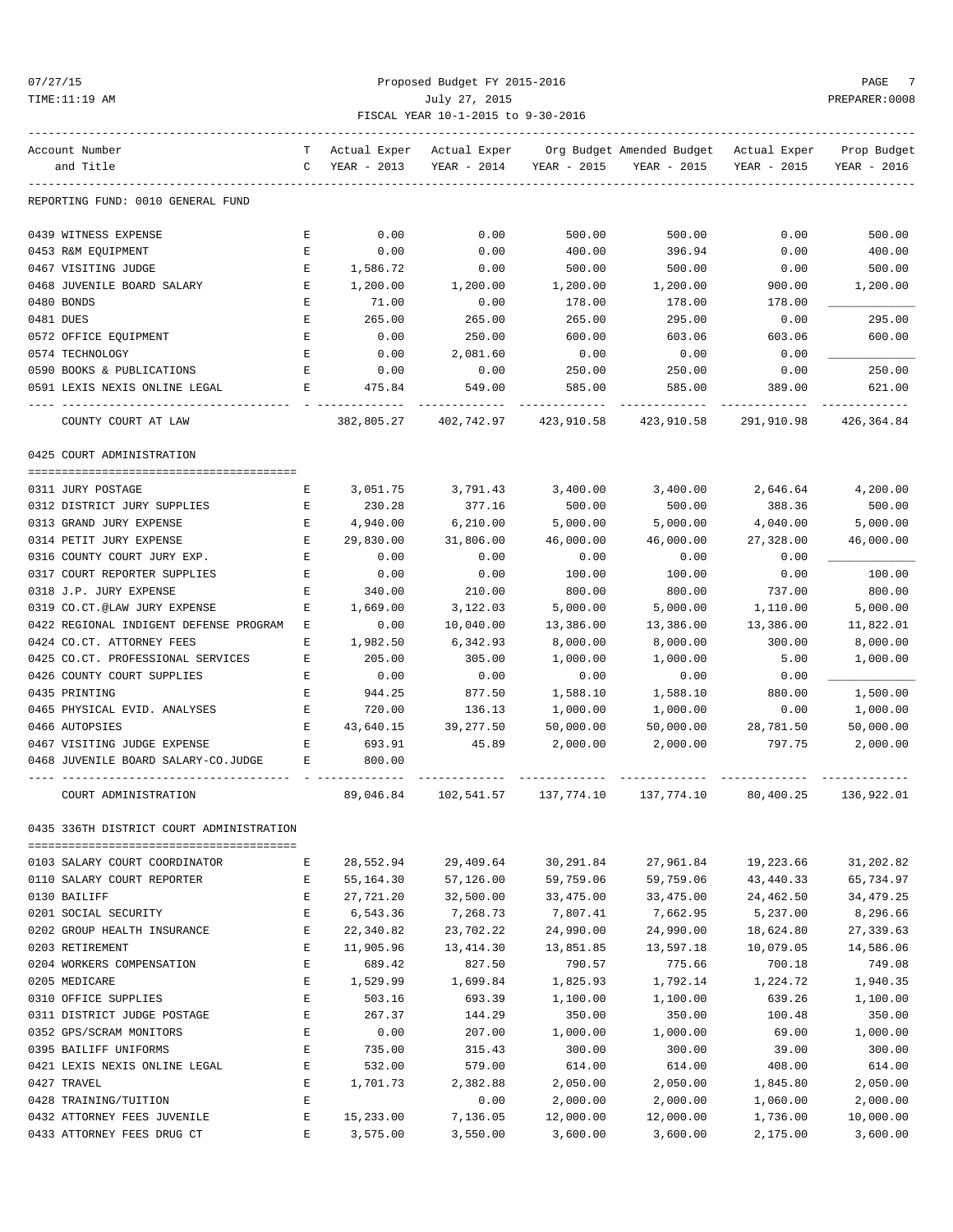### 07/27/15 Proposed Budget FY 2015-2016 PAGE 8 TIME:11:19 AM July 27, 2015 PREPARER:0008 FISCAL YEAR 10-1-2015 to 9-30-2016

| Account Number                       | T. | Actual Exper | Actual Exper            |                         | Org Budget Amended Budget - Actual Exper |             | Prop Budget |
|--------------------------------------|----|--------------|-------------------------|-------------------------|------------------------------------------|-------------|-------------|
| and Title                            | C  | YEAR - 2013  | YEAR - 2014             | YEAR - 2015             | YEAR - 2015                              | YEAR - 2015 | YEAR - 2016 |
| REPORTING FUND: 0010 GENERAL FUND    |    |              |                         |                         |                                          |             |             |
| 0434 APPEAL COURT TRANSCRIPTS        | Е  | 3,765.00     | 0.00                    | 25,000.00               | 27,220.00                                | 15,129.50   | 16,180.00   |
| 0435 ATTORNEYS FEES APPEALS CT       | Е  | 7,519.23     | 5,640.00                | 25,000.00               | 25,000.00                                | 8,968.25    | 20,000.00   |
| 0436 ATTORNEY FEES- CPS CASES        | Е  | 81,738.42    | 121,705.68              | 75,000.00               | 75,000.00                                | 61,719.00   | 70,000.00   |
| 0437 ATTORNEY FEES                   | Е  | 314, 424.50  | 306,879.56              | 330,000.00              | 330,000.00                               | 126,631.00  | 300,000.00  |
| 0438 COURT REPORTER EXPENSE          | Е  | 3,599.50     | 3,825.00                | 5,000.00                | 13,820.00                                | 11,683.50   | 13,820.00   |
| 0439 INVESTIGATOR EXPENSE            | Е  | 2,512.50     | 6,460.98                | 15,000.00               | 15,000.00                                | 0.00        | 15,000.00   |
| 0440 PHYSICIANS EXPENSE              | Е  | 0.00         | 0.00                    | 0.00                    | 0.00                                     | 0.00        |             |
| 0442 OTHER PROFESSIONAL SERV.        | Е  | 35,130.97    | 35,478.21               | 50,000.00               | 38,960.00                                | 12,397.60   | 50,000.00   |
| 0468 JUVENILE BOARD SALARY           | Е  | 2,400.00     | 2,400.00                | 2,400.00                | 2,400.00                                 | 1,800.00    | 2,400.00    |
| 0481 DUES                            | Е  | 110.00       | 335.00                  | 435.00                  | 435.00                                   | 245.00      | 435.00      |
| 0572 OFFICE EQUIPMENT                | Е  | 996.00       | 2,755.00                | 2,500.00                | 2,500.00                                 | 0.00        | 2,500.00    |
| 0574 TECHNOLOGY                      | Е  | 0.00         | 1,040.80                | 545.00                  | 545.00                                   | 545.00      |             |
| 0590 DISTRICT JUDGE BOOKS            | Е  | 0.00         | 146.20                  | 300.00                  | 300.00                                   | 0.00        | 500.00      |
|                                      |    |              |                         |                         |                                          |             |             |
| 336TH DISTRICT COURT ADMINISTRATION  |    | 629,191.37   | 667,622.70              | 726,985.66              | 724,207.83                               | 370,183.63  | 696,177.82  |
| 0450 DISTRICT CLERK                  |    |              |                         |                         |                                          |             |             |
|                                      |    |              |                         |                         |                                          |             |             |
| 0101 SALARY ELECTED OFFICIAL         | Е  | 45,669.52    | 47,039.72               | 48,450.90               | 48,450.90                                | 35,406.50   | 49,904.43   |
| 0103 SALARY ASST. DIST. CLERK        | Е  | 30,954.70    | 31,926.18               | 32,883.97               | 32,883.97                                | 24,030.63   | 33,870.49   |
| 0104 SALARIES DEPUTIES               | Е  | 145, 107. 73 | 146,083.62              | 152,906.30              | 152,906.30                               | 111,739.19  | 157,493.48  |
| 0107 SALARY TEMP./EXTRA              | Е  | 13,016.72    | 12,339.20               | 15,935.58               | 15,935.58                                | 7,915.77    | 12,954.02   |
| 0201 SOCIAL SECURITY TAXES           | Е  | 13,372.04    | 13,331.48               | 15,510.96               | 15,510.96                                | 10,161.23   | 15,761.79   |
| 0202 GROUP HEALTH & DENTAL INSURANCE | Е  | 58,340.72    | 63,205.92               | 66,640.00               | 66,640.00                                | 49,665.60   | 72,905.68   |
| 0203 RETIREMENT                      | Е  | 24,551.82    | 26,225.81               | 27,519.44               | 27,519.44                                | 19,755.26   | 27,710.24   |
| 0204 WORKERS COMPENSATION            | E  | 1,459.94     | 1,675.94                | 1,601.13                | 1,601.13                                 | 1,418.06    | 1,449.07    |
| 0205 MEDICARE TAX                    | Е  | 3,127.34     | 3,118.19                | 3,627.56                | 3,627.56                                 | 2,376.20    | 3,686.23    |
| 0310 OFFICE SUPPLIES                 | Е  | 3,422.63     | 4,353.25                | 4,000.00                | 4,000.00                                 | 3,130.08    | 4,000.00    |
| 0311 POSTAL EXPENSES                 | Е  | 3,985.29     | 4,292.49                | 4,200.00                | 4,200.00                                 | 3,021.34    | 4,200.00    |
| 0313 PASSPORT PHOTO SUPPLIES         | Е  | 573.96       | 543.91                  | 800.00                  | 800.00                                   | 546.44      | 800.00      |
| 0315 COPIER RENTAL                   | Е  | 1,814.47     | 1,604.52                | 1,800.00                | 1,800.00                                 | 1,053.88    | 1,800.00    |
| 0353 COMPUTER EXPENSE                | Е  | 2,200.00     | 81.90                   | 0.00                    | 0.00                                     | 0.00        |             |
| 0427 OUT OF COUNTY TRAVEL            | Е  | 3,508.51     | 2,627.98                | 3,750.00                | 3,750.00                                 | 1,925.48    | 4,250.00    |
| 0428 EMPLOYEE TRAINING               | Е  | 0.00         | 440.00                  | 500.00                  | 13.10                                    | 0.00        |             |
| 0435 PRINTING                        | Ε  | 1,827.94     | 890.41                  | 1,800.00                | 2,727.20                                 | 1,281.30    | 1,800.00    |
| 0480 BONDS                           |    | 485.50       | 343.00                  | 613.50                  | 613.50                                   | 563.50      | 400.00      |
| 0481 DUES                            | Е  | 135.00       | 175.00                  | 195.00                  | 225.00                                   | 50.00       | 195.00      |
| 0572 OFFICE EQUIPMENT                | E  | 1,686.84     | 966.83                  | 500.00<br>------------- | 29.70                                    | 0.00        | 500.00      |
| DISTRICT CLERK                       |    |              | 355, 240.67 361, 265.35 |                         | 383, 234.34 383, 234.34                  | 274,040.46  | 393,680.43  |
| 0455 JUSTICE OF PEACE PCT # 1        |    |              |                         |                         |                                          |             |             |
|                                      |    |              |                         |                         |                                          |             |             |
| 0101 SALARY ELECTED OFFICIAL         | Е  | 34,883.42    | 35,929.92               | 37,007.85               | 37,007.85                                | 27,044.22   | 38,118.09   |
| 0103 SALARY ASSISTANTS               | Е  | 49,724.48    | 51,207.74               | 52,752.64               | 52,752.64                                | 38,549.86   | 55,794.00   |
| 0201 SOCIAL SECURITY TAXES           | Е  | 5,343.33     | 5,497.98                | 5,713.95                | 5,713.95                                 | 3,868.51    | 5,971.35    |
| 0202 GROUP HEALTH & DENTAL INSURANCE | Е  | 22,328.34    | 23,687.52               | 24,990.00               | 24,990.00                                | 18,619.26   | 27,339.63   |
| 0203 RETIREMENT                      | Е  | 8,849.20     | 9,626.74                | 9,873.65                | 9,873.65                                 | 7,234.69    | 10,236.42   |
| 0204 WORKERS' COMPENSATION           | Е  | 514.52       | 601.30                  | 589.83                  | 589.83                                   | 508.78      | 548.98      |
| 0205 MEDICARE TAX                    | Е  | 1,249.72     | 1,285.90                | 1,336.33                | 1,336.33                                 | 904.86      | 1,396.53    |
| 0225 TRAVEL ALLOWANCE                | Е  | 2,400.00     | 2,400.00                | 2,400.00                | 2,400.00                                 | 1,800.00    | 2,400.00    |
| 0310 OFFICE SUPPLIES                 | E  | 652.90       | 466.04                  | 700.00                  | 662.30                                   | 533.21      | 662.30      |
| 0311 POSTAL EXPENSES                 | E  | 936.87       | 1,033.98                | 1,200.00                | 950.00                                   | 365.38      | 1,200.00    |
| 0420 UTILITIES TELEPHONE             | E  |              | 0.00                    | 650.00                  | 650.00                                   | 479.49      | 650.00      |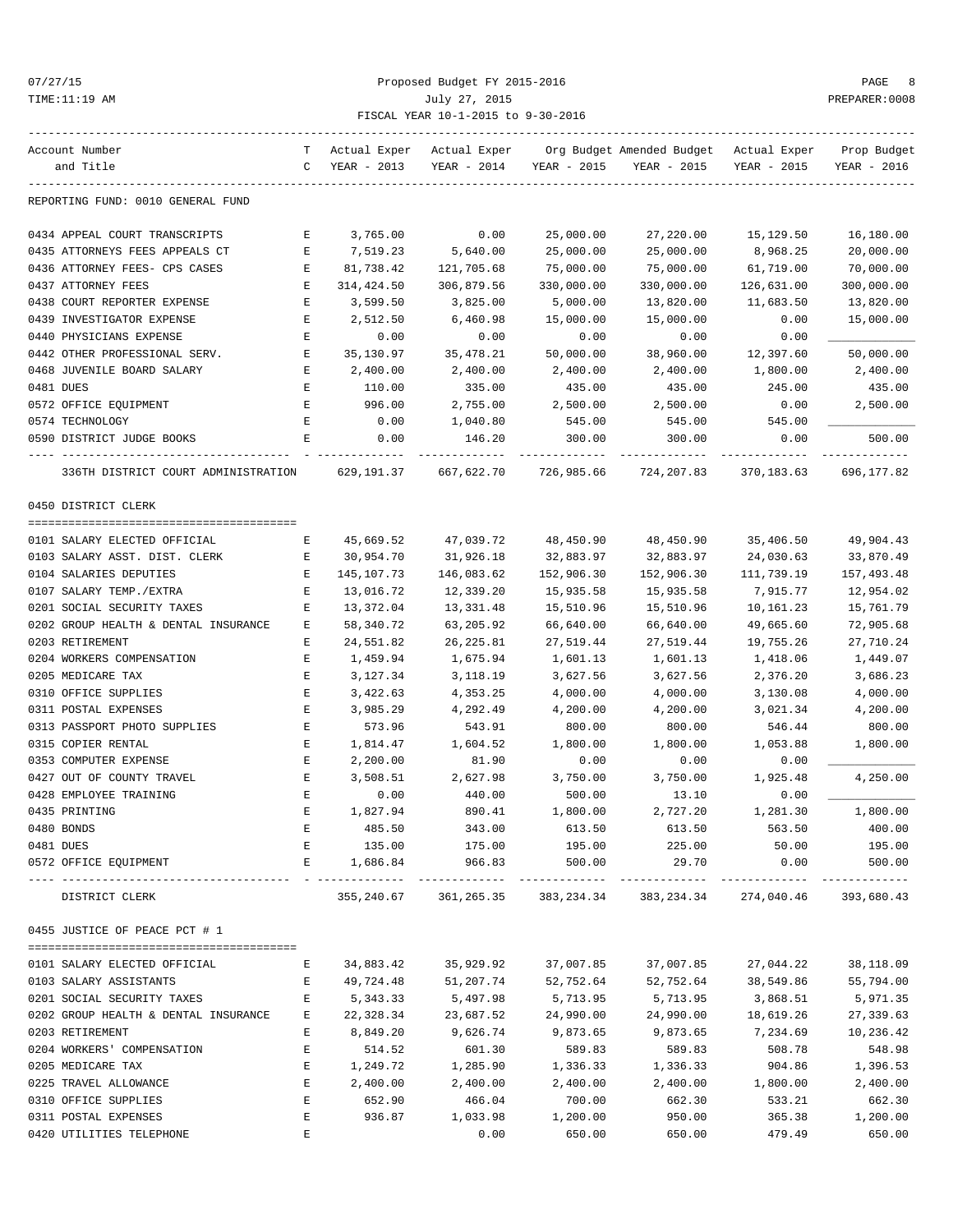### 07/27/15 Proposed Budget FY 2015-2016 PAGE 9 TIME:11:19 AM July 27, 2015 PREPARER:0008 FISCAL YEAR 10-1-2015 to 9-30-2016

| Account Number                       |   | Actual Exper | Actual Exper                                          |             | Org Budget Amended Budget | Actual Exper | Prop Budget |
|--------------------------------------|---|--------------|-------------------------------------------------------|-------------|---------------------------|--------------|-------------|
| and Title                            | C | YEAR - 2013  | YEAR - 2014                                           | YEAR - 2015 | YEAR - 2015               | YEAR - 2015  | YEAR - 2016 |
| REPORTING FUND: 0010 GENERAL FUND    |   |              |                                                       |             |                           |              |             |
| 0422 R & M RADIO                     | Е | 0.00         | 0.00                                                  | 0.00        | 0.00                      | 0.00         |             |
| 0423 CELL PHONE ALLOWANCE            | Е |              |                                                       | 0.00        | 0.00                      | 0.00         | 240.00      |
| 0427 OUT OF COUNTY TRAVEL            | Е | 2,549.62     | 2,391.31                                              | 2,750.00    | 4,930.00                  | 4,479.35     | 4,680.00    |
| 0435 PRINTING                        | Ε | 203.20       | 297.66                                                | 250.00      | 457.70                    | 452.70       | 300.00      |
| 0480 BOND                            | Ε | 221.00       | 150.00                                                | 328.00      | 328.00                    | 328.00       | 150.00      |
| 0481 DUES                            | Ε | 0.00         | 60.00                                                 | 60.00       | 60.00                     | 60.00        | 60.00       |
| 0572 OFFICE EQUIPMENT                | Ε | 0.00         | 224.90                                                | 0.00        | 0.00                      | 0.00         |             |
| 0573 RADIO EQUIPMENT                 | Ε | 0.00         | 0.00                                                  | 0.00        | 0.00                      | 0.00         |             |
| 0574 TECHNOLOGY                      | Ε | 0.00         | 0.00                                                  | 0.00        | 0.00                      | 0.00         |             |
| JUSTICE OF PEACE PCT # 1             |   | 129,856.60   | 134,860.99                                            | 140,602.25  | 142,702.25                | 105,228.31   | 149,747.30  |
| 0456 JUSTICE OF PEACE PCT # 2        |   |              |                                                       |             |                           |              |             |
| 0101 SALARY ELECTED OFFICIAL         | Е | 34,883.42    | 35,929.92                                             | 37,007.85   | 37,007.85                 | 27,044.22    | 38,118.09   |
| 0104 SALARY DEPUTY                   | Е | 30,995.12    | 31,925.14                                             | 32,882.81   | 32,882.81                 | 24,029.68    | 33,869.29   |
| 0201 SOCIAL SECURITY TAXES           | Е | 4,130.46     | 4,329.06                                              | 4,496.90    | 4,496.90                  | 3,289.30     | 4,626.90    |
| 0202 GROUP HEALTH & DENTAL INSURANCE | Е | 14,893.88    | 15,801.48                                             | 16,660.00   | 16,660.00                 | 12,412.60    | 18,226.42   |
| 0203 RETIREMENT                      | Е | 6,890.40     | 7,496.42                                              | 7,687.97    | 7,687.97                  | 5,633.21     | 7,846.62    |
| 0204 WORKERS' COMPENSATION           | Ε | 403.36       | 468.20                                                | 464.20      | 464.20                    | 396.16       | 425.38      |
| 0205 MEDICARE TAX                    | E | 966.00       | 1,012.44                                              | 1,051.69    | 1,051.69                  | 769.27       | 1,082.10    |
| 0225 TRAVEL ALLOWANCE                | Е | 2,400.00     | 2,400.00                                              | 2,400.00    | 2,400.00                  | 1,800.00     | 2,400.00    |
| 0310 OFFICE SUPPLIES                 | Е | 351.27       | 678.37                                                | 700.00      | 700.00                    | 311.72       | 700.00      |
| 0311 POSTAL EXPENSES                 | Ε | 245.00       | 340.37                                                | 350.00      | 350.00                    | 68.00        | 350.00      |
| 0420 UTILITIES TELEPHONE             | Е | 1,939.80     | 2,081.31                                              | 2,000.00    | 2,000.00                  | 1,634.98     | 2,000.00    |
| 0421 DSL LINE                        | E | 1,170.12     | 1,170.12                                              | 1,200.00    | 1,200.00                  | 877.59       | 1,200.00    |
| 0422 R & M RADIO                     | E | 0.00         | 0.00                                                  | 100.00      | 100.00                    | 0.00         | 100.00      |
| 0423 CELL PHONE ALLOWANCE            | Е | 240.00       | 240.00                                                | 240.00      | 240.00                    | 180.00       | 240.00      |
| 0427 OUT OF COUNTY TRAVEL            | Ε | 2,036.29     | 1,404.69                                              | 2,000.00    | 2,000.00                  | 1,714.50     | 2,000.00    |
| 0435 PRINTING                        | Ε | 58.50        | 144.06                                                | 200.00      | 200.00                    | 94.33        | 200.00      |
| 0460 OFFICE RENTAL                   | Е | 4,200.00     | 4,200.00                                              | 4,200.00    | 4,200.00                  | 3,150.00     | 4,200.00    |
| 0480 BOND                            | E | 100.00       | 171.00                                                | 278.00      | 278.00                    | 278.00       | 100.00      |
| 0481 DUES                            | E | 95.00        | 95.00                                                 | 300.00      | 300.00                    | 95.00        | 95.00       |
| 0572 OFFICE EQUIPMENT                | Ε | 0.00         | 0.00                                                  | 0.00        | 0.00                      | 0.00         |             |
| 0573 RADIO EQUIPMENT                 | Е | 0.00         | 0.00                                                  | 1,200.00    | 1,200.00                  | 865.05       | 1,200.00    |
| 0574 TECHNOLOGY                      |   | 0.00         | 0.00                                                  | 0.00        | 0.00                      | 0.00         |             |
| JUSTICE OF PEACE PCT # 2             |   |              | 105,998.62 109,887.58 115,419.42 115,419.42 84,643.61 |             |                           |              | 118,979.80  |
| 0457 JUSTICE OF THE PEACE # 3        |   |              |                                                       |             |                           |              |             |
| 0101 SALARY ELECTED OFFICIAL         | Е | 25,999.48    | 26,779.48                                             | 27,582.84   | 27,582.84                 | 20,156.72    | 38,118.09   |
| 0201 SOCIAL SECURITY TAXES           | Е | 1,760.80     | 1,809.16                                              | 1,858.94    | 1,858.94                  | 1,361.23     | 2,512.12    |
| 0202 GROUP HEALTH & DENTAL INSURANCE | E | 7,446.94     | 7,900.74                                              | 8,330.00    | 8,330.00                  | 6,208.10     | 9,113.21    |
| 0203 RETIREMENT                      | Е | 2,719.40     | 2,958.56                                              | 3,034.11    | 3,034.11                  | 2,223.14     | 4,154.87    |
| 0204 WORKERS' COMPENSATION           | Е | 159.18       | 184.78                                                | 191.89      | 191.89                    | 156.34       | 230.95      |
| 0205 MEDICARE TAX                    | Е | 411.80       | 422.98                                                | 434.75      | 434.75                    | 318.32       | 587.51      |
| 0225 TRAVEL ALLOWANCE                | Е | 2,400.00     | 2,400.00                                              | 2,400.00    | 2,400.00                  | 1,800.00     | 2,400.00    |
| 0310 OFFICE SUPPLIES                 | Ε | 0.00         | 378.83                                                | 400.00      | 400.00                    | 39.81        | 500.00      |
| 0311 POSTAL EXPENSES                 | Е | 148.00       | 155.00                                                | 150.00      | 150.00                    | 98.00        | 250.00      |
| 0423 CELL PHONE ALLOWANCE            | Ε |              |                                                       | 0.00        | 0.00                      | 0.00         | 240.00      |
| 0427 OUT OF COUNTY TRAVEL            | Е | 412.49       | 406.45                                                | 600.00      | 600.00                    | 861.90       | 600.00      |
| 0435 PRINTING                        | Е | 54.02        | 179.25                                                | 250.00      | 250.00                    | 0.00         | 250.00      |
| 0480 BOND                            | E | 0.00         | 0.00                                                  | 178.00      | 178.00                    | 178.00       |             |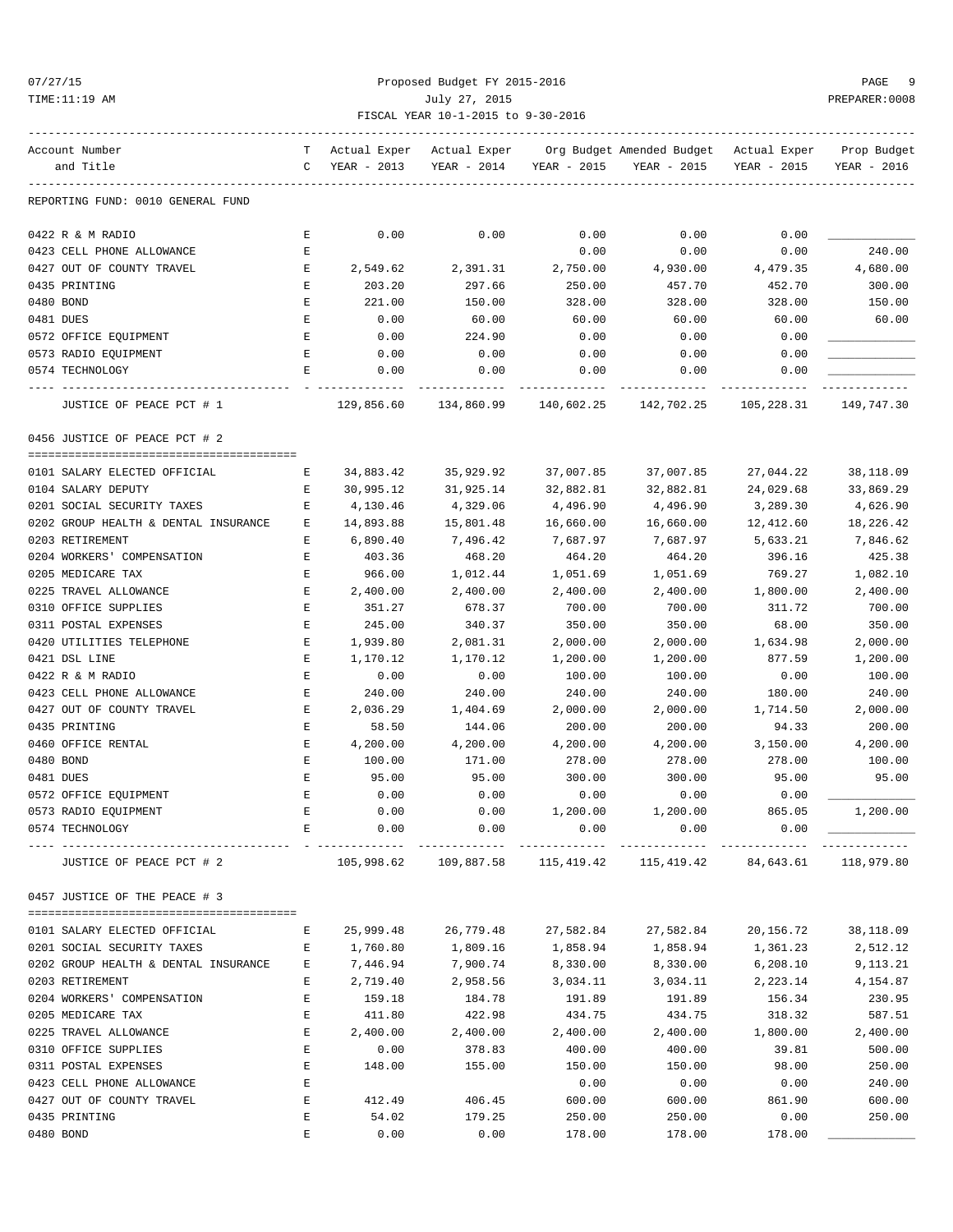# 07/27/15 Proposed Budget FY 2015-2016 PAGE 10 TIME:11:19 AM July 27, 2015 PREPARER:0008 FISCAL YEAR 10-1-2015 to 9-30-2016

| Account Number                                       | т           | Actual Exper       | Actual Exper                |                | Org Budget Amended Budget Actual Exper |                | Prop Budget |
|------------------------------------------------------|-------------|--------------------|-----------------------------|----------------|----------------------------------------|----------------|-------------|
| and Title                                            | C           | YEAR - 2013        | YEAR - 2014                 | YEAR - 2015    | YEAR - 2015                            | YEAR - 2015    | YEAR - 2016 |
| REPORTING FUND: 0010 GENERAL FUND                    |             |                    |                             |                |                                        |                |             |
| 0481 DUES                                            | Е           | 0.00               | 0.00                        | 0.00           | 0.00                                   | 0.00           | 60.00       |
| 0572 OFFICE EQUIPMENT                                | Ε           | 0.00               | 0.00                        | 0.00           | 0.00                                   | 0.00           |             |
| 0574 TECHNOLOGY                                      | E           | 0.00               | 0.00                        | 0.00           | 0.00                                   | 0.00           |             |
| JUSTICE OF THE PEACE # 3                             |             | 41,512.11          | 43,575.23                   | 45,410.53      | 45,410.53                              | 33,401.56      | 59,016.75   |
| 0475 DISTRICT & CO. ATTORNEY                         |             |                    |                             |                |                                        |                |             |
| 0101 DA. SALARY SUPPLEMENT                           | Е           | 3,066.00           | 3,566.04                    | 4,000.00       | 4,000.00                               | 2,894.79       | 4,000.00    |
| 0102 HB 9 D.A. SUPPLEMENTAL FUNDS                    | Е           |                    |                             | 0.00           | 0.00                                   | 0.00           | 3,640.00    |
| 0103 SALARY ASSISTANT D.A.                           | Е           | 262,093.52         | 269,956.44                  | 278,054.68     | 278,054.68                             | 187,974.40     | 286,396.32  |
| 0104 ASST. DA LONGEVITY PAY                          | Е           | 3,280.00           | 3,760.00                    | 4,880.00       | 4,880.00                               | 2,600.00       | 4,440.00    |
| 0105 SALARIES SECRETARIES                            | $\mathbf E$ | 151,203.26         | 157,353.20                  | 163,161.11     | 163, 161. 11                           | 114,069.69     | 158,419.21  |
| 0106 DA SALARY REIMB. GC CH 46                       | E           | 27,256.08          | 27,518.50                   | 27,516.70      | 27,516.70                              | 18,379.16      | 27,500.00   |
| 0107 SALARY TEMP./EXTRA                              | Е           | 0.00               | 0.00                        | 0.00           | 0.00                                   | 0.00           |             |
| 0109 INVESTIGATOR                                    | Е           | 47,368.10          | 48,789.26                   | 50,252.83      | 50,252.83                              | 36,723.39      | 51,760.11   |
| 0201 SOCIAL SECURITY TAXES                           | Е           | 29,798.63          | 30, 345.40                  | 32,683.39      | 32,683.39                              | 21,867.95      | 33, 264. 14 |
| 0202 GROUP HEALTH INSURANCE                          | E           | 74,230.93          | 78,748.98                   | 83,300.00      | 83,300.00                              | 57,858.20      | 91,132.10   |
| 0203 RETIREMENT                                      | Е           | 51,700.42          | 56,445.56                   | 57,947.05      | 57,947.05                              | 39,986.71      | 58,441.27   |
| 0204 WORKERS' COMPENSATION                           | E           | 366.00             | 1,928.06                    | 2,119.97       | 2,119.97                               | 1,805.18       | 1,837.57    |
| 0205 MEDICARE TAX                                    | $\mathbf E$ | 6,969.50           | 7,097.11                    | 7,643.69       | 7,643.69                               | 5, 114.26      | 7,779.52    |
| 0310 OFFICE SUPPLIES                                 | Е           | 5,464.46           | 7,013.62                    | 7,500.00       | 7,500.00                               | 5,395.36       | 8,000.00    |
| 0311 POSTAL EXPENSES                                 | Ε           | 3,485.31           | 3,496.39                    | 3,000.00       | 3,000.00                               | 1,681.66       | 3,000.00    |
| 0315 COPIER EXPENSE                                  | $\mathbf E$ | 1,623.52           | 1,290.82                    | 1,500.00       | 1,500.00                               | 897.67         | 1,500.00    |
| 0421 INTERNET/ONLINE LEGAL RE                        | Е           | 5,980.92           | 6,176.56                    | 6,294.00       | 6,294.00                               | 4,281.84       | 6,686.00    |
| 0422 INVESTIGATOR CELL PHONE                         | Е           | 360.00             | 360.00                      | 360.00         | 360.00                                 | 270.00         | 360.00      |
| 0427 OUT OF COUNTY TRAVEL                            | Ε           | 7,422.28           | 7,039.64                    | 6,700.00       | 6,700.00                               | 4,623.15       | 6,700.00    |
| 0428 TRAINING/TUITION                                | E           | 3,946.50           | 1,317.50                    | 5,000.00       | 5,000.00                               | 2,790.00       | 5,000.00    |
| 0435 PRINTING                                        | E           | 573.25             | 2,871.50                    | 1,000.00       | 1,000.00                               | 309.37         | 1,000.00    |
| 0438 CT.REPORTER-TRANSCRIPTS                         | Е           | 9,262.25           | 11,401.50                   | 8,750.00       | 8,750.00                               | 2,276.00       | 8,750.00    |
|                                                      |             |                    |                             |                |                                        |                |             |
| 0439 WITNESS EXPENSE<br>0465 PHYS. EVIDENCE ANALYSIS | E           | 2,035.40           | 46, 416.36                  | 4,000.00       | 4,000.00                               | 2,200.00       | 4,000.00    |
|                                                      | Ε           | 1,861.01           | 5,786.60                    | 6,000.00       | 6,000.00                               | 27.50          | 6,000.00    |
| 0480 BOND                                            | Е<br>E      | 473.50             | 292.00                      | 221.00         | 221.00                                 | 221.00         | 150.00      |
| 0481 DUES                                            |             | 2,048.00           | 2,168.00                    | 2,300.00       | 2,300.00                               | 1,578.00       | 1,800.00    |
| 0572 OFFICE EQUIPMENT                                | E           | 0.00               | 1,013.36<br>364.36          | 2,000.00       | 2,000.00                               | 516.55         | 3,000.00    |
| 0574 TECHNOLOGY<br>0590 BOOKS                        | Е<br>E      | 4,592.94<br>376.50 | 370.50                      | 0.00<br>600.00 | 0.00<br>600.00                         | 0.00<br>600.48 | 750.00      |
| DISTRICT & CO. ATTORNEY                              |             | 706,838.28         | -------------<br>782,887.26 | 766,784.42     | 766,784.42 516,942.31                  |                | 785,306.24  |
| 0495 COUNTY AUDITOR                                  |             |                    |                             |                |                                        |                |             |
|                                                      |             |                    |                             |                |                                        |                |             |
| 0102 SALARY APPOINTED OFFICIAL                       | Е           | 53,350.44          | 56,018.04                   | 58,818.89      | 58,818.89                              | 44,330.67      | 61,759.83   |
| 0103 SALARIES ASSISTANTS                             | Е           | 92,881.22          | 95,525.66                   | 99,135.27      | 99,135.27                              | 70,695.94      | 104,092.03  |
| 0107 TEMPORARY FUNDING                               | E           | 0.00               | 0.00                        | 0.00           | 3,393.40                               | 3,393.40       |             |
| 0201 SOCIAL SECURITY TAXES                           | E           | 8,309.09           | 8,690.20                    | 9,793.16       | 10,003.56                              | 6,445.06       | 10,282.82   |
| 0202 GROUP HEALTH & DENTAL INSURANCE                 | Е           | 29,787.76          | 30,947.42                   | 33, 324.00     | 33,324.00                              | 25,522.60      | 36,452.84   |
| 0203 RETIREMENT                                      | Е           | 15,293.93          | 16,738.60                   | 17,374.96      | 17,745.86                              | 13,056.17      | 18,077.85   |
| 0204 WORKERS COMPENSATION                            | Е           | 911.50             | 1,078.58                    | 1,010.91       | 1,032.63                               | 895.32         | 945.36      |
| 0205 MEDICARE TAX                                    | Е           | 1,943.21           | 2,032.49                    | 2,290.34       | 2,339.55                               | 1,507.34       | 2,404.87    |
| 0310 OFFICE SUPPLIES                                 | Ε           | 595.77             | 751.04                      | 900.00         | 900.00                                 | 95.23          | 900.00      |
| 0353 COMPUTER SOFTWARE MAINTENANCE                   | Е           | 2,550.00           | 2,550.00                    | 2,910.00       | 2,910.00                               | 2,810.00       | 2,810.00    |
| 0427 OUT OF COUNTY TRAVEL                            | Е           | 1,592.89           | 987.35                      | 2,400.00       | 2,400.00                               | 1,923.64       | 2,500.00    |
| 0435 PRINTING                                        | Ε           | 0.00               | 0.00                        | 50.00          | 50.00                                  | 46.50          | 50.00       |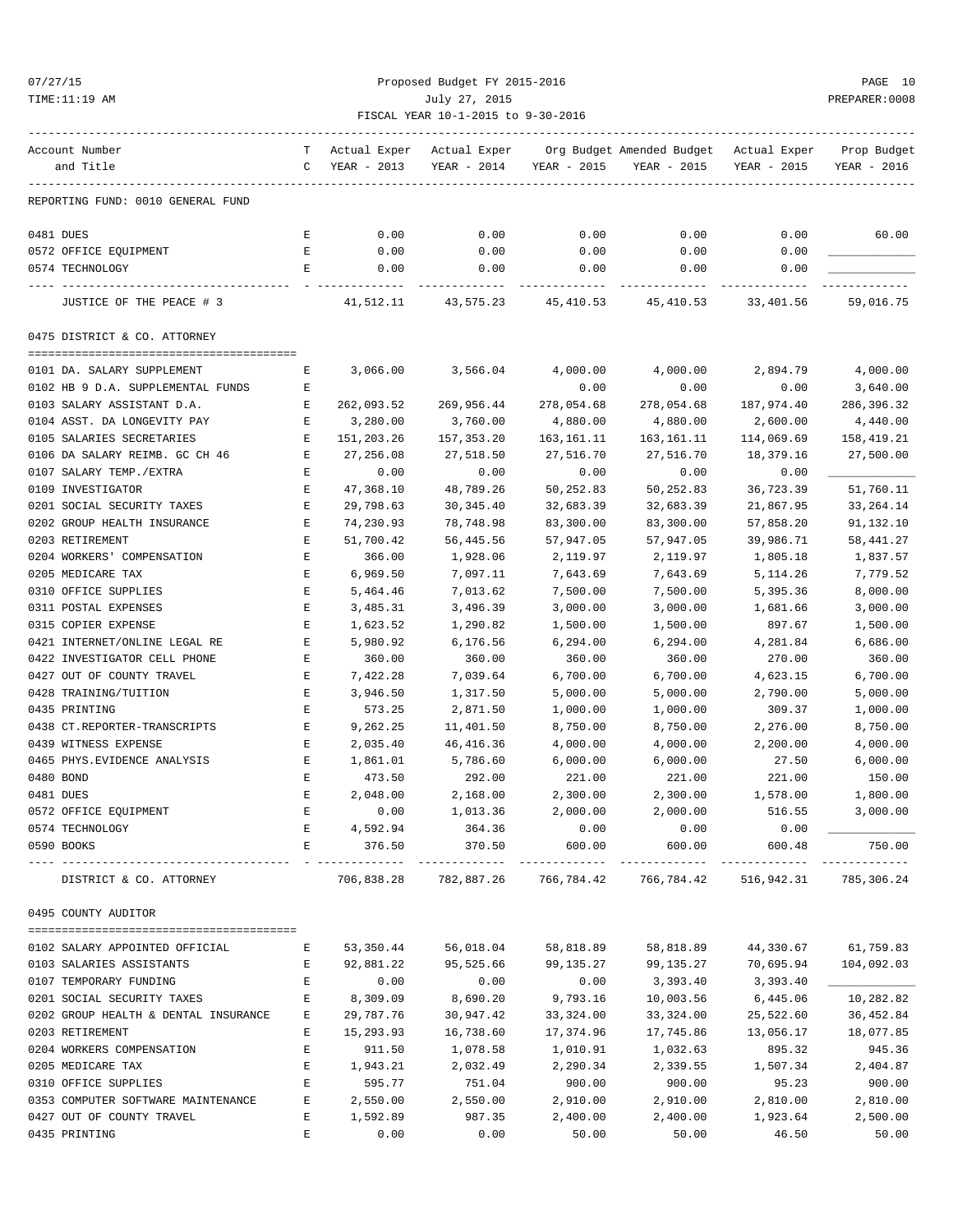### Proposed Budget FY 2015-2016 PAGE 11 TIME:11:19 AM July 27, 2015 PREPARER:0008 FISCAL YEAR 10-1-2015 to 9-30-2016

| Account Number                 |                                      |   | T Actual Exper | Actual Exper                                                |             | Org Budget Amended Budget - Actual Exper |             | Prop Budget |
|--------------------------------|--------------------------------------|---|----------------|-------------------------------------------------------------|-------------|------------------------------------------|-------------|-------------|
| and Title                      |                                      | C | YEAR - 2013    | YEAR - 2014                                                 | YEAR - 2015 | YEAR - 2015                              | YEAR - 2015 | YEAR - 2016 |
|                                |                                      |   |                |                                                             |             |                                          |             |             |
|                                | REPORTING FUND: 0010 GENERAL FUND    |   |                |                                                             |             |                                          |             |             |
| 0452 R & M EQUIPMENT           |                                      | Е | 30.59          | 174.99                                                      | 500.00      | 500.00                                   | 0.00        | 500.00      |
| 0480 BOND                      |                                      | E | 328.50         | 100.00                                                      | 286.00      | 286.00                                   | 286.00      | 100.00      |
| 0481 DUES                      |                                      | Е | 295.00         | 295.00                                                      | 340.00      | 340.00                                   | 295.00      | 340.00      |
| 0572 OFFICE EQUIPMENT          |                                      | Е | 247.69         | 374.13                                                      | 2,000.00    | 2,000.00                                 | 0.00        | 1,300.00    |
| COUNTY AUDITOR                 |                                      |   | 208,117.59     | 216,263.50                                                  | 231,133.53  | 235,179.16                               | 171,302.87  | 242,515.60  |
| 0496 COUNTY PURCHASING         |                                      |   |                |                                                             |             |                                          |             |             |
| 0103 SALARY PURCHASING AGENT   |                                      | Е | 45,931.60      | 47,309.60                                                   | 48,728.93   | 48,728.93                                | 35,609.61   | 50,190.80   |
| 0201 SOCIAL SECURITY TAXES     |                                      | Е | 2,870.10       | 2,955.64                                                    | 3,043.51    | 3,043.51                                 | 2,224.54    | 3,134.15    |
| 0202 GROUP HEALTH INSURANCE    |                                      | Е | 7,446.94       | 7,900.74                                                    | 8,330.00    | 8,330.00                                 | 6,208.20    | 9,113.21    |
| 0203 RETIREMENT                |                                      | Е | 4,804.12       | 5,226.74                                                    | 5,360.18    | 5,360.18                                 | 3,927.57    | 5,470.80    |
| 0204 WORKERS' COMPENSATION     |                                      | Ε | 281.22         | 326.44                                                      | 314.17      | 314.17                                   | 276.20      | 288.14      |
| 0205 MEDICARE TAX              |                                      | E | 671.28         | 691.16                                                      | 711.79      | 711.79                                   | 520.23      | 732.99      |
| 0310 OFFICE SUPPLIES           |                                      | Е | 411.90         | 320.48                                                      | 400.00      | 400.00                                   | 208.98      | 400.00      |
|                                | 0353 COMPUTER SOFTWARE MAINTENANCE   | Е | 300.00         | 300.00                                                      | 350.00      | 350.00                                   | 350.00      | 350.00      |
| 0421 CELL PHONE                |                                      | Ε | 360.00         | 360.00                                                      | 360.00      | 360.00                                   | 270.00      | 360.00      |
| 0427 OUT OF COUNTY TRAVEL      |                                      | Ε | 947.25         | 956.49                                                      | 1,200.00    | 1,200.00                                 | 551.20      | 1,200.00    |
| 0435 PRINTING                  |                                      | Ε | 0.00           | 0.00                                                        | 70.00       | 70.00                                    | 0.00        | 70.00       |
| 0452 R & M EQUIPMENT           |                                      | Ε | 0.00           | 0.00                                                        | 0.00        | 0.00                                     | 0.00        |             |
| 0480 BOND                      |                                      | Е | 0.00           | 93.00                                                       | 0.00        | 0.00                                     | 0.00        | 93.00       |
| 0481 DUES                      |                                      | Е | 189.00         | 249.00                                                      | 450.00      | 450.00                                   | 439.00      | 450.00      |
| 0572 OFFICE EQUIPMENT          |                                      | Е | 512.99         | 1,140.80                                                    | 0.00        | 0.00                                     | 0.00        |             |
| COUNTY PURCHASING              |                                      |   | 64,726.40      | 67,830.09                                                   | 69,318.58   | 69,318.58                                | 50,585.53   | 71,853.09   |
| 0497 COUNTY TREASURER          |                                      |   |                |                                                             |             |                                          |             |             |
|                                |                                      |   |                |                                                             |             |                                          |             |             |
| 0101 SALARY ELECTED OFFICIAL   |                                      | Е | 45,669.52      | 47,039.72                                                   | 48,450.90   | 48,450.90                                | 35,406.50   | 49,904.43   |
| 0103 SALARY ASSISTANT          |                                      | Е | 34,095.36      | 36,249.98                                                   | 37,337.50   | 37,337.50                                | 27,285.14   | 38,457.63   |
| 0201 SOCIAL SECURITY TAXES     |                                      | Е | 4,383.84       | 4,686.47                                                    | 5,318.88    | 5,318.88                                 | 3,149.40    | 5,478.45    |
|                                | 0202 GROUP HEALTH & DENTAL INSURANCE | Е | 14,893.88      | 15,801.48                                                   | 16,660.00   | 16,660.00                                | 12,416.40   | 18,226.42   |
| 0203 RETIREMENT                |                                      | Е | 8,342.92       | 9,201.44                                                    | 9,436.72    | 9,436.72                                 | 6,914.53    | 9,631.46    |
| 0204 WORKERS' COMPENSATION     |                                      | Ε | 488.38         | 574.70                                                      | 549.05      | 549.05                                   | 486.26      | 503.66      |
| 0205 MEDICARE TAX              |                                      |   | 1,025.12       | 1,095.98                                                    | 1,243.93    | 1,243.93                                 | 736.48      | 1,281.25    |
| 0310 OFFICE SUPPLIES           |                                      | Ε | 380.36         | 456.43                                                      | 500.00      | 500.00                                   | 0.00        | 300.00      |
| 0427 OUT OF COUNTY TRAVEL      |                                      | E | 927.21         | 907.38                                                      | 2,000.00    | 1,790.30                                 | 1,700.92    | 1,200.00    |
| 0435 PRINTING                  |                                      | Ε | 0.00           | 257.00                                                      | 250.00      | 50.00                                    | 45.50       | 100.00      |
| 0452 R&M EQUIPMENT             |                                      | Ε | 0.00           | 0.00                                                        | 250.00      | 250.00                                   | 0.00        | 250.00      |
| 0453 COMPUTER SOFTWARE MAINTEN |                                      | Е | 1,250.00       | 1,250.00                                                    | 1,300.00    | 1,300.00                                 | 1,300.00    | 1,300.00    |
| 0480 BOND                      |                                      | E | 93.00          | 0.00                                                        | 271.00      | 271.00                                   | 271.00      |             |
| 0481 DUES                      |                                      | Ε | 175.00         | 175.00                                                      | 175.00      | 175.00                                   | 175.00      | 175.00      |
| 0572 OFFICE EOUIPMENT          |                                      | Ε | 0.00           | 0.00                                                        | 0.00        | 0.00                                     | 0.00        |             |
| 0574 TECHNOLOGY                |                                      | Е | 0.00           | 0.00                                                        | 450.00      | 859.70                                   | 0.00        |             |
| COUNTY TREASURER               |                                      |   | -----------    | ------------<br>111,724.59 117,695.58 124,192.98 124,192.98 |             |                                          | 89,887.13   | 126,808.30  |
| 0499 TAX ASSESSOR-COLLECTOR    |                                      |   |                |                                                             |             |                                          |             |             |
| 0101 SALARIES ELECTED OFFICIAL |                                      | Е | 45,669.52      | 47,039.72                                                   | 48,450.90   | 48,450.90                                | 35,406.50   | 49,904.43   |
| 0103 SALARIES ASSISTANTS       |                                      | Е | 31,926.18      | 32,884.02                                                   | 33,870.52   | 33,870.52                                | 24,751.49   | 34,886.64   |
| 0104 SALARIES DEPUTIES         |                                      | Е | 76,651.64      | 78,951.08                                                   | 81,319.61   | 81,319.61                                | 59,425.92   | 83,759.20   |

0107 SALARY TEMP./EXTRA E 11,936.46 12,953.73 13,342.64 13,342.64 9,095.17 13,742.92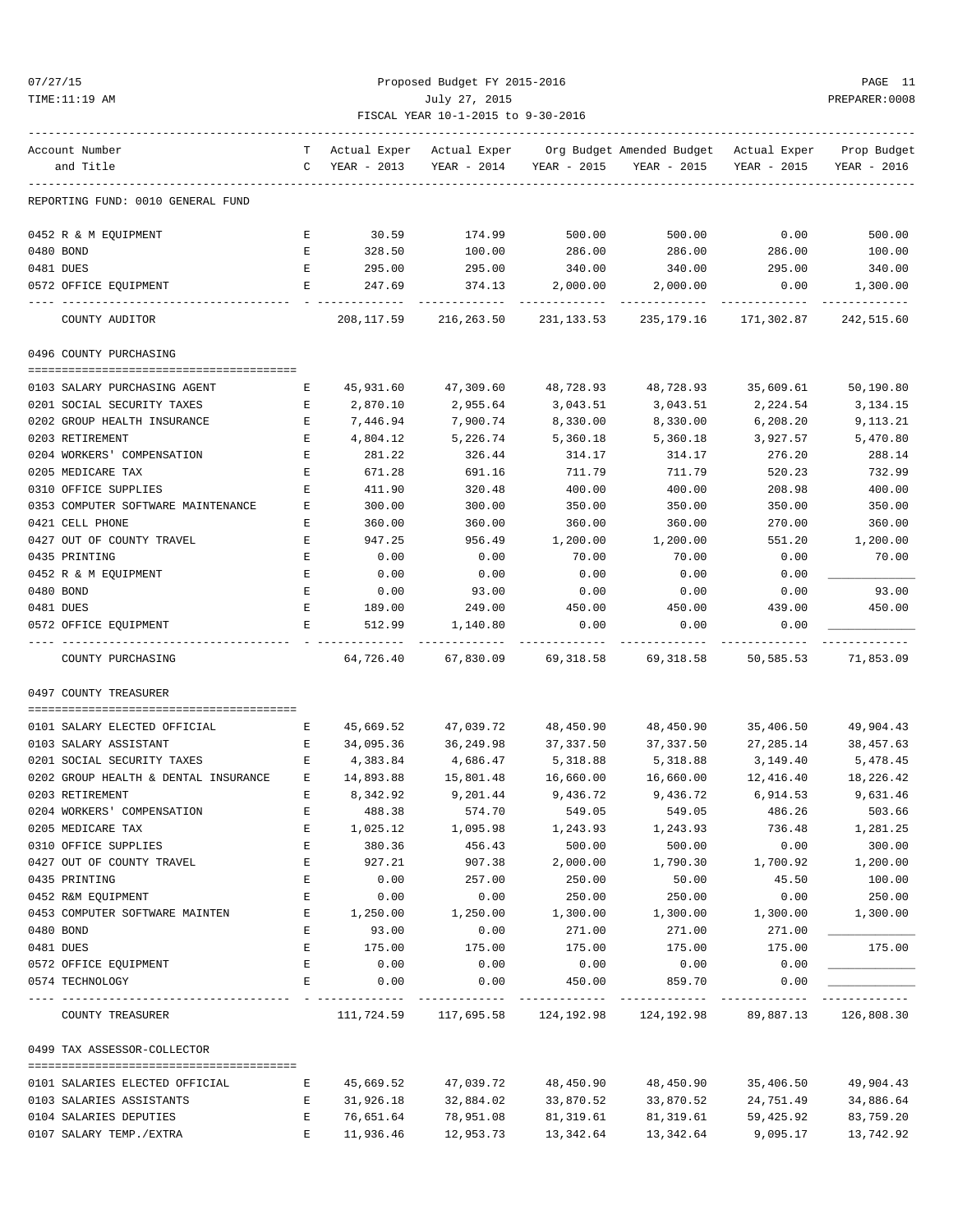### 07/27/15 Proposed Budget FY 2015-2016 PAGE 12 TIME:11:19 AM July 27, 2015 PREPARER:0008 FISCAL YEAR 10-1-2015 to 9-30-2016

| Account Number                       | T.          | Actual Exper  | Actual Exper          |             | Org Budget Amended Budget - Actual Exper                        |                         | Prop Budget               |
|--------------------------------------|-------------|---------------|-----------------------|-------------|-----------------------------------------------------------------|-------------------------|---------------------------|
| and Title                            |             | C YEAR - 2013 | YEAR - 2014           | YEAR - 2015 | YEAR - 2015                                                     | YEAR - 2015             | YEAR - 2016               |
| REPORTING FUND: 0010 GENERAL FUND    |             |               |                       |             |                                                                 |                         |                           |
| 0201 SOCIAL SECURITY TAXES           | Е           | 9,623.74      | 9,925.28              | 10,972.99   | 10,972.99                                                       | 7,424.20                | 11,302.18                 |
| 0202 GROUP HEALTH & DENTAL INSURANCE | Е           | 37,234.70     | 39,503.70             | 41,650.00   | 41,650.00                                                       | 31,041.00               | 45,566.05                 |
| 0203 RETIREMENT                      | Е           | 17,379.26     | 18,982.82             | 19,468.20   | 19,468.20                                                       | 14,193.20               | 19,869.96                 |
| 0204 WORKERS COMPENSATION            | $\mathbf E$ | 1,033.68      | 1,185.62              | 1,132.70    | 1,132.70                                                        | 1,003.20                | 1,039.07                  |
| 0205 MEDICARE TAX                    | Е           | 2,250.61      | 2,321.13              | 2,566.26    | 2,566.26                                                        | 1,736.24                | 2,643.25                  |
| 0225 LEONARD OFFICE TRAVEL           | E           | 793.88        | 735.15                | 750.00      | 750.00                                                          | 374.77                  | 750.00                    |
| 0310 OFFICE SUPPLIES                 | E           | 992.77        | 1,000.25              | 1,000.00    | 1,000.00                                                        | 782.74                  | 1,000.00                  |
| 0311 POSTAL EXPENSES                 | Е           | 4,987.59      | 5,115.82              | 6,000.00    | 6,000.00                                                        | 5,671.65                | 6,500.00                  |
| 0315 COPIER EXPENSE                  | Е           | 523.06        | 437.80                | 450.00      | 450.00                                                          | 321.28                  | 450.00                    |
| 0420 TELEPHONE LEONARD OFFICE        | Е           | 607.31        | 651.03                | 700.00      | 700.00                                                          | 512.33                  | 700.00                    |
| 0427 OUT OF COUNTY TRAVEL            | Е           | 2,725.63      | 2,638.71              | 2,750.00    | 2,294.71                                                        | 1,355.80                | 2,750.00                  |
| 0435 PRINTING                        | Е           | 436.15        | 676.62                | 750.00      | 750.00                                                          | 544.76                  | 750.00                    |
| 0460 LEONARD OFFICE RENT             | E           | 1,200.00      | 1,200.00              | 1,200.00    | 1,200.00                                                        | 900.00                  | 1,200.00                  |
| 0480 BOND                            | Е           | 3,918.00      | 368.00                | 368.00      | 368.00                                                          | 0.00                    | 368.00                    |
| 0481 DUES                            | Е           | 125.00        | 85.00                 | 125.00      | 125.00                                                          | 125.00                  | 125.00                    |
| 0572 OFFICE EQUIPMENT                | E           | 0.00          | 0.00                  | 400.00      | 855.29                                                          | 371.30                  | 400.00                    |
| 0574 TECHNOLOGY                      | Е           |               | 0.00                  | 0.00        | 0.00                                                            | 0.00                    |                           |
| TAX ASSESSOR-COLLECTOR               |             | 250,015.18    | 256,655.48 267,266.82 |             |                                                                 | 267, 266.82 195, 036.55 | 277,706.70                |
| 0503 COMPUTER/IT DEPT.               |             |               |                       |             |                                                                 |                         |                           |
| 0103 SALARY-TECHNICIAN               | Е           | 32,353.36     | 33,323.94             | 34,323.65   | 34,323.65                                                       | 25,082.66               | 35, 353.36                |
| 0201 SOCIAL SECURITY                 | Е           | 1,960.34      | 2,015.12              | 2,172.71    | 2,172.71                                                        | 1,513.21                | 2,236.55                  |
| 0202 GROUP HEALTH INSURANCE          | E           | 7,446.94      | 7,900.74              | 8,330.00    | 8,330.00                                                        | 6,208.20                | 9,113.21                  |
| 0203 RETIREMENT                      | Е           | 3,384.00      | 3,681.54              | 3,775.60    | 3,775.60                                                        | 2,766.50                | 3,853.52                  |
| 0204 WORKERS COMPENSATION            | Е           | 198.10        | 226.60                | 224.28      | 224.28                                                          | 199.00                  | 209.23                    |
| 0205 MEDICARE TAX                    | E           | 458.50        | 471.34                | 508.13      | 508.13                                                          | 353.91                  | 523.06                    |
| 0225 TRAVEL ALLOWANCE                | Е           | 480.00        | 480.00                | 480.00      | 480.00                                                          | 360.00                  | 480.00                    |
| 0310 OFFICE SUPPLIES                 | Е           | 84.53         | 42.89                 | 150.00      | 150.00                                                          | 0.00                    | 150.00                    |
| 0421 CELL PHONE ALLOWANCE            | Е           | 240.00        | 240.00                | 240.00      | 240.00                                                          | 180.00                  | 240.00                    |
| 0427 OUT OF COUNTY TRAVEL            | Е           | 0.00          | 0.00                  | 900.00      | 900.00                                                          | 0.00                    | 900.00                    |
| 0435 PRINTING                        | Е           | 0.00          | 0.00                  | 0.00        | 0.00                                                            | 0.00                    |                           |
| 0453 R&M COMPUTER/TRAINING           | Е           | 0.00          | 0.00                  | 0.00        | 0.00                                                            | 0.00                    |                           |
| 0572 OFFICE EQUIPMENT                | E           | 4.99          | 279.89                | 200.00      | 200.00                                                          | 0.00                    | 200.00                    |
| 0574 COMPUTER/WEB SOFTWARE           |             | 377.20        | 0.00                  | 2,000.00    | 2,000.00                                                        | 0.00                    | 22,000.00                 |
| 0576 COUNTY COMPUTER REPLACEMENT     | E           |               |                       | 0.00        | 0.00                                                            | 0.00                    |                           |
| COMPUTER/IT DEPT.                    |             |               | 46,987.96 48,662.06   | 53,304.37   |                                                                 | 53, 304. 37 36, 663. 48 | ------------<br>75,258.93 |
| 0509 CONTINGENCY                     |             |               |                       |             |                                                                 |                         |                           |
|                                      |             |               |                       |             |                                                                 |                         |                           |
| 0475 CONTINGENCY                     | Е           | 0.00          |                       |             | $0.00$ 250,000.00 239,701.20<br>--- ------------- ------------- |                         | 0.00 250,000.00           |
| CONTINGENCY                          |             | 0.00          | 0.00                  | 250,000.00  | 239,701.20                                                      | 0.00                    | 250,000.00                |
| 0510 COURTHOUSE                      |             |               |                       |             |                                                                 |                         |                           |
| 0107 REGULAR TEMP.- PART TIME        | Е           | 0.00          | 0.00                  | 0.00        | 0.00                                                            | 0.00                    |                           |
| 0115 SALARY JANITOR                  | Е           | 30,997.46     | 31,927.22             | 32,885.13   | 32,885.13                                                       | 24,031.39               | 33,871.68                 |
| 0201 SOCIAL SECURITY TAXES           | E           | 1,894.34      | 1,949.64              | 2,038.88    | 2,038.88                                                        | 1,467.84                | 2,100.04                  |
| 0202 GROUP HEALTH & DENTAL INSURANCE | E           | 7,446.94      | 7,900.74              | 8,330.00    | 8,330.00                                                        | 6,208.20                | 9,113.21                  |
| 0203 RETIREMENT                      | Е           | 3,242.14      | 3,527.18              | 3,617.36    | 3,617.36                                                        | 2,650.50                | 3,692.01                  |

0204 WORKERS' COMPENSATION E 1,241.30 1,430.34 1,325.27 1,560.06 1,560.06 1,605.52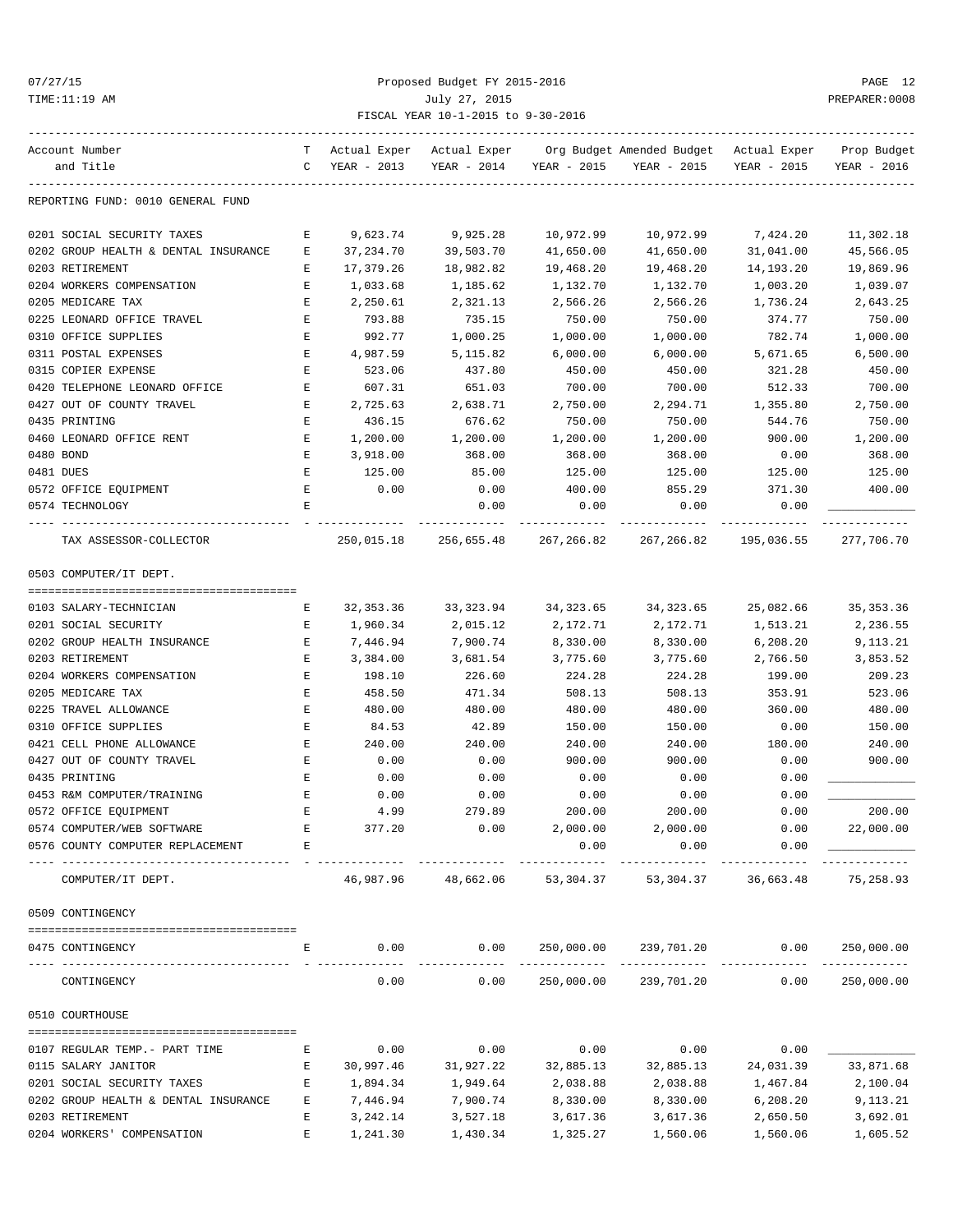### 07/27/15 Proposed Budget FY 2015-2016 PAGE 13 TIME:11:19 AM July 27, 2015 PREPARER:0008 FISCAL YEAR 10-1-2015 to 9-30-2016

| Account Number                                     | T.           | Actual Exper        | Actual Exper        |                      | Org Budget Amended Budget - Actual Exper |                              | Prop Budget                 |
|----------------------------------------------------|--------------|---------------------|---------------------|----------------------|------------------------------------------|------------------------------|-----------------------------|
| and Title                                          | $\mathbf{C}$ | YEAR - 2013         | YEAR - 2014         | YEAR - 2015          | YEAR - 2015                              | YEAR - 2015                  | YEAR - 2016                 |
| REPORTING FUND: 0010 GENERAL FUND                  |              |                     |                     |                      |                                          |                              |                             |
| 0205 MEDICARE TAX                                  | Е            | 443.02              | 455.88              | 476.83               | 476.83                                   | 343.24                       | 491.14                      |
| 0310 OFFICE SUPPLIES                               | Е            | 2,498.48            | 3,455.75            | 5,000.00             | 5,000.00                                 | 1,757.85                     | 5,000.00                    |
| 0311 POSTAL EXPENSE                                | Е            | 2,537.27            | 4,523.17            | 9,000.00             | 9,000.00                                 | 7,915.02                     | 9,000.00                    |
| 0315 COPIER RENTAL                                 | $\mathbf E$  | 4,879.52            | 4,582.44            | 5,000.00             | 5,000.00                                 | 2,818.23                     | 5,000.00                    |
| 0316 EMPLOYEE AWARDS BANQUET                       | Е            | 1,592.67            | 1,721.30            | 2,000.00             | 2,000.00                                 | 1,470.75                     | 2,000.00                    |
| 0330 AUTO EXPENSE-GAS AND OIL                      | Е            | 556.76              | 720.94              | 600.00               | 600.00                                   | 211.35                       | 600.00                      |
| 0332 JANITOR SUPPLIES                              | Е            | 3,666.70            | 3,857.06            | 4,000.00             | 4,000.00                                 | 3,576.51                     | 4,000.00                    |
| 0353 R&M COMPUTER                                  | Е            | 405.00              | 0.00                | 5,000.00             | 5,000.00                                 | 0.00                         | 5,000.00                    |
| 0420 TELEPHONE                                     | E            | 22,780.02           | 23,198.00           | 24,400.00            | 24,400.00                                | 17,388.12                    | 24,400.00                   |
| 0421 INTERNET LINES                                | Е            | 2,904.21            | 3,630.65            | 4,000.00             | 4,000.00                                 | 4,332.69                     | 4,000.00                    |
| 0440 UTILITIES ELECTRICITY                         | Е            | 34,240.99           | 28,956.23           | 33,960.00            | 33,725.21                                | 15,173.32                    | 30,000.00                   |
| 0441 UTILITIES GAS                                 | Е            | 4,021.67            | 6,384.68            | 7,000.00             | 7,000.00                                 | 4,399.74                     | 7,000.00                    |
| 0442 UTILITIES WATER                               | Е            | 7,634.75            | 6,567.94            | 6,000.00             | 6,000.00                                 | 3,456.25                     | 6,000.00                    |
| 0443 TRASH PICK-UP                                 | E            | 928.68              | 928.68              | 1,000.00             | 1,000.00                                 | 619.12                       | 1,000.00                    |
| 0445 AIR CONDITIONER MAINTENANCE                   | $\mathbf E$  | 4,121.37            | 11,138.77           | 10,800.00            | 10,800.00                                | 5,479.93                     | 10,800.00                   |
| 0446 ELEVATOR MAINTENANCE CONTR                    | Е            | 2,700.00            | 2,833.68            | 3,000.00             | 3,000.00                                 | 2,196.45                     | 3,000.00                    |
| 0450 R & M BUILDINGS                               | Е            | 15,376.86           | 194,979.31          | 30,000.00            | 30,000.00                                | 12,984.49                    | 330,000.00                  |
| 0453 COMPUTER SOFTWARE MAINTEN                     | Е            | 65,913.23           | 64,196.73           | 110,550.00           | 110,550.00                               | 70,367.26                    | 152,251.00                  |
| 0463 RENTAL PERSONNEL PAGER                        | Е            | 35.76               | 35.76               | 50.00                | 50.00                                    | 0.00                         | 50.00                       |
| 0482 FIRE INSURANCE                                | Е            | 14,237.00           | 12,377.00           | 13,000.00            | 13,000.00                                | 0.00                         | 13,000.00                   |
| 0500 LAND                                          | Е            | 0.00                | 0.00                | 0.00                 | 0.00                                     | 0.00                         |                             |
| 0530 PERMANENT IMPROVEMENTS                        | Е            | 0.00                | 0.00                | 0.00                 | 0.00                                     | 0.00                         |                             |
| 0572 OFFICE EQUIPMENT                              | Е            | 0.00                | 0.00                | 0.00                 | 0.00                                     | 0.00                         |                             |
|                                                    | E            |                     | 0.00                | 10,000.00            | 10,000.00                                | 0.00                         | 208,859.00                  |
| 0573 ODYSSEY SOFTWARE/EQUIPMENT<br>0574 TECHNOLOGY | Е            | 65,741.28<br>822.20 | 1,676.00            | 12,741.70            | 12,741.70                                |                              | 1,323.00                    |
| 0575 LAND/BUILDING                                 | Е            |                     | 0.00                | 0.00                 | 0.00                                     | 3,735.94<br>0.00             |                             |
|                                                    |              | 0.00                |                     |                      |                                          |                              |                             |
| 0577 JANITOR EQUIPMENT                             | Е            | 0.00                | 249.00              | 500.00               | 500.00                                   | 381.77                       | 500.00                      |
| COURTHOUSE                                         |              | 302,859.62          | 423,204.09          | 346,275.17           | 346,275.17                               | 194,526.02                   | 873,656.60                  |
| 0511 COUNTY OFFICE BUILDING                        |              |                     |                     |                      |                                          |                              |                             |
| 0115 SALARY JANITOR                                |              | 2,386.62            |                     |                      |                                          |                              |                             |
| 0201 SOCIAL SECURITY TAXES                         | Е<br>Е       |                     | 2,462.40<br>152.68  |                      | 2,747.34 2,747.34<br>170.34              | 138.91                       | 2,240.84 2,829.76<br>175.45 |
| 0203 RETIREMENT                                    | Е            | 148.06<br>249.61    | 272.46              | 170.34<br>302.21     | 302.21                                   | 246.91                       | 308.44                      |
|                                                    |              | 103.72              | 119.50              | 110.72               | 130.32                                   | 130.32                       | 134.13                      |
| 0204 WORKER' COMPENSATION<br>0205 MEDICARE TAX     | Е            | 34.56               | 35.75               | 39.84                | 39.84                                    | 32.50                        | 41.03                       |
| 0225 JANITOR TRAVEL                                | Е            | 123.66              | 124.74              | 100.00               | 100.00                                   | 61.02                        | 100.00                      |
| 0332 JANITOR SUPPLIES                              | Е            | 526.22              | 629.11              | 700.00               | 700.00                                   | 287.84                       | 700.00                      |
| 0440 UTILITIES ELECTRICITY                         | Е            | 5,822.87            | 5,177.46            | 5,000.00             | 5,000.00                                 |                              | 5,000.00                    |
|                                                    | Ε            | 757.21              | 1,052.38            |                      |                                          | 2,774.51                     |                             |
| 0441 UTILITIES GAS                                 | Ε            |                     |                     | 1,000.00             | 1,000.00                                 | 914.10                       | 1,000.00<br>600.00          |
| 0442 UTILITIES WATER                               |              | 480.00              | 631.10              | 600.00               | 600.00                                   | 334.57                       |                             |
| 0443 TRASH PICK-UP SERVICE                         | Е            | 464.28              | 464.31              | 480.00               | 480.00<br>3,700.00                       | 309.58<br>960.55             | 480.00                      |
| 0450 R & M BUILDING<br>0482 FIRE INSURANCE         | $\mathbf{E}$ | 1,785.15            | 47,442.83<br>800.00 | 3,700.00             | 1,000.00                                 |                              | 3,700.00                    |
|                                                    | Е            | 897.00              |                     | 1,000.00             |                                          | 0.00                         | 1,000.00                    |
| 0535 BUILDINGS                                     | E            | 0.00                | 0.00                | 0.00<br>------------ | 0.00<br>. <u>.</u>                       | 0.00                         |                             |
| COUNTY OFFICE BUILDING                             |              |                     | 13,778.96 59,364.72 | 15,950.45            |                                          | 15,970.05 8,431.65 16,068.81 |                             |
| 0512 CO-OP OFFICE BUILDING                         |              |                     |                     |                      |                                          |                              |                             |
| 0332 JANITOR SUPPLIES                              | Е            | 181.84              | 360.65              | 500.00               | 500.00                                   | 230.47                       | 500.00                      |
| 0440 UTILITIES ELECTRICITY                         | E            | 5,994.79            | 5,976.15            | 6,500.00             | 6,500.00                                 | 3,694.83                     | 6,500.00                    |

0442 UTILITIES WATER E 480.00 480.00 500.00 500.00 332.00 500.00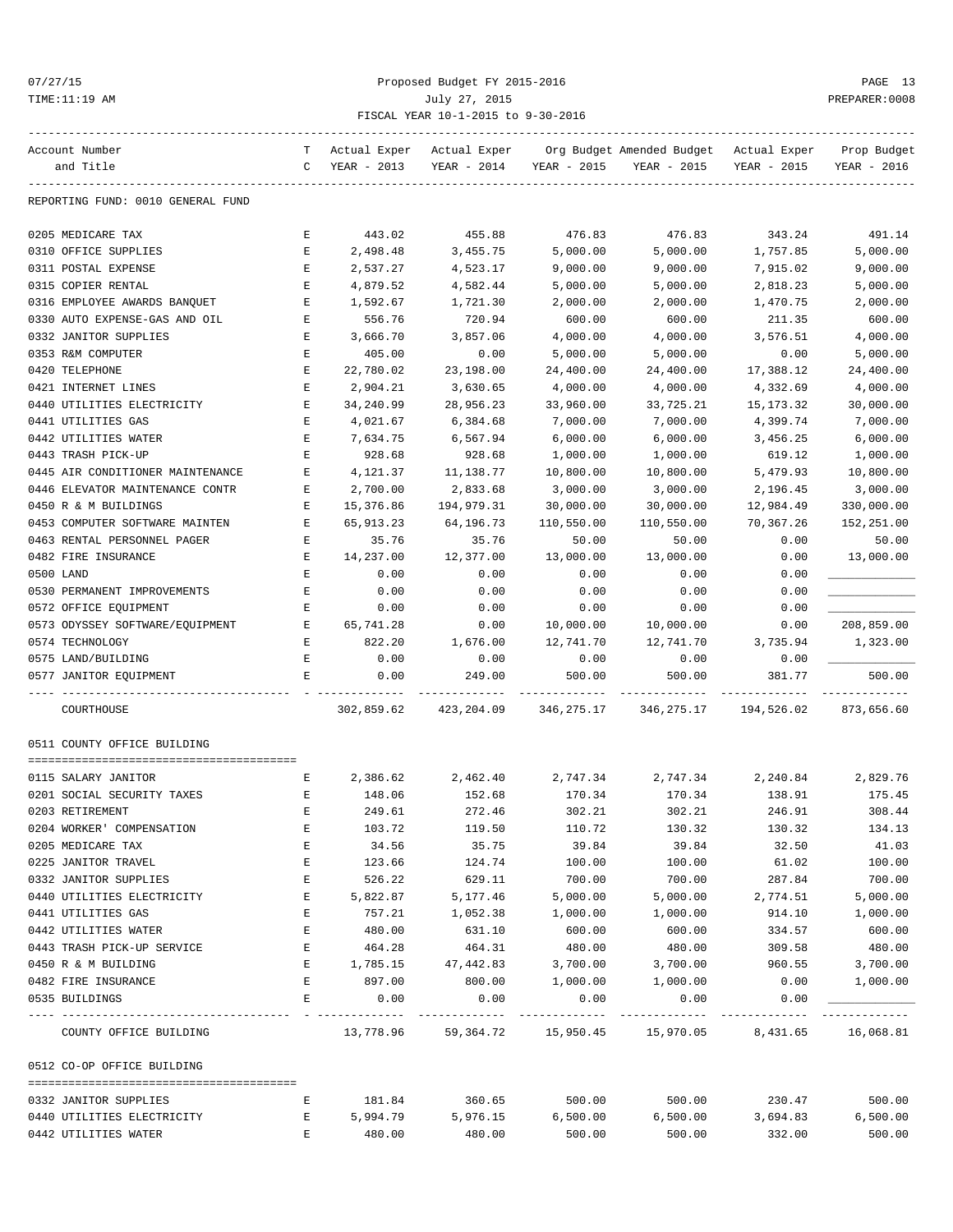| TIME:11:19 AM                     |              |               | PREPARER: 0008              |           |                                                                                                                       |                               |             |
|-----------------------------------|--------------|---------------|-----------------------------|-----------|-----------------------------------------------------------------------------------------------------------------------|-------------------------------|-------------|
| Account Number<br>and Title       |              | C YEAR - 2013 |                             |           | T Actual Exper Actual Exper Org Budget Amended Budget Actual Exper Prop Budget<br>YEAR - 2014 YEAR - 2015 YEAR - 2015 | YEAR - 2015                   | YEAR - 2016 |
| REPORTING FUND: 0010 GENERAL FUND |              |               |                             |           |                                                                                                                       |                               |             |
| 0450 R&M BUILDING                 | $\mathbf{E}$ |               |                             |           | $224.24$ $1,528.01$ $2,000.00$ $2,000.00$ $198.00$                                                                    |                               | 2,000.00    |
| 0482 FIRE INSURANCE               | E            | 971.00        | 849.00                      | 1,000.00  | 1,000.00                                                                                                              | 0.00                          | 1,000.00    |
| 0535 BUILDINGS                    | Е            | 0.00          | 0.00                        | 0.00      | 0.00                                                                                                                  | 0.00                          |             |
| CO-OP OFFICE BUILDING             |              |               | 7,851.87 9,193.81 10,500.00 |           | 10,500.00                                                                                                             | 4,455.30                      | 10,500.00   |
| 0513 COURTHOUSE SOUTH ANNEX       |              |               |                             |           |                                                                                                                       |                               |             |
| 0115 SALARY JANITOR               |              | 10,026.73     | 10,311.30                   | 10,989.22 | 10,989.22                                                                                                             | 7,642.11                      | 11,318.90   |
| 0201 SOCIAL SECURITY TAXES        | Е<br>E       | 621.63        | 639.31                      | 681.33    | 681.33                                                                                                                | 473.81                        | 701.77      |
| 0203 RETIREMENT                   | E            | 1,048.43      | 1,140.57                    | 1,208.81  | 1,208.81                                                                                                              | 843.07                        | 1,233.76    |
| 0204 WORKERS' COMPENSATION        | $\mathbf{E}$ | 415.02        | 477.98                      | 442.87    | 521.32                                                                                                                | 521.32                        | 536.52      |
| 0205 MEDICARE TAX                 | E            | 145.44        | 149.47                      | 159.34    | 159.34                                                                                                                | 110.78                        | 164.12      |
| 0332 JANITOR SUPPLIES             | Е            | 698.96        | 693.78                      | 1,000.00  | 1,000.00                                                                                                              | 407.65                        | 1,000.00    |
| 0420 TELEPHONE                    | Е            | 4,232.15      | 3,485.87                    | 3,500.00  | 3,500.00                                                                                                              | 2,476.16                      | 3,500.00    |
| 0440 UTILITIES ELECTRICITY        | Е            | 6,635.79      | 5,940.90                    | 6,000.00  | 6,000.00                                                                                                              | 3,597.12                      | 6,000.00    |
| 0441 UTILITIES GAS                | E            | 784.64        | 1,289.42                    | 1,500.00  | 1,500.00                                                                                                              | 913.72                        | 1,500.00    |
| 0442 UTILITIES WATER              | Е            | 653.27        | 676.62                      | 1,000.00  | 1,000.00                                                                                                              | 523.55                        | 1,000.00    |
| 0443 TRASH PICKUP SERVICE         | Е            | 928.68        | 928.68                      | 1,000.00  | 1,000.00                                                                                                              | 619.12                        | 1,000.00    |
| 0444 YARD SERVICE                 | Е            | 0.00          | 0.00                        | 0.00      | 0.00                                                                                                                  | 0.00                          |             |
| 0450 R&M BUILDING                 | Е            | 1,230.44      | 7,240.14                    | 8,400.00  | 8,400.00                                                                                                              | 3,031.62                      | 3,500.00    |
| 0455 PARKING LOT                  | Е            | 0.00          | 0.00                        | 0.00      | 0.00                                                                                                                  | 0.00                          |             |
| 0482 FIRE INSURANCE               | Е            | 2,236.00      | 1,979.00                    | 2,100.00  | 2,100.00                                                                                                              | 0.00                          | 2,100.00    |
| 0531 ANNEX                        | Е            | 0.00          | 0.00                        | 0.00      | 0.00                                                                                                                  | 0.00                          |             |
| COURTHOUSE SOUTH ANNEX            |              | 29,657.18     | 34,953.04                   | 37,981.57 |                                                                                                                       | 38,060.02 21,160.03 33,555.07 |             |
| 0514 OLD CO. JAIL BUILDING        |              |               |                             |           |                                                                                                                       |                               |             |
| 0450 R & M OLD CO. JAIL BUILD     |              | E 15,545.47   |                             |           |                                                                                                                       |                               |             |
| OLD CO. JAIL BUILDING             |              | 15,545.47     | 0.00                        | 0.00      | 0.00                                                                                                                  | 0.00                          | 0.00        |
| 0515 WINDOM CO.BLDG.              |              |               |                             |           |                                                                                                                       |                               |             |
|                                   |              |               |                             |           |                                                                                                                       |                               |             |
| 0440 UTILITIES ELECTRICITY        | Е            | 1,889.44      | 1,530.38                    | 2,000.00  | 2,000.00                                                                                                              | 1,113.04                      | 2,000.00    |
| 0441 UTILITIES GAS                | E            | 492.61        | 572.42                      | 700.00    | 700.00                                                                                                                | 587.10                        | 700.00      |
| 0442 UTILITIES WATER              | Е            | 0.00          | 0.00                        | 0.00      | 0.00                                                                                                                  | 0.00                          |             |
| 0444 LAWN MAINTENANCE             | Е            | 750.00        | 750.00                      | 700.00    | 700.00                                                                                                                | 350.00                        | 700.00      |
| 0450 R&M BUILDING                 | Е            | 267.75        | 221.25                      | 1,000.00  | 1,000.00                                                                                                              | 158.70                        | 1,000.00    |
| 0482 FIRE INSURANCE               | Е            | 956.00        | 948.00                      | 1,000.00  | 1,000.00                                                                                                              | 0.00                          | 1,000.00    |
| 0501 PEST CONTROL                 | Е            | 0.00          | 0.00                        | 100.00    | 100.00                                                                                                                | 0.00                          | 100.00      |
| WINDOM CO.BLDG.                   |              |               | 4,355.80 4,022.05 5,500.00  |           | 5,500.00                                                                                                              | 2,208.84                      | 5,500.00    |
| 0516 AGRILIFE EXTENSION BUILDING  |              |               |                             |           |                                                                                                                       |                               |             |
| 0115 SALARY JANITOR               | Е            | 0.00          | 1,364.58                    | 2,199.18  | 2,199.18                                                                                                              | 961.87                        | 2,265.16    |
| 0201 SOCIAL SECURITY TAXES        | E            | 0.00          | 84.56                       | 136.35    | 136.35                                                                                                                | 59.65                         | 140.44      |
| 0203 RETIREMENT                   | Е            | 0.00          | 151.14                      | 3,034.11  | 3,034.11                                                                                                              | 105.86                        | 246.90      |
| 0204 WORKERS' COMPENSATION        | Е            | 0.00          | 95.66                       | 841.28    | 743.23                                                                                                                | 104.32                        | 107.37      |
| 0205 MEDICARE TAX                 | Е            | 0.00          | 19.73                       | 388.30    | 388.30                                                                                                                | 13.97                         | 32.84       |

0225 JANITOR TRAVEL E 0.00 163.80 150.00 150.00 90.72 150.00 0332 JANITOR SUPPLIES E 1,615.09 386.16 750.00 750.00 189.45 750.00

07/27/15 Proposed Budget FY 2015-2016 PAGE 14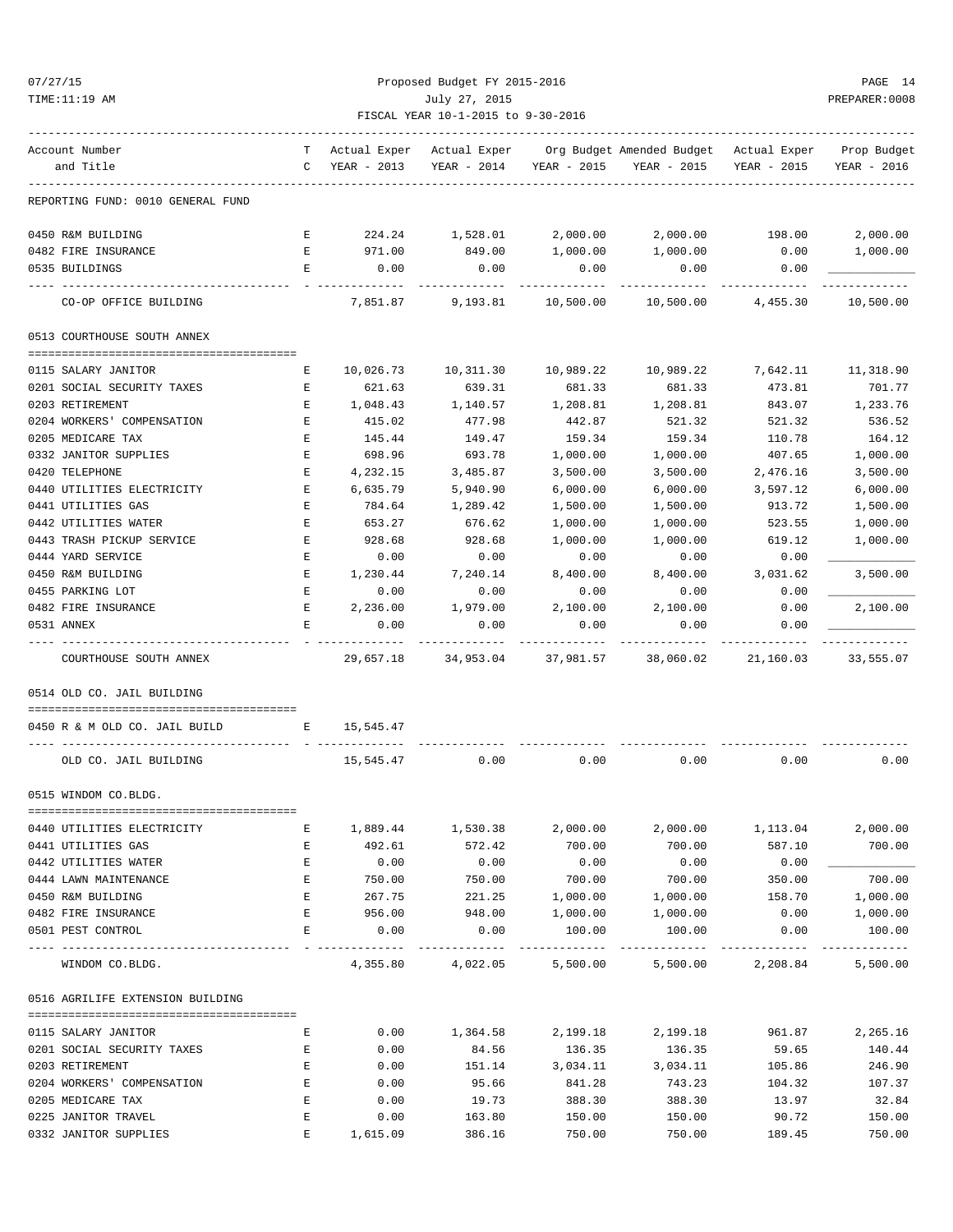### 07/27/15 Proposed Budget FY 2015-2016 PAGE 15 TIME:11:19 AM July 27, 2015 PREPARER:0008 FISCAL YEAR 10-1-2015 to 9-30-2016

| Account Number    |                                      | T – | Actual Exper | Actual Exper |             | Org Budget Amended Budget - Actual Exper |             | Prop Budget            |
|-------------------|--------------------------------------|-----|--------------|--------------|-------------|------------------------------------------|-------------|------------------------|
| and Title         |                                      | C   | YEAR - 2013  | YEAR - 2014  | YEAR - 2015 | YEAR - 2015                              | YEAR - 2015 | YEAR - 2016            |
|                   |                                      |     |              |              |             |                                          |             |                        |
|                   | REPORTING FUND: 0010 GENERAL FUND    |     |              |              |             |                                          |             |                        |
| 0420 TELEPHONE    |                                      | Е   | 0.00         | 0.00         | 0.00        | 0.00                                     | 0.00        |                        |
|                   | 0440 UTILITIES ELECTRICITY           | E   | 1,872.38     | 5,125.38     | 5,000.00    | 5,000.00                                 | 3,989.73    | 5,000.00               |
|                   | 0441 UTILITIES GAS                   | Е   | 0.00         | 0.00         | 0.00        | 0.00                                     | 0.00        |                        |
|                   | 0442 UTILITIES WATER                 | E   | 0.00         | 430.80       | 425.00      | 425.00                                   | 332.00      | 425.00                 |
|                   | 0443 TRASH PICKUP SERVICE            | Е   | 0.00         | 0.00         | 0.00        | 0.00                                     | 0.00        |                        |
| 0450 R&M BUILDING |                                      | E   | 1,641.85     | 3,543.29     | 6,500.00    | 6,500.00                                 | 1,133.61    | 1,500.00               |
|                   | 0482 FIRE INSURANCE                  | Е   | 909.00       | 475.00       | 600.00      | 600.00                                   | 0.00        | 600.00                 |
|                   | 0530 BUILDING REMODEL                | Е   | 83,962.80    | 0.00         | 0.00        | 0.00                                     | 0.00        |                        |
|                   | 0535 BUILDING CONSTRUCTION           | Е   | 225,645.00   | 0.00         | 0.00        | 0.00                                     | 0.00        |                        |
|                   | 0572 OFFICE EQUIPMENT                | Е   | 3,926.50     | 2,793.80     | 0.00        | 0.00                                     | 0.00        |                        |
|                   | AGRILIFE EXTENSION BUILDING          |     | 319,572.62   | 14,633.90    | 20,024.22   | 19,926.17                                | 6,981.18    | ---------<br>11,217.71 |
|                   | 0540 AMBULANCE SERVICE               |     |              |              |             |                                          |             |                        |
|                   | 0417 AMBULANCE SERVICE               | Е   | 540,000.00   | 540,000.00   | 540,000.00  | 540,000.00                               | 405,000.00  | 540,000.00             |
|                   | AMBULANCE SERVICE                    |     | 540,000.00   | 540,000.00   | 540,000.00  | 540,000.00                               | 405,000.00  | 540,000.00             |
|                   | 0543 FIRE PROTECTION                 |     |              |              |             |                                          |             |                        |
|                   |                                      |     |              |              |             |                                          |             |                        |
|                   | 0416 FIRE PROTECTION SERVICE         | Е   | 68,500.00    | 68,500.00    | 73,900.00   | 73,900.00                                | 55,425.00   | 74,400.00              |
|                   | 0422 R&M RADIO/TOWER                 | Е   | 0.00         | 500.00       | 700.00      | 700.00                                   | 700.00      | 700.00                 |
|                   | 0440 UTILITIES ELECTRICITY           | E   | 0.00         | 0.00         | 300.00      | 300.00                                   | 0.00        | 300.00                 |
|                   | 0447 REPEATER SERVICE CONTRACT       | Е   | 0.00         | 6,707.60     | 6,908.88    | 6,908.88                                 | 6,908.88    | 7,116.04               |
|                   | 0490 FCC RADIO LICENSE               | Е   | 0.00         | 0.00         | 0.00        | 0.00                                     | 0.00        |                        |
|                   | FIRE PROTECTION                      |     | 68,500.00    | 75,707.60    | 81,808.88   | 81,808.88                                | 63,033.88   | 82,516.04              |
|                   | 0551 CONSTABLE PRECINCT # 1          |     |              |              |             |                                          |             |                        |
|                   |                                      |     |              |              |             |                                          |             |                        |
|                   | 0101 SALARY ELECTED OFFICIAL         | Е   | 25,999.48    | 26,779.48    | 27,582.84   | 27,582.84                                | 20,156.72   | 28, 410.33             |
|                   | 0201 SOCIAL SECURITY TAXES           | E   | 1,612.00     | 1,660.36     | 1,710.14    | 1,710.14                                 | 1,283.17    | 1,761.44               |
|                   | 0202 GROUP HEALTH & DENTAL INSURANCE | Е   | 0.00         | 0.00         | 6,250.00    | 6,250.00                                 | 1,863.72    | 4,192.08               |
| 0203 RETIREMENT   |                                      | Е   | 2,719.40     | 2,958.56     | 3,034.11    | 3,034.11                                 | 2,223.02    | 3,096.73               |
|                   | 0204 WORKERS' COMPENSATION           |     | 783.20       | 902.46       | 841.28      | 841.28                                   | 798.70      | 823.90                 |
| 0205 MEDICARE TAX |                                      | Ε   | 377.00       | 388.18       | 399.95      | 399.95                                   | 300.01      | 411.95                 |
|                   | 0310 OFFICE SUPPLIES                 | E   | 0.00         | 0.00         | 0.00        | 0.00                                     | 0.00        |                        |
|                   | 0330 AUTO EXPENSE-GAS AND OIL        | Ε   | 1,183.05     | 1,222.67     | 1,400.00    | 1,400.00                                 | 422.49      | 1,400.00               |
|                   | 0421 ONLINE RESEARCH/ACCURINT        | Ε   | 600.00       | 600.00       | 600.00      | 600.00                                   | 400.00      | 600.00                 |
| 0422 R & M RADIO  |                                      | Ε   | 0.00         | 0.00         | 200.00      | 200.00                                   | 0.00        | 200.00                 |
|                   | 0427 TRAVEL EXPENSE                  | E   | 2,400.00     | 2,400.00     | 2,400.00    | 2,400.00                                 | 1,800.00    | 2,400.00               |
| 0435 PRINTING     |                                      | Ε   | 154.00       | 0.00         | 200.00      | 200.00                                   | 164.00      | 500.00                 |
| 0480 BOND         |                                      | E   | 177.50       | 0.00         | 93.00       | 93.00                                    | 5.75        |                        |
|                   | 0488 LAW ENFORCEMENT PROF. INS       | Ε   | 340.00       | 351.00       | 400.00      | 400.00                                   | 388.00      | 400.00                 |
| 0572 EQUIPMENT    |                                      | Ε   | 0.00         | 0.00         | 0.00        | 0.00                                     | 0.00        |                        |
|                   | 0574 TECHNOLOGY                      | E   |              | 0.00         | 0.00        | 0.00                                     | 0.00        |                        |

CONSTABLE PRECINCT # 1 36,345.63 37,262.71 45,111.32 45,111.32 29,805.58 44,196.43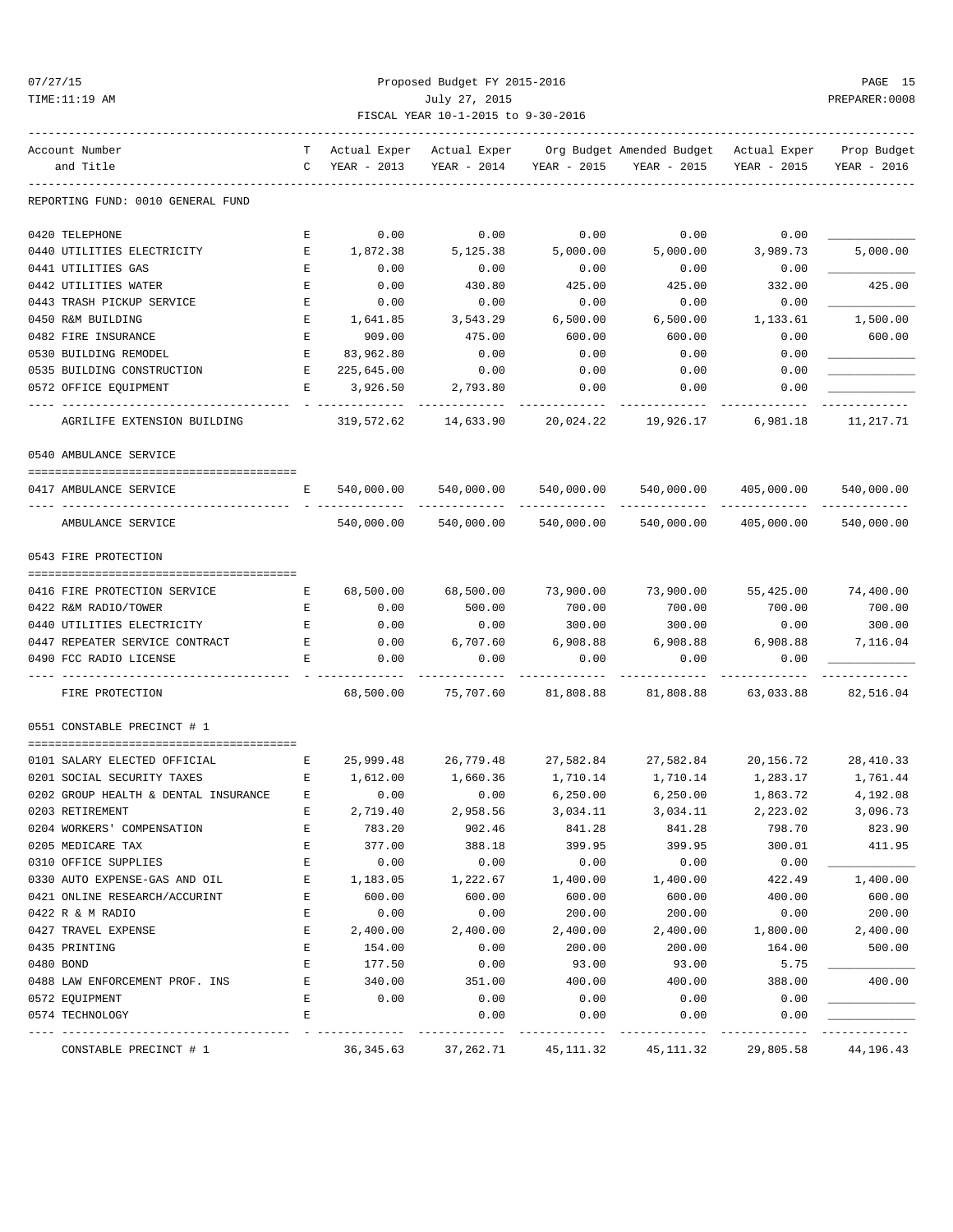| 07/27/<br>× |
|-------------|
|-------------|

### Proposed Budget FY 2015-2016 PAGE 16 TIME:11:19 AM July 27, 2015 PREPARER:0008 FISCAL YEAR 10-1-2015 to 9-30-2016

| Account Number                       | T.          | Actual Exper  | Actual Exper |             | Org Budget Amended Budget Actual Exper |             | Prop Budget |
|--------------------------------------|-------------|---------------|--------------|-------------|----------------------------------------|-------------|-------------|
| and Title                            |             | C YEAR - 2013 | YEAR - 2014  | YEAR - 2015 | YEAR - 2015                            | YEAR - 2015 | YEAR - 2016 |
| REPORTING FUND: 0010 GENERAL FUND    |             |               |              |             |                                        |             |             |
| 0552 CONSTABLE PRECINCT #2           |             |               |              |             |                                        |             |             |
|                                      |             |               |              |             |                                        |             |             |
| 0101 SALARY ELECTED OFFICIAL         | Е           | 12,624.82     | 13,003.38    | 13,393.55   | 13,393.55                              | 9,787.66    | 13,795.36   |
| 0201 SOCIAL SECURITY TAXES           | $\mathbf E$ | 782.86        | 806.26       | 830.40      | 830.40                                 | 606.86      | 855.31      |
| 0202 GROUP HEALTH & DENTAL INSURANCE | Е           | 7,425.78      | 7,879.38     | 8,330.00    | 8,330.00                               | 6,194.48    | 9,113.21    |
| 0203 RETIREMENT                      | Е           | 1,320.48      | 1,436.46     | 1,473.29    | 1,473.29                               | 1,079.50    | 1,503.69    |
| 0204 WORKERS' COMPENSATION           | Е           | 380.28        | 438.22       | 408.50      | 408.50                                 | 387.84      | 400.07      |
| 0205 MEDICARE TAX                    | Е           | 183.04        | 188.50       | 194.21      | 194.21                                 | 141.93      | 200.03      |
| 0310 OFFICE SUPPLIES                 | Е           | 0.00          | 0.00         | 100.00      | 100.00                                 | 0.00        | 100.00      |
| 0330 AUTO EXPENSE-GAS AND OIL        | Е           | 757.13        | 586.97       | 1,400.00    | 1,400.00                               | 204.68      | 1,400.00    |
| 0422 R & M RADIO                     | Е           | 0.00          | 0.00         | 0.00        | 0.00                                   | 0.00        |             |
| 0427 TRAVEL EXPENSE                  | Е           | 2,400.00      | 2,400.00     | 2,400.00    | 2,400.00                               | 1,600.00    | 2,400.00    |
| 0435 PRINTING                        | Е           | 0.00          | 0.00         | 100.00      | 100.00                                 | 0.00        | 100.00      |
| 0480 BOND                            | E           | 177.50        | 0.00         | 0.00        | 0.00                                   | 0.00        |             |
| 0488 LAW ENFOREMENT PROF. INS.       | E           | 340.00        | 351.00       | 400.00      | 400.00                                 | 388.00      | 400.00      |
| 0573 RADIO EQUIPMENT                 | Е           | 0.00          | 0.00         | 0.00        | 0.00                                   | 0.00        |             |
| 0574 TECHNOLOGY                      | Е           |               | 0.00         | 0.00        | 0.00                                   | 0.00        |             |
|                                      |             |               |              |             |                                        |             |             |
| CONSTABLE PRECINCT #2                |             | 26,391.89     | 27,090.17    | 29,029.95   | 29,029.95                              | 20,390.95   | 30,267.67   |
| 0553 CONSTABLE PRECINCT # 3          |             |               |              |             |                                        |             |             |
| 0101 SALARY ELECTED OFFICIAL         | Е           | 11,222.12     | 11,558.82    | 11,905.64   | 11,905.64                              | 8,700.29    | 12,262.81   |
| 0201 SOCIAL SECURITY TAXES           | Е           | 770.16        | 790.96       | 812.55      | 812.55                                 | 595.21      | 834.69      |
| 0202 GROUP HEALTH & DENTAL INSURANCE | Е           | 0.00          | 0.00         | 0.00        | 0.00                                   | 0.00        |             |
| 0203 RETIREMENT                      | Е           | 1,173.68      | 1,276.96     | 1,309.62    | 1,309.62                               | 959.63      | 1,336.65    |
| 0204 WORKERS' COMPENSATION           | Е           | 338.04        | 389.54       | 399.72      | 399.72                                 | 344.76      | 390.42      |
| 0205 MEDICARE TAX                    | E           | 180.16        | 185.10       | 190.03      | 190.03                                 | 139.15      | 195.21      |
| 0330 AUTO EXPENSE-GAS AND OIL        | Е           | 1,130.86      | 658.73       | 1,400.00    | 1,400.00                               | 175.31      | 1,400.00    |
| 0427 TRAVEL EXPENSE                  | Е           | 1,200.00      | 1,200.00     | 1,200.00    | 1,200.00                               | 900.00      | 1,200.00    |
| 0435 PRINTING                        | $\mathbf E$ | 0.00          | 0.00         | 0.00        | 0.00                                   | 0.00        |             |
| 0480 BOND                            | Е           | 178.00        | 0.00         | 0.00        | 0.00                                   | 0.00        |             |
| 0488 LAW ENFORCEMENT PROF. INS       | Е           | 340.00        | 351.00       | 400.00      | 400.00                                 | 388.00      | 400.00      |
| 0573 RADIO EQUIPMENT                 | E           | 0.00          | 0.00         | 0.00        | 0.00                                   | 0.00        |             |
|                                      |             |               |              |             |                                        |             |             |
| CONSTABLE PRECINCT # 3               |             | 16,533.02     | 16,411.11    | 17,617.56   | 17,617.56                              | 12,202.35   | 18,019.78   |
| 0555 ANIMAL CONTROL OFFICER          |             |               |              |             |                                        |             |             |
| 0441 ANIMAL CONTROL OFFICER/SERVICES | E           | 0.00          |              |             | $1,838.19$ $1,000.00$ $1,000.00$       | 395.00      | 1,000.00    |
|                                      |             |               |              |             |                                        |             |             |
| ANIMAL CONTROL OFFICER               |             | 0.00          | 1,838.19     |             | $1,000.00$ $1,000.00$                  | 395.00      | 1,000.00    |
| 0560 COUNTY SHERIFF                  |             |               |              |             |                                        |             |             |
| 0101 SALARY ELECTED OFFICIAL         | Е           | 47,046.74     | 48,458.02    | 49,911.81   | 49,911.81                              | 36,474.11   | 51,409.16   |
| 0102 ADMINISTRATIVE SECRETARY        | Е           | 32,885.58     | 33,872.02    | 34,888.16   | 34,888.16                              | 25,495.15   | 35,934.80   |
| 0103 CHIEF DEPUTY                    | $\mathbf E$ | 35,823.32     | 44,649.02    | 45,988.47   | 45,988.47                              | 33,607.01   | 47,368.12   |
| 0104 SALARIES DEPUTIES               | Е           | 374,523.98    | 463,071.32   | 540, 515.16 | 520, 515.16                            | 356, 354.66 | 536,147.36  |
| 0107 PT RECORDS/EVIDENCE CLERKS      | E           | 9,055.32      | 10,632.03    | 17,347.20   | 17,347.20                              | 12,610.08   | 17,867.62   |
| 0108 COMPENSATION PAY                | Е           | 34,587.02     | 0.00         | 0.00        | 0.00                                   | 0.00        |             |
| 0110 JAIL ADMINISTRATOR              | Е           | 27, 112.46    | 31,618.08    | 32,566.54   | 32,566.54                              | 23,798.64   | 33,543.54   |
| 0111 LIEUTENANT                      | E           | 33,515.04     | 45,464.84    | 40,589.21   | 35,589.21                              | 23, 417.25  | 41,807.60   |

0113 TRANSPORT OFFICER THE 25,935.78 24,012.29 31,617.91 31,617.91 18,512.29 32,566.45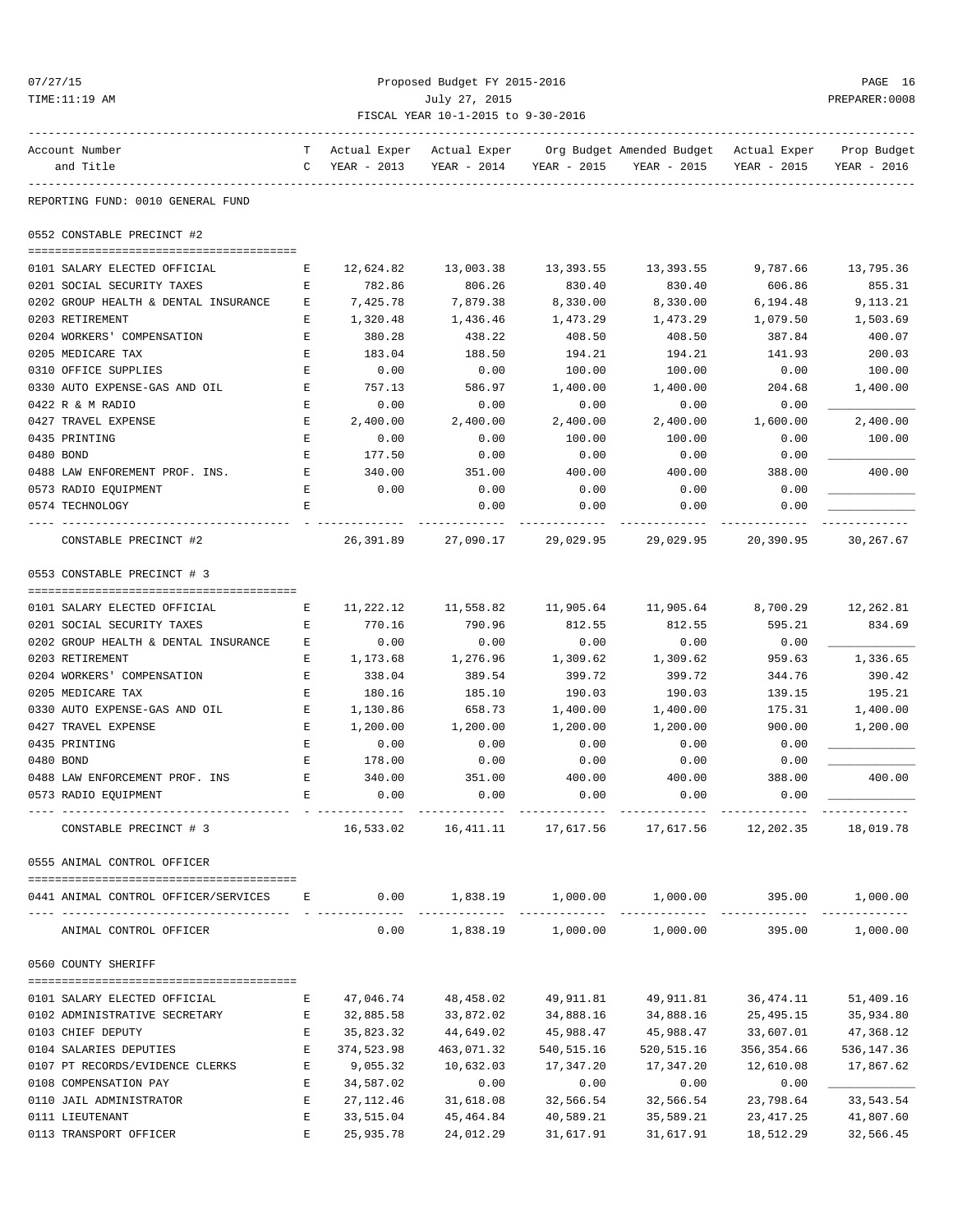### 07/27/15 Proposed Budget FY 2015-2016 PAGE 17 TIME:11:19 AM July 27, 2015 PREPARER:0008 FISCAL YEAR 10-1-2015 to 9-30-2016

| Account Number                       | т           | Actual Exper    | Actual Exper   |               | Org Budget Amended Budget                                                     | Actual Exper | Prop Budget |
|--------------------------------------|-------------|-----------------|----------------|---------------|-------------------------------------------------------------------------------|--------------|-------------|
| and Title                            | C           | YEAR - 2013     | YEAR - 2014    | YEAR - 2015   | YEAR - 2015                                                                   | YEAR - 2015  | YEAR - 2016 |
| REPORTING FUND: 0010 GENERAL FUND    |             |                 |                |               |                                                                               |              |             |
|                                      |             |                 |                |               |                                                                               |              |             |
| 0114 PROF. STANDARDS OFFICER         | Е           | 0.00            | 0.00           | 0.00          | 0.00                                                                          | 0.00         |             |
| 0120 SALARY DISPATCHER               | Е           | 136,443.13      | 143,534.96     | 160,110.41    | 147,541.70                                                                    | 104, 383.46  | 186,444.24  |
| 0201 SOCIAL SECURITY TAXES           | Е           | 45,836.77       | 51,587.94      | 59,334.92     | 59,334.92                                                                     | 38,787.00    | 61,167.27   |
| 0202 GROUP HEALTH INSURANCE          | $\mathbf E$ | 169,005.40      | 192,673.10     | 233,240.00    | 233,240.00                                                                    | 149,017.16   | 264, 283.09 |
| 0203 RETIREMENT                      | Е           | 79,185.13       | 93, 354. 28    | 104,888.84    | 104,888.84                                                                    | 70,002.42    | 107,156.69  |
| 0204 WORKERS' COMPENSATION           | Е           | 20,073.28       | 25,963.92      | 22,765.39     | 22,765.39                                                                     | 22,584.76    | 22,954.70   |
| 0205 MEDICARE TAX                    | Е           | 10,719.99       | 12,065.13      | 13,876.72     | 13,876.72                                                                     | 9,071.36     | 14,305.25   |
| 0206 UNEMPLOYMENT EXPENSE            | Ε           | 837.46          | 7,000.96       | 3,000.00      | 1,800.00                                                                      | 0.00         | 3,000.00    |
| 0250 EMPLOYEE PHYSICALS              | E           | 1,041.00        | 892.00         | 1,000.00      | 2,200.00                                                                      | 1,879.00     | 1,000.00    |
| 0310 OFFICE SUPPLIES                 | Ε           | 4,533.84        | 5,814.91       | 6,000.00      | 6,000.00                                                                      | 732.80       | 6,000.00    |
| 0311 POSTAL EXPENSES                 | Ε           | 2,364.49        | 1,432.29       | 1,700.00      | 1,700.00                                                                      | 770.05       | 1,700.00    |
| 0315 SHERIFF COPIER RENTAL           | Ε           | 1,920.00        | 1,920.00       | 2,100.00      | 2,100.00                                                                      | 640.00       | 2,100.00    |
| 0330 AUTO EXPENSE GAS & OIL          | Е           | 105,167.92      | 88,279.99      | 84,000.00     | 84,000.00                                                                     | 47,013.74    | 84,000.00   |
| 0332 SHERIFF JANITOR SUPPLIES        | Ε           | 1,152.40        | 1,059.71       | 1,200.00      | 1,200.00                                                                      | 987.89       | 1,200.00    |
| 0395 UNIFORMS/OTHER                  | $\mathbf E$ | 2,190.34        | 2,999.90       | 3,500.00      | 3,500.00                                                                      | 820.92       | 3,500.00    |
| 0419 SHERIFF CELL PHONE              | Е           | 1,080.00        | 1,080.00       | 1,080.00      | 1,080.00                                                                      | 810.00       | 1,080.00    |
| 0420 TELEPHONE                       | Ε           | 11,439.92       | 11,710.38      | 12,000.00     | 12,000.00                                                                     | 8,974.45     | 12,000.00   |
| 0421 CELL PHONE                      | Ε           | 1,500.00        | 1,492.43       | 2,500.00      | 2,500.00                                                                      | 956.25       | 2,500.00    |
| 0422 R & M RADIO                     | E           | 145.00          | 500.00         | 500.00        | 500.00                                                                        | 0.00         | 500.00      |
| 0427 OUT OF COUNTY TRAVEL            | E           | 1,510.82        | 3,872.99       | 4,000.00      | 4,000.00                                                                      | 774.44       | 4,000.00    |
| 0428 PRISONER TRANSPORT              | Ε           | 5,930.84        | 2,716.03       | 4,500.00      | 4,500.00                                                                      | 1,205.81     | 4,500.00    |
| 0430 BIDS AND NOTICES                | Ε           | 267.47          | 274.37         | 500.00        | 500.00                                                                        | 0.00         | 500.00      |
| 0432 IMPOUNDMENT OF ESTRAY LIVESTOCK |             |                 |                | 1,500.00      |                                                                               |              | 1,500.00    |
|                                      | Ε           | 0.00            | 0.00           |               | 1,500.00                                                                      | 0.00         |             |
| 0435 PRINTING                        | Ε           | 171.96          | 577.41         | 1,000.00      | 715.00                                                                        | 378.63       | 1,000.00    |
| 0440 UTILITIES ELECTRICITY           | E           | 0.00            | 0.00           | 0.00          | 0.00                                                                          | 0.00         |             |
| 0442 UTILITIES WATER                 | E           | 3,128.60        | 2,787.78       | 3,000.00      | 3,000.00                                                                      | 1,870.06     | 3,000.00    |
| 0443 SHERIFF TRASH PICKUP            | Ε           | 1,281.72        | 1,281.72       | 1,200.00      | 1,200.00                                                                      | 854.48       | 1,200.00    |
| 0444 INTERNET SERVICE                | E           | 1,799.10        | 1,199.40       | 1,200.00      | 1,200.00                                                                      | 1,199.40     | 1,200.00    |
| 0445 AIR CONDITIONER MAINTENANCE     | Ε           |                 |                | 0.00          | 0.00                                                                          | 0.00         | 2,400.00    |
| 0447 REPEATER SERVICE CONTRACT       | Ε           | 6,751.32        | 0.00           | 0.00          | 0.00                                                                          | 0.00         |             |
| 0450 SHERIFF OFF. R&M BLDG.          | Е           | 1,021.68        | 4,385.25       | 3,000.00      | 3,000.00                                                                      | 1,836.85     | 3,000.00    |
| 0452 R & M EQUIPMENT                 | Ε           | 0.00            | 3,515.00       | 0.00          | 0.00                                                                          | 0.00         |             |
| 0454 R & M AUTOMOBILES               | Е           | 28, 377. 23     | 29, 143. 28    | 30,000.00     | 30,000.00                                                                     | 15,859.61    | 30,000.00   |
| 0480 BOND                            | Ε           | 506.00          | 80.00          | 80.00         | 80.00                                                                         | 80.00        | 80.00       |
| 0482 FIRE INSURANCE                  | E           | 297.00          | 256.00         | 400.00        | 400.00                                                                        | 0.00         | 400.00      |
| 0487 AUTOMOBILE INSURANCE            |             | 11,625.60       | 10,187.60      | 12,000.00     | 12,000.00                                                                     | 8,863.00     | 12,000.00   |
| 0488 LAW ENFORCEMENT INSURANCE       | Ε           | 9,336.00        | 10,129.00      | 11,200.00     | 11,200.00                                                                     | 10,566.00    | 11,200.00   |
| 0571 HWY. PATROL RADAR EQUIPMENT     | Е           | 113.46          | 0.00           | 0.00          | 0.00                                                                          | 0.00         |             |
| 0572 OFFICE EQUIPMENT                | Е           | 384.17          | 277.50         | 0.00          | 285.00                                                                        | 284.99       | 5,500.00    |
| 0573 RADIO EQUIPMENT                 | Ε           | 0.00            | 0.00           | 0.00          | 0.00                                                                          | 0.00         |             |
| 0574 TECHNOLOGY                      | Ε           | 4,269.85        | 6,372.80       | 0.00          | 0.00                                                                          | 0.00         |             |
| 0575 AUTOMOBILES                     | E           | 72,426.00       | 36,000.00      | 72,000.00     | 109,568.71                                                                    | 72,000.00    | 38,250.00   |
| 0630 AUTO NOTE PMT-PRINCIPAL         | Е           | 17,922.90       | 0.00           | 0.00          | 0.00                                                                          | 0.00         |             |
| 0670 AUTO NOTE PMT-INTEREST          | E           | 365.42          | 0.00           | 0.00          | 0.00                                                                          | 0.00         |             |
| ----------------------------------   |             | - ------------- | -------------- | ------------- | -------------                                                                 |              |             |
| COUNTY SHERIFF                       |             |                 |                |               | 1,382,608.45 1,458,195.65 1,651,800.74 1,651,800.74 1,103,473.72 1,691,265.89 |              |             |
| 0565 JAIL OPERATIONS                 |             |                 |                |               |                                                                               |              |             |
| 0380 PRISONER HOUSING                |             |                 |                |               | E 1,376,768.00 1,552,545.50 1,594,320.00 1,594,320.00 960,118.75 1,659,000.00 |              |             |
| 0400 PRISONER TRANSPORT/GUARD        | E           | 0.00            | 15,319.88      | 25,000.00     | 25,000.00                                                                     | 7,313.86     | 25,000.00   |
| 0405 PRISONER MEDICAL                | Е           |                 | 141,290.17     | 125,000.00    | 125,000.00                                                                    |              | 125,000.00  |
|                                      |             | 271,857.33      |                |               |                                                                               | 64,956.03    |             |
| 0442 CR4200 UTILITY WATER            | $\mathbf E$ | 0.00            | 0.00           | 0.00          | 0.00                                                                          | 0.00         |             |
| 0450 R&M BUILDING                    | E           | 71.25           | 1,200.00       | 5,000.00      | 5,000.00                                                                      | 0.00         | 175,000.00  |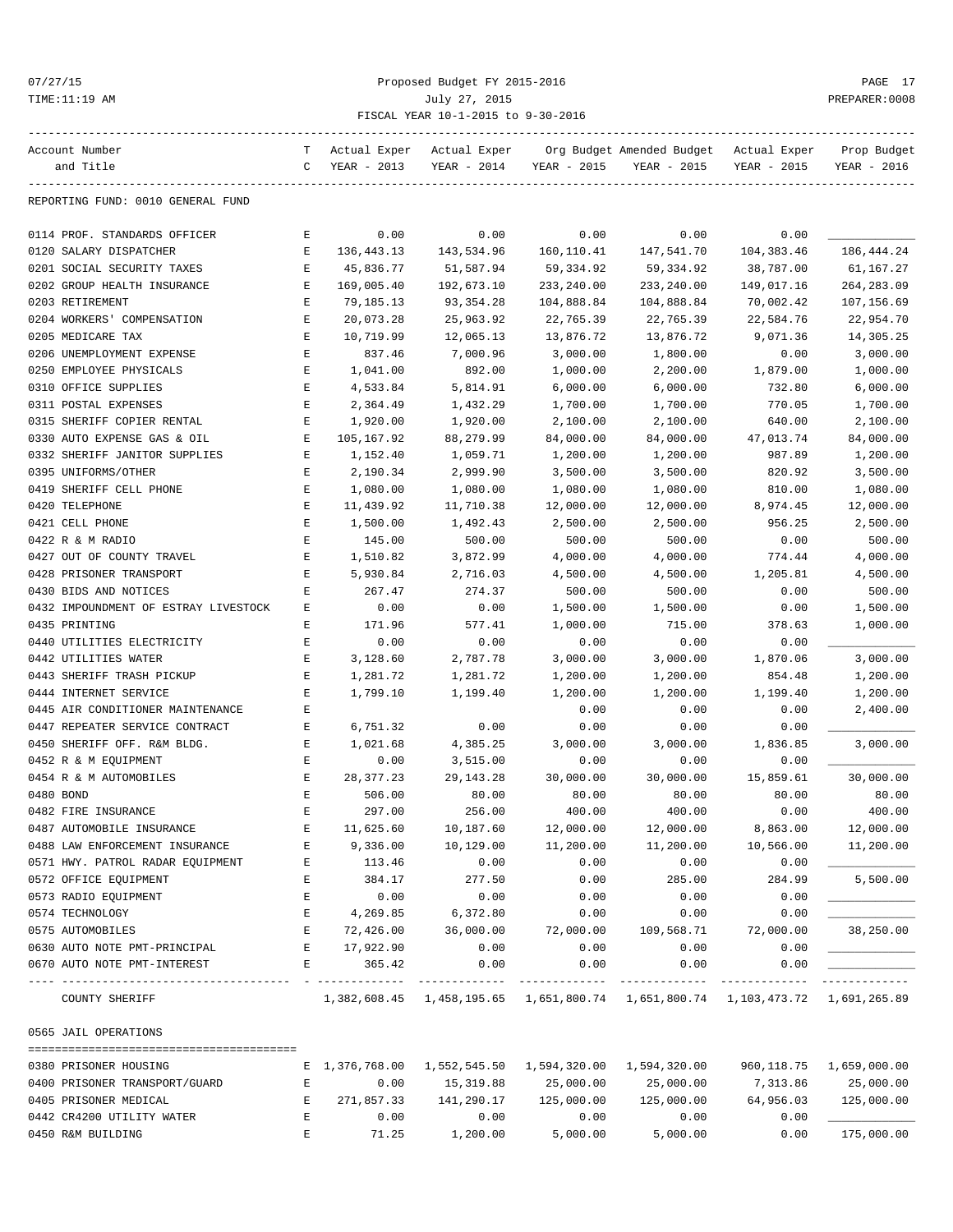07/27/15 Proposed Budget FY 2015-2016 PAGE 18 TIME:11:19 AM July 27, 2015 PREPARER:0008 FISCAL YEAR 10-1-2015 to 9-30-2016

| Account Number                       |                    |             | T Actual Exper Actual Exper Org Budget Amended Budget Actual Exper Prop Budget |                           |                 |                             |                 |
|--------------------------------------|--------------------|-------------|--------------------------------------------------------------------------------|---------------------------|-----------------|-----------------------------|-----------------|
| and Title                            | $\mathbf{C}$       | YEAR - 2013 | YEAR - 2014                                                                    | YEAR - 2015               | YEAR - 2015     | YEAR - 2015                 | YEAR - 2016     |
| REPORTING FUND: 0010 GENERAL FUND    |                    |             |                                                                                |                           |                 |                             |                 |
| 0482 FIRE INSURANCE                  | Е                  | 0.00        | 0.00                                                                           | 0.00                      | 0.00            | 0.00                        |                 |
| 0491 JUSTICE ASSISTANCE GRANT        | Е                  | 0.00        | 0.00                                                                           | 0.00                      | 0.00            | 0.00                        |                 |
| 0500 LAND                            | Е                  |             | 0.00                                                                           | 0.00                      | 0.00            | 0.00                        |                 |
| 0532 JAIL                            | Е                  |             | 0.00                                                                           | 0.00                      | 0.00            | 0.00                        |                 |
| <b>JAIL OPERATIONS</b>               |                    |             | 1,648,696.58 1,710,355.55 1,749,320.00 1,749,320.00 1,032,388.64 1,984,000.00  |                           |                 |                             |                 |
| 0570 ADULT PROBATION                 |                    |             |                                                                                |                           |                 |                             |                 |
| 0420 TELEPHONE                       | Е                  | 2,052.42    | 2,153.71                                                                       | 2,300.00                  |                 | 2,300.00 1,784.94           | 2,300.00        |
|                                      | Е                  |             |                                                                                |                           |                 |                             |                 |
| 0421 TELEPHONE SYSTEM INSTALLATION   |                    | 0.00        | 0.00                                                                           | 0.00                      | 0.00            | 0.00                        |                 |
| 0452 R & M EQUIPMENT                 |                    | 0.00        | 0.00                                                                           | 0.00                      | 0.00            | 0.00                        |                 |
| 0572 OFFICE EQUIPMENT                |                    | 0.00        | 0.00                                                                           | 0.00                      | 0.00            | 0.00                        |                 |
| ADULT PROBATION                      |                    | 2,052.42    | 2,153.71                                                                       | 2,300.00                  | 2,300.00        | 1,784.94                    | 2,300.00        |
| 0573 BOND SUPERVISION                |                    |             |                                                                                |                           |                 |                             |                 |
|                                      |                    |             |                                                                                |                           |                 |                             |                 |
| 0103 SALARY-BOND SUPERVISOR          | Е                  | 0.00        | 22,847.94                                                                      | 33,990.00                 | 33,990.00       | 24,838.89                   | 35,009.70       |
| 0201 SOCIAL SECURITY TAXES           | Е                  | 0.00        | 1,416.60                                                                       | 2,107.38                  | 2,107.38        | 1,539.95                    | 2,170.60        |
| 0202 GROUP HEALTH INSURANCE          | Е                  | 0.00        | 6,589.64                                                                       | 8,330.00                  | 8,330.00        | 6,208.02                    | 9,113.21        |
| 0203 RETIREMENT                      | Е                  | 0.00        | 2,558.88                                                                       | 3,738.90                  | 3,738.90        | 2,739.62                    | 3,816.06        |
| 0204 WORKERS' COMPENSATION           | Е                  | 0.00        | 0.00                                                                           | 217.54                    | 217.54          | 192.66                      | 199.56          |
| 0205 MEDICARE TAX                    | Е                  | 0.00        | 331.38                                                                         | 492.86                    | 492.86          | 360.24                      | 507.64          |
| 0310 OFFICE SUPPLIES                 | E                  | 0.00        | 343.65                                                                         | 575.00                    | 575.00          | 129.05                      | 575.00          |
| 0311 POSTAL EXPENSES                 | E                  |             | 0.00                                                                           | 24.50                     | 24.50           | 0.96                        | 24.50           |
| 0313 DRUG TESTING SUPPLIES           | Е                  | 0.00        | 763.00                                                                         | 500.00                    | 500.00          | 472.50                      | 650.00          |
| 0340 EVALUATIONS                     | E                  | 0.00        | 0.00                                                                           | 0.00                      | 0.00            | 0.00                        | 200.00          |
| 0353 COMPUTER EXPENSE                | $\mathbf E$        | 0.00        | 0.00                                                                           | 0.00                      | 0.00            | 0.00                        |                 |
| 0420 TELEPHONE                       | Е                  |             | 570.99                                                                         | 840.00                    | 840.00          | 624.04                      | 840.00          |
| 0453 COMPUTER SOFTWARE               | Ε                  |             | 963.00                                                                         | 1,284.00                  | 1,284.00        | 963.00                      | 1,284.00        |
| BOND SUPERVISION                     |                    | 0.00        | 36,385.08                                                                      | 52,100.18                 |                 | 52,100.18 38,068.93         | 54,390.27       |
| 0575 JUVENILE PROBATION              |                    |             |                                                                                |                           |                 |                             |                 |
| 0225 TRAVEL ALLOWANCE                | Е                  | 0.00        | 0.00                                                                           | 0.00                      | 0.00            | 0.00                        |                 |
| 0311 POSTAGE                         | $\mathbf{E}$       | 0.00        | 0.00                                                                           | 0.00                      | 0.00            | 11.90                       |                 |
| 0408 DETENTION OPERATING COST        | $\mathbf{E}$       | 127,719.98  | 120,980.38                                                                     | 120,000.00                | 120,000.00      | 120,000.00                  | 105,080.89      |
| 0416 COUNSELING SERVICES             | E                  |             |                                                                                | 0.00                      | 0.00            | 0.00                        | 21,919.11       |
| 0420 TELEPHONE                       | Е                  | 0.00        | 0.00                                                                           | 0.00                      | 0.00            | 38.60                       |                 |
| JUVENILE PROBATION                   |                    |             | -------------<br>127,719.98 120,980.38                                         | -----------<br>120,000.00 | .<br>120,000.00 | -------------<br>120,050.50 | .<br>127,000.00 |
| 0590 HEALTH INSPECTOR                |                    |             |                                                                                |                           |                 |                             |                 |
|                                      |                    |             |                                                                                |                           |                 |                             |                 |
| 0104 SALARIES DEPUTIES               | Е                  | 12,893.14   | 13,279.76                                                                      | 13,678.28                 | 13,678.28       | 9,995.71                    | 14,088.63       |
| 0107 SALARY TEMP/EXTRA               | Е                  | 0.00        | 0.00                                                                           | 0.00                      | 0.00            | 0.00                        |                 |
| 0151 SALARY HEALTH INSPECTOR         | $\mathbf{E}% _{0}$ | 31,200.52   | 32,136.78                                                                      | 33,100.76                 | 32,100.76       | 20,015.45                   | 34,093.78       |
| 0201 SOCIAL SECURITY TAXES           | Е                  | 2,661.03    | 2,738.63                                                                       | 2,900.30                  | 2,900.30        | 1,805.15                    | 2,987.31        |
| 0202 GROUP HEALTH & DENTAL INSURANCE | Е                  | 11,170.38   | 11,850.74                                                                      | 12,495.00                 | 12,495.00       | 9,139.50                    | 13,669.82       |
| 0203 RETIREMENT                      | Е                  | 4,611.66    | 5,017.46                                                                       | 5,145.69                  | 5,145.69        | 3,304.64                    | 5,251.88        |
| 0204 WORKERS' COMPENSATION           | $\mathbf E$        | 265.94      | 306.96                                                                         | 296.08                    | 296.08          | 269.54                      | 278.05          |
|                                      |                    |             |                                                                                |                           |                 |                             |                 |

0205 MEDICARE TAX E 622.18 640.43 678.30 678.30 422.12 698.64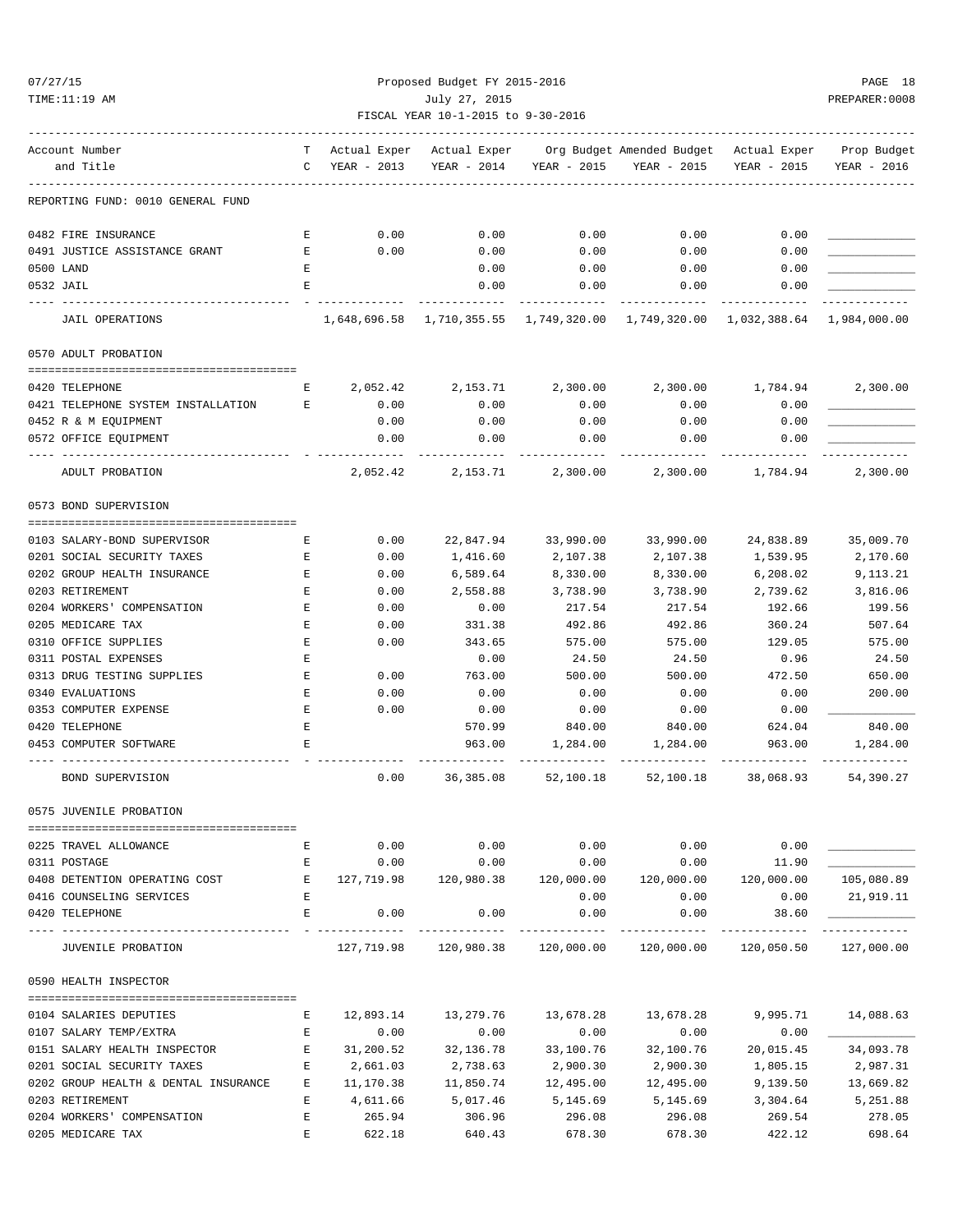### 07/27/15 Proposed Budget FY 2015-2016 PAGE 19 TIME:11:19 AM July 27, 2015 PREPARER:0008 FISCAL YEAR 10-1-2015 to 9-30-2016

| Account Number                    | T                                                  | Actual Exper | Actual Exper               |             | Org Budget Amended Budget – Actual Exper               |             | Prop Budget |
|-----------------------------------|----------------------------------------------------|--------------|----------------------------|-------------|--------------------------------------------------------|-------------|-------------|
| and Title                         | C                                                  | YEAR - 2013  | YEAR - 2014                | YEAR - 2015 | YEAR - 2015                                            | YEAR - 2015 | YEAR - 2016 |
|                                   |                                                    |              |                            |             |                                                        |             |             |
| REPORTING FUND: 0010 GENERAL FUND |                                                    |              |                            |             |                                                        |             |             |
| 0310 OFFICE SUPPLIES              | Е                                                  | 523.20       | 480.43                     | 700.00      | 700.00                                                 | 409.05      | 700.00      |
| 0311 POSTAL EXPENSE               | Е                                                  | 1,088.00     | 1,134.00                   | 1,127.00    | 1,127.00                                               | 588.00      | 1,225.00    |
| 0315 COPIER RENTAL                | Е                                                  | 417.29       | 396.33                     | 450.00      | 450.00                                                 | 291.26      | 450.00      |
| 0330 AUTO EXPENSE GAS & OIL       | Е                                                  | 1,451.32     | 1,240.40                   | 1,500.00    | 1,500.00                                               | 364.97      | 1,500.00    |
| 0420 TELEPHONE                    | Е                                                  | 670.36       | 708.58                     | 750.00      | 750.00                                                 | 549.25      | 750.00      |
| 0427 OUT OF COUNTY TRAVEL         | Е                                                  | 535.72       | 383.43                     | 900.00      | 900.00                                                 | 345.50      | 600.00      |
| 0435 PRINTING                     | Ε                                                  | 72.45        | 71.12                      | 100.00      | 100.00                                                 | 0.00        | 100.00      |
| 0453 SOFTWARE MAINTENANCE SAFE    | Е                                                  | 300.00       | 400.00                     | 400.00      | 400.00                                                 | 0.00        | 400.00      |
| 0454 R&M AUTO                     | Е                                                  | 160.65       | 50.50                      | 275.00      | 275.00                                                 | 21.50       | 275.00      |
| 0467 VISITING HEALTH INSPECTOR    | Ε                                                  | 0.00         | 39.49                      | 150.00      | 1,150.00                                               | 391.54      | 150.00      |
| 0480 BOND                         | Ε                                                  | 0.00         | 71.00                      | 0.00        | 0.00                                                   | 0.00        |             |
| 0481 DUES                         | Е                                                  | 0.00         | 111.00                     | 111.00      | 111.00                                                 | 0.00        |             |
| 0487 AUTOMOBILE INSURANCE         | Е                                                  | 218.00       | 268.00                     | 350.00      | 350.00                                                 | 227.00      | 350.00      |
| 0572 TESTING EQUIPMENT            | Е                                                  | 0.00         | 0.00                       | 150.00      | 150.00                                                 | 0.00        | 150.00      |
|                                   |                                                    |              |                            |             |                                                        |             |             |
| 0574 TECHNOLOGY                   | E                                                  | 0.00         | 2,081.60                   | 0.00        | 0.00                                                   | 0.00        |             |
| 0575 AUTOMOBILE/PICKUP            | Е                                                  | 16,082.29    | 0.00                       | 0.00        | 0.00                                                   | 0.00        |             |
| HEALTH INSPECTOR                  |                                                    |              |                            |             | 84,944.13 73,406.64 75,257.41 75,257.41 48,140.18      |             | 77,718.11   |
| 0640 COUNTY SERVICES              |                                                    |              |                            |             |                                                        |             |             |
|                                   |                                                    |              |                            |             | 5,000.00                                               | 5,000.00    |             |
| 0410 FANNIN CO. CHILDRENS CTR     | Е                                                  | 5,000.00     | 5,000.00                   | 5,000.00    |                                                        |             | 5,000.00    |
| 0411 FANNIN CO. WELFARE BOARD     | Е                                                  | 6,000.00     | 6,000.00                   | 6,000.00    | 6,000.00                                               | 0.00        | 6,000.00    |
| 0412 FANNIN CO. HISTORICAL SOC    | Е                                                  | 3,500.00     | 3,500.00                   | 3,500.00    | 3,500.00                                               | 3,500.00    | 3,500.00    |
| 0413 M.H.M.R.                     | Е                                                  | 22,500.00    | 22,500.00                  | 22,500.00   | 22,500.00                                              | 22,500.00   | 22,500.00   |
| 0414 FANNIN COUNTY CRISIS CENTER  | E                                                  | 5,000.00     | 5,000.00                   | 5,000.00    | 5,000.00                                               | 5,000.00    | 5,000.00    |
| 0416 TRI-COUNTY SNAP              | Е                                                  | 2,103.00     | 2,103.00                   | 2,103.00    | 2,103.00                                               | 0.00        | 2,103.00    |
| 0440 UTILITIES ELECTRICITY        | Е                                                  | 11,199.40    | 8,910.08                   | 10,000.00   | 10,000.00                                              | 5,082.38    | 10,000.00   |
| 0441 UTILITIES GAS                | Е                                                  | 1,111.88     | 1,709.63                   | 2,000.00    | 2,000.00                                               | 1,496.03    | 2,000.00    |
| 0442 UTILITIES WATER              | Е                                                  | 2,596.50     | 2,616.99                   | 3,000.00    | 3,000.00                                               | 1,985.70    | 3,000.00    |
| 0443 TRASH PICK-UP                | E                                                  | 464.40       | 464.37                     | 500.00      | 500.00                                                 | 309.54      | 500.00      |
| 0450 R & M BUILDINGS (TDHS)       | Е                                                  | 0.00         | 0.00                       | 0.00        | 0.00                                                   | 0.00        |             |
| 0482 FIRE INSURANCE               | Е                                                  | 1,760.00     | 1,615.00                   | 1,800.00    | 1,800.00                                               | 0.00        | 1,800.00    |
| 0493 DHS PARKING LOT              | Ε                                                  | 0.00         | 0.00                       | 0.00        | 0.00                                                   | 0.00        |             |
| 0575 LAKE FANNIN                  | E                                                  |              |                            | 0.00        | 0.00                                                   | 0.00        | 200,000.00  |
| COUNTY SERVICES                   |                                                    | 61,235.18    | 59,419.07                  | 61,403.00   | 61,403.00                                              | 44,873.65   | 261,403.00  |
| 0641 HEALTH OFFICER               |                                                    |              |                            |             |                                                        |             |             |
| 0102 SALARY APPOINTED OFFICIAL    | <b>Experience of Excellent Excellent Excellent</b> |              |                            |             | $2,400.00$ $2,400.00$ $2,400.00$ $2,400.00$ $1,800.00$ |             | 2,400.00    |
|                                   |                                                    |              |                            |             |                                                        |             |             |
| HEALTH OFFICER                    |                                                    |              | 2,400.00 2,400.00 2,400.00 |             | 2,400.00                                               | 1,800.00    | 2,400.00    |
| 0645 INDIGENT CARE                |                                                    |              |                            |             |                                                        |             |             |
| 0102 SALARY IHC DIRECTOR          | Е                                                  | 32,138.08    | 33,102.42                  | 34,095.41   | 34,095.41                                              | 24,915.84   | 35, 118.27  |
| 0107 SALARY ASSISTANT             | Е                                                  | 12,893.14    | 13,279.76                  | 13,678.28   | 13,678.28                                              | 9,995.71    | 14,088.63   |
| 0201 SOCIAL SECURITY TAX          | Е                                                  | 2,324.15     | 2,748.10                   | 2,961.97    | 2,961.97                                               | 2,122.92    | 3,050.83    |
| 0202 GROUP HEALTH INSURANCE       | Е                                                  |              | 11,170.38 11,850.76        | 12,495.00   | 12,495.00                                              | 9,484.56    | 13,669.82   |
| 0203 RETIREMENT                   | Е                                                  | 4,709.94     | 5,124.38                   | 5,255.11    | 5,255.11                                               | 3,850.49    | 5,363.55    |
| 0204 WORKER'S COMP                | Е                                                  | 275.72       | 320.04                     | 305.75      | 305.75                                                 | 270.80      | 280.48      |
| 0205 MEDICARE TAX                 | Е                                                  | 543.55       | 642.71                     | 692.72      | 692.72                                                 | 496.61      | 713.50      |
| TOTAL SALARY & BENEFITS           |                                                    | 64,054.96    | 67,068.17                  | 69,484.24   | 69,484.24                                              | 51,136.93   | 72,285.08   |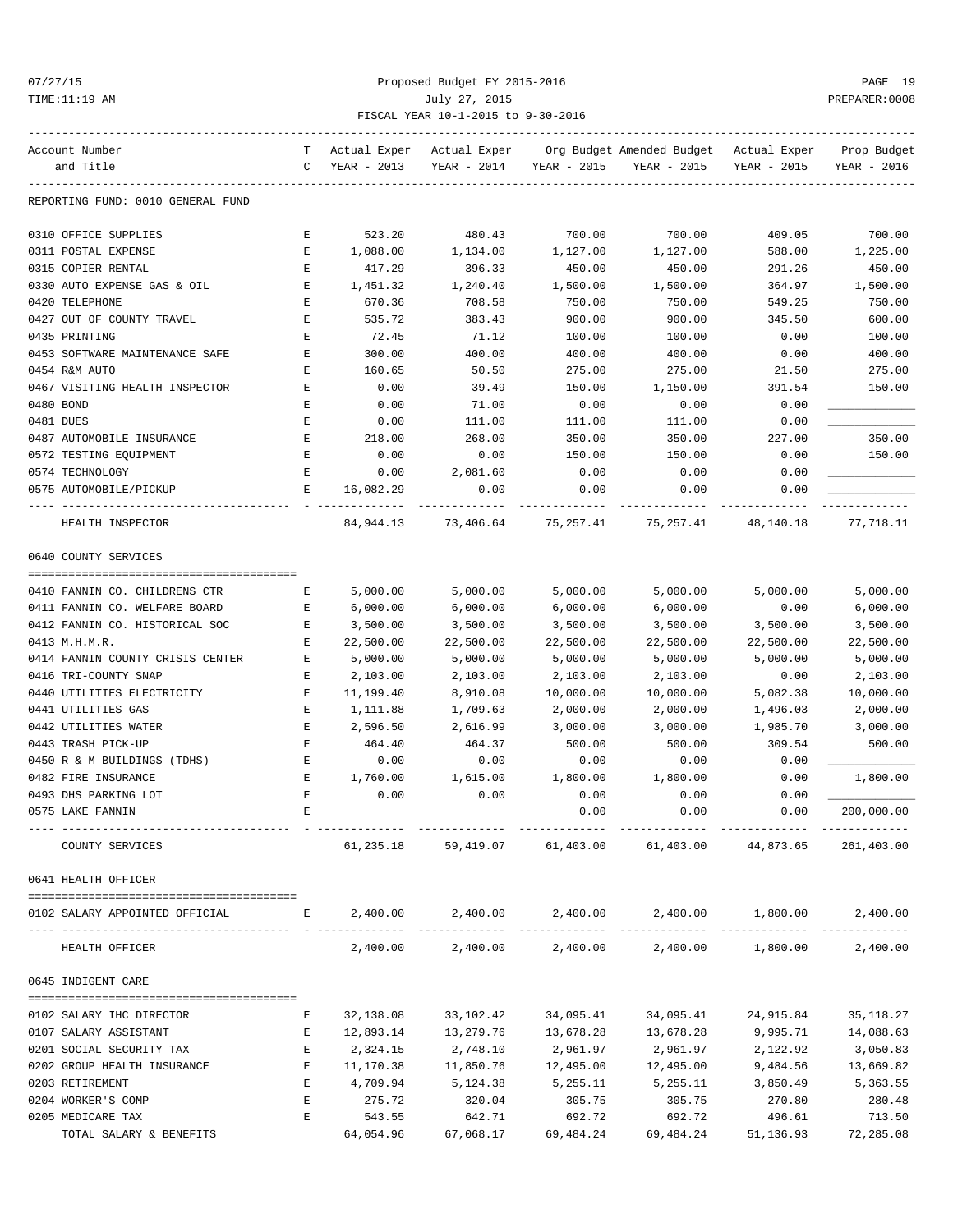### 07/27/15 Proposed Budget FY 2015-2016 PAGE 20 TIME:11:19 AM July 27, 2015 PREPARER:0008 FISCAL YEAR 10-1-2015 to 9-30-2016

| Account Number                                               | T | Actual Exper     | Actual Exper     |                   | Org Budget Amended Budget – Actual Exper |                   | Prop Budget |
|--------------------------------------------------------------|---|------------------|------------------|-------------------|------------------------------------------|-------------------|-------------|
| and Title                                                    | C | YEAR - 2013      | YEAR - 2014      | YEAR - 2015       | YEAR - 2015                              | YEAR - 2015       | YEAR - 2016 |
| REPORTING FUND: 0010 GENERAL FUND                            |   |                  |                  |                   |                                          |                   |             |
| 0310 OFFICE SUPPLIES                                         | Е | 524.83           | 584.75           | 650.00            | 650.00                                   | 173.62            | 650.00      |
| 0311 POSTAL EXPENSE                                          | E | 188.66           | 278.24           | 275.00            | 275.00                                   | 34.14             | 275.00      |
| 0330 BIDS & NOTICES                                          | E | 112.50           | 115.00           | 125.00            | 125.00                                   | 0.00              | 125.00      |
| 0353 COMPUTER EXPENSE                                        | E | 800.00           | 4,800.00         | 4,800.00          | 6,354.00                                 | 4,236.00          | 12,708.00   |
| 0390 SUBSCRIPTIONS                                           | Ε | 0.00             | 0.00             | 100.00            | 100.00                                   | 0.00              |             |
| SUBTOTAL OFFICE EXPENSE                                      |   | 1,625.99         | 5,777.99         | 5,950.00          | 7,504.00                                 | 4, 443.76         | 13,758.00   |
| 0404 COBRA/INSURANCE                                         | Е | 0.00             | 0.00             | 0.00              | 0.00                                     | 0.00              |             |
| 0407 INELIGIBLE IHC EXPENSE                                  | E | 0.00             | 0.00             | 0.00              | 0.00                                     | 0.00              |             |
| 0409 DIABETIC SUPPLIES                                       | Е |                  | 1,642.49         | 8,500.00          | 8,500.00                                 |                   | 8,500.00    |
| 0410 CERT. REG. NURSE ANES.                                  | Ε | 1,211.66<br>0.00 | 226.41           | 2,500.00          | 2,500.00                                 | 1,531.58<br>99.28 | 2,500.00    |
| 0411 PHYSICIAN, NON-EMERGENCY                                | Е | 10,375.65        | 7,102.69         | 45,000.00         | 45,000.00                                | 8,388.02          | 45,000.00   |
| 0412 PRESCRIPTIONS, DRUGS                                    | Е | 19,103.49        | 19,733.26        | 77,000.00         | 77,000.00                                | 11,450.67         | 77,000.00   |
| 0413 HOSPITAL, INPATIENT                                     | Е | 26,432.56        | 28,839.67        | 129,000.00        | 127,446.00                               | 17,051.62         | 127,446.00  |
| 0414 HOSPITAL, OUTPATIENT                                    | Е | 66,078.31        | 78,480.64        | 114,000.00        | 114,000.00                               | 24,512.81         | 114,000.00  |
|                                                              | E |                  |                  |                   |                                          |                   |             |
| 0415 LABORATORY/ X-RAY<br>0416 SKILLED NURSING FACILITY      | E | 1,251.79         | 2,778.60<br>0.00 | 13,500.00<br>0.00 | 13,500.00                                | 2,756.95<br>0.00  | 13,500.00   |
| 0417 FAMILY PLANNING                                         | Е | 0.00             |                  |                   | 0.00                                     | 0.00              |             |
|                                                              |   | 0.00             | 0.00<br>7,533.76 | 0.00              | 0.00<br>12,025.00                        |                   |             |
| 0418 FED. QUALIFIED HEALTH CENTER<br>0419 COUNSELING SERVICE | Е | 4,782.04         |                  | 12,025.00         |                                          | 4,086.40          | 12,025.00   |
|                                                              | Е | 0.00             | 0.00             | 0.00              | 0.00                                     | 0.00              |             |
| 0420 RURAL HEALTH CLINIC                                     | E | 0.00             | 0.00             | 2,400.00          | 2,400.00                                 | 0.00              | 2,400.00    |
| 0421 STATE HOSPITAL CONTRACTS                                | Е | 0.00             | 0.00             | 0.00              | 0.00                                     | 0.00              |             |
| 0422 AMBULATORY SURGICAL CENTE                               | Е | 0.00             | 0.00             | 6,500.00          | 6,500.00                                 | 0.00              | 6,500.00    |
| 0423 MEDICAL EQUIP. PURCHASE                                 | Е | 0.00             | 196.00           | 1,000.00          | 1,000.00                                 | 0.00              | 1,000.00    |
| TOTAL MEDICAL/IHC                                            |   | 129,235.50       | 146,533.52       | 411,425.00        | 409,871.00                               | 69,877.33         | 409,871.00  |
| 0427 OUT OF COUNTY TRAVEL                                    | Е | 0.00             | 0.00             | 365.00            | 365.00                                   | 0.00              | 365.00      |
| 0435 PRINTING                                                | Ε | 0.00             | 0.00             | 0.00              | 0.00                                     | 0.00              |             |
| 0440 TELEPHONE                                               | Е | 1,254.07         | 1,334.59         | 1,400.00          | 1,400.00                                 | 1,047.40          | 1,400.00    |
| 0441 DSL LINE                                                | E | 533.64           | 533.64           | 600.00            | 600.00                                   | 400.23            | 600.00      |
| SERVICES & OTHER CHARGES                                     |   | 1,787.71         | 1,868.23         | 2,365.00          | 2,365.00                                 | 1,447.63          | 2,365.00    |
| 0574 TECHNOLOGY                                              | Е | 0.00             | 1,140.80         | 0.00              | 0.00                                     | 0.00              |             |
| CAPITAL OUTLAY                                               |   | 0.00             | 1,140.80         | 0.00              | 0.00                                     | 0.00              | 0.00        |
| INDIGENT CARE                                                |   | 196,704.16       | 222,388.71       | 489,224.24        | 489,224.24                               | 126,905.65        | 498,279.08  |
| 0646 CO-OP FUND                                              |   |                  |                  |                   |                                          |                   |             |
| 0409 DIABETIC SUPPLIES                                       | Ε | 0.00             | 0.00             | 0.00              | 0.00                                     | 0.00              |             |
| 0411 PHYSICIAN                                               | E | 0.00             | 0.00             | 0.00              | 0.00                                     | 0.00              |             |
| 0412 PRESCRIPTIONS, DRUGS                                    | Е | 0.00             | 0.00             | 0.00              | 0.00                                     | 0.00              |             |
| CO-OP FUND                                                   |   | 0.00             | 0.00             | 0.00              | 0.00                                     | 0.00              | 0.00        |
| 0665 COUNTY AGENTS                                           |   |                  |                  |                   |                                          |                   |             |
| 0105 SALARY SECRETARY                                        | Е | 29,025.10        | 29,895.84        | 30,792.64         | 30,792.64                                | 22,502.27         | 22,911.00   |
| 0107 REGULAR-TEMP. PART-TIME                                 | Ε | 0.00             | 0.00             | 0.00              | 0.00                                     | 0.00              |             |
| 0150 CO. AGENTS SALARIES                                     | Е | 18,283.04        | 17,072.28        | 23,803.40         | 23,803.40                                | 17,394.69         | 24,517.50   |
| 0201 SOCIAL SECURITY TAXES                                   | E | 2,913.12         | 2,885.70         | 3,384.95          | 3,384.95                                 | 2,471.65          | 2,940.57    |
| 0202 GROUP HEALTH & DENTAL INSURANCE                         | Е | 7,446.92         | 7,900.50         | 8,330.00          | 8,330.00                                 | 6,208.02          | 9,113.21    |
| 0203 RETIREMENT                                              | Ε | 3,035.76         | 3,302.74         | 3,387.19          | 3,387.19                                 | 2,481.88          | 2,497.30    |
| 0204 WORKERS' COMPENSATION                                   | Ε | 321.40           | 206.28           | 197.07            | 197.07                                   | 174.54            | 130.59      |
| 0205 MEDICARE TAX                                            | E | 681.30           | 674.75           | 791.64            | 791.64                                   | 578.01            | 687.21      |
| 0310 OFFICE SUPPLIES                                         | E | 1,134.93         | 1,076.25         | 1,100.00          | 1,100.00                                 | 695.04            | 1,100.00    |
| 0311 POSTAL EXPENSE                                          | E | 240.00           | 250.00           | 300.00            | 300.00                                   | 98.00             | 300.00      |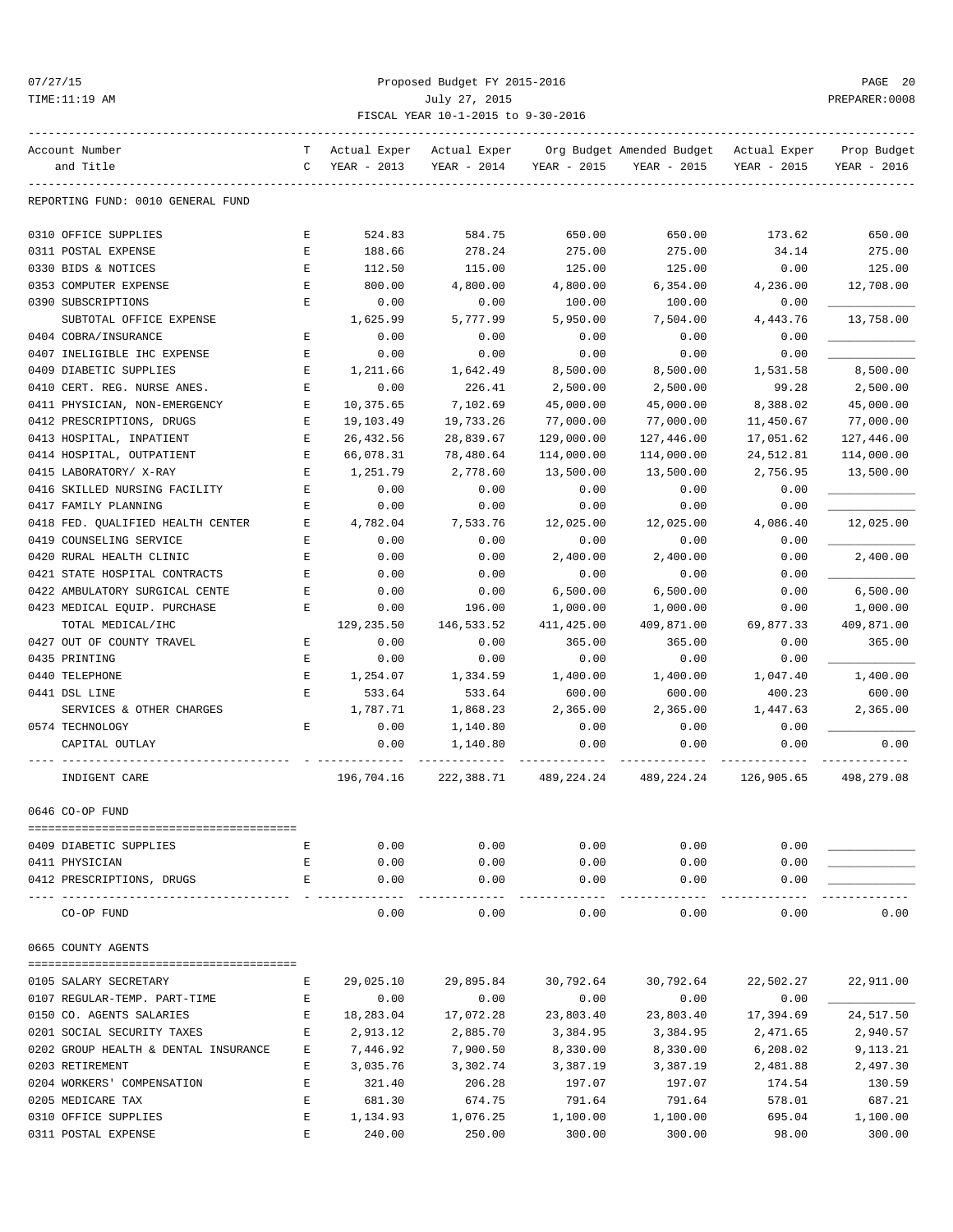| 07/27/15 |  |
|----------|--|
|----------|--|

# Proposed Budget FY 2015-2016 PAGE 21 TIME:11:19 AM July 27, 2015 PREPARER:0008 FISCAL YEAR 10-1-2015 to 9-30-2016

| Account Number                      |              |          |                       |                | T Actual Exper Actual Exper Org Budget Amended Budget Actual Exper Prop Budget     |               |                            |
|-------------------------------------|--------------|----------|-----------------------|----------------|------------------------------------------------------------------------------------|---------------|----------------------------|
| and Title                           | $\mathbb{C}$ |          |                       |                | YEAR - 2013 YEAR - 2014 YEAR - 2015 YEAR - 2015 YEAR - 2015                        |               | YEAR - 2016                |
| REPORTING FUND: 0010 GENERAL FUND   |              |          |                       |                |                                                                                    |               |                            |
| 0315 COPIER RENTAL                  | Е            |          |                       |                | $1,710.67$ $1,498.35$ $1,500.00$ $1,500.00$ $972.60$                               |               | 1,500.00                   |
| 0335 PROGRAM SUPPLIES               | E.           | 503.78   | 55.19                 | 500.00         | 500.00                                                                             | 267.51        | 500.00                     |
| 0420 TELEPHONE                      | Е            | 0.00     | 1,793.41              | 1,900.00       | 1,900.00                                                                           | 1,268.38      | 1,900.00                   |
| 0421 CELL PHONE ALLOWANCE           | Е            | 950.00   | 850.00                | 1,200.00       | 1,200.00                                                                           | 956.00        | 1,200.00                   |
| 0422 CABLE INTERNET                 | E.           | 624.48   | 685.00                | 672.00         | 672.00                                                                             | 448.00        | 672.00                     |
| 0427 IN/OUT CO.TRAVEL-AG.           | E.           | 1,923.66 | 2,416.61              | 5,000.00       | 5,000.00                                                                           | 1,050.38      | 5,000.00                   |
| 0428 IN/OUT CO.TRAVEL-F.C.S.        | E            | 3,367.86 | 4,115.12              | 5,000.00       | 5,000.00                                                                           | 2,489.82      | 5,000.00                   |
| 0572 OFFICE EQUIPMENT               | E            | 0.00     | 0.00                  | 0.00           | 0.00                                                                               | 0.00          |                            |
| 0574 TECHNOLOGY                     | Е            | 500.00   | 0.00<br>------------- | 0.00           | 0.00<br>-------------                                                              | 0.00          |                            |
| COUNTY AGENTS                       |              |          |                       | -------------- | 72,662.02 74,678.02 87,858.89 87,858.89 60,056.79 79,969.38                        | ------------- |                            |
| 0696 DONATIONS & ALLOCATIONS        |              |          |                       |                |                                                                                    |               |                            |
| 0491 SOIL & WATER CONSERVATION      | E            |          | $1,000.00$ $1,000.00$ |                | $1,000.00$ $1,000.00$ $1,000.00$ $1,000.00$                                        |               |                            |
| 0492 INDIGENT BURIAL                | E.           | 725.00   | 1,235.00              | 2,000.00       | $2,000.00$ 0.00                                                                    |               | 2,000.00                   |
| 0494 FLOOD CONTROL SITE MAINTENANCE | E.           | 0.00     | 0.00                  | 0.00           | 0.00                                                                               | 0.00          |                            |
| DONATIONS & ALLOCATIONS             |              | 1,725.00 |                       |                | $2,235.00$ $3,000.00$ $3,000.00$ $1,000.00$                                        |               | 3,000.00                   |
| GENERAL FUND                        |              |          |                       |                |                                                                                    |               |                            |
| Income Totals                       |              |          |                       |                | 10,223,857.83 10,184,518.40 10,523,091.03 10,523,291.03 9,433,606.64 11,670,694.65 |               |                            |
| Expense Totals                      |              |          |                       |                | 9,316,754.61  10,579,855.29  10,523,091.03  10,523,291.03                          |               | 6,649,300.24 11,670,694.65 |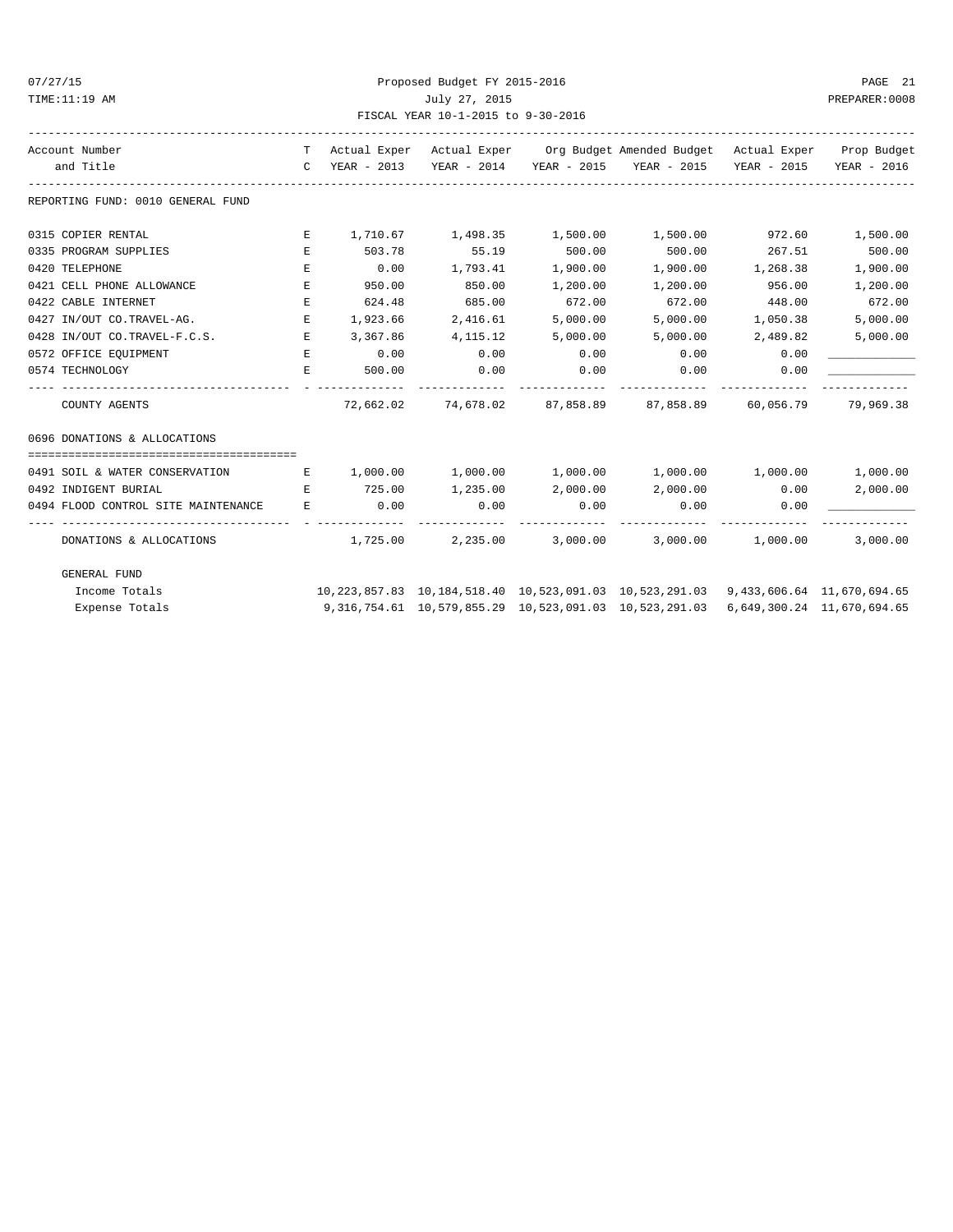| 07/27/15 |                                               |                                                     |                             | Proposed Budget FY 2015-2016 |                          |                                                       |                         | PAGE 22<br>PREPARER: 0008  |  |
|----------|-----------------------------------------------|-----------------------------------------------------|-----------------------------|------------------------------|--------------------------|-------------------------------------------------------|-------------------------|----------------------------|--|
|          | TIME:11:19 AM                                 | July 27, 2015<br>FISCAL YEAR 10-1-2015 to 9-30-2016 |                             |                              |                          |                                                       |                         |                            |  |
|          |                                               |                                                     |                             |                              |                          |                                                       |                         |                            |  |
|          | Account Number<br>and Title                   | T<br>$\mathsf{C}$                                   | Actual Exper<br>YEAR - 2013 | Actual Exper<br>YEAR - 2014  | YEAR - 2015              | Org Budget Amended Budget Actual Exper<br>YEAR - 2015 | YEAR - 2015             | Prop Budget<br>YEAR - 2016 |  |
|          | REPORTING FUND: 0011 COURTHOUSE SECURITY      |                                                     |                             |                              |                          |                                                       |                         |                            |  |
|          | 0300 CASH                                     |                                                     |                             |                              |                          |                                                       |                         |                            |  |
|          |                                               |                                                     |                             |                              |                          |                                                       |                         |                            |  |
|          | 0111 BEGINNING CASH BALANCE                   | I.                                                  | 0.00                        | 0.00                         | 20,000.00<br>----------- | 20,000.00                                             | 0.00                    | 20,000.00<br>------------  |  |
|          | CASH                                          |                                                     | 0.00                        | 0.00                         | 20,000.00                | 20,000.00                                             | 0.00                    | 20,000.00                  |  |
|          | 0340 FEES OF OFFICE                           |                                                     |                             |                              |                          |                                                       |                         |                            |  |
|          | 0600 COUNTY CLERK FEES                        | $\mathbf{I}$                                        |                             | 9,210.07 8,384.41 9,000.00   |                          | 9,000.00                                              | 6,289.24                | 9,000.00                   |  |
|          | 0650 DISTRICT CLERK FEES                      | Ι.                                                  | 3,116.10                    | 2,589.84                     | 4,000.00                 | 4,000.00                                              | 1,914.26                | 4,000.00                   |  |
|          | 0651 JUSTICE OF PEACE FEES                    | $\mathbb{I}$                                        | 4,017.00                    | 4,206.75                     | 4,000.00                 | 4,000.00                                              | 2,263.38                | 4,000.00                   |  |
|          | FEES OF OFFICE                                |                                                     | 16,343.17                   | -------------<br>15,181.00   | 17,000.00                | 17,000.00                                             | . <u>.</u><br>10,466.88 | -------------<br>17,000.00 |  |
|          | 0360 INTEREST EARNINGS                        |                                                     |                             |                              |                          |                                                       |                         |                            |  |
|          | 0100 INTEREST EARNINGS                        | Ι.                                                  | 36.80                       | 68.92                        | 50.00                    | 50.00                                                 | 55.05                   | 50.00                      |  |
|          |                                               |                                                     |                             |                              |                          |                                                       |                         |                            |  |
|          | INTEREST EARNINGS                             |                                                     | 36.80                       | 68.92                        | 50.00                    | 50.00                                                 | 55.05                   | 50.00                      |  |
|          | 0510 COURTHOUSE SECURITY EQUIP                |                                                     |                             |                              |                          |                                                       |                         |                            |  |
|          | 0571 EQUIPMENT                                | Е                                                   | 15,104.00                   | 2,757.61                     | 27,640.00                | 27,640.00                                             | 7,737.75                | 27,640.00                  |  |
|          | COURTHOUSE SECURITY EQUIP                     |                                                     | 15,104.00                   | 2,757.61                     | 27,640.00                | 27,640.00                                             | 7,737.75                | 27,640.00                  |  |
|          | 0560 BAILIFF                                  |                                                     |                             |                              |                          |                                                       |                         |                            |  |
|          |                                               |                                                     |                             |                              |                          |                                                       |                         |                            |  |
|          | 0130 SALARY/BAILIFF                           | Е                                                   | 0.00                        | 0.00                         | 7,000.00                 | 7,000.00                                              | 0.00                    | 7,000.00                   |  |
|          | 0201 SOCIAL SECURITY                          | E<br>$\mathbf{E}% _{0}$                             | 0.00                        | 0.00                         | 430.00                   | 430.00                                                | 0.00                    | 430.00                     |  |
|          | 0203 RETIREMENT<br>0204 WORKER'S COMPENSATION | E                                                   | 0.00<br>0.00                | 0.00<br>0.00                 | 686.00<br>193.00         | 686.00<br>193.00                                      | 0.00<br>0.00            | 686.00<br>193.00           |  |
|          | 0205 MEDICARE                                 | E                                                   | 0.00                        | 0.00                         | 101.00                   | 101.00                                                | 0.00                    | 101.00                     |  |
|          | 0427 BAILIFF CONT.ED./OUT OF COUNTY           | E                                                   | 0.00                        | 0.00                         | 1,000.00                 | 1,000.00                                              | 0.00                    | 1,000.00                   |  |
|          | BAILIFF                                       |                                                     | 0.00                        | 0.00                         | 9,410.00                 | 9,410.00                                              | 0.00                    | 9,410.00                   |  |
|          | COURTHOUSE SECURITY                           |                                                     |                             |                              |                          |                                                       |                         |                            |  |
|          | Income Totals                                 |                                                     | 16,379.97                   | 15,249.92                    | 37,050.00                | 37,050.00                                             | 10,521.93               | 37,050.00                  |  |
|          | Expense Totals                                |                                                     | 15,104.00                   | 2,757.61                     | 37,050.00                | 37,050.00                                             | 7,737.75                | 37,050.00                  |  |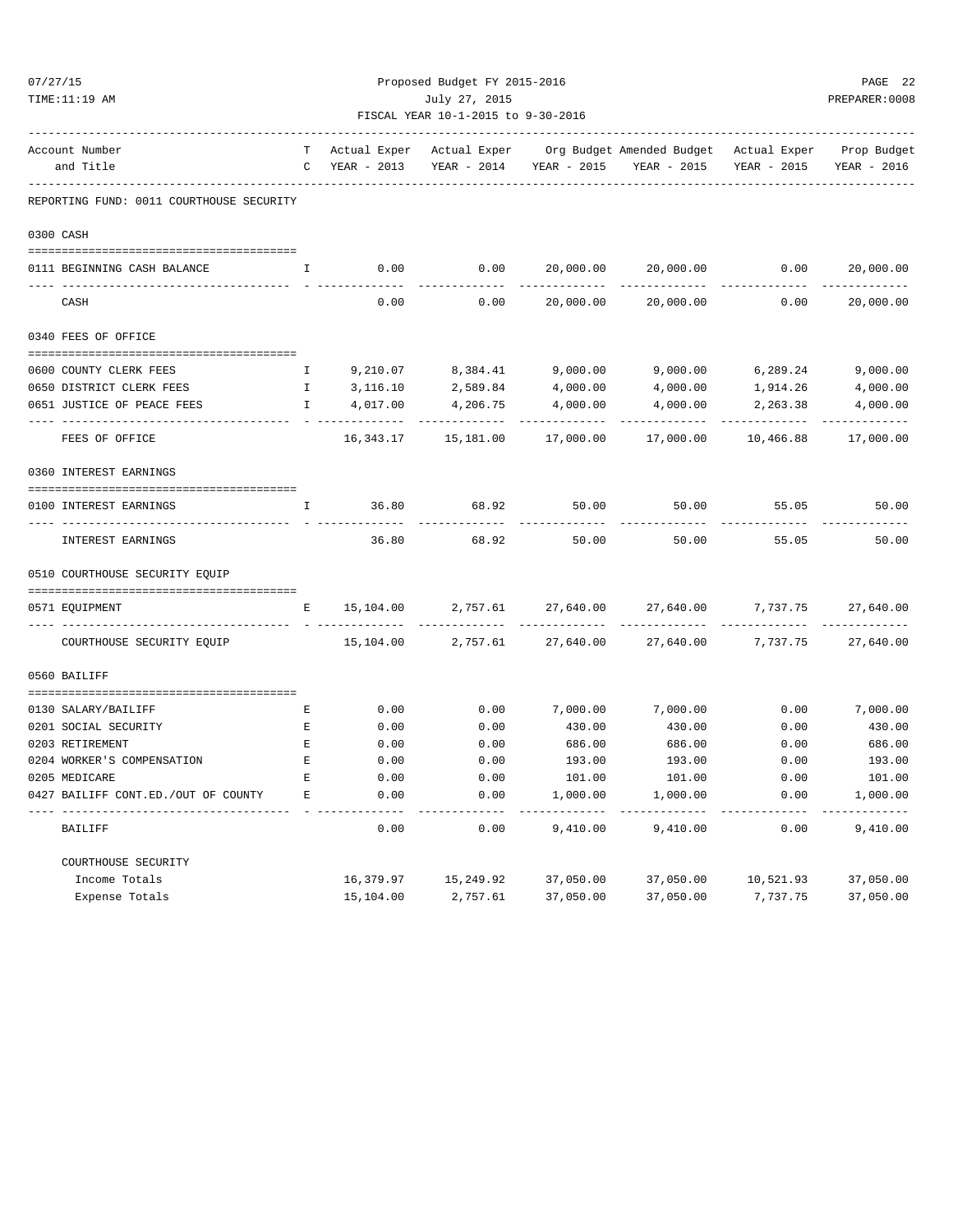| 07/27/15 | TIME:11:19 AM                                                 |                                                                                                                                                                                                                                      | Proposed Budget FY 2015-2016<br>July 27, 2015<br>FISCAL YEAR 10-1-2015 to 9-30-2016 | PAGE 23<br>PREPARER: 0008 |          |                                                                                                    |             |          |
|----------|---------------------------------------------------------------|--------------------------------------------------------------------------------------------------------------------------------------------------------------------------------------------------------------------------------------|-------------------------------------------------------------------------------------|---------------------------|----------|----------------------------------------------------------------------------------------------------|-------------|----------|
|          | Account Number                                                |                                                                                                                                                                                                                                      |                                                                                     |                           |          | ________________<br>T Actual Exper Actual Exper Org Budget Amended Budget Actual Exper Prop Budget |             |          |
|          | and Title                                                     |                                                                                                                                                                                                                                      |                                                                                     |                           |          | C YEAR - 2013 YEAR - 2014 YEAR - 2015 YEAR - 2015 YEAR - 2015 YEAR - 2016                          |             |          |
|          | REPORTING FUND: 0012 CO.CLK.VITAL STAT.FEE                    |                                                                                                                                                                                                                                      |                                                                                     |                           |          |                                                                                                    |             |          |
|          | 0300 CASH                                                     |                                                                                                                                                                                                                                      |                                                                                     |                           |          |                                                                                                    |             |          |
|          |                                                               |                                                                                                                                                                                                                                      |                                                                                     |                           |          |                                                                                                    |             |          |
|          | 0112 BEGINNING CASH BALANCE                                   | <b>The Community of The Table 1</b>                                                                                                                                                                                                  |                                                                                     |                           |          | $0.00$ $0.00$ $2,000.00$ $2,000.00$ $0.00$                                                         |             | 2,000.00 |
|          | CASH                                                          |                                                                                                                                                                                                                                      | 0.00                                                                                | 0.00                      |          | 2,000.00 2,000.00                                                                                  | 0.00        | 2,000.00 |
|          | 0360 INTEREST EARNINGS                                        |                                                                                                                                                                                                                                      |                                                                                     |                           |          |                                                                                                    |             |          |
|          |                                                               |                                                                                                                                                                                                                                      |                                                                                     |                           |          |                                                                                                    |             |          |
|          | 0100 INTEREST EARNINGS                                        | $\mathbf{I}$                                                                                                                                                                                                                         | 5.37                                                                                | 8.28                      | 5.00     |                                                                                                    | $5.00$ 6.02 | 5.00     |
|          | INTEREST EARNINGS                                             |                                                                                                                                                                                                                                      | 5.37                                                                                | 8.28                      | 5.00     | 5.00                                                                                               | 6.02        | 5.00     |
|          | 0370 MISCELLANEOUS INCOME                                     |                                                                                                                                                                                                                                      |                                                                                     |                           |          |                                                                                                    |             |          |
|          | 0134 CO.CLK.VITAL STAT.FEE                                    | $\mathbf{I}$ and $\mathbf{I}$                                                                                                                                                                                                        |                                                                                     |                           |          | 795.00     811.00    1,005.00    1,005.00     710.00    1,005.00                                   |             |          |
|          | MISCELLANEOUS INCOME                                          |                                                                                                                                                                                                                                      | 795.00                                                                              | 811.00                    | 1,005.00 | 1,005.00                                                                                           | 710.00      | 1,005.00 |
|          | 0403 CO.CLK. VITAL STATS.                                     |                                                                                                                                                                                                                                      |                                                                                     |                           |          |                                                                                                    |             |          |
|          |                                                               |                                                                                                                                                                                                                                      |                                                                                     |                           |          |                                                                                                    |             |          |
|          | 0310 OFFICE SUPPLIES                                          | E                                                                                                                                                                                                                                    |                                                                                     |                           |          | $1,609.00$ 991.76 $2,010.00$ $2,010.00$ 218.97                                                     |             | 2,010.00 |
|          | 0427 OUT OF COUNTY TRAVEL                                     | <b>Experimental Experimental Experimental Experimental Experimental Experimental Experimental Experimental Experimental Experimental Experimental Experimental Experimental Experimental Experimental Experimental Experimental </b> | 0.00                                                                                | 0.00                      | 1,000.00 | 1,000.00 240.00                                                                                    |             | 1,000.00 |
|          | 0574 COMPUTER EQUIPMENT<br>---------------------------------- | E                                                                                                                                                                                                                                    | 1,271.03                                                                            | 0.00                      | 0.00     | 0.00                                                                                               | 0.00        |          |
|          | CO.CLK. VITAL STATS.                                          |                                                                                                                                                                                                                                      | 2,880.03                                                                            | 991.76                    | 3,010.00 | 3,010.00                                                                                           | 458.97      | 3,010.00 |
|          | CO.CLK.VITAL STAT.FEE                                         |                                                                                                                                                                                                                                      |                                                                                     |                           |          |                                                                                                    |             |          |
|          | Income Totals                                                 |                                                                                                                                                                                                                                      | 800.37                                                                              | 819.28                    |          | 3,010.00 3,010.00 716.02                                                                           |             | 3,010.00 |
|          | Expense Totals                                                |                                                                                                                                                                                                                                      | 2,880.03                                                                            | 991.76                    | 3,010.00 | 3,010.00                                                                                           | 458.97      | 3,010.00 |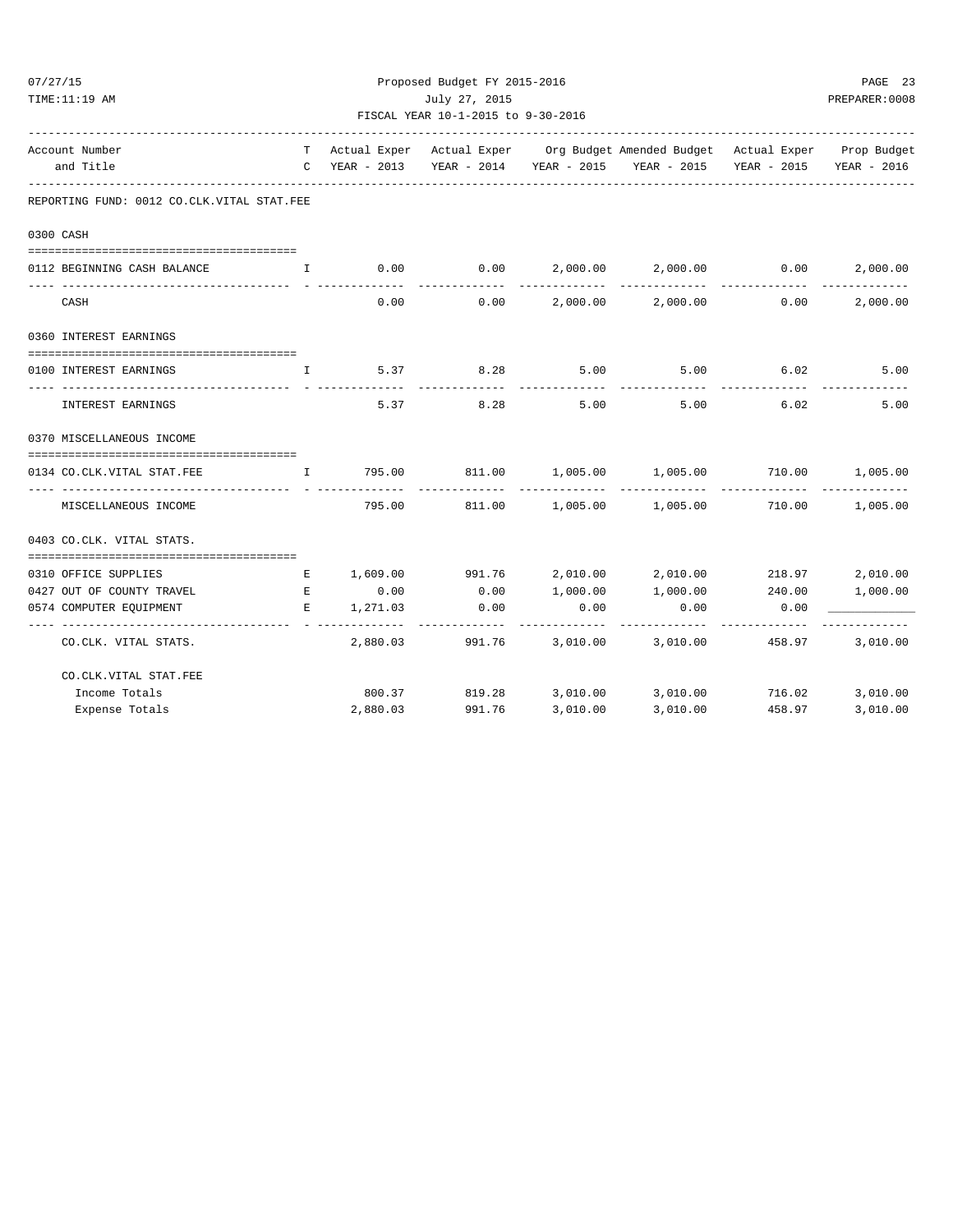| Proposed Budget FY 2015-2016<br>07/27/15<br>PAGE 24<br>July 27, 2015<br>PREPARER: 0008<br>TIME:11:19 AM<br>FISCAL YEAR 10-1-2015 to 9-30-2016 |                                                     |                                               |                              |                      |                                                                                                                                                             |                               |                   |  |  |
|-----------------------------------------------------------------------------------------------------------------------------------------------|-----------------------------------------------------|-----------------------------------------------|------------------------------|----------------------|-------------------------------------------------------------------------------------------------------------------------------------------------------------|-------------------------------|-------------------|--|--|
| Account Number<br>and Title                                                                                                                   |                                                     |                                               |                              |                      | T Actual Exper Actual Exper Org Budget Amended Budget Actual Exper Prop Budget<br>C YEAR - 2013 YEAR - 2014 YEAR - 2015 YEAR - 2015 YEAR - 2015 YEAR - 2016 |                               |                   |  |  |
| REPORTING FUND: 0013 BAIL BONDS TRUST FUND                                                                                                    |                                                     |                                               |                              |                      |                                                                                                                                                             |                               |                   |  |  |
| 0300 CASH                                                                                                                                     |                                                     |                                               |                              |                      |                                                                                                                                                             |                               |                   |  |  |
| 0113 BEGINNING CASH BALANCE                                                                                                                   | $\mathbf{I}$ . The set of the set of $\mathbf{I}$ , |                                               | 0.00                         | 0.00                 | 0.00                                                                                                                                                        | 0.00                          |                   |  |  |
| CASH                                                                                                                                          |                                                     | 0.00                                          | 0.00                         | ------------<br>0.00 | -------------                                                                                                                                               | -------------<br>0.00<br>0.00 | 0.00              |  |  |
| 0345 BONDS                                                                                                                                    |                                                     |                                               |                              |                      |                                                                                                                                                             |                               |                   |  |  |
| 0113 SURETY BAIL BOND FEE $1 \t 8,565.00 \t 8,835.00 \t 0.00 \t 0.00 \t 4,545.00$                                                             |                                                     |                                               |                              |                      |                                                                                                                                                             |                               |                   |  |  |
| <b>BONDS</b>                                                                                                                                  |                                                     |                                               | 8,565.00 8,835.00            | -------------        | 0.00                                                                                                                                                        | $0.00$ $4,545.00$             | 0.00              |  |  |
| 0370 MISCELLANEOUS                                                                                                                            |                                                     |                                               |                              |                      |                                                                                                                                                             |                               |                   |  |  |
| 0130 REFUNDS & MISCELLANEOUS                                                                                                                  |                                                     | $I \qquad 9,000.00 - 8,040.00 -$              |                              |                      | $0.00$ $0.00$ $6.030.00-$                                                                                                                                   |                               |                   |  |  |
| 0132 TEMPORARY BOND SECURITY                                                                                                                  |                                                     | $\qquad \qquad \mathbb{I} \qquad \qquad 0.00$ | 0.00                         | 0.00                 | 0.00                                                                                                                                                        | 0.00                          |                   |  |  |
| MISCELLANEOUS                                                                                                                                 |                                                     |                                               | $9,000.00 - 8,040.00 - 0.00$ | -----------          | ------------<br>0.00                                                                                                                                        |                               | $6,030.00 - 0.00$ |  |  |
| BAIL BONDS TRUST FUND                                                                                                                         |                                                     |                                               |                              |                      |                                                                                                                                                             |                               |                   |  |  |
| Income Totals                                                                                                                                 |                                                     |                                               | 435.00- 795.00               | 0.00                 |                                                                                                                                                             | $0.00 1,485.00-$              | 0.00              |  |  |
| Expense Totals                                                                                                                                |                                                     | $0.00$ 0.00                                   |                              | 0.00                 |                                                                                                                                                             | $0.00$ $0.00$                 | 0.00              |  |  |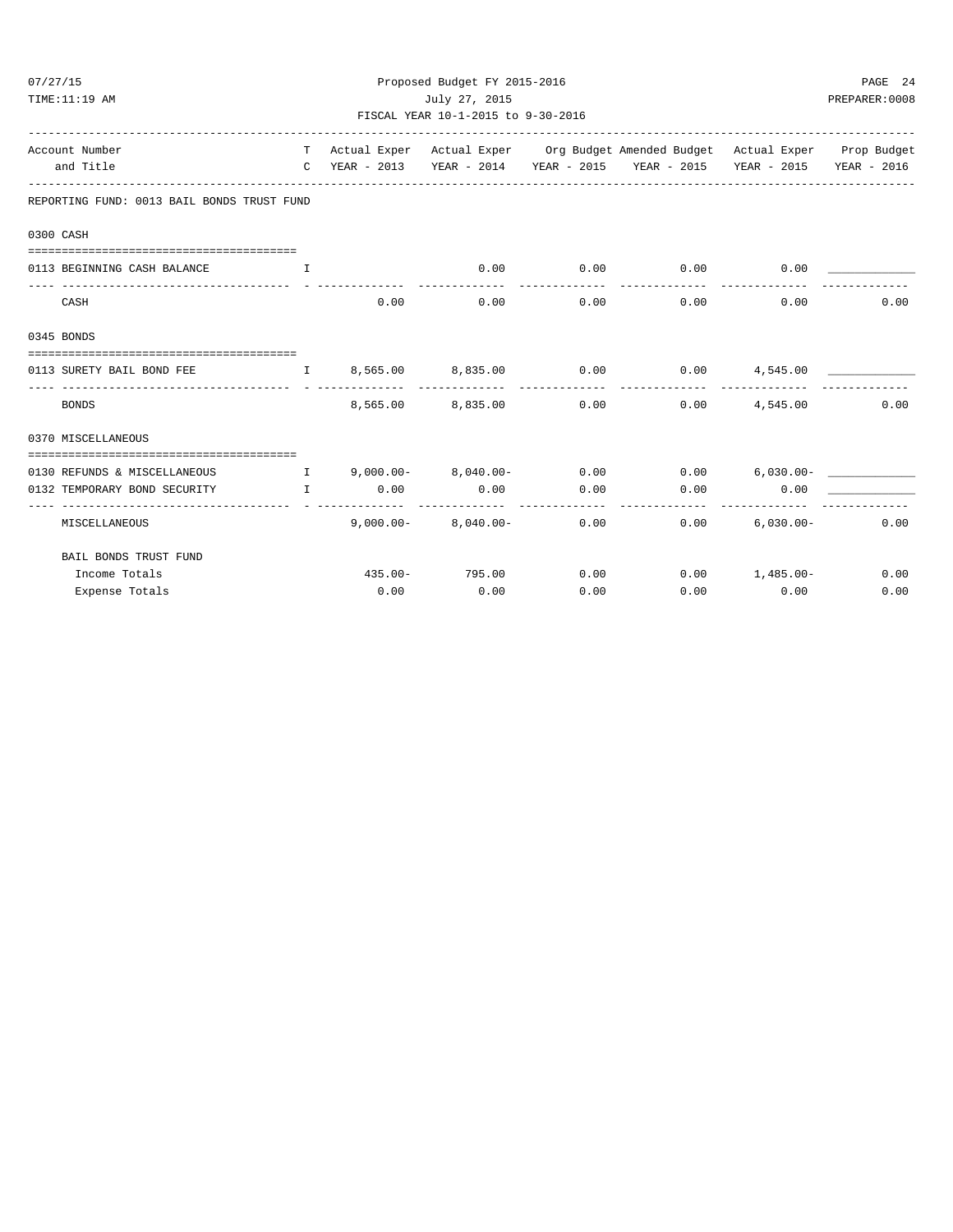| 07/27/15                                                                           |   | Proposed Budget FY 2015-2016 | PAGE 25                            |                |                                                                                |               |          |
|------------------------------------------------------------------------------------|---|------------------------------|------------------------------------|----------------|--------------------------------------------------------------------------------|---------------|----------|
| TIME:11:19 AM                                                                      |   |                              |                                    | PREPARER: 0008 |                                                                                |               |          |
|                                                                                    |   |                              | FISCAL YEAR 10-1-2015 to 9-30-2016 |                |                                                                                |               |          |
| Account Number                                                                     |   |                              |                                    |                | T Actual Exper Actual Exper Org Budget Amended Budget Actual Exper Prop Budget |               |          |
| and Title                                                                          |   |                              |                                    |                | C YEAR - 2013 YEAR - 2014 YEAR - 2015 YEAR - 2015 YEAR - 2015 YEAR - 2016      |               |          |
| REPORTING FUND: 0014 JUSTICE CT.BLDG.SECURITY                                      |   |                              |                                    |                |                                                                                |               |          |
| 0370 MISCELLANEOUS INCOME                                                          |   |                              |                                    |                |                                                                                |               |          |
| 0168 JUSTICE CT.BLDG.SEC.FEE 1 1,315.94 1,391.56 1,200.00 1,200.00 756.00 1,200.00 |   |                              |                                    |                |                                                                                |               |          |
| MISCELLANEOUS INCOME                                                               |   |                              |                                    |                | $1,315.94$ $1,391.56$ $1,200.00$ $1,200.00$ $756.00$ $1,200.00$                |               |          |
| 0435 JUSTICE CT.BLDG.EXP.                                                          |   |                              |                                    |                |                                                                                |               |          |
| --------------------------------------                                             |   |                              |                                    |                |                                                                                |               |          |
| 0320 SECURITY EXPENSE                                                              | E |                              |                                    |                | $0.00$ $0.00$ $1,200.00$ $1,200.00$ $0.00$ $1,200.00$                          |               |          |
| JUSTICE CT.BLDG.EXP.                                                               |   |                              | 0.00                               |                | $0.00$ 1,200.00 1,200.00                                                       | 0.00          | 1,200.00 |
| JUSTICE CT.BLDG.SECURITY                                                           |   |                              |                                    |                |                                                                                |               |          |
| Income Totals                                                                      |   |                              |                                    |                | $1,315.94$ $1,391.56$ $1,200.00$ $1,200.00$ $756.00$ $1,200.00$                |               |          |
| Expense Totals                                                                     |   |                              | 0.00<br>0.00                       | 1,200.00       |                                                                                | 1,200.00 0.00 | 1,200.00 |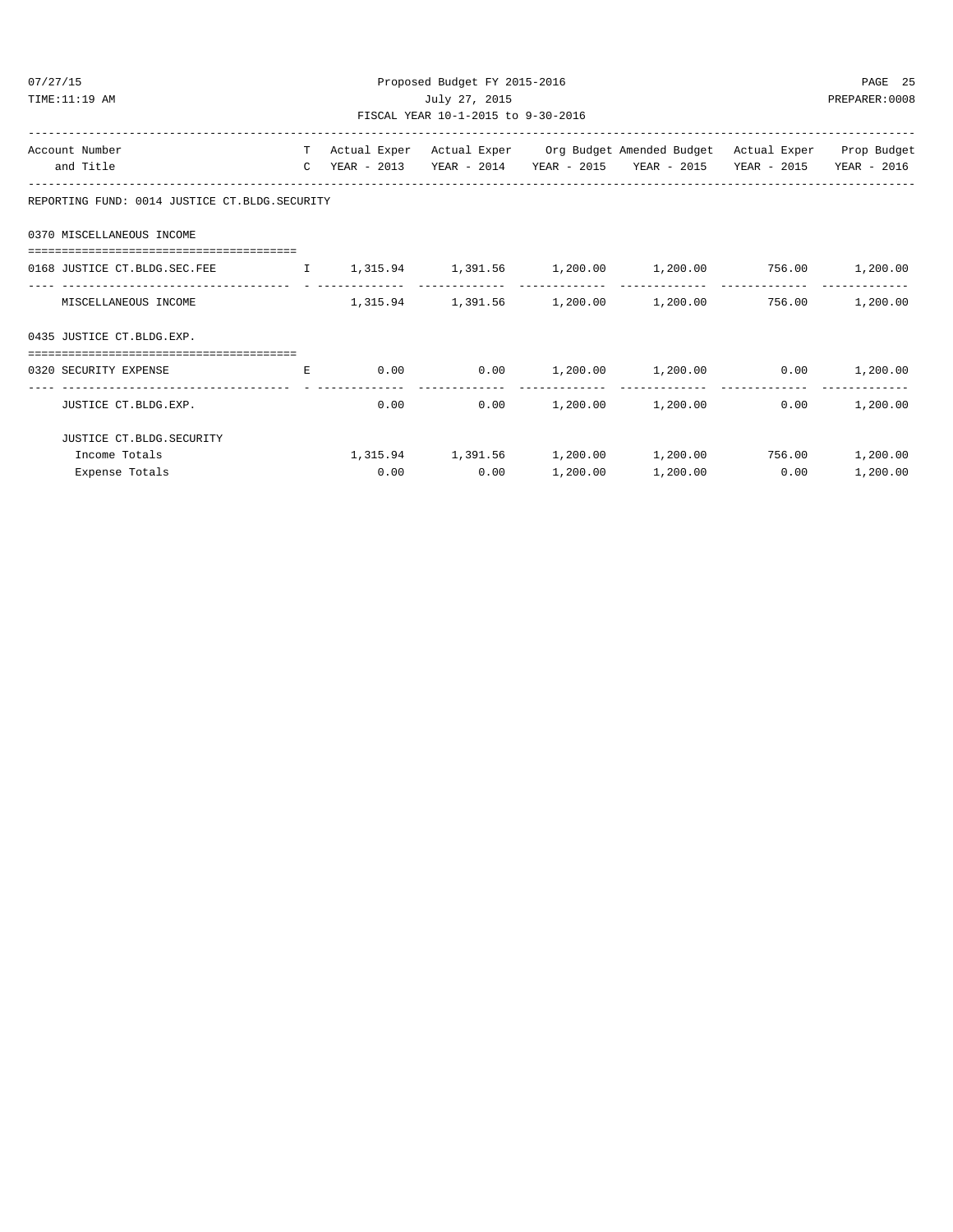| 07/27/15                                                           | Proposed Budget FY 2015-2016  |       |                                                                                                                                                                                                                                     |                 |                                                                                |                               |                |  |  |
|--------------------------------------------------------------------|-------------------------------|-------|-------------------------------------------------------------------------------------------------------------------------------------------------------------------------------------------------------------------------------------|-----------------|--------------------------------------------------------------------------------|-------------------------------|----------------|--|--|
| TIME:11:19 AM                                                      |                               |       | July 27, 2015                                                                                                                                                                                                                       |                 |                                                                                |                               | PREPARER: 0008 |  |  |
|                                                                    |                               |       | FISCAL YEAR 10-1-2015 to 9-30-2016                                                                                                                                                                                                  |                 |                                                                                |                               |                |  |  |
| Account Number                                                     |                               |       |                                                                                                                                                                                                                                     |                 | T Actual Exper Actual Exper Org Budget Amended Budget Actual Exper Prop Budget |                               |                |  |  |
| and Title                                                          |                               |       |                                                                                                                                                                                                                                     |                 | C YEAR - 2013 YEAR - 2014 YEAR - 2015 YEAR - 2015 YEAR - 2015 YEAR - 2016      |                               |                |  |  |
| REPORTING FUND: 0016 CO.JUDGE EXCESS SUPP.                         |                               |       |                                                                                                                                                                                                                                     |                 |                                                                                |                               |                |  |  |
| 0300 CASH                                                          |                               |       |                                                                                                                                                                                                                                     |                 |                                                                                |                               |                |  |  |
|                                                                    |                               |       |                                                                                                                                                                                                                                     |                 |                                                                                |                               |                |  |  |
| 0116 BEGINNING CASH BALANCE<br><b>The Community of The Table 1</b> |                               |       |                                                                                                                                                                                                                                     |                 | $0.00$ $0.00$ $1,000.00$ $1,000.00$ $0.00$                                     |                               | 1,000.00       |  |  |
| CASH                                                               |                               | 0.00  |                                                                                                                                                                                                                                     |                 | $0.00$ 1,000.00 1,000.00                                                       | 0.00                          | 1,000.00       |  |  |
| 0370 MISCELLANEOUS INCOME                                          |                               |       |                                                                                                                                                                                                                                     |                 |                                                                                |                               |                |  |  |
| 0149 CO. JUDGE EXCESS SUPP.                                        | $\mathbf{I}$ and $\mathbf{I}$ |       | -----------------------------                                                                                                                                                                                                       |                 | $0.00$ 1,419.07 500.00 500.00 577.16 500.00<br>-------------                   | ----------------------------- |                |  |  |
| MISCELLANEOUS INCOME                                               |                               | 0.00  |                                                                                                                                                                                                                                     | 1,419.07 500.00 |                                                                                | 500.00 577.16                 | 500.00         |  |  |
| 0400 CO. JUDGE EXCESS SUPP.                                        |                               |       |                                                                                                                                                                                                                                     |                 |                                                                                |                               |                |  |  |
| 0310 OFFICE SUPPLIES                                               | Е                             |       | 0.00<br>$0.00$ and $0.00$ and $0.00$ and $0.00$ and $0.00$ and $0.00$ and $0.00$ and $0.00$ and $0.00$ and $0.00$ and $0.00$ and $0.00$ and $0.00$ and $0.00$ and $0.00$ and $0.00$ and $0.00$ and $0.00$ and $0.00$ and $0.00$ and | 300.00          | 300.00                                                                         | 0.00                          | 300.00         |  |  |
| 0427 OUT OF COUNTY TRAVEL<br><b>Example 2005</b> Control Press     |                               | 0.00  | 0.00                                                                                                                                                                                                                                | 500.00          | 500.00                                                                         | 0.00                          | 500.00         |  |  |
| 0572 OFFICE EOUIPMENT                                              | E                             | 0.00  | 0.00                                                                                                                                                                                                                                | 400.00          | 400.00 0.00                                                                    |                               | 400.00         |  |  |
| 0590 COUNTY JUDGE BOOKS                                            | E                             | 91.00 | 0.00                                                                                                                                                                                                                                | 300.00          | 300.00 91.00                                                                   |                               | 300.00         |  |  |
| CO. JUDGE EXCESS SUPP.                                             |                               |       | 91.00                                                                                                                                                                                                                               |                 | $0.00$ 1,500.00 1,500.00 91.00                                                 |                               | 1,500.00       |  |  |
| CO.JUDGE EXCESS SUPP.                                              |                               |       |                                                                                                                                                                                                                                     |                 |                                                                                |                               |                |  |  |
| Income Totals                                                      |                               |       |                                                                                                                                                                                                                                     |                 | $0.00$ $1,419.07$ $1,500.00$ $1,500.00$ $577.16$                               |                               | 1,500.00       |  |  |
| Expense Totals                                                     |                               | 91.00 | 0.00                                                                                                                                                                                                                                | 1,500.00        | 1,500.00                                                                       | 91.00                         | 1,500.00       |  |  |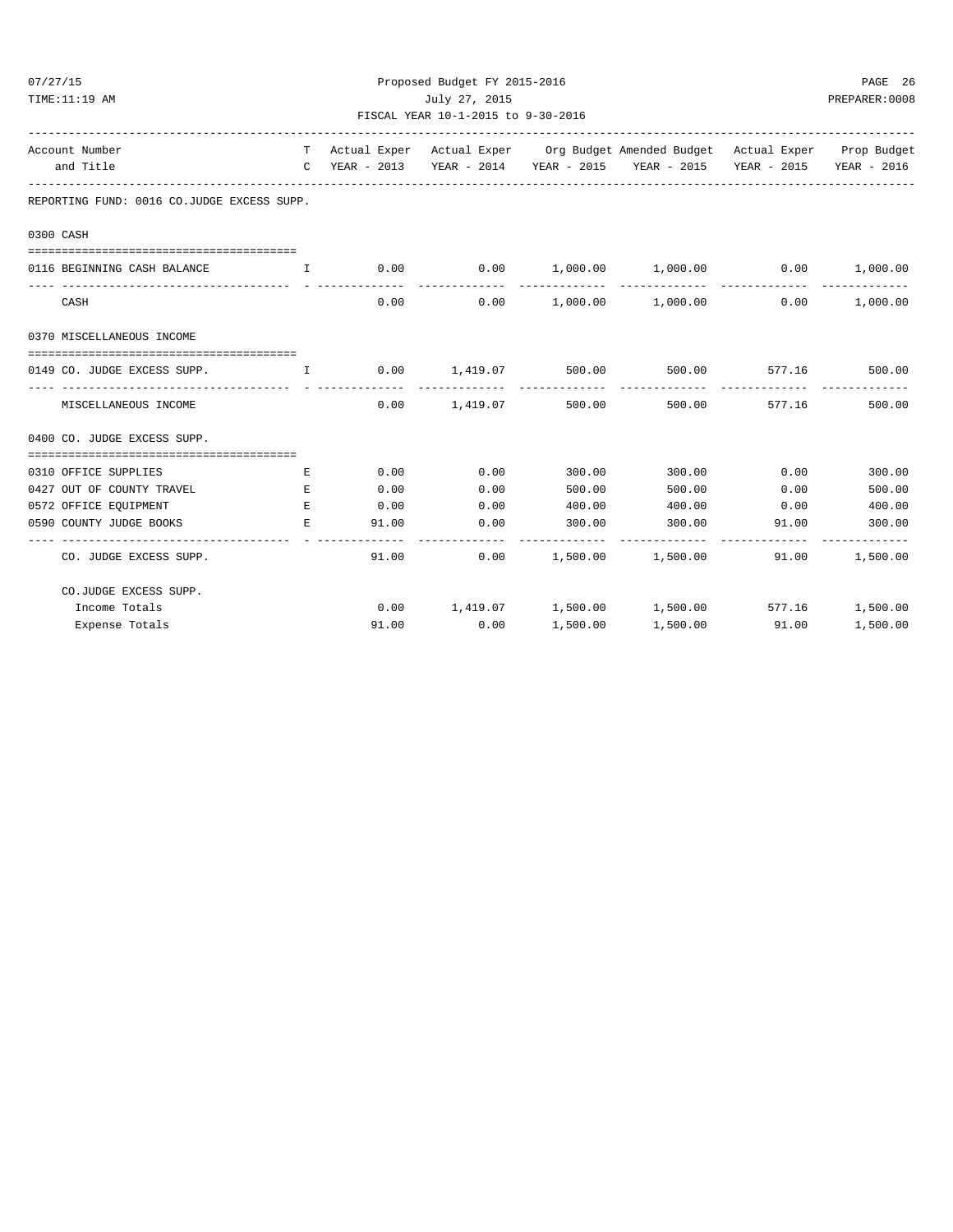| 07/27/15                                                                  |                                        | Proposed Budget FY 2015-2016                        |                    |              |                                                                                |                       |          |  |  |
|---------------------------------------------------------------------------|----------------------------------------|-----------------------------------------------------|--------------------|--------------|--------------------------------------------------------------------------------|-----------------------|----------|--|--|
| TIME:11:19 AM                                                             |                                        | July 27, 2015<br>FISCAL YEAR 10-1-2015 to 9-30-2016 |                    |              |                                                                                |                       |          |  |  |
|                                                                           |                                        |                                                     |                    |              |                                                                                |                       |          |  |  |
| Account Number                                                            |                                        |                                                     |                    |              | T Actual Exper Actual Exper Org Budget Amended Budget Actual Exper Prop Budget |                       |          |  |  |
| and Title                                                                 |                                        |                                                     |                    |              | C YEAR - 2013 YEAR - 2014 YEAR - 2015 YEAR - 2015 YEAR - 2015 YEAR - 2016      |                       |          |  |  |
| REPORTING FUND: 0017 PROBATE JUDGES EDUCATION                             |                                        |                                                     |                    |              |                                                                                |                       |          |  |  |
| 0300 CASH                                                                 |                                        |                                                     |                    |              |                                                                                |                       |          |  |  |
| 0117 BEGINNING CASH BALANCE                                               | $\mathbf{I}$ . The set of $\mathbf{I}$ |                                                     |                    |              | $0.00$ $0.00$ $1,000.00$ $1,000.00$ $0.00$ $0.00$ $1,000.00$                   |                       |          |  |  |
| CASH                                                                      |                                        |                                                     |                    |              | $0.00$ $0.00$ $1,000.00$ $1,000.00$                                            | 0.00                  | 1,000.00 |  |  |
| 0340 FEES OF OFFICE                                                       |                                        |                                                     |                    |              |                                                                                |                       |          |  |  |
| 0131 PROBATE JUDGES EDUCATION T 690.00 614.35 600.00 600.00 554.90 600.00 |                                        |                                                     |                    | ------------ | -------------                                                                  | --------------        |          |  |  |
| FEES OF OFFICE                                                            |                                        |                                                     | 690.00 614.35      | 600.00       | 600.00                                                                         | 554.90                | 600.00   |  |  |
| 0370 MISCELLANEOUS                                                        |                                        |                                                     |                    |              |                                                                                |                       |          |  |  |
| 0130 REFUNDS & MISCELLANEOUS I                                            |                                        |                                                     | 725.55 400.00 0.00 |              | $0.00$ 750.00                                                                  |                       |          |  |  |
| MISCELLANEOUS                                                             |                                        |                                                     | 725.55 400.00      | 0.00         | 0.00                                                                           | -----------<br>750.00 | 0.00     |  |  |
| 0400 PROBATE JUDGES EDUCATION                                             |                                        |                                                     |                    |              |                                                                                |                       |          |  |  |
| 0427 OUT OF COUNTY TRAVEL                                                 |                                        |                                                     |                    |              | E 400.00 1,338.87 1,600.00 1,600.00 105.86 1,600.00                            |                       |          |  |  |
| PROBATE JUDGES EDUCATION                                                  |                                        |                                                     |                    |              | $400.00$ 1,338.87 1,600.00 1,600.00 105.86 1,600.00                            |                       |          |  |  |
| PROBATE JUDGES EDUCATION                                                  |                                        |                                                     |                    |              |                                                                                |                       |          |  |  |
| Income Totals                                                             |                                        |                                                     |                    |              | $1,415.55$ $1,014.35$ $1,600.00$ $1,600.00$ $1,304.90$ $1,600.00$              |                       |          |  |  |
| Expense Totals                                                            |                                        | 400.00                                              | 1,338.87           | 1,600.00     | 1,600.00                                                                       | 105.86                | 1,600.00 |  |  |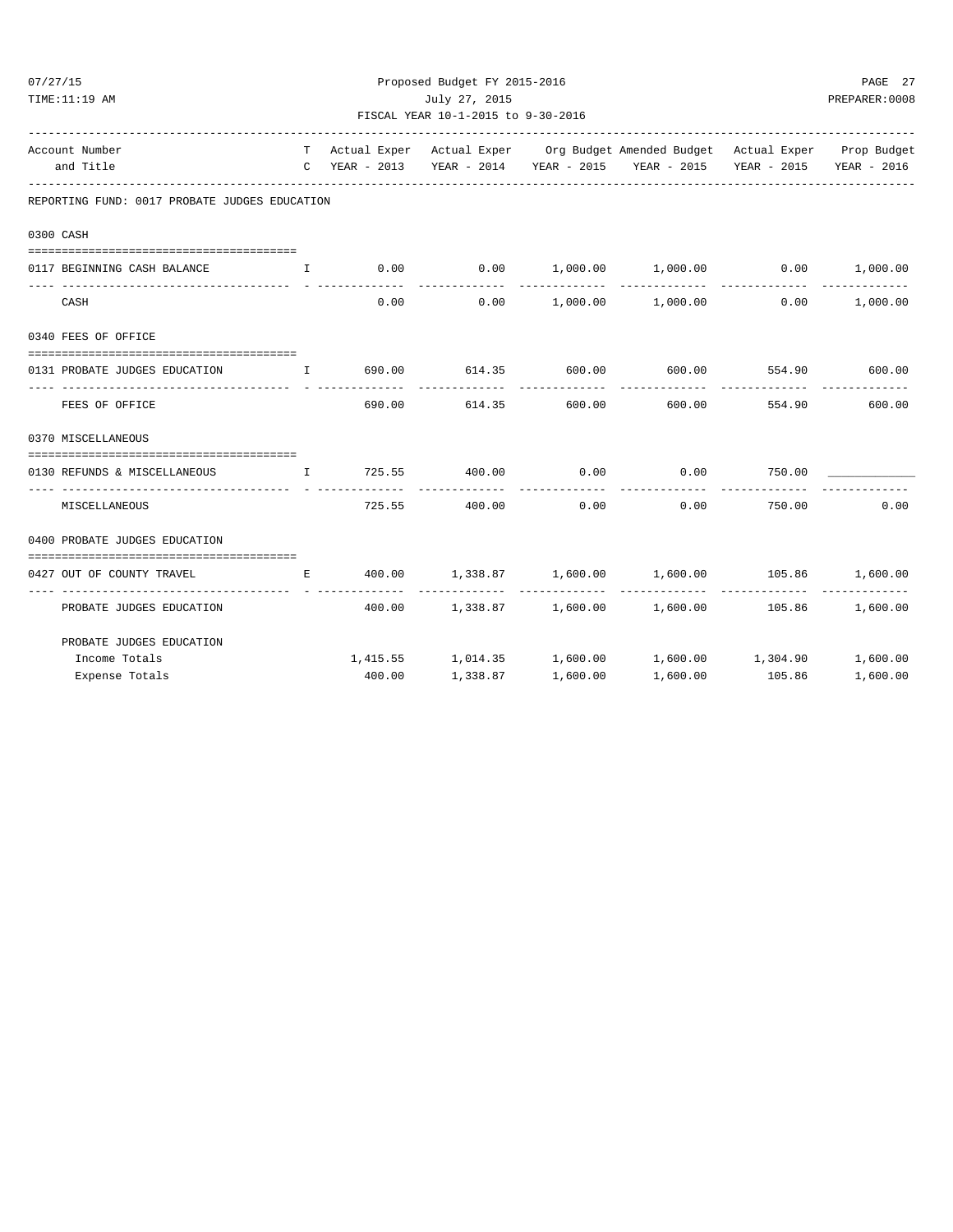| 07/27/15 |                                             | Proposed Budget FY 2015-2016           |             |                                    |                             |                                                                  |                            |             |  |
|----------|---------------------------------------------|----------------------------------------|-------------|------------------------------------|-----------------------------|------------------------------------------------------------------|----------------------------|-------------|--|
|          | TIME:11:19 AM                               | July 27, 2015                          |             |                                    |                             |                                                                  |                            |             |  |
|          |                                             |                                        |             | FISCAL YEAR 10-1-2015 to 9-30-2016 |                             | ---------------------                                            |                            |             |  |
|          | Account Number                              | T –                                    |             |                                    |                             | Actual Exper Actual Exper Org Budget Amended Budget Actual Exper |                            | Prop Budget |  |
|          | and Title                                   | $\mathbb{C}$                           | YEAR - 2013 |                                    |                             | YEAR - 2014 YEAR - 2015 YEAR - 2015                              | YEAR - 2015                | YEAR - 2016 |  |
|          | REPORTING FUND: 0018 CO.CLERK RECORD MNGMT. |                                        |             |                                    |                             |                                                                  |                            |             |  |
|          | 0300 CASH                                   |                                        |             |                                    |                             |                                                                  |                            |             |  |
|          | 0118 BEGINNING CASH BALANCE                 | $\mathbf{I}$                           | 0.00        |                                    |                             | $0.00$ $31,315.70$ $31,315.70$ $0.00$ $20,000.00$                |                            |             |  |
|          |                                             |                                        |             |                                    |                             |                                                                  |                            |             |  |
|          | CASH                                        |                                        | 0.00        |                                    | $0.00$ $31,315.70$          | 31,315.70                                                        | 0.00                       | 20,000.00   |  |
|          | 0360 INTEREST EARNINGS                      |                                        |             |                                    |                             |                                                                  |                            |             |  |
|          | 0100 INTEREST EARNINGS                      | Ι.                                     | 41.63       | 44.26                              | 50.00                       | 50.00                                                            | 21.89                      | 50.00       |  |
|          | INTEREST EARNINGS                           |                                        | 41.63       | 44.26                              | 50.00                       | . <u>.</u> .<br>50.00                                            | 21.89                      | 50.00       |  |
|          | 0370 MISCELLANEOUS INCOME                   |                                        |             |                                    |                             |                                                                  |                            |             |  |
|          |                                             |                                        |             |                                    |                             |                                                                  |                            |             |  |
|          | 0130 REFUNDS & MISCELLANEOUS                | $\mathbb{I}$                           | 0.00        | 0.00                               |                             | $0.00$ $0.00$ $0.00$ $0.00$                                      |                            |             |  |
|          | 0133 CO.CLERK PRESERVE REC FEE              | $\mathbb{I}$ . The set of $\mathbb{I}$ | 59,984.33   | 48,319.87<br>--------------        | 50,000.00<br>-------------- | 50,000.00<br>------------                                        | 45,051.63<br>------------- | 55,500.00   |  |
|          | MISCELLANEOUS INCOME                        |                                        |             | 59,984.33 48,319.87                | 50,000.00                   | 50,000.00                                                        | 45,051.63                  | 55,500.00   |  |
|          | 0402 CO. CLERK RECORD MNGMT.                |                                        |             |                                    |                             |                                                                  |                            |             |  |
|          |                                             |                                        |             |                                    |                             |                                                                  |                            |             |  |
|          | 0103 SALARY ASSISTANT                       | Е                                      | 32,885.58   | 33,872.28                          | 34,888.36                   | 34,888.36                                                        | 25,421.38                  | 35,935.01   |  |
|          | 0107 SALARY TEMP/EXTRA                      | Е                                      | 6,390.54    | 6,423.70                           | 0.00                        | 0.00                                                             | 0.00                       |             |  |
|          | 0201 SOCIAL SECURITY TAXES                  | Е                                      | 2,030.41    | 2,427.30                           | 2,180.52                    | 2,180.52                                                         | 1,523.86                   | 2,227.97    |  |
|          | 0202 GROUP HEALTH INSURANCE                 | Е                                      | 7,446.94    | 7,900.74                           | 8,330.00                    | 8,330.00                                                         | 6,208.20                   | 9,113.21    |  |
|          | 0203 RETIREMENT                             | Е                                      | 4,107.93    | 4,451.56                           | 3,837.72                    | 3,837.72                                                         | 2,803.78                   | 3,916.92    |  |
|          | 0204 WORKERS COMPENSATION                   | $\mathbf{E}% _{0}$                     | 201.36      | 279.96                             | 223.28                      | 223.28                                                           | 197.76                     | 204.83      |  |
|          | 0205 MEDICARE TAX                           | Е                                      | 474.80      | 567.77                             | 505.82                      | 505.82                                                           | 356.42                     | 521.06      |  |
|          | 0310 OFFICE SUPPLIES                        | Е                                      | 597.28      | 749.50                             | 800.00                      | 800.00                                                           | 147.70                     | 800.00      |  |
|          | 0312 IMAGING SYSTEM                         | Е                                      | 21,000.00   | 20,975.00                          | 21,000.00                   | 21,000.00                                                        | 13,800.00                  | 21,000.00   |  |
|          | 0315 COPIER MAINTENANCE                     | E                                      | 247.20      | 247.20                             | 250.00                      | 250.00                                                           | 0.00                       | 250.00      |  |
|          | 0420 TELEPHONE                              | $\mathbf E$                            | 698.81      | 743.38                             | 700.00                      | 700.00                                                           | 587.74                     | 700.00      |  |
|          | 0437 DIGITAL IMAGING OF MICROFILM           | Ε                                      | 18,000.00   | 0.00                               | 0.00                        | 0.00                                                             | 0.00                       |             |  |
|          | 0453 COMPUTER SOFTWARE                      | Ε                                      | 0.00        | 3,650.00                           | 3,650.00                    | 3,650.00                                                         | 0.00                       |             |  |
|          | 0490 CO. CLERK MISCELLANEOUS                | $\mathbf E$                            | 0.00        | 3,882.00                           | 5,000.00                    | 5,000.00                                                         | 0.00                       | 881.00      |  |
|          | 0574 COMPUTER EQUIPMENT                     | Ε                                      | 0.00        | 2,081.60                           | 0.00                        | 0.00                                                             | 0.00                       |             |  |
|          | CO. CLERK RECORD MNGMT.                     |                                        | 94,080.85   | 88,251.99                          | 81,365.70                   | 81,365.70                                                        | 51,046.84                  | 75,550.00   |  |
|          | CO. CLERK RECORD MNGMT.                     |                                        |             |                                    |                             |                                                                  |                            |             |  |
|          | Income Totals                               |                                        | 60,025.96   | 48,364.13                          | 81,365.70                   | 81,365.70                                                        | 45,073.52                  | 75,550.00   |  |
|          | Expense Totals                              |                                        | 94,080.85   | 88, 251.99                         | 81,365.70                   | 81,365.70                                                        | 51,046.84                  | 75,550.00   |  |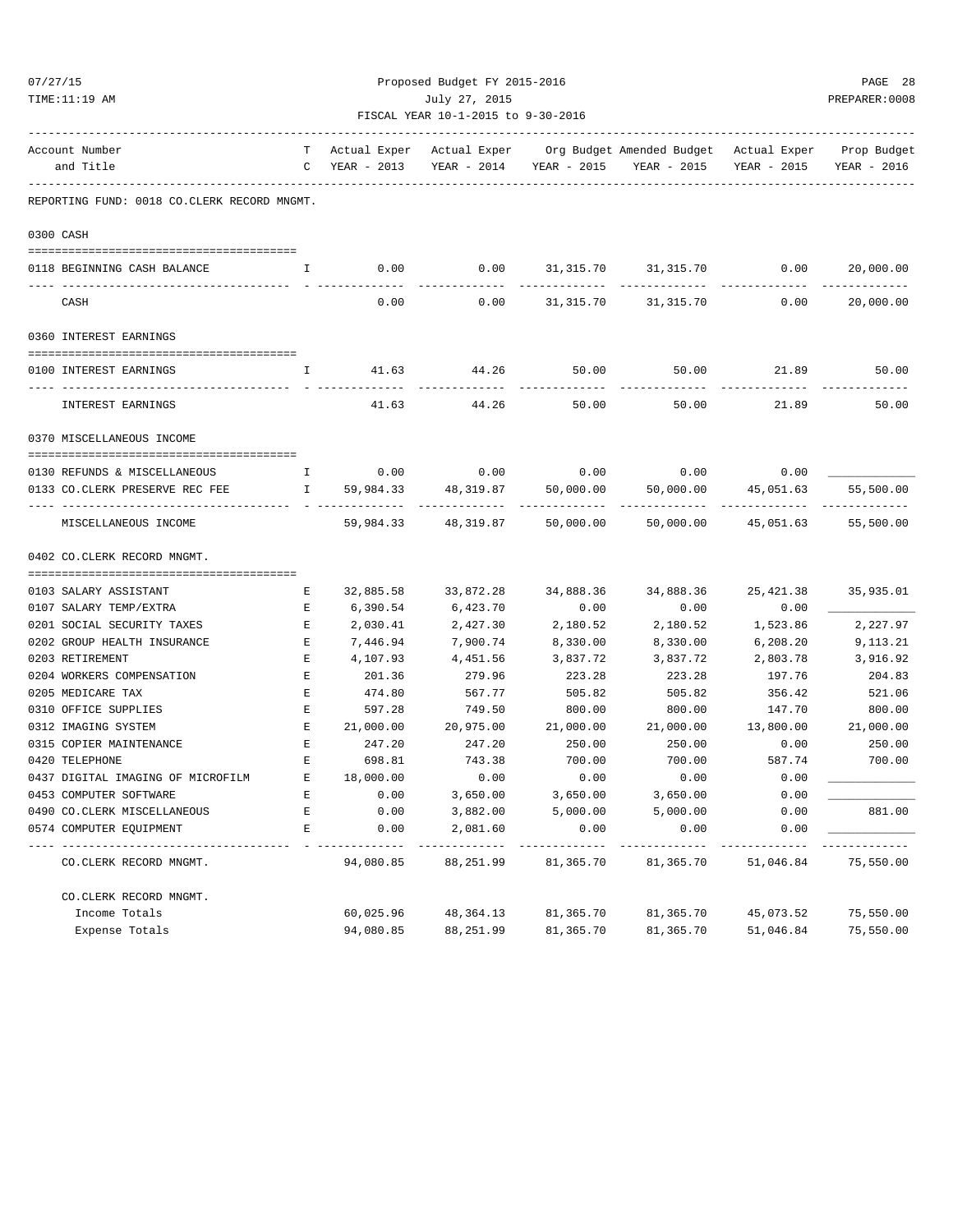| 07/27/15                                            |              |                             | Proposed Budget FY 2015-2016                             |                  |                                        |                           | PAGE 29                   |  |  |
|-----------------------------------------------------|--------------|-----------------------------|----------------------------------------------------------|------------------|----------------------------------------|---------------------------|---------------------------|--|--|
| TIME:11:19 AM                                       |              | July 27, 2015               |                                                          |                  |                                        |                           |                           |  |  |
|                                                     |              |                             | FISCAL YEAR 10-1-2015 to 9-30-2016<br>------------------ |                  |                                        |                           |                           |  |  |
| Account Number                                      | т            | Actual Exper                | Actual Exper                                             |                  | Org Budget Amended Budget Actual Exper |                           | Prop Budget               |  |  |
| and Title                                           | C            | YEAR - 2013                 | YEAR - 2014                                              | YEAR - 2015      | YEAR - 2015                            | YEAR - 2015               | YEAR - 2016               |  |  |
| REPORTING FUND: 0019 DIST.CLK.RECORDS MNGMT.        |              |                             |                                                          |                  |                                        |                           |                           |  |  |
| 0300 CASH                                           |              |                             |                                                          |                  |                                        |                           |                           |  |  |
| 0119 BEGINNING CASH BALANCE                         | I.           | 0.00                        | 0.00                                                     | 8,000.00         | 8,000.00                               | 0.00                      | 1,030.00<br>---------     |  |  |
| CASH                                                |              | 0.00                        | 0.00                                                     | 8,000.00         | 8,000.00                               | 0.00                      | 1,030.00                  |  |  |
| 0360 INTEREST EARNINGS                              |              |                             |                                                          |                  |                                        |                           |                           |  |  |
| 0100 INTEREST EARNINGS                              | I.           | 3.72                        | 6.22<br>-------                                          | 8.64<br>-------- | 8.64                                   | 4.09                      | 5.00                      |  |  |
| INTEREST EARNINGS                                   |              | 3.72                        | 6.22                                                     | 8.64             | 8.64                                   | 4.09                      | 5.00                      |  |  |
| 0370 MISCELLEANEOUS INCOME                          |              |                             |                                                          |                  |                                        |                           |                           |  |  |
| 0136 DIST.CLK.PRES.REC.FEE<br>-- ------------------ | $\mathbf{I}$ | 2,724.72<br>- ------------- | 2,714.34<br>-------------                                | 3,000.00         | 3,000.00<br>------------               | 2,149.68<br>------------- | 3,000.00<br>------------- |  |  |
| MISCELLEANEOUS INCOME                               |              | 2,724.72                    | 2,714.34                                                 | 3,000.00         | 3,000.00                               | 2,149.68                  | 3,000.00                  |  |  |
| 0450 DIST. CLERK REC. MNGMT.                        |              |                             |                                                          |                  |                                        |                           |                           |  |  |
|                                                     |              |                             |                                                          |                  |                                        |                           |                           |  |  |
| 0107 SALARY TEMP/EXTRA                              | Е            | 0.00                        | 0.00                                                     | 9,204.00         | 9,204.00                               | 4,548.94                  | 3,357.96                  |  |  |
| 0201 SOCIAL SECURITY TAXES                          | Ε            | 0.00                        | 0.00                                                     | 575.65           | 575.65                                 | 282.03                    | 208.19                    |  |  |
| 0203 RETIREMENT                                     | $\mathbf E$  |                             | 0.00                                                     | 1,016.12         | 1,016.12                               | 500.91                    | 366.02                    |  |  |
| 0204 WORKERS COMPENSATION                           | E            |                             | 0.00                                                     | 58.91            | 58.91                                  | 52.18                     | 19.14                     |  |  |
| 0205 MEDICARE TAX                                   | $\mathbf{E}$ | 0.00                        | 0.00                                                     | 118.96           | 118.96                                 | 65.94                     | 48.69                     |  |  |
| 0310 OFFICE SUPPLIES                                | $\mathbf E$  | 279.72                      | 0.00                                                     | 35.00            | 35.00                                  | 0.00                      | 35.00                     |  |  |
| 0400 RECORDS STORAGE SHELVING                       | $\mathbf E$  | 0.00                        | 4,108.89                                                 | 0.00             | 0.00                                   | 0.00                      |                           |  |  |
| 0435 PRINTING                                       | E            | 0.00                        | 0.00                                                     | 0.00             | 0.00                                   | 0.00                      |                           |  |  |
| 0572 OFFICE EQUIPMENT                               | E            | 207.12                      | 390.49                                                   | 0.00             | 0.00                                   | 0.00                      |                           |  |  |
| DIST. CLERK REC. MNGMT.                             |              | 486.84                      | 4,499.38                                                 | 11,008.64        | 11,008.64                              | 5,450.00                  | 4,035.00                  |  |  |
| DIST.CLK.RECORDS MNGMT.                             |              |                             |                                                          |                  |                                        |                           |                           |  |  |
| Income Totals                                       |              | 2,728.44                    | 2,720.56                                                 |                  | 11,008.64    11,008.64                 | 2,153.77                  | 4,035.00                  |  |  |
| Expense Totals                                      |              | 486.84                      | 4,499.38                                                 | 11,008.64        | 11,008.64                              | 5,450.00                  | 4,035.00                  |  |  |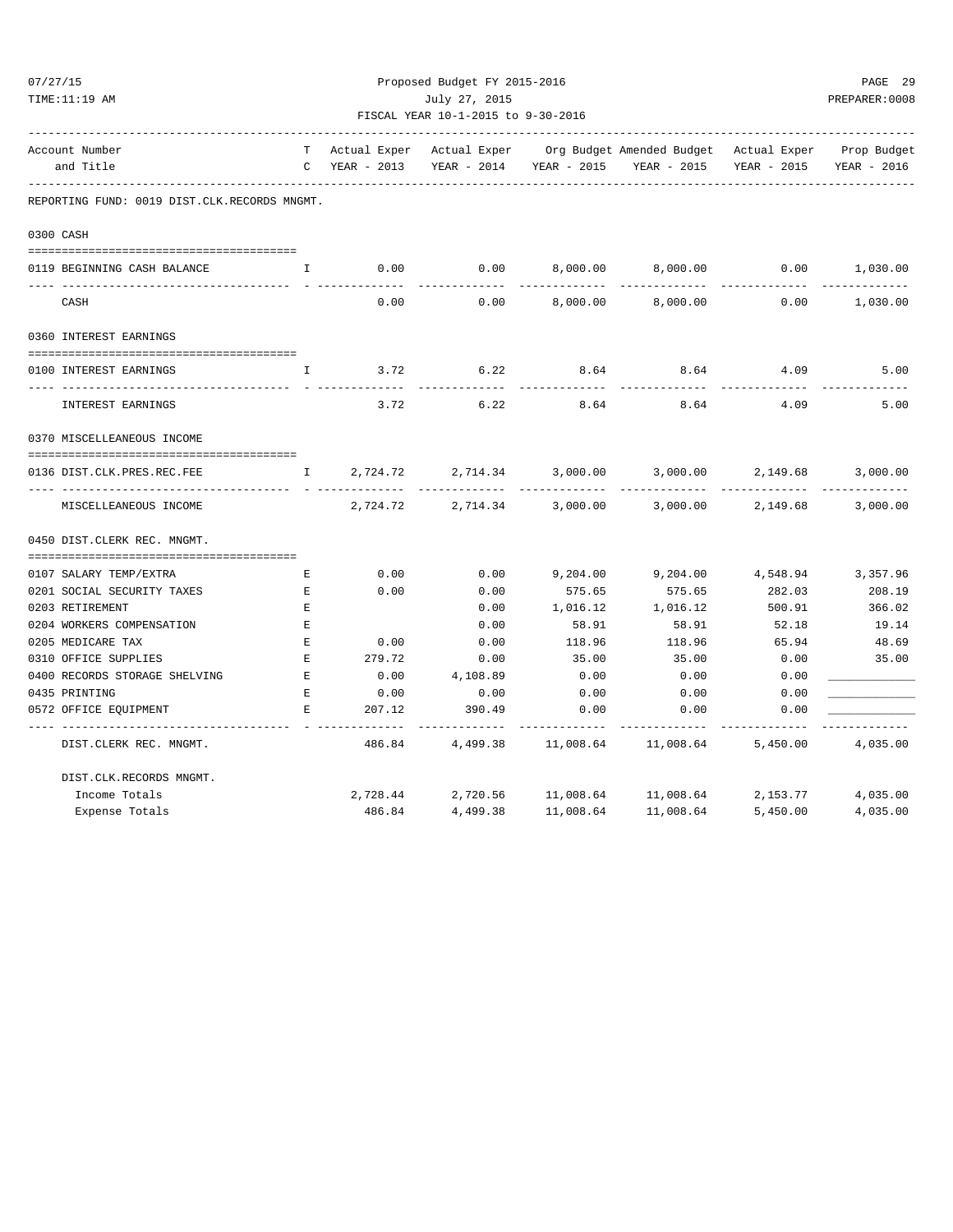|                                                          |                                                |                    | Proposed Budget FY 2015-2016 |                                    |           |                                        |             |                |  |
|----------------------------------------------------------|------------------------------------------------|--------------------|------------------------------|------------------------------------|-----------|----------------------------------------|-------------|----------------|--|
| 07/27/15<br>TIME:11:19 AM<br>Account Number<br>and Title |                                                |                    |                              | July 27, 2015                      |           |                                        |             | PREPARER: 0008 |  |
|                                                          |                                                |                    |                              | FISCAL YEAR 10-1-2015 to 9-30-2016 |           |                                        |             |                |  |
|                                                          |                                                |                    | Actual Exper                 | Actual Exper                       |           | Org Budget Amended Budget Actual Exper |             | Prop Budget    |  |
|                                                          |                                                |                    | $C$ YEAR - 2013              | YEAR - 2014 YEAR - 2015            |           | YEAR - 2015 YEAR - 2015                |             | YEAR - 2016    |  |
|                                                          | REPORTING FUND: 0020 COUNTY OFFICES REC.MNGMT. |                    |                              |                                    |           |                                        |             |                |  |
|                                                          | 0300 CASH                                      |                    |                              |                                    |           |                                        |             |                |  |
|                                                          |                                                |                    |                              |                                    |           |                                        |             |                |  |
|                                                          | 0120 BEGINNING CASH BALANCE                    | $\mathbf{I}$       | 0.00                         | 0.00                               | 12,631.01 | 12,631.01                              | 0.00        | 28, 139. 79    |  |
|                                                          | CASH                                           |                    | 0.00                         | 0.00                               | 12,631.01 | 12,631.01                              | 0.00        | 28, 139. 79    |  |
|                                                          | 0360 INTEREST EARNINGS                         |                    |                              |                                    |           |                                        |             |                |  |
|                                                          | 0100 INTEREST EARNINGS                         | I.                 | 26.43                        | 46.43                              | 40.00     | 40.00                                  | 33.46       | 40.00          |  |
|                                                          | ---- --------------<br>INTEREST EARNINGS       |                    | 26.43                        | 46.43                              | 40.00     | 40.00                                  | 33.46       | 40.00          |  |
|                                                          | 0370 MISCELLENEOUS INCOME                      |                    |                              |                                    |           |                                        |             |                |  |
|                                                          | 0135 CO.OFFICE REC.MNGMT.FEE                   | $\mathbf{I}$       | 20,659.21                    |                                    |           | 18,000.00                              | 14,960.55   | 18,000.00      |  |
|                                                          | MISCELLENEOUS INCOME                           |                    | 20,659.21                    | 18,124.31                          | 18,000.00 | 18,000.00                              | 14,960.55   | 18,000.00      |  |
|                                                          | 0449 COUNTY OFFICES REC.MNGMT.                 |                    |                              |                                    |           |                                        |             |                |  |
|                                                          | 0103 SALARY ASSISTANT                          | Е                  | 0.00                         | 0.00                               | 0.00      | 0.00                                   | 0.00        |                |  |
|                                                          | 0107 SALARY TEMP./EXTRA                        | $\mathbf{E}$       | 3,875.17                     | 4,316.59                           | 6,901.37  | 6,901.37                               | 3, 143.39   | 7,108.41       |  |
|                                                          | 0201 SOCIAL SECURITY TAXES                     | $\mathbf{E}$       | 240.19                       | 267.73                             | 575.65    | 575.65                                 | 194.88      | 440.72         |  |
|                                                          | 0202 GROUP HEALTH INSURANCE                    | E                  | 0.00                         | 0.00                               | 0.00      | 0.00                                   | 0.00        |                |  |
|                                                          | 0203 RETIREMENT                                | $\mathbf{E}$       | 406.12                       | 477.00                             | 1,016.12  | 1,016.12                               | 348.61      | 774.82         |  |
|                                                          | 0204 WORKERS COMPENSATION                      | E                  | 25.38                        | 30.82                              | 58.91     | 58.91                                  | 39.12       | 40.52          |  |
|                                                          | 0205 MEDICARE TAX                              | E                  | 56.24                        | 62.61                              | 118.96    | 118.96                                 | 45.59       | 103.07         |  |
|                                                          | 0310 OFFICE SUPPLIES                           | $\mathbf{E}% _{0}$ | 479.67                       | 0.00                               | 500.00    | 500.00                                 | 0.00        | 500.00         |  |
|                                                          | 0350 RECORDS DISPOSAL                          | E.                 |                              | 823.12                             | 2,000.00  | 2,000.00                               | 447.35      | 2,000.00       |  |
|                                                          | 0400 RECORDS STORAGE SHELVING                  | Ε                  | 27.49                        | 0.00                               | 2,000.00  | 450.00                                 | 0.00        | 450.00         |  |
|                                                          | 0453 COMPUTER SOFTWARE MAINTENANCE             | E                  |                              | 0.00                               | 0.00      | 1,550.00                               | 1,550.00    | 1,550.00       |  |
|                                                          | 0460 EQUIPMENT RENTAL                          | $\mathbf{E}$       | 0.00                         | 0.00                               | 500.00    | 500.00                                 | 0.00        | 500.00         |  |
|                                                          | 0574 COMPUTER EQUIPMENT                        | E.                 | 1,291.84                     | 7,315.70                           | 17,000.00 | 17,000.00                              | 15,344.22   | 32,712.25      |  |
|                                                          | COUNTY OFFICES REC.MNGMT.                      |                    | 6,402.10                     | 13,293.57                          | 30,671.01 | 30,671.01                              | 21,113.16   | 46,179.79      |  |
|                                                          | COUNTY OFFICES REC.MNGMT.                      |                    |                              |                                    |           |                                        |             |                |  |
|                                                          | Income Totals                                  |                    | 20,685.64                    | 18,170.74                          | 30,671.01 | 30,671.01                              | 14,994.01   | 46,179.79      |  |
|                                                          | Expense Totals                                 |                    | 6,402.10                     | 13,293.57                          | 30,671.01 | 30,671.01                              | 21, 113. 16 | 46,179.79      |  |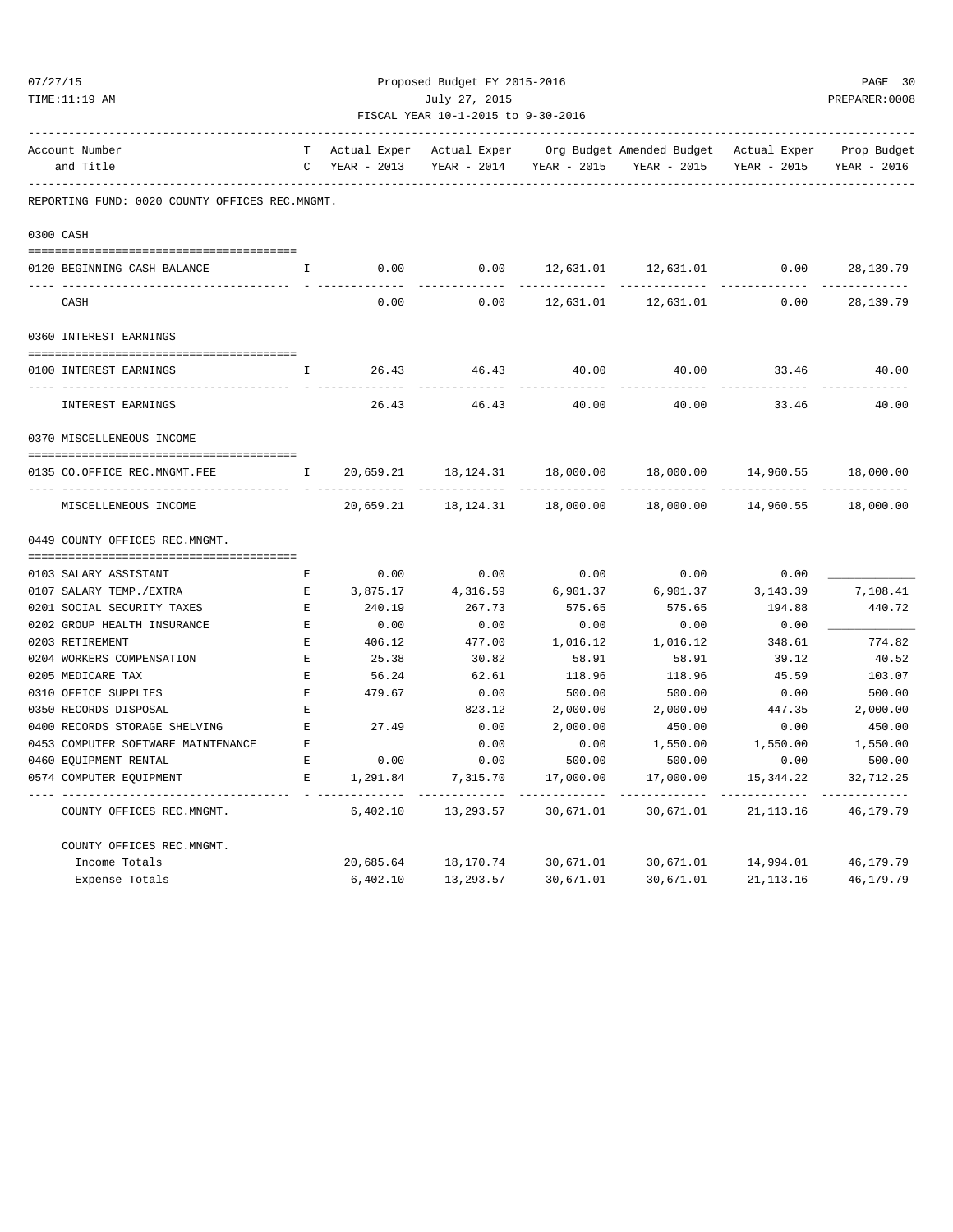| TIME:11:19 AM                                                   |                                                |                            | July 27, 2015                      |                     |                                                                                                                                                                                 |                                 | PREPARER: 0008                     |
|-----------------------------------------------------------------|------------------------------------------------|----------------------------|------------------------------------|---------------------|---------------------------------------------------------------------------------------------------------------------------------------------------------------------------------|---------------------------------|------------------------------------|
|                                                                 |                                                |                            | FISCAL YEAR 10-1-2015 to 9-30-2016 |                     |                                                                                                                                                                                 |                                 |                                    |
| Account Number                                                  |                                                |                            |                                    |                     | -------------------------<br>T Actual Exper Actual Exper Org Budget Amended Budget Actual Exper Prop Budget                                                                     |                                 |                                    |
| and Title                                                       |                                                |                            |                                    |                     | C YEAR - 2013 YEAR - 2014 YEAR - 2015 YEAR - 2015 YEAR - 2015                                                                                                                   |                                 | YEAR - 2016                        |
| REPORTING FUND: 0021 FANNIN CO. R & B #1 FUND                   |                                                |                            |                                    |                     |                                                                                                                                                                                 |                                 |                                    |
| 0300 TOTAL REV/TRANSFERS                                        |                                                |                            |                                    |                     |                                                                                                                                                                                 |                                 |                                    |
| 0121 BEGINNING CASH BALANCE                                     | $\mathbf{I}$ and $\mathbf{I}$ and $\mathbf{I}$ |                            |                                    |                     | $0.00$ $0.00$ $85,000.00$ $85,000.00$ $0.00$<br>_____________                                                                                                                   |                                 | 65,000.00<br>. _ _ _ _ _ _ _ _ _ _ |
| TOTAL REV/TRANSFERS                                             |                                                | 0.00                       | 0.00                               |                     | 85,000.00 85,000.00                                                                                                                                                             | 0.00                            | 65,000.00                          |
| 0310 PROPERTY TAXES                                             |                                                |                            |                                    |                     |                                                                                                                                                                                 |                                 |                                    |
| 0110 CURRENT TAXES                                              |                                                |                            |                                    |                     | I  337,580.96   347,961.75   352,041.09   352,041.09   352,588.77   398,607.08                                                                                                  |                                 |                                    |
| 0120 DELINQUENT TAXES                                           |                                                | I 12,001.48                | 13,012.50                          | 9,000.00            | 9,000.00                                                                                                                                                                        | 9,218.41                        | 9,000.00                           |
| PROPERTY TAXES                                                  |                                                | _______________            |                                    |                     | -------------<br>349,582.44 360,974.25 361,041.09 361,041.09 361,807.18                                                                                                         |                                 | 407,607.08                         |
| 0318 OTHER TAXES                                                |                                                |                            |                                    |                     |                                                                                                                                                                                 |                                 |                                    |
| 0120 PAY N LIEU TAX/GRASSLAND                                   |                                                |                            |                                    |                     | $\begin{array}{ccccccccccccc} \text{I} & & 2\text{,}139.40 & & 1\text{,}488.43 & & 1\text{,}400.00 & & 1\text{,}400.00 & & & 1\text{,}287.81 & & & 1\text{,}400.00 \end{array}$ |                                 |                                    |
| 0121 PAY N LIEU TAX/UTRWD                                       |                                                | I 0.00                     | 0.00                               | 0.00                | 0.00                                                                                                                                                                            | 0.00                            |                                    |
| 0160 SALES TAX REVENUES<br>------------------------------------ | $\mathbb{I}$                                   | 32,141.78<br>------------- |                                    | 34,812.01 33,170.98 | 33,170.98<br>-------------                                                                                                                                                      | 27,110.70<br>--------------     | 37,469.35<br>-------------         |
| OTHER TAXES                                                     |                                                |                            | 34, 281.18 36, 300.44 34, 570.98   |                     | 34,570.98                                                                                                                                                                       | 28,398.51                       | 38,869.35                          |
| 0321 FEES OF TAX COLLECTOR                                      |                                                |                            |                                    |                     |                                                                                                                                                                                 |                                 |                                    |
| 0200 CAR REGISTRATION/SALES TAX                                 | $\mathbb{I}$                                   |                            |                                    |                     | 90,553.17 83,952.45 90,000.00 90,000.00 79,299.71 85,392.20                                                                                                                     |                                 |                                    |
| 0300 COUNTY'S ADDITIONAL \$10                                   |                                                |                            | I 70,691.64 73,574.22 60,000.00    |                     | 60,000.00                                                                                                                                                                       | 53, 213.57                      | 56,045.00                          |
| 0301 CAR SALES TAX<br>--- -----------------                     |                                                | 0.00                       | 0.00<br>-----------                | 0.00<br>----------- | 0.00<br>. <u>.</u>                                                                                                                                                              | 0.00<br>-----------             |                                    |
| FEES OF TAX COLLECTOR                                           |                                                | 161,244.81                 |                                    |                     |                                                                                                                                                                                 | 132,513.28                      | 141,437.20                         |
| 0330 GRANTS                                                     |                                                |                            |                                    |                     |                                                                                                                                                                                 |                                 |                                    |
| 0200 FEMA GRANT                                                 |                                                | I 0.00 0.00                |                                    | 0.00                | 0.00                                                                                                                                                                            | 0.00                            |                                    |
| 0220 CETRZ GRANT                                                | Ι.                                             |                            | 54,570.78                          | 0.00                | 0.00                                                                                                                                                                            | 0.00                            |                                    |
| 0400 NAT. RES. CONS. SERV. GRANT                                | I                                              | 0.00                       | 0.00                               | 0.00                | 0.00                                                                                                                                                                            | 0.00                            |                                    |
| 0600 TDRA GRANT                                                 | I                                              | 0.00                       | 0.00                               | 0.00                | 0.00                                                                                                                                                                            | 0.00                            |                                    |
| GRANTS                                                          |                                                | 0.00                       | 54,570.78                          | 0.00                | 0.00                                                                                                                                                                            | 0.00                            | 0.00                               |
| 0350 FINES                                                      |                                                |                            |                                    |                     |                                                                                                                                                                                 |                                 |                                    |
| 0403 COUNTY CLERK FINES                                         | Ι.                                             | 18,627.29                  | 13,173.54                          | 13,000.00           | 13,000.00                                                                                                                                                                       | 13,107.66                       | 12,024.20                          |
| 0450 DISTRICT CLERK FINES                                       | Ι.                                             | 18,125.96                  | 11,881.09                          | 13,500.00           | 13,500.00                                                                                                                                                                       | 13,058.95                       | 11,310.90                          |
| 0455 J. P. #1 FINES                                             | I                                              | 10,664.67                  | 10,404.82                          | 10,000.00           | 10,000.00                                                                                                                                                                       | 5,654.62                        | 8,865.30                           |
| 0456 J. P. #2 FINES                                             | Ι.                                             | 1,513.11                   | 1,029.18                           | 1,300.00            | 1,300.00                                                                                                                                                                        | 445.04                          | 1,120.90                           |
| 0457 J. P. #3 FINES                                             | I.                                             | 777.53                     | 902.19                             | 800.00              | 800.00                                                                                                                                                                          | 1,427.09                        | 754.06                             |
| FINES                                                           |                                                | 49,708.56                  | 37,390.82                          | 38,600.00           | 38,600.00                                                                                                                                                                       | 33,693.36                       | 34,075.36                          |
| 0360 INTEREST EARNINGS                                          |                                                |                            |                                    |                     |                                                                                                                                                                                 |                                 |                                    |
| 0100 INTEREST EARNINGS                                          | I.                                             | 115.94                     | 129.56                             | 175.00              | 175.00                                                                                                                                                                          | 139.64                          | 175.00                             |
|                                                                 |                                                |                            | --------------                     | --------------      | --------------                                                                                                                                                                  | ------------------------------- |                                    |

INTEREST EARNINGS 115.94 129.56 175.00 175.00 139.64 175.00

07/27/15 Proposed Budget FY 2015-2016 PAGE 31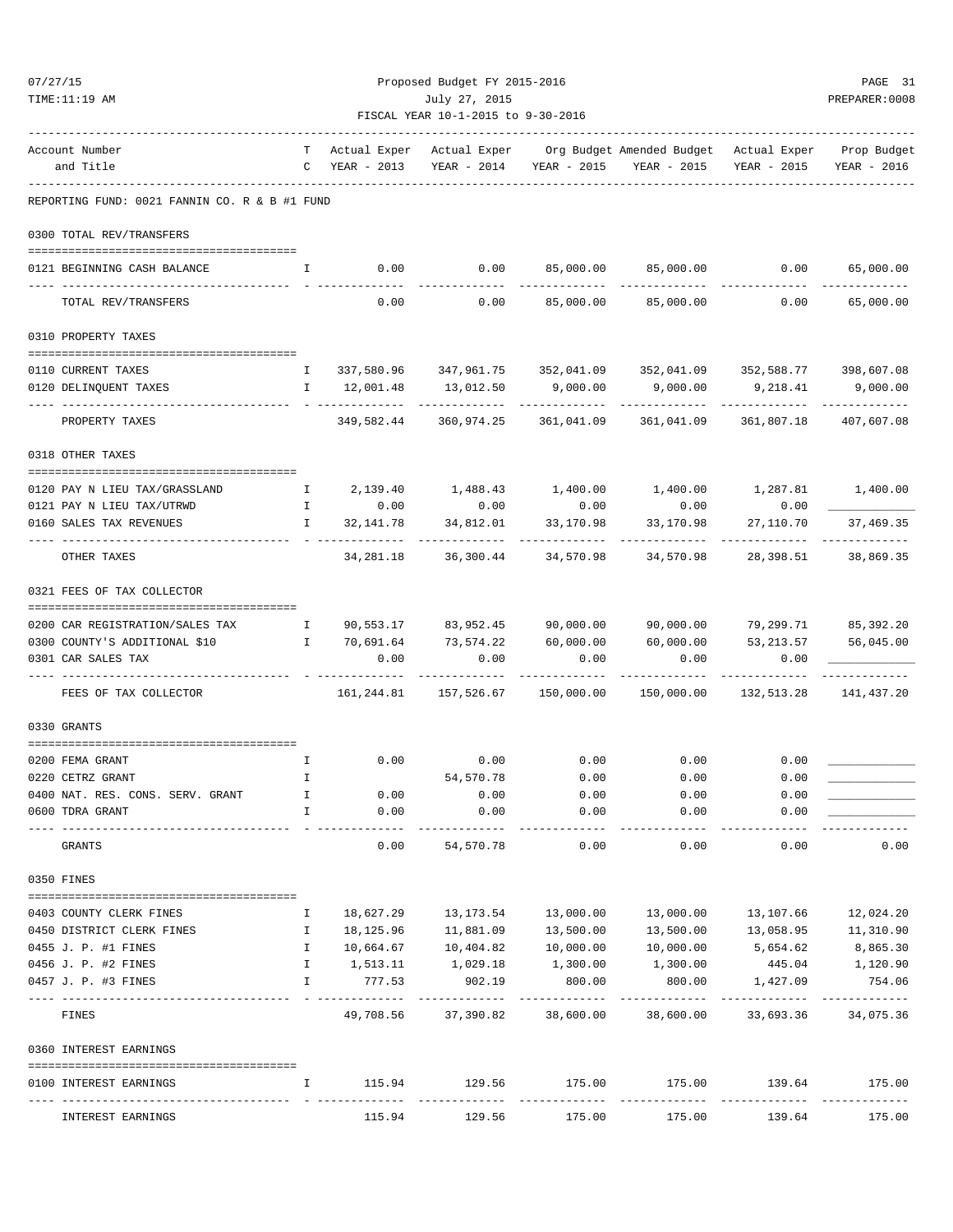| 07/27/15<br>TIME:11:19 AM |                                                       |                                                | Proposed Budget FY 2015-2016<br>July 27, 2015<br>FISCAL YEAR 10-1-2015 to 9-30-2016 |                         |                         |                                                                                               |                           |                           |
|---------------------------|-------------------------------------------------------|------------------------------------------------|-------------------------------------------------------------------------------------|-------------------------|-------------------------|-----------------------------------------------------------------------------------------------|---------------------------|---------------------------|
|                           |                                                       |                                                |                                                                                     |                         |                         |                                                                                               |                           |                           |
|                           | Account Number<br>and Title                           | $\mathbf{C}$                                   | YEAR - 2013                                                                         |                         | YEAR - 2014 YEAR - 2015 | T Actual Exper Actual Exper Org Budget Amended Budget Actual Exper Prop Budget<br>YEAR - 2015 | YEAR - 2015               | YEAR - 2016               |
|                           | REPORTING FUND: 0021 FANNIN CO. R & B #1 FUND         |                                                |                                                                                     |                         |                         |                                                                                               |                           |                           |
|                           | 0364 SALE OF EQUIPMENT                                |                                                |                                                                                     |                         |                         |                                                                                               |                           |                           |
|                           |                                                       |                                                |                                                                                     |                         |                         |                                                                                               |                           |                           |
|                           | 0162 LAND/BUILDING<br>0163 SALE OF EQUIPMENT          | $\mathbf{I}$                                   | 0.00<br>$\mathbf{I}$ and $\mathbf{I}$<br>44,650.00                                  | 0.00<br>0.00            | 0.00<br>5,000.00        | 0.00<br>5,000.00                                                                              | 0.00<br>0.00              | 5.000.00                  |
|                           |                                                       |                                                |                                                                                     |                         | ---------               | ---------                                                                                     |                           | ---------                 |
|                           | SALE OF EQUIPMENT                                     |                                                | 44,650.00                                                                           | 0.00                    | 5,000.00                | 5,000.00                                                                                      | 0.00                      | 5,000.00                  |
|                           | 0370 MISCELLANEOUS REVENUES                           |                                                |                                                                                     |                         |                         |                                                                                               |                           |                           |
|                           |                                                       |                                                |                                                                                     |                         |                         |                                                                                               |                           |                           |
|                           | 0100 PROPERTY LEASE                                   | $\mathbf{I}$                                   | 0.00                                                                                | 0.00                    | 0.00                    | 0.00                                                                                          | 0.00                      |                           |
|                           | 0120 STATE LATERAL ROAD                               | Ι.<br>$\mathbf{I}$                             | 9,162.59                                                                            | 9,445.24                | 9,500.00                | 9,500.00                                                                                      | 9,147.91                  | 9,500.00                  |
|                           | 0125 TDT. WEIGHT FEES<br>0130 REFUNDS & MISCELLANEOUS | $\mathbf{I}$                                   | 14,190.15<br>4,485.41                                                               | 17,346.39<br>889.10     | 18,000.00<br>0.00       | 18,000.00<br>0.00                                                                             | 21,573.26<br>71.84        | 20,000.00                 |
|                           | 0140 PROCEEDS OF LOAN                                 | $\mathbb{I}$                                   | 0.00                                                                                | 0.00                    | 0.00                    | 0.00                                                                                          | 0.00                      |                           |
|                           | 0145 REIMBURSEMENT OF MATERIALS                       | $\mathbf{I}$                                   | 9,846.26                                                                            | 40, 244.44              | 10,000.00               | 23,340.00                                                                                     | 7,174.15                  | 8,000.00                  |
|                           | MISCELLANEOUS REVENUES                                |                                                | 37,684.41                                                                           | 67,925.17               | 37,500.00               | 50,840.00                                                                                     | ---------<br>37,967.16    | ----------<br>37,500.00   |
|                           |                                                       |                                                |                                                                                     |                         |                         |                                                                                               |                           |                           |
|                           | 0509 CONTINGENCY                                      |                                                |                                                                                     |                         |                         |                                                                                               |                           |                           |
|                           |                                                       |                                                |                                                                                     |                         |                         |                                                                                               |                           |                           |
|                           | 0475 CONTINGENCY                                      | E                                              | 0.00                                                                                | 0.00                    | 0.00                    | 0.00                                                                                          | 0.00                      |                           |
|                           | CONTINGENCY                                           |                                                | 0.00                                                                                | 0.00                    | 0.00                    | 0.00                                                                                          | 0.00                      | 0.00                      |
|                           | 0621 ROAD & BRIDGE 1                                  |                                                |                                                                                     |                         |                         |                                                                                               |                           |                           |
|                           |                                                       |                                                |                                                                                     |                         |                         |                                                                                               |                           |                           |
|                           | 0100 COMPENSATION PAY                                 | Е                                              | 125.08                                                                              | 0.00                    | 0.00                    | 0.00                                                                                          | 0.00                      |                           |
|                           | 0101 SALARY ELECTED OFFICIAL                          | E                                              | 47,046.74                                                                           | 48,458.02               | 49,911.81               | 49,911.81                                                                                     | 36,474.11                 | 51,409.16                 |
|                           | 0105 SALARY SECRETARY                                 | E                                              | 0.00                                                                                | 0.00                    | 0.00                    | 0.00                                                                                          | 0.00                      |                           |
|                           | 0106 SALARY PRECINCT EMPLOYEES                        | $\mathbf{E}$ and $\mathbf{E}$ and $\mathbf{E}$ | 167,969.54                                                                          | 141,538.96              | 155,776.24              | 155,776.24                                                                                    | 113,516.61                | 160,449.52                |
|                           | 0107 REGULAR-TEMP. PART-TIME<br>0108 SALARY-FOREMAN   | E<br>E.                                        | 0.00<br>35, 119.24                                                                  | 0.00<br>36,172.76       | 0.00                    | 0.00                                                                                          | 0.00                      |                           |
|                           |                                                       |                                                | 250,260.60                                                                          |                         | 37,257.91               | 37, 257.91<br>242,945.96                                                                      | 27, 227.00<br>177, 217.72 | 38, 375.65<br>250, 234.33 |
|                           | TOTAL SALARIES<br>0201 SOCIAL SECURITY TAXES          | E                                              | 14,808.66                                                                           | 226,169.74<br>13,288.36 | 242,945.96<br>15,099.85 | 15,099.85                                                                                     | 10,387.97                 | 15,551.73                 |
|                           | 0202 GROUP HEALTH INSURANCE                           | $\mathbf E$                                    | 56,600.42                                                                           | 55,045.32               | 58,310.00               | 58,310.00                                                                                     | 43, 264.98                | 63,792.47                 |
|                           | 0203 RETIREMENT                                       | E                                              | 26, 166.63                                                                          | 24,972.33               | 26,724.06               | 26,724.06                                                                                     | 19,545.86                 | 27, 275.54                |
|                           | 0204 WORKERS' COMPENSATION                            | E                                              | 12,204.58                                                                           | 12,014.96               | 11,148.58               | 11,148.58                                                                                     | 9,514.10                  | 9,817.76                  |
|                           | 0205 MEDICARE TAX                                     | E                                              | 3,463.76                                                                            | 3,107.47                | 3,531.42                | 3,531.42                                                                                      | 2,429.54                  | 3,637.10                  |
|                           | 0206 UNEMPLOYMENT EXPENSE                             | E                                              | 0.00                                                                                | 0.00                    | 0.00                    | 0.00                                                                                          | 0.00                      |                           |
|                           | TOTAL EMPLOYEE BENEFITS                               |                                                | 113,244.05                                                                          | 108,428.44              | 114,813.91              | 114,813.91                                                                                    | 85, 142.45                | 120,074.60                |
|                           | 0314 EMPLOYEE PHYSICALS                               | Ε                                              | 0.00                                                                                | 0.00                    | 200.00                  | 200.00                                                                                        | 0.00                      |                           |
|                           | 0340 SHOP SUPPLIES                                    | E                                              | 2,912.37                                                                            | 1,715.99                | 3,000.00                | 3,000.00                                                                                      | 646.28                    | 3,000.00                  |
|                           | 0341 R & B MAT. ROCK & GRAVEL                         | Е                                              | 70,345.91                                                                           | 70,586.25               | 88,730.60               | 100,820.60                                                                                    | 62,716.29                 | 87,480.00                 |
|                           | 0342 R & B MAT. CULVERTS                              | E                                              | 17,379.00                                                                           | 8,691.72                | 20,000.00               | 30,000.00                                                                                     | 15,822.39                 | 20,000.00                 |
|                           | 0343 R & B MAT. HARDWRE & LUMB                        | $\mathbf E$                                    | 2,253.19                                                                            | 1,108.67                | 2,000.00                | 3,500.00                                                                                      | 3,101.02                  | 2,000.00                  |
|                           | 0344 R & B MAT ASPHALT /RD OIL                        | Е                                              | 42,218.56                                                                           | 60,110.58               | 46,500.00               | 46,500.00                                                                                     | 10,405.12                 | 46,000.00                 |
|                           | 0345 CHEMICALS                                        | E                                              | 0.00                                                                                | 0.00                    | 0.00                    | 0.00                                                                                          | 0.00                      |                           |
|                           | 0346 CETRZ EXPENDITURES                               | $\mathbf E$                                    |                                                                                     | 39, 382. 78             | 0.00                    | 0.00                                                                                          | 0.00                      |                           |
|                           | 0350 DEBRIS REMOVAL                                   | Ε                                              | 0.00                                                                                | 0.00                    | 0.00                    | 0.00                                                                                          | 0.00                      |                           |
|                           | TOTAL R&B MATERIAL                                    |                                                | 135,109.03                                                                          | 181,595.99              | 160,430.60              | 184,020.60                                                                                    | 92,691.10                 | 158, 480.00               |
|                           | 0400 LEGAL FEES                                       | Ε                                              | 0.00                                                                                | 0.00                    | 0.00                    | 0.00                                                                                          | 0.00                      |                           |
|                           | 0420 UTILITY TELEPHONE                                | $\mathbf E$                                    | 493.76                                                                              | 536.71                  | 600.00                  | 600.00                                                                                        | 426.92                    | 600.00                    |
|                           | 0421 CELL PHONE ALLOWANCE                             | $\mathbf E$                                    | 600.00                                                                              | 600.00                  | 600.00                  | 600.00                                                                                        | 450.00                    | 600.00                    |

0423 INTERNET SERVICE E 0.00 969.40 969.40 0.00 969.40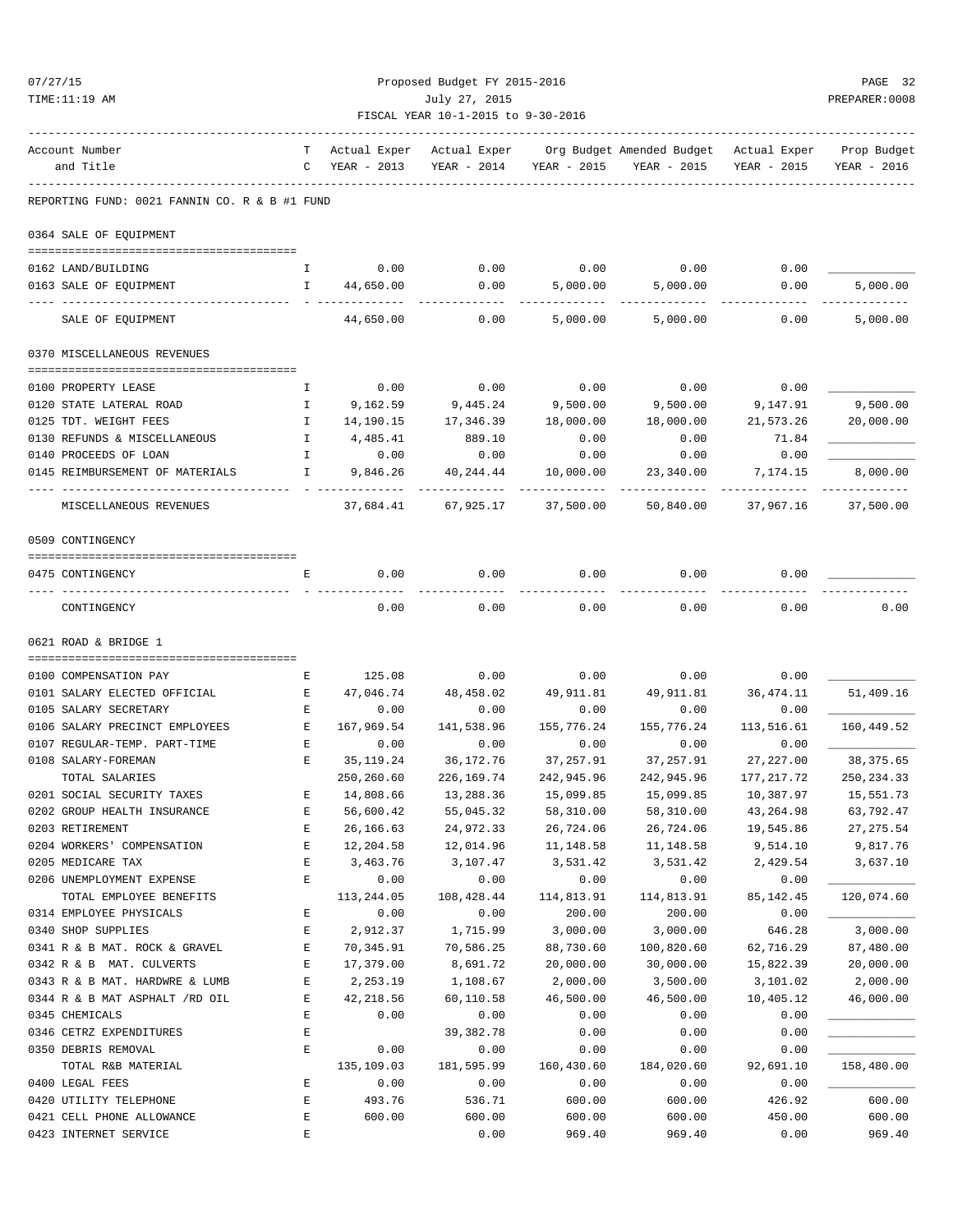### 07/27/15 Proposed Budget FY 2015-2016 PAGE 33 TIME:11:19 AM July 27, 2015 PREPARER:0008 FISCAL YEAR 10-1-2015 to 9-30-2016

| Account Number                                | т           | Actual Exper | Actual Exper |             | Org Budget Amended Budget | Actual Exper | Prop Budget |
|-----------------------------------------------|-------------|--------------|--------------|-------------|---------------------------|--------------|-------------|
| and Title                                     | C           | YEAR - 2013  | YEAR - 2014  | YEAR - 2015 | YEAR - 2015               | YEAR - 2015  | YEAR - 2016 |
| REPORTING FUND: 0021 FANNIN CO. R & B #1 FUND |             |              |              |             |                           |              |             |
|                                               |             |              |              |             |                           |              |             |
| 0427 OUT OF COUNTY TRAVEL                     | Е           | 734.02       | 581.60       | 1,500.00    | 1,500.00                  | 763.75       | 1,435.58    |
| 0430 BIDS, NOTICES & PERMITS                  | Е           | 614.28       | 194.60       | 800.00      | 800.00                    | 45.13        | 800.00      |
| 0435 PRINTING                                 | E           | 0.00         | 0.00         | 100.00      | 100.00                    | 48.50        | 100.00      |
| 0440 UTILITY ELECTRICITY                      | E           | 1,440.90     | 1,438.35     | 2,300.00    | 2,300.00                  | 1,133.91     | 2,300.00    |
| 0442 UTILITY WATER                            | $\mathbf E$ | 205.06       | 207.26       | 300.00      | 300.00                    | 153.65       | 300.00      |
| 0443 TRASH DUMPSTER PICKUP                    | Е           | 924.00       | 748.00       | 1,200.00    | 1,200.00                  | 612.00       | 1,200.00    |
| 0447 REPEATER SERVICE CONTRACT                | Е           | 0.00         | 558.97       | 575.73      | 575.73                    | 575.73       | 593.00      |
| 0450 R & M BUILDING                           | E           | 15.00        | 0.00         | 300.00      | 300.00                    | 0.00         | 300.00      |
| 0453 COMPUTER SOFTWARE                        | $\mathbf E$ | 0.00         | 912.50       | 912.50      | 912.50                    | 0.00         | 912.50      |
| 0457 R & M MACHINERY GAS & OIL                | Е           | 55,725.40    | 47,323.77    | 51,000.00   | 51,000.00                 | 22,916.76    | 51,000.00   |
| 0458 R & M MACHINERY PARTS                    | Е           | 31, 183.93   | 29,480.04    | 30,000.00   | 30,000.00                 | 16,396.45    | 30,000.00   |
| 0459 R & M MACH. TIRES & TUBES                | Е           | 6,280.28     | 5,483.82     | 10,000.00   | 20,000.00                 | 10,891.81    | 15,000.00   |
| 0460 EQUIPMENT RENTAL/LEASE                   | Е           | 0.00         | 0.00         | 0.00        | 0.00                      | 0.00         |             |
| 0480 BOND                                     | Ε           | 215.50       | 0.00         | 0.00        | 0.00                      | 0.00         |             |
| 0482 INSURANCE                                | E           | 4,359.60     | 5,179.60     | 4,500.00    | 4,500.00                  | 3,315.50     | 4,500.00    |
| 0485 PRISONER SUPPLIES                        | $\mathbf E$ | 0.00         | 0.00         | 0.00        | 0.00                      | 0.00         |             |
| 0488 FANNIN RURAL RAIL DISTRICT               | Е           | 0.00         | 0.00         | 0.00        | 0.00                      | 0.00         |             |
| 0490 MISCELLANEOUS                            | Е           | 328.11       | 62.46        | 1,000.00    | 1,000.00                  | 17.28        | 1,000.00    |
| 0491 SOIL & WATER CONSERVATION                | E           | 250.00       | 250.00       | 250.00      | 250.00                    | 250.00       | 250.00      |
| 0492 TDRA FLOOD CASH MATCH                    | E           | 0.00         | 0.00         | 0.00        | 0.00                      | 0.00         |             |
| 0494 FLOOD CONTROL SITE MAINTENANCE           | Е           | 5,000.00     | 5,000.00     | 5,000.00    | 5,000.00                  | 5,000.00     | 5,500.00    |
| 0495 PIPELINE SALES TAX REIMBURSEMENT         | Е           | 0.00         | 0.00         | 0.00        | 0.00                      | 0.00         |             |
| 0496 TCOG HAZARDOUS WASTEMATCH                | Е           | 479.89       | 0.00         | 0.00        | 1,250.00                  | 0.00         | 1,250.00    |
| TOTAL SER. & OTHER CHARGES                    |             | 108,849.73   | 98,557.68    | 111,907.63  | 123, 157.63               | 62,997.39    | 118,610.48  |
| 0570 COMPUTER EQUIPMENT                       | Е           |              | 0.00         | 300.00      | 300.00                    | 304.15       | 300.00      |
| 0571 PURCHASE OF MACH./EQUIP.                 | E           | 44,000.00    | 64,000.00    | 69,000.00   | 47,500.00                 | 1,475.00     | 69,000.00   |
| 0573 RADIO EQUIPMENT                          | Е           | 5,759.80     | 0.00         | 0.00        | 0.00                      | 0.00         |             |
| 0575 LAND AND BUILDING                        | Е           | 0.00         | 0.00         | 0.00        | 0.00                      | 0.00         |             |
| CAPITAL OUTLAY                                |             | 49,759.80    | 64,000.00    | 69,300.00   | 47,800.00                 | 1,779.15     | 69,300.00   |
| 0630 NOTE PAYMENT                             | E           | 0.00         | 0.00         | 0.00        | 0.00                      | 0.00         |             |
| 0670 NOTE PAYMENT-INTEREST                    | E           | 0.00         | 0.00         | 0.00        | 0.00                      | 0.00         |             |
| 0695 SURVEYING                                | Е           | 0.00         | 0.00         | 0.00        | 0.00                      | 0.00         |             |
|                                               |             |              |              |             |                           |              |             |
| ROAD & BRIDGE 1                               |             | 657, 223. 21 | 678,751.85   | 699,398.10  | 712,738.10                | 419,827.81   | 716,699.41  |
| 0025 ADMINISTRATIVE OFFICE R&B #I             |             |              |              |             |                           |              |             |
|                                               |             |              |              |             |                           |              |             |
| 0105 SALARY SECRETARY                         | Ε           | 7,748.78     | 7,981.22     | 8,220.70    | 8,220.70                  | 6,007.42     | 8,467.32    |
| 0201 SOCIAL SECURITY TAXES                    | E           | 363.28       | 371.60       | 509.68      | 509.68                    | 276.20       | 524.98      |
| 0202 GROUP HEALTH INSURANCE                   | Ε           | 1,861.40     | 1,975.14     | 2,082.50    | 2,082.50                  | 1,552.14     | 2,278.30    |
| 0203 RETIREMENT                               | E           | 810.62       | 881.64       | 904.28      | 904.28                    | 662.54       | 922.94      |
| 0204 WORKERS' COMPENSATION                    | $\mathbf E$ | 47.44        | 55.08        | 52.61       | 52.61                     | 46.60        | 48.26       |
| 0205 MEDICARE TAX                             | E           | 84.80        | 86.74        | 119.20      | 119.20                    | 64.75        | 122.78      |
| 0310 OFFICE SUPPLIES                          | E           | 17.80        | 58.15        | 100.00      | 100.00                    | 97.91        | 100.00      |
| 0311 POSTAL EXPENSES                          | E           | 0.00         | 0.00         | 0.00        | 0.00                      | 0.00         |             |
| 0353 COMPUTER EXPENSE                         | Ε           | 335.00       | 340.00       | 500.00      | 500.00                    | 353.50       | 500.00      |
| 0427 OUT OF COUNTY TRAVEL                     | E           | 0.00         | 0.00         | 0.00        | 0.00                      | 0.00         |             |
| 0480 BOND                                     | E           | 0.00         | 17.75        | 0.00        | 0.00                      | 0.00         |             |
| 0572 OFFICE EQUIPMENT                         | Ε           | 0.00         | 0.00         | 0.00        | 0.00                      | 0.00         |             |
| 0574 COMPUTER EQUIPMENT                       | E           | 0.00         | 0.00         | 0.00        | 0.00                      | 0.00         |             |
|                                               |             |              |              |             |                           |              |             |

ADMINISTRATIVE OFFICE R&B #1  $11,269.12$   $11,767.32$   $12,488.97$   $12,488.97$   $9,061.06$   $12,964.58$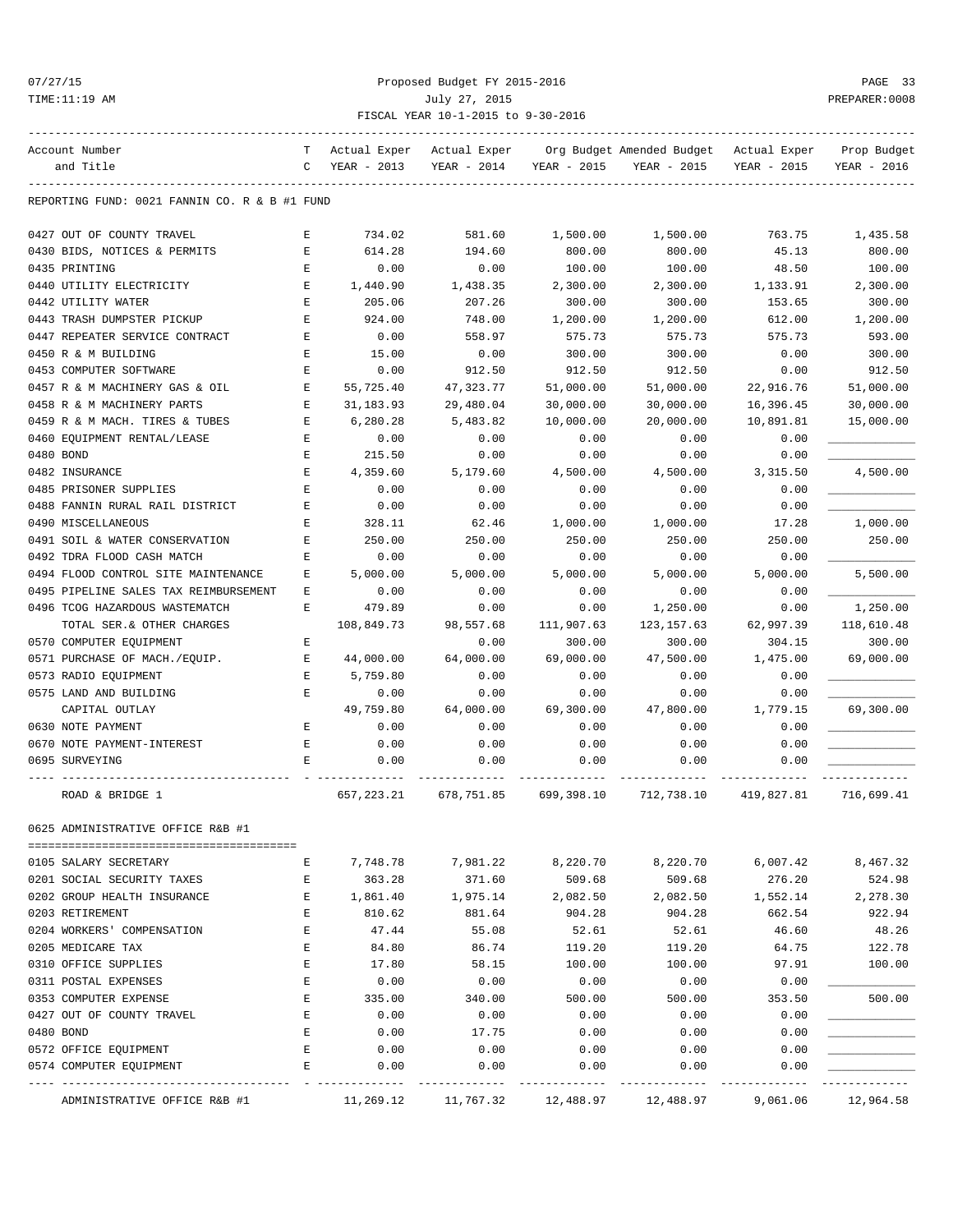| Account Number                                      |                              | : Actual Exper Actual Exper |  | Org Budget Amended Budget Actual Exper |  | Prop Budget    |
|-----------------------------------------------------|------------------------------|-----------------------------|--|----------------------------------------|--|----------------|
| July 27, 2015<br>FISCAL YEAR 10-1-2015 to 9-30-2016 |                              |                             |  |                                        |  | PREPARER: 0008 |
| TIME: 11:19 AM                                      |                              |                             |  |                                        |  |                |
| 07/27/15                                            | Proposed Budget FY 2015-2016 |                             |  |                                        |  |                |
|                                                     |                              |                             |  |                                        |  |                |

| Account Number                                | Actual Exper - Actual Exper |               |             | - Org Budget Amended Budget - Actual Exper |             | Prop Budget |
|-----------------------------------------------|-----------------------------|---------------|-------------|--------------------------------------------|-------------|-------------|
| and Title                                     | $C$ YEAR - 2013             | $YEAR - 2014$ | YEAR - 2015 | YEAR - 2015                                | YEAR - 2015 | YEAR - 2016 |
| REPORTING FUND: 0021 FANNIN CO. R & B #1 FUND |                             |               |             |                                            |             |             |
| FANNIN CO. R & B #1 FUND                      |                             |               |             |                                            |             |             |
| Income Totals                                 | 677,267.34                  | 714,817.69    | 711,887.07  | 725,227.07                                 | 594,519.13  | 729,663.99  |

Expense Totals 668,492.33 690,519.17 711,887.07 725,227.07 428,888.87 729,663.99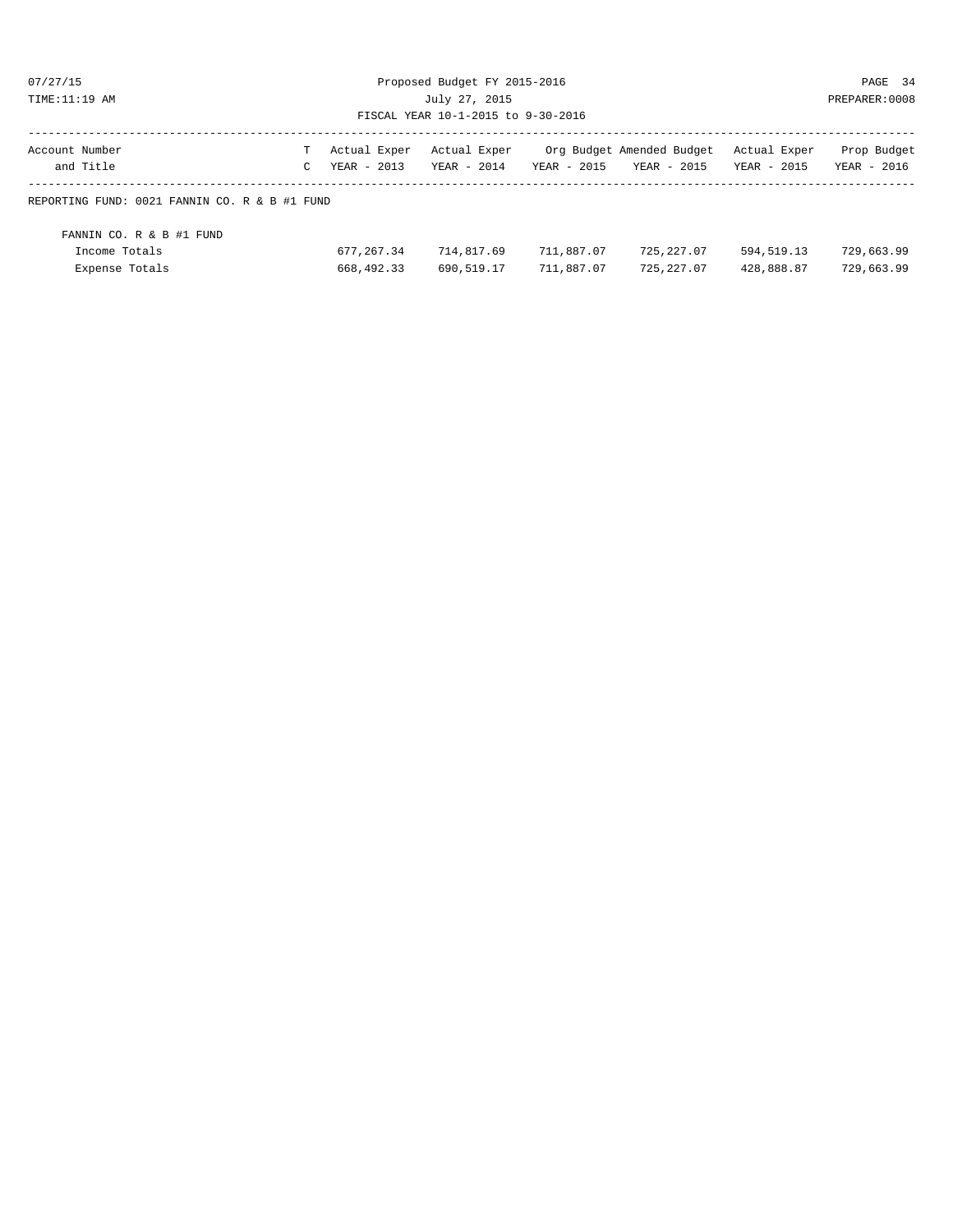| TIME:11:19 AM                                                                                 |              |                      | July 27, 2015<br>FISCAL YEAR 10-1-2015 to 9-30-2016 |                           |                                                                                   |                                           | PREPARER:0008           |
|-----------------------------------------------------------------------------------------------|--------------|----------------------|-----------------------------------------------------|---------------------------|-----------------------------------------------------------------------------------|-------------------------------------------|-------------------------|
| Account Number                                                                                |              |                      |                                                     |                           | T Actual Exper Actual Exper Org Budget Amended Budget Actual Exper Prop Budget    |                                           |                         |
| and Title                                                                                     |              |                      |                                                     |                           | C YEAR - 2013 YEAR - 2014 YEAR - 2015 YEAR - 2015 YEAR - 2015 YEAR - 2016         |                                           |                         |
| REPORTING FUND: 0022 FANNIN CO. R & B #2 FUND                                                 |              |                      |                                                     |                           |                                                                                   |                                           |                         |
| 0300 TOTAL REV/TRANSFERS                                                                      |              |                      |                                                     |                           |                                                                                   |                                           |                         |
| 0122 BEGINNING CASH BALANCE<br>$\mathbf{I}$ and $\mathbf{I}$ and $\mathbf{I}$                 |              |                      |                                                     |                           | $0.00$ $0.00$ $145,000.00$ $195,000.00$ $0.00$ $0.00$ $30,000.00$                 |                                           |                         |
| TOTAL REV/TRANSFERS                                                                           |              |                      |                                                     |                           | $0.00$ 0.00 145,000.00 195,000.00 0.00 0.00                                       |                                           | 30,000.00               |
| 0310 PROPERTY TAXES                                                                           |              |                      |                                                     |                           |                                                                                   |                                           |                         |
| 0110 CURRENT TAXES                                                                            | $\mathbb{I}$ |                      |                                                     |                           | 361,682.89 372,804.88 377,157.49 377,157.49 377,762.24 464,324.44                 |                                           |                         |
| 0120 DELINQUENT TAXES                                                                         |              |                      |                                                     |                           | I 12,858.32 13,941.60 8,067.62 8,067.62 9,876.57 8,067.62                         |                                           |                         |
| --------------------<br>PROPERTY TAXES                                                        |              |                      | ------------                                        | -------------             | ------------<br>374,541.21 386,746.48 385,225.11 385,225.11 387,638.81 472,392.06 | -------------                             |                         |
| 0318 OTHER TAXES                                                                              |              |                      |                                                     |                           |                                                                                   |                                           |                         |
| 0120 PAY N LIEU TAX/GRASSLAND $I$ 2,292.15 1,594.70 1,500.00 1,500.00 1,379.76 1,500.00       |              |                      |                                                     |                           |                                                                                   |                                           |                         |
| 0121 PAY N LIEU TAX/UTRWD                                                                     |              | I 0.00               | 0.00                                                | 0.00                      |                                                                                   | $0.00$ 0.00                               |                         |
| 0160 SALES TAX REVENUES                                                                       |              | I 34,394.08          | 37, 333. 78                                         | 34,477.12                 | 34,477.12                                                                         | 29,065.85<br>-------------- ------------- | 43,646.83               |
| OTHER TAXES                                                                                   |              |                      |                                                     |                           | 36,686.23 38,928.48 35,977.12 35,977.12 30,445.61 45,146.83                       |                                           |                         |
| 0321 FEES OF TAX COLLECTOR                                                                    |              |                      |                                                     |                           |                                                                                   |                                           |                         |
| 0200 CAR REGISTRATION/SALES TAX 1 97,018.32 89,946.33 97,000.00 97,000.00 84,961.45 99,470.60 |              |                      |                                                     |                           |                                                                                   |                                           |                         |
| 0300 COUNTY'S ADDITIONAL \$10                                                                 |              |                      |                                                     |                           | I 75,738.83 78,827.05 65,000.00 65,000.00 57,012.85 65,285.00                     |                                           |                         |
| 0301 CAR SALES TAX<br>------------------------                                                |              | 0.00                 | 0.00                                                | 0.00                      | 0.00                                                                              | 0.00                                      |                         |
| FEES OF TAX COLLECTOR                                                                         |              |                      |                                                     |                           | 172,757.15 168,773.38 162,000.00 162,000.00 141,974.30 164,755.60                 |                                           |                         |
| 0330 GRANTS                                                                                   |              |                      |                                                     |                           |                                                                                   |                                           |                         |
| 0200 FEMA GRANT                                                                               | $\mathbf{I}$ | 0.00                 | 0.00                                                | 0.00                      | 0.00                                                                              | 0.00                                      |                         |
| 0210 DHCF GRANT                                                                               | Ι.           | 0.00                 | 0.00                                                | 0.00                      | 0.00                                                                              | 0.00                                      |                         |
| 0220 CETRZ GRANT                                                                              |              | 0.00                 | 56,819.09                                           | 0.00                      | 0.00                                                                              | 0.00                                      |                         |
| 0400 NAT. RES. CONS. SERV. GRANT                                                              | Ι.           | 0.00                 | 0.00                                                | 0.00                      | 0.00                                                                              | 0.00                                      |                         |
| 0600 TDRA GRANT                                                                               | I.           | 0.00                 | 0.00                                                | 0.00<br>----------        | 0.00                                                                              | 0.00                                      |                         |
| GRANTS                                                                                        |              | 0.00                 | 56,819.09                                           | 0.00                      | 0.00                                                                              | 0.00                                      | 0.00                    |
| 0350 FINES                                                                                    |              |                      |                                                     |                           |                                                                                   |                                           |                         |
| 0403 COUNTY CLERK FINES                                                                       | Ι.           | 19,957.19            | 14,114.08                                           | 13,000.00                 | 13,000.00                                                                         | 14,043.49                                 | 14,006.60               |
| 0450 DISTRICT CLERK FINES                                                                     | Ι.           | 19,420.08            | 12,729.35                                           | 13,000.00                 | 13,000.00                                                                         | 13,991.31                                 | 13, 175. 70             |
| 0455 J. P. #1 FINES                                                                           | Ι.           | 11,426.08            | 11,147.68                                           | 10,500.00                 | 10,500.00                                                                         | 6,058.33                                  | 10,326.90               |
| 0456 J. P. #2 FINES                                                                           | $\mathbb{I}$ | 1,621.17             | 1,102.64                                            | 1,200.00                  | 1,200.00                                                                          | 476.81                                    | 1,305.70                |
| 0457 J. P. #3 FINES                                                                           | $\mathbb{I}$ | 833.02<br>---------- | 966.26<br>-------------                             | 1,000.00<br>------------- | 1,000.00<br>------------                                                          | 1,528.97<br>-------------                 | 878.38<br>------------- |
| FINES                                                                                         |              | 53,257.54            | 40,060.01                                           | 38,700.00                 | 38,700.00                                                                         | 36,098.91                                 | 39,693.28               |
| 0360 INTEREST EARNINGS                                                                        |              |                      |                                                     |                           |                                                                                   |                                           |                         |
| 0100 INTEREST EARNINGS                                                                        | Ι.           | 298.05               | 197.04                                              | 225.00                    | 225.00                                                                            | 169.10<br>----------                      | 225.00<br>------------- |
| INTEREST EARNINGS                                                                             |              |                      | 298.05 197.04                                       | 225.00                    | 225.00                                                                            | 169.10                                    | 225.00                  |

07/27/15 Proposed Budget FY 2015-2016 PAGE 35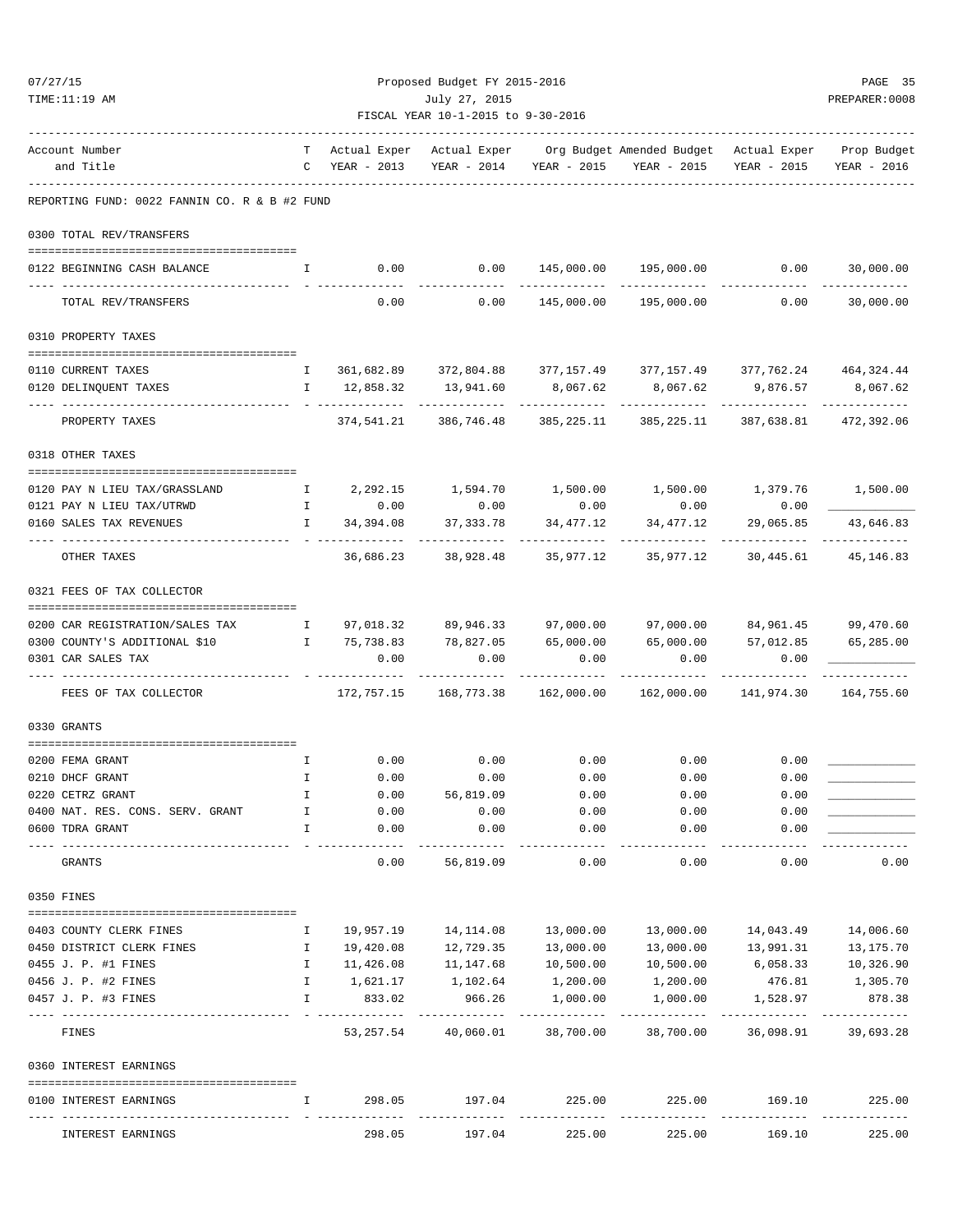| TIME:11:19 AM                                                    | July 27, 2015<br>FISCAL YEAR 10-1-2015 to 9-30-2016 |                                 |                             |                      |                                                                   |                    |                            |  |
|------------------------------------------------------------------|-----------------------------------------------------|---------------------------------|-----------------------------|----------------------|-------------------------------------------------------------------|--------------------|----------------------------|--|
| Account Number<br>and Title                                      |                                                     | T Actual Exper<br>C YEAR - 2013 | Actual Exper<br>YEAR - 2014 |                      | Org Budget Amended Budget Actual Exper<br>YEAR - 2015 YEAR - 2015 | YEAR - 2015        | Prop Budget<br>YEAR - 2016 |  |
| REPORTING FUND: 0022 FANNIN CO. R & B #2 FUND                    |                                                     |                                 |                             |                      |                                                                   |                    |                            |  |
| 0364 SALE OF EQUIPMENT                                           |                                                     |                                 |                             |                      |                                                                   |                    |                            |  |
| 0163 SALE OF EQUIPMENT                                           | $\mathbb{I}$                                        | 11,925.00 0.00                  |                             | 5,000.00             |                                                                   | 5,000.00 0.00      | 5,000.00                   |  |
| SALE OF EQUIPMENT                                                |                                                     | 11,925.00                       | 0.00                        | 5,000.00             | 5,000.00                                                          | 0.00               | 5,000.00                   |  |
| 0370 MISCELLANEOUS REVENUES                                      |                                                     |                                 |                             |                      |                                                                   |                    |                            |  |
| 0120 STATE LATERAL ROAD                                          | $\mathbb{I}$                                        | 9,816.76                        | 10,119.59                   | 10,000.00            | 10,000.00                                                         | 9,801.04           | 10,000.00                  |  |
| 0125 TDT WEIGHT FEES                                             | $\mathbf{I}$                                        | 15,203.27                       | 18,584.85                   | 18,000.00            | 18,000.00                                                         | 23, 113.50         | 18,000.00                  |  |
| 0130 REFUNDS & MISCELLANEOUS                                     | $\mathbb{I}$                                        | 5,476.21                        | 3,587.10                    | 0.00                 | 0.00                                                              | 5,403.63           |                            |  |
| 0140 PROCEEDS OF LOAN                                            | $\mathbb{I}$                                        | 0.00                            | 0.00                        | 0.00                 | 0.00                                                              | 0.00               |                            |  |
| 0145 REIMBURSEMENT OF MATERIALS<br>$\mathbf{I}$ and $\mathbf{I}$ |                                                     | 7,951.16                        | 9,793.50                    | 5,000.00             | 5,000.00                                                          | 6,300.43           | 5,000.00                   |  |
| 0150 TRENTON HIGH MEADOWS SUBDIVISION I                          |                                                     | 21,450.00                       | 29,350.00                   | 15,000.00            | 15,000.00                                                         | 4,200.00           | 7,500.00                   |  |
| MISCELLANEOUS REVENUES                                           |                                                     | 59,897.40                       |                             | 71,435.04 48,000.00  | 48,000.00                                                         | 48,818.60          | 40,500.00                  |  |
| 0509 CONTINGENCY                                                 |                                                     |                                 |                             |                      |                                                                   |                    |                            |  |
| 0475 CONTINGENCY                                                 | Е                                                   | 0.00                            | 0.00                        | 0.00                 | 0.00                                                              | 0.00               | 5,433.10                   |  |
| CONTINGENCY                                                      |                                                     | 0.00                            | 0.00                        | 0.00                 | 0.00                                                              | 0.00               | 5,433.10                   |  |
| 0622 ROAD & BRIDGE 2                                             |                                                     |                                 |                             |                      |                                                                   |                    |                            |  |
| 0100 COMPENSATION PAY                                            | Е                                                   | 0.00                            | 0.00                        | 0.00                 | 0.00                                                              | 0.00               |                            |  |
| 0101 SALARY ELECTED OFFICIAL                                     | E                                                   | 47,046.74                       | 48,458.02                   | 49,911.81            | 49,911.81                                                         | 36,474.11          | 51,409.16                  |  |
| 0105 SALARY SECRETARY                                            | E                                                   | 0.00                            | 0.00                        | 0.00                 | 0.00                                                              | 0.00               |                            |  |
| 0106 SALARY PRECINCT EMPLOYEES<br><b>Expanding B</b>             |                                                     | 174,416.93                      | 171,219.76                  | 193,432.31           | 193,432.31                                                        | 139,684.91         | 198,501.26                 |  |
| 0107 REGULAR-TEMP. PART-TIME                                     | Е                                                   | 0.00                            | 0.00                        | 0.00                 | 0.00                                                              | 0.00               |                            |  |
| TOTAL SALARIES                                                   |                                                     | 221, 463.67                     | 219,677.78                  | 243,344.12           | 243,344.12                                                        | 176,159.02         | 249,910.42                 |  |
| 0201 SOCIAL SECURITY TAXES                                       | Е                                                   | 13,515.47                       | 13,407.96                   | 15,124.54            | 15,124.54                                                         | 10,812.10          | 15,531.65                  |  |
| 0202 GROUP HEALTH INSURANCE                                      | $\mathbf{E}$                                        | 54,888.55                       | 57,959.84                   | 66,640.00            | 66,640.00                                                         | 49,664.16          | 72,905.68                  |  |
| 0203 RETIREMENT                                                  | E                                                   | 23,166.85                       | 24, 270.19                  | 26,767.85            | 26,767.85                                                         | 19,427.87          | 27, 240.24                 |  |
| 0204 WORKERS' COMPENSATION                                       | E                                                   | 11,010.98                       | 12,533.24                   | 11,170.83            | 11,170.83                                                         | 9,499.20           | 9,802.40                   |  |
| 0205 MEDICARE TAX                                                | E                                                   | 3,160.95                        | 3,135.46                    | 3,537.19             | 3,537.19                                                          | 2,528.94           | 3,632.40                   |  |
| 0206 UNEMPLOYMENT EXPENSE                                        | E                                                   | 0.00                            | 0.00                        | 0.00                 | 0.00                                                              | 37.20              |                            |  |
| TOTAL EMPLOYEE BENEFITS                                          |                                                     | 105,742.80                      | 111,306.69                  | 123, 240.41          | 123, 240.41                                                       | 91,969.47          | 129, 112.37                |  |
| 0312 CONTRACT LABOR                                              | Е                                                   | 0.00                            | 0.00                        | 0.00                 | 0.00                                                              | 0.00               |                            |  |
| 0314 EMPLOYEE PHYSICALS                                          | E                                                   | 254.00                          | 206.00                      | 200.00               | 200.00                                                            | 0.00               | 200.00                     |  |
| 0340 SHOP SUPPLIES                                               | E                                                   | 2,242.32                        | 2,569.24                    | 3,000.00             | 3,000.00                                                          | 2,352.31           | 3,000.00                   |  |
| 0341 R & B MAT. ROCK & GRAVEL                                    | E                                                   | 70,924.32                       | 92,646.51                   | 95,000.00            | 135,000.00                                                        | 91,191.66          | 155,000.00                 |  |
| 0342 R & B MAT. CULVERTS                                         | $\mathbf E$                                         | 9,903.70                        | 9,624.45                    | 12,000.00            | 12,000.00                                                         | 3, 212.93          | 13,500.00                  |  |
| 0343 R & B MAT. HARDWRE & LUMB<br>0344 R & B MAT. ASPHALT/RD OIL | E<br>E                                              | 8,949.05<br>2,508.25            | 3,327.51<br>4,047.82        | 7,000.00<br>7,000.00 | 5,750.00<br>7,000.00                                              | 535.10<br>2,120.25 | 6,000.00<br>37,000.00      |  |
| 0345 CHEMICALS                                                   | E                                                   | 250.00                          | 0.00                        | 1,000.00             | 1,000.00                                                          | 0.00               | 1,000.00                   |  |
| 0346 CETRZ EXPENDITURES                                          | E                                                   |                                 | 44,126.99                   | 0.00                 | 0.00                                                              | 0.00               |                            |  |
| 0350 DEBRIS REMOVAL                                              | E                                                   | 0.00                            | 0.00                        | 0.00                 | 0.00                                                              | 0.00               |                            |  |
| 0395 UNIFORMS                                                    | E                                                   | 2,290.03                        | 2,318.93                    | 2,600.00             | 2,600.00                                                          | 1,852.19           | 2,600.00                   |  |
| TOTAL R&B MATERIALS                                              |                                                     | 97, 321.67                      | 158,867.45                  | 127,800.00           | 166,550.00                                                        | 101,264.44         | 218,300.00                 |  |
| 0400 LEGAL FEES                                                  | Ε                                                   | 0.00                            | 0.00                        | 0.00                 | 0.00                                                              | 0.00               |                            |  |
| 0420 UTILITY TELEPHONE                                           | Е                                                   | 1,634.49                        | 1,723.11                    | 1,800.00             | 1,800.00                                                          | 1,526.60           | 1,800.00                   |  |
|                                                                  |                                                     |                                 |                             |                      |                                                                   |                    |                            |  |

0421 CELL PHONE ALLOWANCE E 600.00 600.00 600.00 600.00 450.00 600.00 0427 OUT OF COUNTY TRAVEL E 694.02 575.00 650.00 773.75 773.75 700.00

07/27/15 Proposed Budget FY 2015-2016 PAGE 36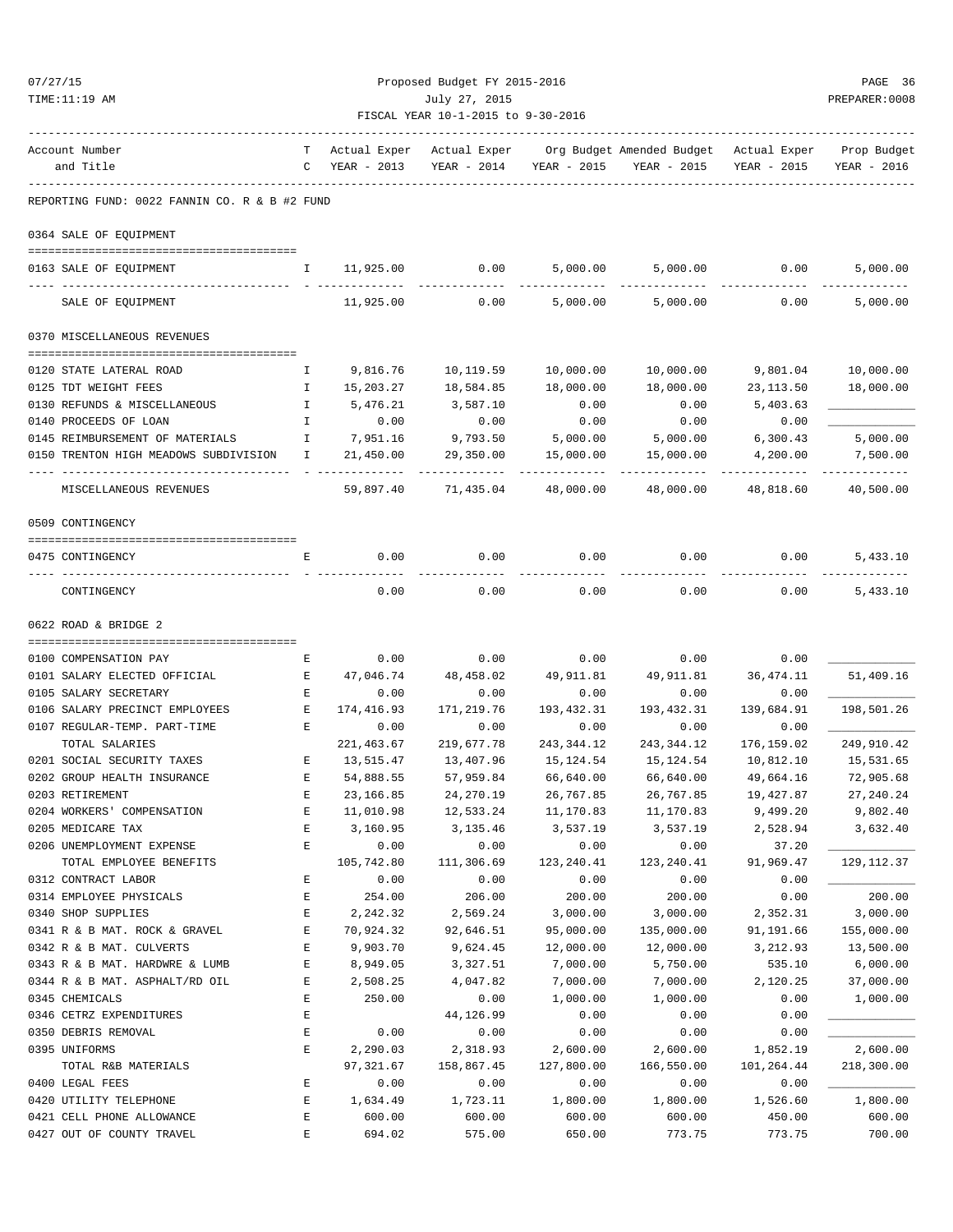# 07/27/15 Proposed Budget FY 2015-2016 PAGE 37 TIME:11:19 AM July 27, 2015 PREPARER:0008 FISCAL YEAR 10-1-2015 to 9-30-2016

| Account Number                                | T<br>C             | Actual Exper                 | Actual Exper |                  | Org Budget Amended Budget | Actual Exper | Prop Budget |
|-----------------------------------------------|--------------------|------------------------------|--------------|------------------|---------------------------|--------------|-------------|
| and Title                                     |                    | YEAR - 2013                  | YEAR - 2014  | YEAR - 2015      | YEAR - 2015               | YEAR - 2015  | YEAR - 2016 |
| REPORTING FUND: 0022 FANNIN CO. R & B #2 FUND |                    |                              |              |                  |                           |              |             |
| 0430 BIDS, NOTICES & PERMITS                  | Е                  | 928.03                       | 240.68       | 1,000.00         | 1,000.00                  | 45.13        | 1,000.00    |
| 0435 PRINTING                                 | Е                  | 0.00                         | 0.00         | 100.00           | 100.00                    | 0.00         | 100.00      |
| 0440 UTILITY ELECTRICITY                      | Е                  | 1,852.68                     | 1,735.43     | 2,000.00         | 2,000.00                  | 1,411.03     | 2,000.00    |
| 0441 UTILITY GAS                              | E                  | 578.26                       | 709.20       | 700.00           | 700.00                    | 600.00       | 700.00      |
| 0442 UTILITY WATER                            | Ε                  | 780.51                       | 773.88       | 700.00           | 700.00                    | 466.97       | 700.00      |
| 0443 TRASH PICKUP                             | Е                  | 630.00                       | 315.00       | 1,300.00         | 1,300.00                  | 315.00       | 1,300.00    |
| 0447 REPEATER SERVICE CONTRACT                | Ε                  | 0.00                         | 558.97       | 575.73           | 575.73                    | 575.73       | 593.00      |
| 0450 R&M BUILDING                             | Е                  | 284.93                       | 101.65       | 2,000.00         | 2,000.00                  | 0.00         | 2,000.00    |
| 0453 COMPUTER SOFTWARE                        | $\mathbf E$        | 0.00                         | 912.50       | 0.00             | 0.00                      | 0.00         |             |
| 0457 R & M MACHINERY GAS & OIL                | Е                  | 65,537.47                    | 81,796.05    | 80,000.00        | 90,000.00                 | 45,685.50    | 80,000.00   |
| 0458 R & M MACHINERY PARTS                    | Е                  | 23,030.95                    | 24,551.93    | 20,000.00        | 25,000.00                 | 18,641.43    | 25,000.00   |
| 0459 R & M MACH. TIRES & TUBES                | Е                  | 11,872.50                    | 12,949.82    | 13,000.00        | 13,000.00                 | 4,700.27     | 13,000.00   |
| 0460 EQUIPMENT RENTAL/LEASE                   | Е                  | 0.00                         | 0.00         | 0.00             | 0.00                      | 0.00         |             |
| 0480 BOND                                     | Е                  | 37.50                        | 0.00         | 178.00           | 178.00                    | 178.00       |             |
| 0482 INSURANCE                                | E                  | 7,999.94                     | 7,545.27     | 8,500.00         | 8,500.00                  | 4,547.50     | 8,500.00    |
| 0485 PRISONER SUPPLIES                        | E                  | 0.00                         | 0.00         | 0.00             | 0.00                      | 0.00         |             |
| 0488 FANNIN RURAL RAIL DISTRICT               | Е                  | 0.00                         | 0.00         | 0.00             | 0.00                      | 0.00         |             |
| 0490 MISCELLANEOUS                            | Е                  | 616.16                       | 454.49       | 1,000.00         | 876.25                    | 38.03        | 1,000.00    |
| 0491 SOIL & WATER CONSERVATION                | Ε                  | 250.00                       | 250.00       | 250.00           | 250.00                    | 250.00       | 250.00      |
|                                               | E                  |                              |              |                  |                           |              |             |
| 0492 TDRA FLOOD CASH MATCH                    |                    | 0.00<br>12,530.98            | 0.00         | 0.00<br>7,500.00 | 0.00                      | 0.00         |             |
| 0493 TRENTON HIGH MEADOWS SUBDIVISION         | Ε                  |                              | 9,768.20     |                  | 7,500.00                  | 0.00         | 7,500.00    |
| 0494 FLOOD CONTROL SITE MAINTENANCE           | Е                  | 4,000.00                     | 4,000.00     | 4,000.00         | 4,000.00                  | 4,000.00     | 4,000.00    |
| 0495 PIPELINE SALES TAX REIMBURSEMENT         | Ε                  | 0.00                         | 0.00         | 0.00             | 0.00                      | 0.00         |             |
| 0496 TCOG HAZARDOUS WASTEMATCH                | Е                  | 479.89                       | 0.00         | 0.00             | 1,250.00                  | 0.00         | 1,250.00    |
| TOTAL SER.& OTHER CHARGES                     |                    | 134,338.31                   | 149,561.18   | 145,853.73       | 162,103.73                | 84,204.94    | 151,993.00  |
| 0562 LAND/BUILDING                            | Е                  | 0.00                         | 0.00         | 0.00             | 0.00                      | 0.00         |             |
| 0570 COMPUTER EQUIPMENT                       | Е                  |                              | 0.00         | 2,400.00         | 2,400.00                  | 2,358.48     |             |
| 0571 PURCHASE OF MACH./EQUIP.                 | Е                  | 212,513.30                   | 27,791.38    | 165,000.00       | 160,000.00                | 158,509.00   | 30,000.00   |
| 0573 RADIO EQUIPMENT                          | E                  | 8,569.46                     | 554.47       | 0.00             | 0.00                      | 0.00         |             |
| 0580 PRECINCT BRIDGE                          | Е                  | 0.00                         | 0.00         | 0.00             | 0.00                      | 0.00         |             |
| CAPITAL OUTLAY                                |                    | 221,082.76                   | 28,345.85    | 167,400.00       | 162,400.00                | 160,867.48   | 30,000.00   |
| ROAD & BRIDGE 2                               |                    | 779,949.21                   | 667,758.95   | 807,638.26       | 857,638.26                | 614,465.35   | 779,315.79  |
| 0625 ADMINISTRATIVE OFFICE R&B #2             |                    |                              |              |                  |                           |              |             |
| 0105 SALARY SECRETARY                         | Е                  | 7,748.78                     | 7,981.22     | 8,220.70         | 8,220.70                  | 6,007.42     | 8,467.32    |
| 0201 SOCIAL SECURITY TAXES                    | Ε                  | 363.32                       | 371.64       | 509.68           | 509.68                    | 276.22       | 524.98      |
| 0202 GROUP HEALTH INSURANCE                   | E                  | 1,861.84                     | 1,975.12     | 2,082.50         | 2,082.50                  | 1,551.96     | 2,278.30    |
| 0203 RETIREMENT                               | Е                  | 810.42                       | 881.76       | 904.28           | 904.28                    | 662.59       | 922.24      |
| 0204 WORKERS' COMPENSATION                    | E                  | 47.44                        | 55.08        | 52.61            | 52.61                     | 46.60        | 48.26       |
| 0205 MEDICARE TAX                             | $\mathbf{E}% _{0}$ | 85.04                        | 86.98        | 119.20           | 119.20                    | 64.56        | 122.78      |
| 0310 OFFICE SUPPLIES                          | E                  | 0.00                         | 74.65        | 100.00           | 100.00                    | 0.00         | 100.00      |
| 0311 POSTAL EXPENSES                          | E                  | 0.00                         | 0.00         | 0.00             | 0.00                      | 0.00         |             |
| 0353 COMPUTER EXPENSE                         | Ε                  | 335.00                       | 340.00       | 500.00           | 500.00                    | 353.50       | 500.00      |
| 0427 OUT OF COUNTY TRAVEL                     | E                  | 0.00                         | 0.00         | 0.00             | 0.00                      |              |             |
| 0480 BOND                                     | E                  | 0.00                         | 17.75        | 0.00             | 0.00                      | 0.00<br>0.00 |             |
| 0572 OFFICE EQUIPMENT                         | E                  | 0.00                         | 0.00         | 0.00             | 0.00                      | 0.00         |             |
| 0574 COMPUTER EQUIPMENT                       | Е                  | 0.00                         | 0.00         | 0.00             | 0.00                      | 0.00         |             |
| ADMINISTRATIVE OFFICE R&B #2                  |                    | $- - - - - - -$<br>11,251.84 | 11,784.20    | 12,488.97        | 12,488.97                 | 8,962.85     | 12,963.88   |
| FANNIN CO. R & B #2 FUND                      |                    |                              |              |                  |                           |              |             |
| Income Totals                                 |                    | 709,362.58                   | 762,959.52   | 820, 127. 23     | 870,127.23                | 645,145.33   | 797,712.77  |
| Expense Totals                                |                    | 791,201.05                   | 679,543.15   | 820, 127. 23     | 870,127.23                | 623,428.20   | 797,712.77  |
|                                               |                    |                              |              |                  |                           |              |             |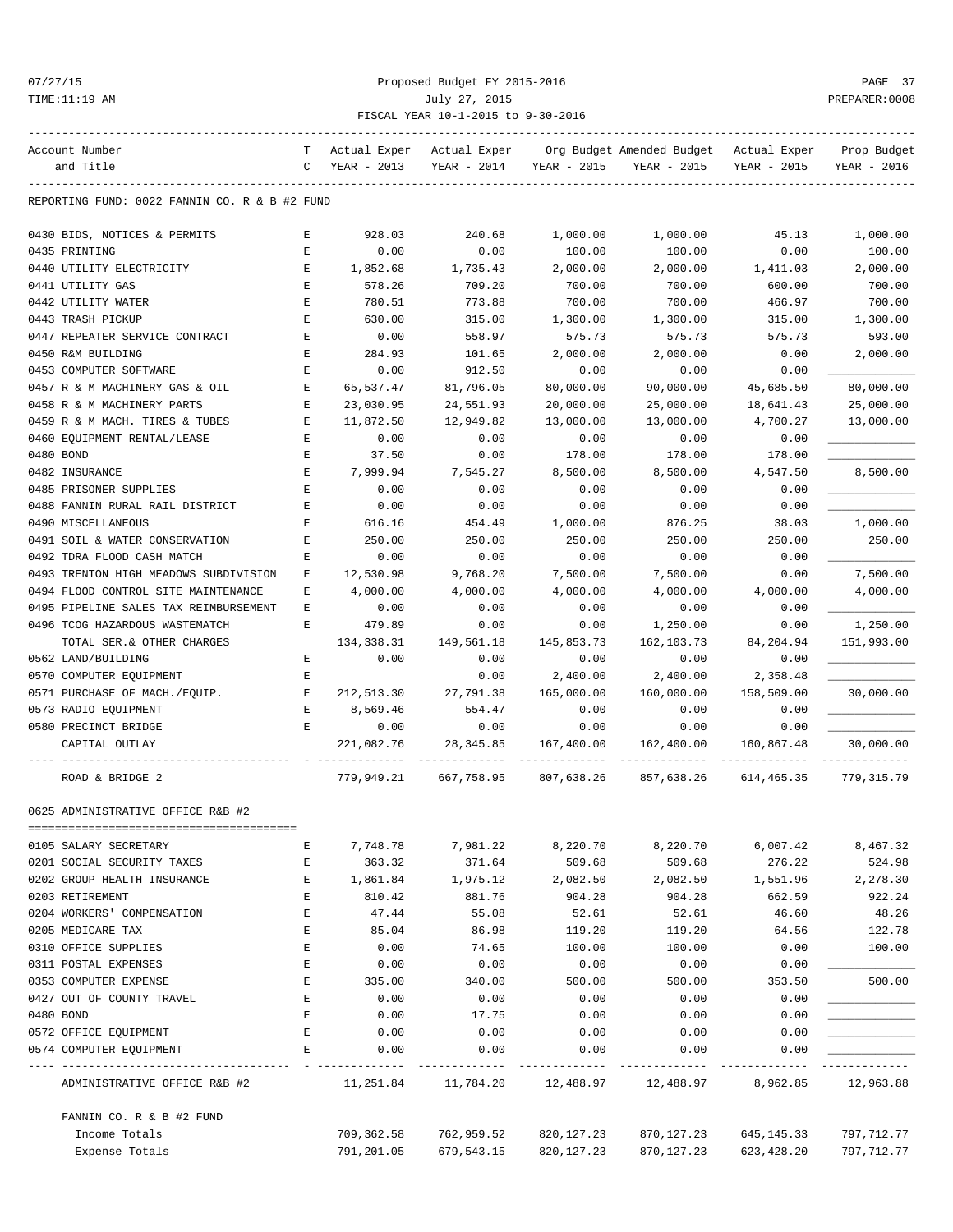| 07/27/15                                      |                                                | Proposed Budget FY 2015-2016 |                                    |                         |                                                                               |                          |                           |  |  |  |
|-----------------------------------------------|------------------------------------------------|------------------------------|------------------------------------|-------------------------|-------------------------------------------------------------------------------|--------------------------|---------------------------|--|--|--|
| TIME:11:19 AM                                 |                                                | July 27, 2015                |                                    |                         |                                                                               |                          |                           |  |  |  |
|                                               |                                                |                              | FISCAL YEAR 10-1-2015 to 9-30-2016 |                         |                                                                               |                          |                           |  |  |  |
| Account Number<br>and Title                   | т<br>C                                         | Actual Exper<br>YEAR - 2013  | Actual Exper<br>YEAR - 2014        |                         | Org Budget Amended Budget Actual Exper Prop Budget<br>YEAR - 2015 YEAR - 2015 | YEAR - 2015              | YEAR - 2016               |  |  |  |
| REPORTING FUND: 0023 FANNIN CO. R & B #3 FUND |                                                |                              |                                    |                         |                                                                               |                          |                           |  |  |  |
| 0300 CASH                                     |                                                |                              |                                    |                         |                                                                               |                          |                           |  |  |  |
|                                               |                                                |                              |                                    |                         |                                                                               |                          |                           |  |  |  |
| 0123 BEGINNING CASH BALANCE                   | Ι.                                             | 0.00                         | 0.00                               |                         | 185,000.00 185,000.00 0.00                                                    |                          | 70,202.46                 |  |  |  |
| CASH                                          |                                                | 0.00                         | 0.00                               | 185,000.00              |                                                                               | 185,000.00 0.00          | 70,202.46                 |  |  |  |
| 0310 PROPERTY TAXES                           |                                                |                              |                                    |                         |                                                                               |                          |                           |  |  |  |
| 0110 CURRENT TAXES                            | Ι.                                             |                              | 546,515.76 563,321.39 569,720.73   |                         | 569,720.73                                                                    | 570,812.17               | 696,486.67                |  |  |  |
| 0120 DELINQUENT TAXES                         |                                                | 19,429.49                    | 21,066.20                          | 11,079.75               | 11,079.75                                                                     | 14,923.92                | 11,079.75                 |  |  |  |
| PROPERTY TAXES                                |                                                | 565,945.25                   | 584,387.59                         | 580,800.48              | -----------<br>580,800.48                                                     | 585,736.09               | -----------<br>707,566.42 |  |  |  |
| 0318 OTHER TAXES                              |                                                |                              |                                    |                         |                                                                               |                          |                           |  |  |  |
| 0120 PAY N LIEU TAX/GRASSLAND                 | $\mathbf{I}$ and $\mathbf{I}$ .                |                              |                                    |                         | $3,463.53$ $2,409.64$ $2,200.00$ $2,200.00$ $2,084.86$                        |                          | 2,200.00                  |  |  |  |
| 0121 PAY N LIEU TAX/UTRWD                     | $\mathbf{I}$                                   | 0.00                         | 0.00                               | 0.00                    | 0.00                                                                          | 0.00                     |                           |  |  |  |
| 0160 SALES TAX REVENUES                       | Ι.                                             | 51,940.61                    | 56,302.13                          | 51,890.73               | 51,890.73                                                                     | 43,866.71                | 65,470.25                 |  |  |  |
| OTHER TAXES                                   |                                                | 55,404.14                    | 58,711.77                          | 54,090.73               | 54,090.73                                                                     | 45,951.57                | 67,670.25                 |  |  |  |
| 0321 FEES OF TAX COLLECTOR                    |                                                |                              |                                    |                         |                                                                               |                          |                           |  |  |  |
| 0200 CAR REGISTRATION/SALES TAX               | $\mathbf{I}$                                   | 146,598.09                   | 135,912.13                         | 150,000.00              |                                                                               |                          |                           |  |  |  |
| 0300 COUNTY'S ADDITIONAL \$10                 | $\mathbf{I}$ and $\mathbf{I}$ and $\mathbf{I}$ | 114,443.87                   | 119,110.18                         | 100,000.00              | 100,000.00                                                                    | 86,148.36                | 97,927.50                 |  |  |  |
| 0301 CAR SALES TAX                            |                                                | 0.00                         | 0.00                               | 0.00                    | 0.00                                                                          | 0.00                     |                           |  |  |  |
| FEES OF TAX COLLECTOR                         |                                                | 261,041.96                   | 255,022.31                         | 250,000.00              | 250,000.00                                                                    | 214,528.17               | 247, 133.40               |  |  |  |
| 0330 GRANTS                                   |                                                |                              |                                    |                         |                                                                               |                          |                           |  |  |  |
| 0200 FEMA GRANT                               | Ι.                                             |                              | $0.00$ 0.00 0.00 0.00 0.00         |                         |                                                                               | 0.00                     |                           |  |  |  |
| 0220 CETRZ GRANT                              | Ι.                                             |                              | 58,886.18                          | 0.00                    | 0.00                                                                          | 0.00                     |                           |  |  |  |
| 0400 NAT. RES. CONS. SERV. GRANT              | Ι.                                             | 0.00                         | 0.00                               | 0.00                    | 0.00                                                                          | 0.00                     |                           |  |  |  |
| 0600 TDRA GRANT                               | I.                                             | 0.00<br>_______________      | 0.00<br>----------                 | 0.00<br>----------      | 0.00<br>-------                                                               | 0.00                     |                           |  |  |  |
| GRANTS                                        |                                                | 0.00                         | 58,886.18                          | 0.00                    | 0.00                                                                          | 0.00                     | 0.00                      |  |  |  |
| 0350 FINES                                    |                                                |                              |                                    |                         |                                                                               |                          |                           |  |  |  |
| 0403 COUNTY CLERK FINES                       | Ι.                                             | 30,156.00                    | 21,326.87                          | 22,000.00               | 22,000.00                                                                     | 21,220.21                | 21,009.90                 |  |  |  |
| 0450 DISTRICT CLERK FINES                     | I.                                             | 29,344.44                    | 19,234.49                          | 19,000.00               | 19,000.00                                                                     | 21,141.36                | 19,763.55                 |  |  |  |
| 0455 J. P. #1 FINES                           | I.                                             | 17,265.18                    | 16,844.55                          | 15,000.00               | 15,000.00                                                                     | 9,154.36                 | 15,490.35                 |  |  |  |
| 0456 J. P. #2 FINES                           | I.                                             |                              | 2,449.60 1,666.15                  | 2,000.00                | 2,000.00                                                                      | 720.45                   | 1,958.55                  |  |  |  |
| 0457 J. P. #3 FINES                           | I.                                             | 1,258.75                     | 1,457.45<br>-------------          | 1,200.00<br>----------- | 1,200.00<br>-----------                                                       | 2,310.35<br>------------ | 1,317.57<br>------------- |  |  |  |
| FINES                                         |                                                | 80,473.97                    | 60,529.51                          | 59,200.00               | 59,200.00                                                                     | 54,546.73                | 59,539.92                 |  |  |  |
| 0360 INTEREST EARNINGS                        |                                                |                              |                                    |                         |                                                                               |                          |                           |  |  |  |
| 0100 INTEREST EARNINGS                        | I.                                             | 302.34                       | 318.56                             | 325.00                  | 325.00                                                                        | 239.52                   | 325.00                    |  |  |  |
| INTEREST EARNINGS                             |                                                | 302.34                       | 318.56                             | 325.00                  | 325.00                                                                        | 239.52                   | 325.00                    |  |  |  |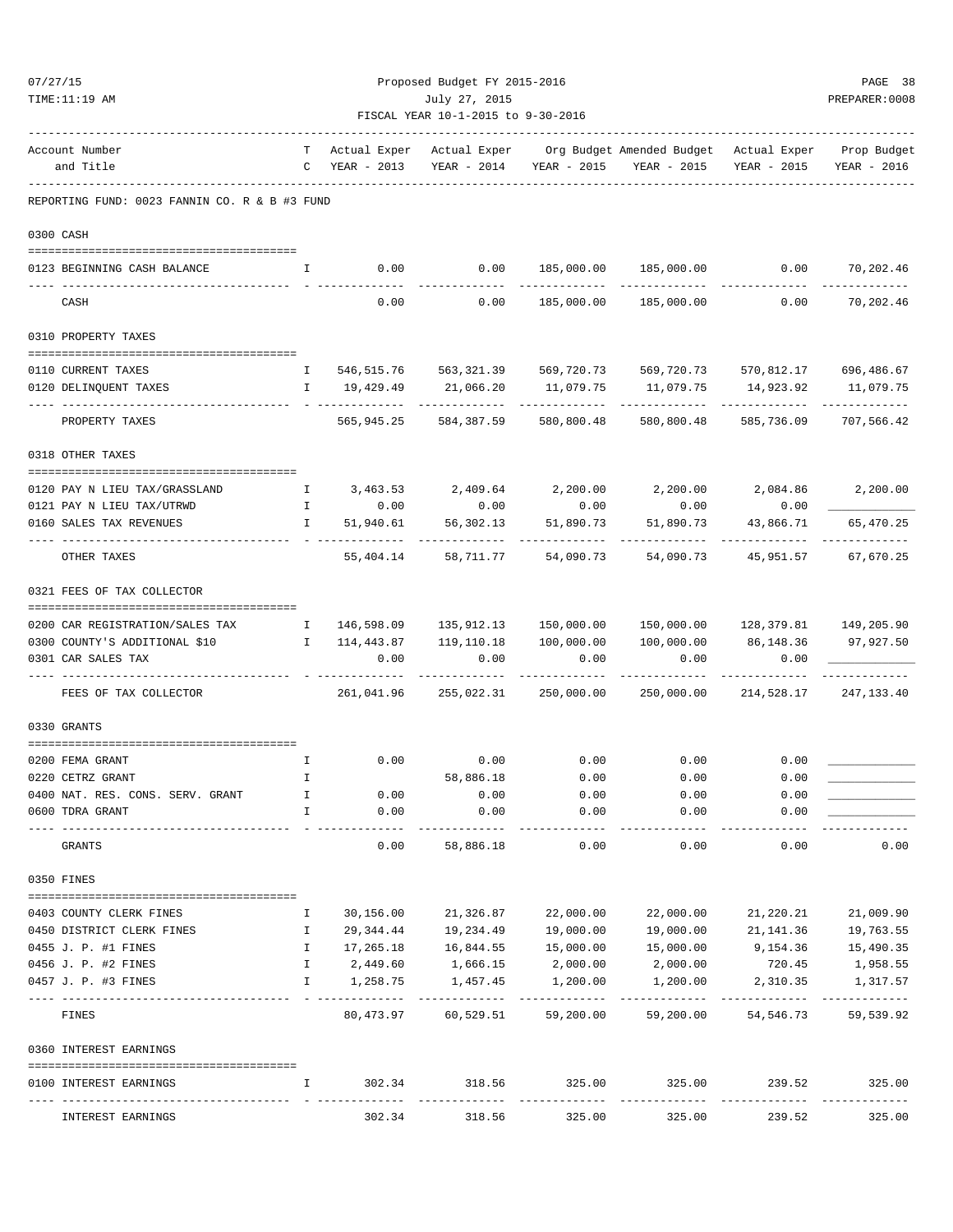| 07/27/15                                                | Proposed Budget FY 2015-2016<br>PREPARER: 0008      |                         |                        |                            |                                                                                               |                         |                            |  |  |
|---------------------------------------------------------|-----------------------------------------------------|-------------------------|------------------------|----------------------------|-----------------------------------------------------------------------------------------------|-------------------------|----------------------------|--|--|
| TIME:11:19 AM                                           | July 27, 2015<br>FISCAL YEAR 10-1-2015 to 9-30-2016 |                         |                        |                            |                                                                                               |                         |                            |  |  |
|                                                         |                                                     |                         |                        |                            |                                                                                               |                         |                            |  |  |
| Account Number<br>and Title                             |                                                     | C YEAR - 2013           |                        | YEAR - 2014 YEAR - 2015    | T Actual Exper Actual Exper Org Budget Amended Budget Actual Exper Prop Budget<br>YEAR - 2015 | YEAR - 2015             | YEAR - 2016                |  |  |
|                                                         |                                                     |                         |                        |                            |                                                                                               |                         |                            |  |  |
| REPORTING FUND: 0023 FANNIN CO. R & B #3 FUND           |                                                     |                         |                        |                            |                                                                                               |                         |                            |  |  |
| 0364 SALE OF ASSETS                                     |                                                     |                         |                        |                            |                                                                                               |                         |                            |  |  |
| 0162 LAND/BUILDING                                      | $\mathbf{I}$                                        |                         | $0.00$ 0.00            | 0.00                       | 0.00                                                                                          | 0.00                    |                            |  |  |
| 0163 SALE OF EQUIPMENT                                  |                                                     | I 42,850.00             | 14,415.00              | 0.00                       | 0.00                                                                                          | 0.00                    |                            |  |  |
| SALE OF ASSETS                                          |                                                     | 42,850.00               | 14,415.00              | 0.00                       | 0.00                                                                                          | 0.00                    | 0.00                       |  |  |
| 0370 MISCELLANEOUS REVENUES                             |                                                     |                         |                        |                            |                                                                                               |                         |                            |  |  |
|                                                         |                                                     |                         |                        |                            |                                                                                               |                         |                            |  |  |
| 0120 STATE LATERAL ROAD                                 | Ι.                                                  | 14,833.47               | 15,291.07              | 16,000.00                  | 16,000.00                                                                                     | 14,809.72               | 16,000.00                  |  |  |
| 0125 TDT WEIGHT FEES                                    | Ι.                                                  | 22,972.69               | 28,082.37              | 28,000.00                  | 28,000.00                                                                                     | 34,925.32               | 28,000.00                  |  |  |
| 0130 REFUNDS & MISCELLANEOUS<br>0139 RESTITUTION        | $\mathbb{I}$<br>$\mathbb{I}$                        | 3,892.60<br>0.00        | 9,008.65<br>0.00       | 5,000.00<br>0.00           | 5,000.00<br>0.00                                                                              | 4,288.83<br>0.00        | 5,000.00                   |  |  |
| 0140 PROCEEDS OF LOANS                                  | $\mathbb{I}$                                        | 0.00                    | 0.00                   | 0.00                       | 0.00                                                                                          | 0.00                    |                            |  |  |
| 0145 REIMBURSEMENT OF MATERIALS                         | <b>I</b> and <b>I</b>                               | 17,952.67               | 14,371.49              | 7,500.00                   | 7,500.00                                                                                      | 6,933.57                | 5,000.00                   |  |  |
| MISCELLANEOUS REVENUES                                  |                                                     | 59,651.43               | 66,753.58              | 56,500.00                  | 56,500.00                                                                                     | ---------<br>60,957.44  | ----------<br>54,000.00    |  |  |
|                                                         |                                                     |                         |                        |                            |                                                                                               |                         |                            |  |  |
| 0509 CONTINGENCY                                        |                                                     |                         |                        |                            |                                                                                               |                         |                            |  |  |
| 0475 CONTINGENCY                                        | E                                                   | 0.00                    | 0.00                   | 20,000.00                  | 20,000.00                                                                                     | 0.00                    | 20,000.00                  |  |  |
| CONTINGENCY                                             |                                                     | 0.00                    | 0.00                   | -------------<br>20,000.00 | -----------------------------                                                                 | 20,000.00 0.00          | -------------<br>20,000.00 |  |  |
| 0623 ROAD & BRIDGE 3                                    |                                                     |                         |                        |                            |                                                                                               |                         |                            |  |  |
|                                                         |                                                     |                         |                        |                            |                                                                                               |                         |                            |  |  |
| 0100 COMPENSATION PAY                                   | Е                                                   | 0.00                    | 0.00                   | 0.00                       | 0.00                                                                                          | 0.00                    |                            |  |  |
| 0101 SALARY ELECTED OFFICIAL                            | E                                                   | 47,046.85               | 48,458.02              | 49,911.81                  | 49,911.81                                                                                     | 36,474.11               | 51,409.16                  |  |  |
| 0105 SALARY SECRETARY<br>0106 SALARY PRECINCT EMPLOYEES | Е<br>$\mathbf{E}$                                   | 11,797.42<br>249,631.57 | 6,826.06               | 8,001.95<br>246,412.30     | 8,001.95<br>246,412.30                                                                        | 5,027.76                | 8,242.01<br>252,750.10     |  |  |
| 0107 REGULAR-TEMP. PART-TIME                            | <b>Expanding Expanding Expanding Expanding</b>      | 10,449.76               | 216,128.38<br>7,509.36 | 18,000.00                  | 18,000.00                                                                                     | 159,262.42<br>10,937.94 | 12,366.19                  |  |  |
| TOTAL SALARIES                                          |                                                     | 318,925.60              | 278,921.82             | 322,326.06                 | 322,326.06                                                                                    | 211,702.23              | 324,767.46                 |  |  |
| 0201 SOCIAL SECURITY TAXES                              | Ε                                                   | 19,480.21               | 17,200.58              | 19,612.59                  | 19,612.59                                                                                     | 13,058.60               | 20, 172. 78                |  |  |
| 0202 GROUP HEALTH INSURANCE                             | $\mathbf E$                                         | 75, 325.27              | 71,662.29              | 83,300.00                  | 83,300.00                                                                                     | 55,872.18               | 91,132.10                  |  |  |
| 0203 RETIREMENT                                         | E                                                   | 32, 255.54              | 30,779.16              | 34,730.54                  | 34,730.54                                                                                     | 23, 352.72              | 35, 399.65                 |  |  |
| 0204 WORKERS' COMPENSATION                              | E                                                   | 17,171.22               | 16,865.76              | 14,821.23                  | 14,821.23                                                                                     | 12,567.14               | 13,006.94                  |  |  |
| 0205 MEDICARE TAX                                       | E                                                   | 4,556.13                | 4,022.51               | 4,586.82                   | 4,586.82                                                                                      | 3,053.91                | 4,717.83                   |  |  |
| 0206 UNEMPLOYMENT EXPENSE                               | E                                                   | 0.00                    | 0.00                   | 900.00                     | 900.00                                                                                        | 0.00                    | 900.00                     |  |  |
| TOTAL EMPLOYEE BENEFITS                                 |                                                     | 148,788.37              | 140,530.30             | 157,951.18                 | 157,951.18                                                                                    | 107,904.55              | 165, 329.30                |  |  |
| 0314 EMPLOYEE PHYSICALS                                 | Ε                                                   | 206.00                  | 206.00                 | 200.00                     | 200.00                                                                                        | 0.00                    | 200.00                     |  |  |
| 0315 COPIER EXPENSE                                     | Ε                                                   | 438.33                  | 165.16                 | 450.00                     | 450.00                                                                                        | 190.54                  |                            |  |  |
| 0340 SHOP SUPPLIES                                      | E                                                   | 4,678.09                | 7,081.47               | 6,000.00                   | 6,891.00                                                                                      | 4,987.24                | 6,500.00                   |  |  |
| 0341 R & B MAT. ROCK & GRAVEL                           | Ε                                                   | 97,366.37               | 114,723.87             | 135,000.00                 | 145,000.00                                                                                    | 112,511.82              | 155,000.00                 |  |  |
| 0342 R & B MAT. CULVERTS                                | E                                                   | 15,753.53               | 24,340.42              | 20,000.00                  | 35,220.00                                                                                     | 29,739.25               | 20,000.00                  |  |  |
| 0343 R & B MAT. HARDWRE & LUMB                          | $\mathbf E$                                         | 7,299.54                | 5,549.57               | 5,000.00                   | 5,000.00                                                                                      | 3,070.24                | 5,000.00                   |  |  |
| 0344 R & B MAT. ASPHALT/RD OIL                          | Ε                                                   | 10,513.89               | 30,611.20              | 60,000.00                  | 59,966.88                                                                                     | 18,623.08               | 70,000.00                  |  |  |
| 0345 CHEMICALS                                          | E                                                   | 0.00                    | 0.00                   | 3,000.00                   | 0.00                                                                                          | 0.00                    | 3,000.00                   |  |  |
| 0346 CETRZ EXPENDITURES                                 | $\mathbf E$                                         |                         | 60,121.04              | 0.00                       | 0.00                                                                                          | 0.00                    |                            |  |  |
| 0350 DEBRIS REMOVAL                                     | Ε<br>$\mathbf E$                                    | 10,563.79               | 3,017.78               | 8,000.00                   | 4,250.00                                                                                      | 1,107.00                | 4,000.00                   |  |  |
| 0395 UNIFORMS<br>TOTAL R&B MATERIALS                    |                                                     | 7,620.09<br>154,439.63  | 6,057.24<br>251,873.75 | 6,500.00<br>244,150.00     | 6,500.00<br>263, 477.88                                                                       | 3,759.04<br>173,988.21  | 263,700.00                 |  |  |
| 0400 LEGAL FEES                                         | Ε                                                   | 0.00                    | 0.00                   | 0.00                       | 132.00                                                                                        | 132.00                  |                            |  |  |
| 0420 UTILITY TELEPHONE                                  | Ε                                                   | 2,533.10                | 2,856.13               | 3,000.00                   | 3,000.00                                                                                      | 845.74                  | 1,250.00                   |  |  |

0421 INTERNET SERVICE E 917.76 618.43 1,200.00 1,200.00 598.05 1,000.00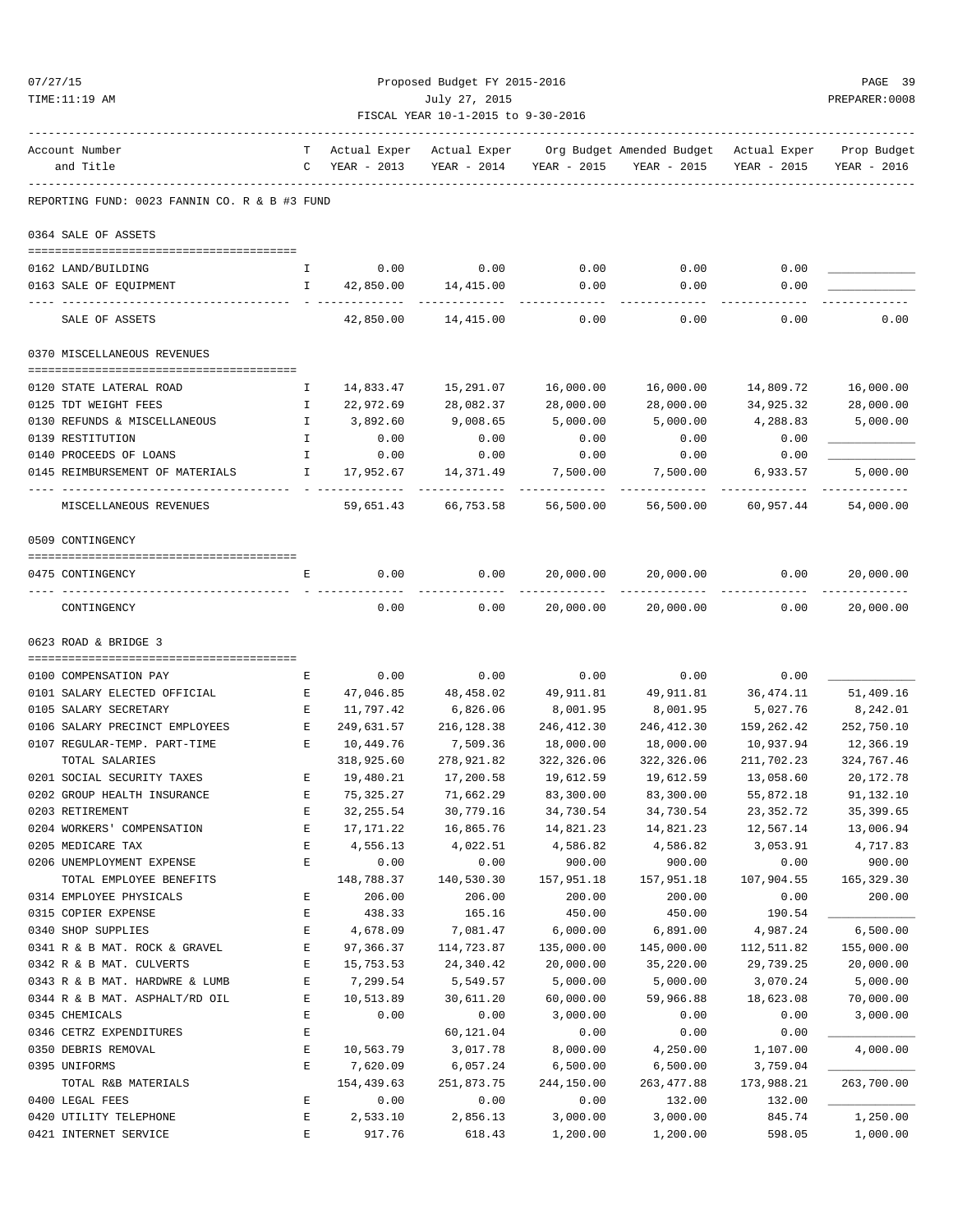## 07/27/15 Proposed Budget FY 2015-2016 PAGE 40 TIME:11:19 AM July 27, 2015 PREPARER:0008 FISCAL YEAR 10-1-2015 to 9-30-2016

| Account Number                                                                          | т           | Actual Exper | Actual Exper      |             | Org Budget Amended Budget                                                 | Actual Exper | Prop Budget  |
|-----------------------------------------------------------------------------------------|-------------|--------------|-------------------|-------------|---------------------------------------------------------------------------|--------------|--------------|
| and Title                                                                               | C           | YEAR - 2013  | YEAR - 2014       | YEAR - 2015 | YEAR - 2015                                                               | YEAR - 2015  | YEAR - 2016  |
|                                                                                         |             |              |                   |             |                                                                           |              |              |
| REPORTING FUND: 0023 FANNIN CO. R & B #3 FUND                                           |             |              |                   |             |                                                                           |              |              |
| 0423 CELL PHONE ALLOWANCE                                                               | Е           | 300.00       | 600.00            | 600.00      | 600.00                                                                    | 450.00       | 600.00       |
| 0427 OUT OF COUNTY TRAVEL                                                               | E           | 1,238.64     | 645.00            | 4,500.00    | 4,500.00                                                                  | 2,814.23     | 4,500.00     |
| 0430 BIDS, NOTICES & PERMITS                                                            | $\mathbf E$ | 756.28       | 524.37            | 1,000.00    | 1,033.12                                                                  | 1,033.12     | 1,033.12     |
| 0435 PRINTING                                                                           | E           | 42.00        | 0.00              | 100.00      | 100.00                                                                    | 0.00         | 100.00       |
| 0440 UTILITY ELECTRICITY                                                                | E           | 2,205.66     | 2,640.95          | 2,600.00    | 2,600.00                                                                  | 1,850.52     | 2,000.00     |
| 0441 UTILITY GAS                                                                        | E           | 584.75       | 359.00            | 1,000.00    | 1,000.00                                                                  | 371.50       | 800.00       |
| 0442 UTILITY WATER                                                                      | E           | 327.56       | 495.74            | 750.00      | 750.00                                                                    | 287.81       | 700.00       |
| 0443 TRASH DUMPSTER PICKUP                                                              | E           | 924.00       | 748.00            | 1,000.00    | 1,000.00                                                                  | 612.00       | 1,000.00     |
| 0447 REPEATER SERVICE CONTRACT                                                          | $\mathbf E$ | 0.00         | 558.97            | 650.00      | 650.00                                                                    | 575.73       | 593.00       |
| 0450 R&M BUILDING                                                                       | E           | 695.15       | 284.50            | 2,500.00    | 339.00                                                                    | 339.00       | 1,500.00     |
| 0453 COMPUTER SOFTWARE                                                                  | $\mathbf E$ | 0.00         | 912.50            | 1,000.00    | 1,000.00                                                                  | 0.00         | 1,000.00     |
| 0457 R & M MACHINERY GAS & OIL                                                          | Е           | 136,953.93   | 136,072.59        | 144,200.00  | 119,980.00                                                                | 74,622.53    | 150,000.00   |
| 0458 R & M MACHINERY PARTS                                                              | Е           | 60,651.37    | 115,893.44        | 72,000.00   | 75,000.00                                                                 | 64,297.51    | 70,000.00    |
| 0459 R & M MACH. TIRES & TUBES                                                          | E           | 25,750.01    | 24,976.55         | 25,000.00   | 25,000.00                                                                 | 13,747.50    | 25,000.00    |
| 0460 EQUIPMENT RENTAL/LEASE                                                             | $\mathbf E$ | 0.00         | 0.00              | 5,000.00    | 5,000.00                                                                  | 0.00         | 5,000.00     |
| 0480 BOND                                                                               | E           | 215.00       | 150.00            | 150.00      | 150.00                                                                    | 150.00       | 150.00       |
| 0482 INSURANCE                                                                          | $\mathbf E$ | 6,578.93     | 7,113.27          | 8,500.00    | 8,500.00                                                                  | 4,256.50     | 6,000.00     |
| 0485 PRISONER SUPPLIES                                                                  | E           | 3,427.07     | 75.28             | 0.00        | 1,500.00                                                                  | 472.03       | 3,000.00     |
| 0488 FANNIN RURAL RAIL DISTRICT                                                         | E           | 0.00         | 0.00              | 0.00        | 0.00                                                                      | 0.00         |              |
| 0490 MISCELLANEOUS                                                                      | $\mathbf E$ | 888.43       | 198.92            | 1,500.00    | 1,368.00                                                                  | 45.12        | 1,500.00     |
| 0491 SOIL & WATER CONSERVATION                                                          | E           | 250.00       | 250.00            | 250.00      | 250.00                                                                    | 250.00       | 250.00       |
| 0492 TDRA FLOOD CASH MATCH                                                              | Ε           | 0.00         | 0.00              | 0.00        | 0.00                                                                      | 0.00         |              |
| 0494 FLOOD CONTROL SITE MAINTENANCE                                                     | Е           | 0.00         | 0.00              | 0.00        | 0.00                                                                      | 0.00         |              |
| 0495 PIPELINE SALES TAX REIMBURSEMENT                                                   | Ε           | 0.00         | 0.00              | 0.00        | 0.00                                                                      | 0.00         |              |
| 0496 TCOG HAZARDOUS WASTEMATCH                                                          | Е           | 479.89       | 0.00              | 0.00        | 1,250.00                                                                  | 0.00         | 1,250.00     |
| TOTAL SER. & OTHER CHARGES                                                              |             | 245,719.53   | 295,973.64        | 276,500.00  | 255,902.12                                                                | 167,750.89   | 278, 226. 12 |
| 0562 LAND/BUILDING                                                                      | Е           | 0.00         | 0.00              | 0.00        | 0.00                                                                      | 0.00         |              |
| 0570 COMPUTER EQUIPMENT                                                                 | $\mathbf E$ |              | 0.00              | 0.00        | 0.00                                                                      | 0.00         |              |
| 0571 PURCHASE OF MACH./EQUIP.                                                           | $\mathbf E$ | 65,944.19    | 81,781.40         | 150,000.00  | 151,270.00                                                                | 151,270.00   | 140,000.00   |
| 0572 OFFICE EQUIPMENT                                                                   | $\mathbf E$ | 0.00         | 2,081.60          | 1,500.00    | 1,500.00                                                                  | 1,326.00     | 1,000.00     |
| 0573 RADIO EQUIPMENT                                                                    | $\mathbf E$ | 12,857.48    | 0.00              | 1,000.00    | 1,000.00                                                                  | 996.76       |              |
| 0575 LAND/BUILDING                                                                      | $\mathbf E$ | 0.00         | 0.00              | 0.00        | 0.00                                                                      | 0.00         |              |
| 0580 PRECINCT BRIDGE                                                                    | Е           | 0.00         | 0.00              | 0.00        | 0.00                                                                      | 0.00         |              |
| CAPITAL OUTLAY                                                                          |             | 78,801.67    | 83,863.00         | 152,500.00  | 153,770.00                                                                | 153,592.76   | 141,000.00   |
| 0630 NOTE PAYMENT-PRINCIPAL                                                             | Е           | 0.00         | 0.00              | 0.00        | 0.00                                                                      | 0.00         |              |
| 0670 NOTE PAYMENT-INTEREST                                                              |             | 0.00         | 0.00              | 0.00        | 0.00                                                                      | 0.00         |              |
|                                                                                         |             |              |                   |             |                                                                           |              |              |
| ROAD & BRIDGE 3                                                                         |             |              |                   |             | 946,674.80 1,051,162.51 1,153,427.24 1,153,427.24 814,938.64 1,173,022.88 |              |              |
| 0625 ADMINISTRATIVE OFFICE R&B #3                                                       |             |              |                   |             |                                                                           |              |              |
| 0105 SALARY SECRETARY                                                                   | E           | 7,748.78     | 7,981.22          | 8,220.70    | 8,220.70                                                                  | 6,007.42     | 8,467.32     |
| 0201 SOCIAL SECURITY TAXES                                                              | E           | 363.32       | 371.64            | 509.68      | 509.68                                                                    | 276.22       | 524.97       |
| 0202 GROUP HEALTH INSURANCE                                                             | Е           |              | 1,861.84 1,975.12 | 2,082.50    | 2,082.50                                                                  | 1,551.96     | 2,728.30     |
| 0203 RETIREMENT                                                                         | E           | 810.42       | 881.76            | 904.28      | 904.28                                                                    | 662.59       | 922.94       |
| 0204 WORKERS' COMPENSATION                                                              | $\mathbf E$ | 47.44        | 55.08             | 52.61       | 52.61                                                                     | 46.60        | 48.26        |
| 0205 MEDICARE TAX                                                                       | E           | 85.04        | 86.98             | 119.20      | 119.20                                                                    | 64.56        | 122.78       |
| 0310 OFFICE SUPPLIES                                                                    | E           | 13.46        | 33.14             | 100.00      | 100.00                                                                    | 0.00         | 100.00       |
| 0311 POSTAL EXPENSES                                                                    | E           | 0.00         | 0.00              | 0.00        | 0.00                                                                      | 0.00         |              |
| 0353 COMPUTER EXPENSE                                                                   | Е           | 335.00       | 340.00            | 500.00      | 500.00                                                                    | 353.50       | 500.00       |
| 0427 OUT OF COUNTY TRAVEL                                                               | E           | 0.00         | 0.00              | 0.00        | 0.00                                                                      | 0.00         |              |
| 0480 BOND                                                                               | E           |              | 17.75             |             |                                                                           |              |              |
|                                                                                         | $\mathbf E$ | 0.00         |                   | 0.00        | 0.00                                                                      | 0.00         |              |
| 0572 OFFICE EQUIPMENT                                                                   |             | 0.00         | 0.00              | 0.00        | 0.00                                                                      | 0.00         |              |
| 0574 COMPUTER EQUIPMENT                                                                 | E           | 0.00         | 0.00              | 0.00        | 0.00                                                                      | 0.00         |              |
| ADMINISTRATIVE OFFICE R&B #3 11,265.30 11,742.69 12,488.97 12,488.97 8,962.85 13,414.57 |             |              |                   |             |                                                                           |              |              |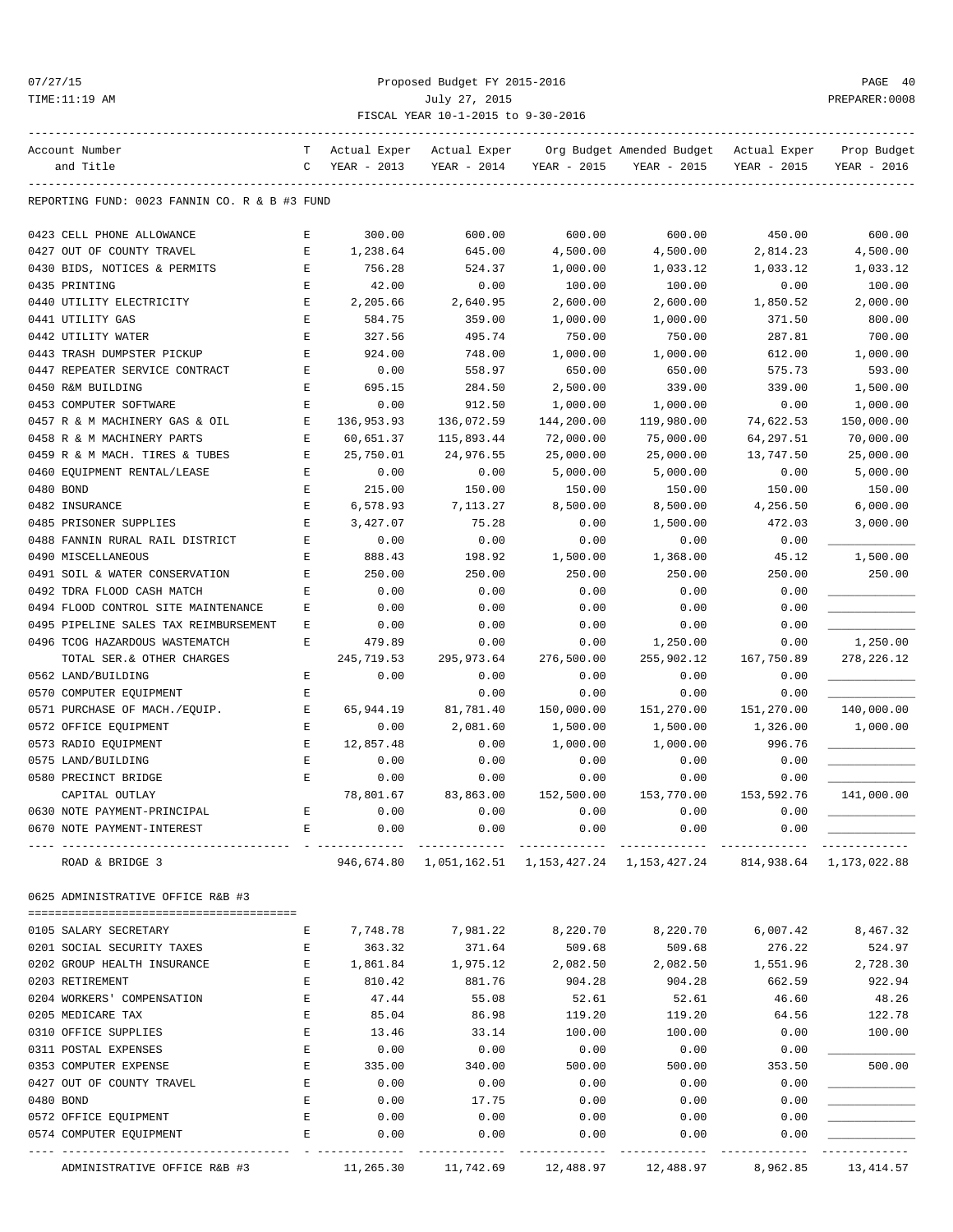07/27/15 Proposed Budget FY 2015-2016 PAGE 41 TIME:11:19 AM July 27, 2015 PREPARER:0008 FISCAL YEAR 10-1-2015 to 9-30-2016

| Account Number |  |  | T Actual Exper Actual Exper Org Budget Amended Budget Actual Exper Prop Budget |  |
|----------------|--|--|--------------------------------------------------------------------------------|--|
| and Title      |  |  | C YEAR - 2013 YEAR - 2014 YEAR - 2015 YEAR - 2015 YEAR - 2015 YEAR - 2016      |  |
|                |  |  |                                                                                |  |

### REPORTING FUND: 0023 FANNIN CO. R & B #3 FUND

| FANNIN CO. R & B #3 FUND |                                                           |  |                         |
|--------------------------|-----------------------------------------------------------|--|-------------------------|
| Income Totals            | 1,065,669.09   1,099,024.50   1,185,916.21   1,185,916.21 |  | 961,959.52 1,206,437.45 |
| Expense Totals           | 957,940.10  1,062,905.20  1,185,916.21  1,185,916.21      |  | 823,901.49 1,206,437.45 |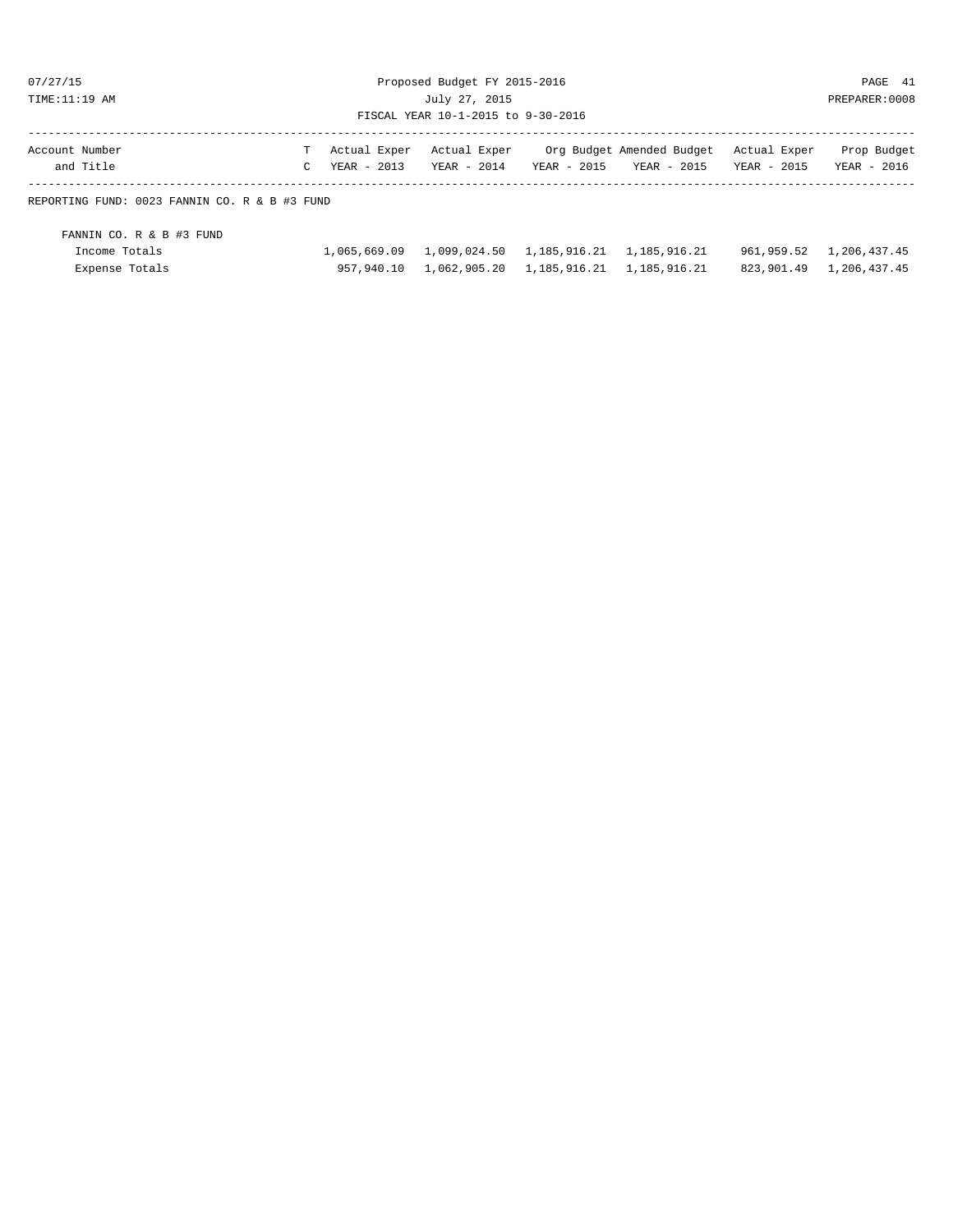|                                               |              |                          | FISCAL YEAR 10-1-2015 to 9-30-2016 |                           |                                                                               |                          |                            |
|-----------------------------------------------|--------------|--------------------------|------------------------------------|---------------------------|-------------------------------------------------------------------------------|--------------------------|----------------------------|
| Account Number                                | T.           |                          |                                    |                           | Actual Exper Actual Exper Org Budget Amended Budget Actual Exper              |                          | Prop Budget                |
| and Title                                     | $\mathbf{C}$ | YEAR - 2013              | YEAR - 2014                        |                           | YEAR - 2015 YEAR - 2015                                                       | YEAR - 2015              | YEAR - 2016                |
| REPORTING FUND: 0024 FANNIN CO. R & B #4 FUND |              |                          |                                    |                           |                                                                               |                          |                            |
| 0300 TOTAL REV/TRANSFERS                      |              |                          |                                    |                           |                                                                               |                          |                            |
| 0124 BEGINNING CASH BALANCE                   | Ι.           | 0.00                     | 0.00                               |                           | 73,500.00 73,500.00 0.00                                                      |                          | 33,500.00                  |
| TOTAL TRANSFERS                               |              | 0.00                     | 0.00                               | 73,500.00<br>----------   | 73,500.00<br>------------                                                     | 0.00                     | 33,500.00                  |
| TOTAL REV/TRANSFERS                           |              | 0.00                     | 0.00                               | 73,500.00                 | 73,500.00                                                                     | 0.00                     | 33,500.00                  |
| 0310 PROPERTY TAXES                           |              |                          |                                    |                           |                                                                               |                          |                            |
| 0110 CURRENT TAXES                            | I.           |                          |                                    |                           | 289,377.02 298,275.51 301,888.06 301,888.06 302,241.83 396,455.62             |                          |                            |
| 0120 DELINQUENT TAXES                         |              | I 10,287.78              | 11,154.41 8,000.00                 |                           | 8,000.00                                                                      | 7,902.12                 | 8,000.00                   |
| PROPERTY TAXES                                |              | ----------<br>299,664.80 | ----------<br>309,429.92           | -----------<br>309,888.06 | .<br>309,888.06                                                               | ----------<br>310,143.95 | 404,455.62                 |
| 0318 OTHER TAXES                              |              |                          |                                    |                           |                                                                               |                          |                            |
| 0120 PAY N LIEU TAX/GRASSLAND                 |              |                          |                                    |                           | $1, 200.00$ $1, 200.00$ $1, 200.00$ $1, 103.93$ $1, 200.00$                   |                          |                            |
| 0121 PAY N LIEU TAX/UTRWD                     |              | I 0.00                   | 0.00                               | 0.00                      | 0.00                                                                          | 0.00                     |                            |
| 0160 SALES TAX REVENUES                       | $\mathbf{I}$ | 27,559.52                | 29,917.61                          | 27,458.11                 | 27,458.11                                                                     | 23, 276.53               | 37,267.11                  |
| OTHER TAXES                                   |              |                          | 29, 393. 45 31, 193. 49            | 28,658.11                 | 28,658.11                                                                     | 24,380.46                | 38,467.11                  |
| 0321 FEES OF TAX COLLECTOR                    |              |                          |                                    |                           |                                                                               |                          |                            |
| 0200 CAR REGISTRATION/SALES TAX               | $\mathbf{I}$ |                          |                                    |                           | 77,622.89 71,964.71 82,000.00 82,000.00 67,976.38 84,931.30                   |                          |                            |
| 0300 COUNTY'S ADDITIONAL \$10                 |              |                          | I 60,597.49 63,068.55              | 50,000.00                 | 50,000.00                                                                     | 45,615.22                | 55,742.50                  |
| 0301 CAR SALES TAX                            |              | 0.00                     | 0.00                               | 0.00                      | 0.00                                                                          | 0.00                     |                            |
| FEES OF TAX COLLECTOR                         |              |                          |                                    |                           | $138,220.38$ $135,033.26$ $132,000.00$ $132,000.00$ $113,591.60$ $140,673.80$ |                          |                            |
| 0330 GRANTS                                   |              |                          |                                    |                           |                                                                               |                          |                            |
|                                               |              |                          |                                    |                           |                                                                               |                          |                            |
| 0200 FEMA GRANT                               | I.           |                          | $0.00$ 0.00                        | 0.00                      | $0.00$ 0.00                                                                   |                          |                            |
| 0220 CETRZ GRANT                              | Ι.           |                          | 27,067.82                          | 0.00                      | 0.00                                                                          | 25,665.23                |                            |
| 0400 NAT. RES. CONS. SERV. GRANT              |              | 0.00                     | 0.00                               | 0.00                      | 0.00                                                                          | 0.00                     |                            |
| 0600 TDRA GRANT                               | I.           | 0.00<br>-------------    | 0.00<br>-------------              | 0.00<br>-------------     | 0.00<br>------------                                                          | 0.00<br>-------------    |                            |
| GRANTS                                        |              | 0.00                     | 27,067.82                          | 0.00                      | 0.00                                                                          | 25,665.23                | 0.00                       |
| 0350 FINES                                    |              |                          |                                    |                           |                                                                               |                          |                            |
| 0403 COUNTY CLERK FINES                       | Ι.           | 15,967.46                | 11,292.51                          | 11,000.00                 | 11,000.00                                                                     | 11,236.00                | 11,959.30                  |
| 0450 DISTRICT CLERK FINES                     | Ι.           | 15,537.76                | 10,184.59                          | 10,000.00                 | 10,000.00                                                                     | 11,194.24                | 11,249.85                  |
| 0455 J. P. #1 FINES                           | I.           | 9,141.85                 | 8,919.10                           | 8,000.00                  | 8,000.00                                                                      | 4,847.21                 | 8,817.45                   |
| 0456 J. P. #2 FINES                           | I            | 1,297.09                 | 882.23                             | 1,000.00                  | 1,000.00                                                                      | 381.50                   | 1,114.85                   |
| 0457 J. P. #3 FINES                           | I.           | 666.50                   | 774.10                             | 700.00                    | 700.00                                                                        | 1,223.34                 | 749.99                     |
| FINES                                         |              | 42,610.66                | -------------<br>32,052.53         | ------------<br>30,700.00 | ----------<br>30,700.00                                                       | -----------<br>28,882.29 | -------------<br>33,891.44 |
| 0360 INTEREST EARNINGS                        |              |                          |                                    |                           |                                                                               |                          |                            |
|                                               |              |                          |                                    |                           |                                                                               |                          |                            |

0100 INTEREST EARNING I 273.48 160.34 157.85 157.85 127.97 157.85 ---- ---------------------------------- - ------------- ------------- ------------- ------------- ------------- ------------- INTEREST EARNINGS 273.48 160.34 157.85 157.85 127.97 157.85

07/27/15 Proposed Budget FY 2015-2016 PAGE 42 TIME:11:19 AM July 27, 2015 PREPARER:0008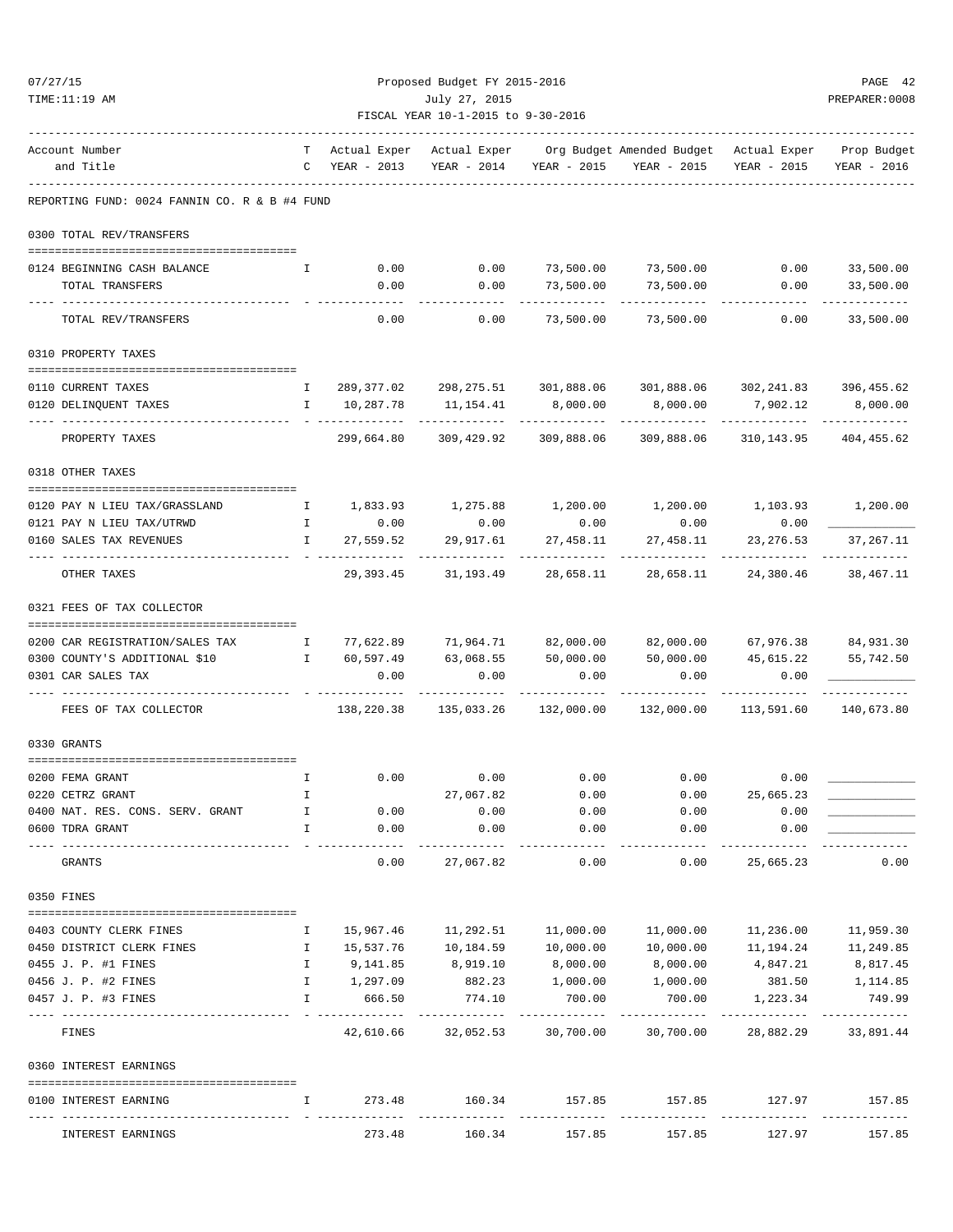| 07/27/15                                                  | Proposed Budget FY 2015-2016 |                        |                                    |                         |                                                                 |                         |                           |  |  |
|-----------------------------------------------------------|------------------------------|------------------------|------------------------------------|-------------------------|-----------------------------------------------------------------|-------------------------|---------------------------|--|--|
| TIME:11:19 AM                                             |                              |                        | July 27, 2015                      |                         |                                                                 |                         | PAGE 43<br>PREPARER: 0008 |  |  |
|                                                           |                              |                        | FISCAL YEAR 10-1-2015 to 9-30-2016 |                         |                                                                 |                         |                           |  |  |
| Account Number                                            |                              | T Actual Exper         |                                    |                         | Actual Exper Org Budget Amended Budget Actual Exper Prop Budget |                         |                           |  |  |
| and Title                                                 |                              | C YEAR - 2013          |                                    | YEAR - 2014 YEAR - 2015 | YEAR - 2015                                                     | YEAR - 2015             | YEAR - 2016               |  |  |
| REPORTING FUND: 0024 FANNIN CO. R & B #4 FUND             |                              |                        |                                    |                         |                                                                 |                         |                           |  |  |
| 0364 SALE OF ASSETS                                       |                              |                        |                                    |                         |                                                                 |                         |                           |  |  |
|                                                           |                              |                        |                                    |                         |                                                                 |                         |                           |  |  |
| 0162 LAND/BUILDING                                        | $\mathbf{I}$                 | 0.00                   | 0.00                               | 0.00                    | 0.00                                                            | 0.00                    |                           |  |  |
| 0163 SALE OF EQUIPMENT                                    | $\mathbf{I}$                 | 10,320.00              | 0.00                               | 21,000.00               | 21,000.00                                                       | 0.00                    | 10,000.00<br>----------   |  |  |
| SALE OF ASSETS                                            |                              | 10,320.00              | 0.00                               | 21,000.00               | 21,000.00                                                       | 0.00                    | 10,000.00                 |  |  |
| 0370 MISCELLANEOUS REVENUES                               |                              |                        |                                    |                         |                                                                 |                         |                           |  |  |
| 0120 STATE LATERAL ROAD                                   | Ι.                           | 7,854.24               | 8,096.53                           | 8,600.00                | 8,600.00                                                        | 7,841.67                | 8,600.00                  |  |  |
| 0125 TDT WEIGHT FEES                                      | $\mathbf{I}$                 | 12,163.91              | 14,869.45                          | 15,000.00               | 15,000.00                                                       | 18,492.76               | 15,000.00                 |  |  |
| 0130 REFUNDS & MISCELLANEOUS                              | $\mathbf{I}$                 | 1,965.35               | 3,296.50                           | 4,200.00                | 4,200.00                                                        | 0.00                    | 3,500.00                  |  |  |
| 0138 SALE OF SCRAP IRON                                   | $\mathbf{I}$                 | 5,072.80               | 0.00                               | 0.00                    | 0.00                                                            | 0.00                    | 2,887.20                  |  |  |
| 0140 PROCEEDS OF LOAN                                     | $\mathbf{I}$                 | 0.00                   | 0.00                               | 0.00                    | 0.00                                                            | 0.00                    |                           |  |  |
| 0145 REIMBURSEMENT OF MATERIALS                           | $\mathbf{I}$                 | 5,602.46               | 9,747.82                           | 8,000.00                | 8,000.00                                                        | 2,499.82                | 4,000.00                  |  |  |
| 0146 SALE OF RECYCLED MATERIALS                           | Ι.                           |                        |                                    | 0.00                    | 0.00                                                            | 0.00                    |                           |  |  |
| 0147 OFFICE RENTAL                                        | $\mathbf{I}$                 | 1,500.00               | 1,950.00                           | 1,350.00                | 1,350.00                                                        | 1,050.00                | 1,350.00                  |  |  |
| MISCELLANEOUS REVENUES                                    |                              |                        | 34, 158. 76 37, 960. 30            | 37,150.00               | 37,150.00                                                       | 29,884.25               | 35, 337. 20               |  |  |
| 0509 CONTINGENCY                                          |                              |                        |                                    |                         |                                                                 |                         |                           |  |  |
| 0475 CONTINGENCY                                          | Е                            | 0.00                   | 0.00                               | 15,000.00               | 11,000.00                                                       | 0.00                    | 47,376.62                 |  |  |
| CONTINGENCY                                               |                              | 0.00                   | 0.00                               | 15,000.00               | 11,000.00                                                       | 0.00                    | ----------<br>47,376.62   |  |  |
| 0624 ROAD & BRIDGE 4                                      |                              |                        |                                    |                         |                                                                 |                         |                           |  |  |
|                                                           |                              |                        |                                    |                         |                                                                 |                         |                           |  |  |
| 0100 COMPENSATION PAY                                     | Е                            |                        | $0.00$ $0.00$ $0.00$ $0.00$        |                         | 0.00                                                            | 0.00                    |                           |  |  |
| 0101 SALARY ELECTED OFFICIAL E                            |                              | 42,161.10              | 48,458.02 49,911.81                |                         | 49,911.81 36,474.11                                             |                         | 51,409.16                 |  |  |
| 0105 SALARY SECRETARY                                     | E                            | 20,523.99              | 21,472.92                          | 22,910.11               | 22,910.11                                                       | 16,742.04               | 23,597.41                 |  |  |
| 0106 SALARY PRECINCT EMPLOYEES                            | E                            | 114,785.42             | 146,544.38                         | 146,873.77              | 146,873.77                                                      | 96, 415.11              | 142, 134. 20              |  |  |
| 0107 REGULAR-TEMP. PART-TIME                              | Ε                            | 32,967.29              | 29,582.58                          | 26,176.80               | 26,176.80                                                       | 14,557.91               | 26,176.80                 |  |  |
| 0108 LABOR REIMBURSEMENT                                  | E                            | 0.00                   | 0.00                               | 0.00                    | 0.00                                                            | 0.00                    |                           |  |  |
| TOTAL SALARIES                                            |                              | 210,437.80             | 246,057.90                         | 245,872.49              | 245,872.49                                                      | 164, 189. 17            | 243, 317.57               |  |  |
| 0201 SOCIAL SECURITY TAXES<br>0202 GROUP HEALTH INSURANCE | Ε<br>E                       | 12,890.73              | 15,202.13                          | 15,281.19               | 15,281.19<br>58,310.00                                          | 10,158.58               | 15,085.69                 |  |  |
| 0203 RETIREMENT                                           | $\mathbf E$                  | 43,138.02<br>18,551.71 | 54,090.87<br>27,188.62             | 58,310.00<br>27,045.79  | 27,045.79                                                       | 39, 317.46<br>18,124.03 | 63,792.47<br>26,521.62    |  |  |
| 0204 WORKERS' COMPENSATION                                | E                            | 9,249.12               | 11,314.80                          | 10,178.02               | 10,178.02                                                       | 8,695.88                | 8,477.45                  |  |  |
| 0205 MEDICARE TAX                                         | E                            | 3,014.66               | 3,555.34                           | 3,573.83                | 3,573.83                                                        | 2,376.07                | 3,528.10                  |  |  |
| 0206 UNEMPLOYMENT EXPENSE                                 | E                            | 0.00                   | 0.00                               | 1,000.00                | 1,000.00                                                        | 0.00                    | 1,000.00                  |  |  |
| TOTAL EMPLOYEE BENEFITS                                   |                              | 86,844.24              | 111,351.76                         | 115,388.83              | 115,388.83                                                      | 78,672.02               | 118,405.33                |  |  |
| 0310 OFFICE SUPPLIES                                      | E                            | 189.03                 | 110.17                             | 250.00                  | 250.00                                                          | 36.36                   | 250.00                    |  |  |
| 0314 EMPLOYEE PHYSICALS                                   | E                            | 103.00                 | 0.00                               | 150.00                  | 150.00                                                          | 0.00                    | 150.00                    |  |  |
| 0340 SHOP SUPPLIES                                        | E                            | 679.25                 | 1,470.97                           | 1,500.00                | 1,500.00                                                        | 1,131.21                | 1,500.00                  |  |  |
| 0341 R & B MAT. ROCK & GRAVEL                             | E                            | 45,656.28              | 71,439.54                          | 60,000.00               | 74,156.72                                                       | 60,398.93               | 75,000.00                 |  |  |
| 0342 R & B MAT. CULVERTS                                  | E                            | 6,241.60               | 4,081.50                           | 5,000.00                | 5,000.00                                                        | 1,860.78                | 5,000.00                  |  |  |
| 0343 R & B MAT. HARDWRE & LUMB                            | E                            | 3,826.80               | 1,646.98                           | 2,500.00                | 2,500.00                                                        | 2,006.30                | 2,500.00                  |  |  |
| 0344 R & B MAT. ASPHALT/RD OIL                            | $\mathbf E$                  | 40,923.80              | 24, 114.73                         | 35,000.00               | 35,000.00                                                       | 16,845.79               | 50,000.00                 |  |  |
| 0345 CHEMICALS                                            | Е                            | 0.00                   | 0.00                               | 300.00                  | 300.00                                                          | 0.00                    | 300.00                    |  |  |
| 0346 CETRZ EXPENDITURES                                   | E                            |                        | 55,559.09                          | 0.00                    | 0.00                                                            | 0.00                    |                           |  |  |
| 0350 DEBRIS REMOVAL                                       | E                            | 0.00                   | 0.00                               | 0.00                    | 0.00                                                            | 0.00                    |                           |  |  |
| 0395 EMPLOYEE UNIFORMS<br>TOTAL R&B MATERIALS             | E                            | 2,057.55<br>99,677.31  | 2,913.36                           | 2,500.00<br>107,200.00  | 2,500.00<br>121,356.72                                          | 1,285.64<br>83,565.01   | 2,500.00<br>137,200.00    |  |  |
|                                                           |                              |                        | 161,336.34                         |                         |                                                                 |                         |                           |  |  |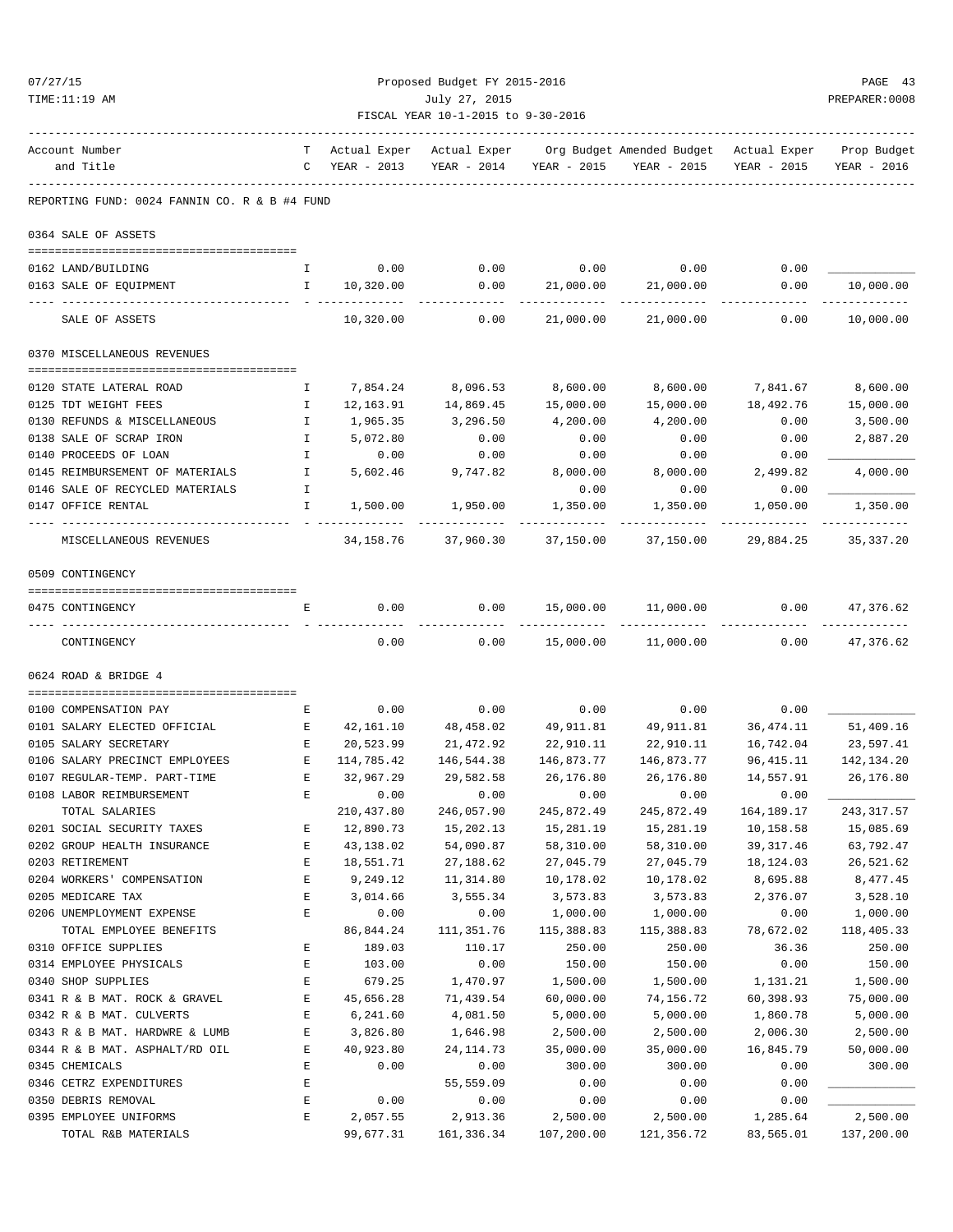## 07/27/15 Proposed Budget FY 2015-2016 PAGE 44 TIME:11:19 AM July 27, 2015 PREPARER:0008 FISCAL YEAR 10-1-2015 to 9-30-2016

| Account Number                                | т | Actual Exper | Actual Exper |             | Org Budget Amended Budget                           | Actual Exper | Prop Budget |
|-----------------------------------------------|---|--------------|--------------|-------------|-----------------------------------------------------|--------------|-------------|
| and Title                                     | C | YEAR - 2013  | YEAR - 2014  | YEAR - 2015 | YEAR - 2015                                         | YEAR - 2015  | YEAR - 2016 |
| REPORTING FUND: 0024 FANNIN CO. R & B #4 FUND |   |              |              |             |                                                     |              |             |
| 0400 LEGAL FEES                               | E | 0.00         | 0.00         | 0.00        | 0.00                                                | 0.00         |             |
| 0420 UTILITY TELEPHONE                        | Е | 1,335.48     | 1,298.67     | 1,500.00    | 1,500.00                                            | 1,107.35     | 1,500.00    |
| 0421 DSL INTERNET                             | Ε | 568.80       | 521.40       | 550.00      | 550.00                                              | 426.60       | 575.00      |
| 0423 CELL PHONE ALLOWANCE                     | Ε | 100.00       | 600.00       | 400.00      | 400.00                                              | 300.00       |             |
| 0427 OUT OF COUNTY TRAVEL                     | Е | 1,064.69     | 1,295.50     | 1,600.00    | 4,600.00                                            | 3,875.24     | 4,600.00    |
| 0430 BIDS, NOTICES & PERMITS                  | Е | 660.25       | 141.88       | 200.00      | 200.00                                              | 120.12       | 200.00      |
| 0435 PRINTING                                 | Е | 44.56        | 0.00         | 100.00      | 100.00                                              | 0.00         | 100.00      |
| 0440 UTILITY ELECTRICITY                      | Е | 3,917.22     | 3,688.46     | 4,000.00    | 4,000.00                                            | 2,389.48     | 4,000.00    |
| 0441 UTILITY GAS                              | E | 442.96       | 729.00       | 750.00      | 750.00                                              | 526.88       | 750.00      |
| 0442 UTILITY WATER                            | Е | 919.45       | 2,134.32     | 2,000.00    | 2,000.00                                            | 1,453.17     | 2,000.00    |
| 0443 TRASH PICKUP                             | Е | 2,635.44     | 2,000.95     | 3,500.00    | 2,250.00                                            | 1,377.72     | 2,750.00    |
| 0447 REPEATER SERVICE CONTRACT                | E | 0.00         | 558.97       | 575.73      | 575.73                                              | 575.73       | 593.00      |
| 0450 R&M BUILDING                             | Е | 240.60       | 813.01       | 500.00      | 500.00                                              | 0.00         | 2,000.00    |
| 0453 COMPUTER SOFTWARE                        | E | 0.00         | 912.50       | 0.00        | 0.00                                                | 0.00         |             |
| 0457 R & M MACHINERY GAS & OIL                | Е | 51,577.41    | 57,914.40    | 55,000.00   | 53,889.95                                           | 34,606.54    | 65,000.00   |
| 0458 R & M MACHINERY PARTS                    | Ε | 16,533.74    | 26,084.05    | 20,000.00   | 21,739.86                                           | 14,692.43    | 20,000.00   |
| 0459 R & M MACH. TIRES & TUBES                | Е | 5,345.58     | 5,789.76     | 6,000.00    | 6,000.00                                            | 4,660.61     | 6,000.00    |
| 0460 EQUIPMENT RENTAL/LEASE                   | Е | 0.00         | 0.00         | 17,103.42   | 17,103.42                                           | 0.00         | 17,103.42   |
| 0480 BOND                                     | Е | 87.50        | 0.00         | 178.00      | 178.00                                              | 178.00       |             |
| 0482 INSURANCE                                | E | 6,052.93     | 6,390.26     | 6,000.00    | 6,000.00                                            | 3,972.50     | 6,000.00    |
| 0485 PRISONER'S SUPPLIES                      | E | 1,733.25     | 50.44        | 500.00      | 977.96                                              | 524.15       | 800.00      |
| 0488 FANNIN RURAL RAIL DISTRICT               | Е | 0.00         | 0.00         | 0.00        | 0.00                                                | 0.00         |             |
| 0490 MISCELLANEOUS                            | E | 339.30       | 81.60        | 500.00      | 500.00                                              | 24.96        | 500.00      |
| 0491 SOIL & WATER CONSERVATION                | E | 250.00       | 250.00       | 250.00      | 250.00                                              | 250.00       | 250.00      |
| 0492 TDRA FLOOD CASH MATCH                    | Е | 0.00         | 0.00         | 0.00        | 0.00                                                | 0.00         |             |
| 0494 FLOOD CONTROL SITE MAINTENANCE           | Е | 0.00         | 0.00         | 0.00        | 0.00                                                | 0.00         |             |
| 0495 PIPELINE SALES TAX REIMBURSEMENT         | Е | 0.00         | 0.00         | 0.00        | 0.00                                                | 0.00         |             |
| 0496 TCOG HAZARDOUS WASTEMATCH                | E | 479.89       | 0.00         | 0.00        | 1,250.00                                            | 0.00         | 1,250.00    |
| TOTAL SER. & OTHER CHARGES                    |   | 94,329.05    | 111,255.17   | 121,207.15  | 125, 314.92                                         | 71,061.48    | 135,971.42  |
| 0570 COMPUTER EQUIPMENT                       | Е |              | 0.00         | 0.00        | 1,632.09                                            | 1,632.09     | 1,247.51    |
| 0571 PURCHASE OF MACH./EOUIP.                 | Е | 24,941.57    | 14,500.00    | 15,896.58   | 0.00                                                | 0.00         |             |
| 0573 RADIO EQUIPMENT                          | Е | 7,669.68     | 0.00         | 0.00        | 0.00                                                | 0.00         |             |
| 0575 BUILDING                                 | Ε | 0.00         | 0.00         | 0.00        | 0.00                                                | 0.00         |             |
| CAPITAL OUTLAY                                |   | 32,611.25    | 14,500.00    | 15,896.58   | 1,632.09                                            | 1,632.09     | 1,247.51    |
|                                               |   |              |              |             |                                                     |              |             |
| ROAD & BRIDGE 4                               |   | 523,899.65   | 644,501.17   |             | 605,565.05 609,565.05 399,119.77                    |              | 636,141.83  |
| 0625 ADMINISTRATIVE OFFICE R&B #4             |   |              |              |             |                                                     |              |             |
| 0105 SALARY SECRETARY                         | Е | 7,748.78     | 7,981.22     | 8,220.70    | 8,220.70                                            | 6,007.42     | 8,467.32    |
| 0201 SOCIAL SECURITY TAXES                    | Е | 363.32       | 371.64       | 509.68      | 509.68                                              | 276.22       | 524.97      |
| 0202 GROUP HEALTH INSURANCE                   | Ε | 1,861.84     | 1,975.12     | 2,082.50    | 2,082.50                                            | 1,551.96     | 2,278.30    |
| 0203 RETIREMENT                               | E | 810.42       | 881.76       | 904.28      | 904.28                                              | 662.59       | 922.94      |
| 0204 WORKERS' COMPENSATION                    | Е | 47.44        | 55.08        | 52.61       | 52.61                                               | 46.60        | 48.26       |
| 0205 MEDICARE TAX                             | E | 85.04        | 86.98        | 119.20      | 119.20                                              | 64.56        | 122.78      |
| 0310 OFFICE SUPPLIES                          | E | 0.00         | 0.00         | 100.00      | 100.00                                              | 0.00         | 100.00      |
| 0311 POSTAL EXPENSES                          | Ε | 0.00         | 0.00         | 0.00        | 0.00                                                | 0.00         |             |
| 0353 COMPUTER EXPENSE                         | Ε | 335.00       | 340.00       | 500.00      | 500.00                                              | 353.50       | 500.00      |
| 0427 OUT OF COUNTY TRAVEL                     | Е | 0.00         | 0.00         | 0.00        | 0.00                                                | 0.00         |             |
| 0480 BOND                                     | E | 0.00         | 17.75        | 0.00        | 0.00                                                | 0.00         |             |
| 0572 OFFICE EQUIPMENT                         | Е | 0.00         | 0.00         | 0.00        | 0.00                                                | 0.00         |             |
| 0574 COMPUTER EQUIPMENT                       | E | 0.00         | 0.00         | 0.00        | 0.00                                                | 0.00         |             |
|                                               |   |              |              |             |                                                     |              |             |
| ADMINISTRATIVE OFFICE R&B #4                  |   |              |              |             | $11, 251.84$ $11, 709.55$ $12, 488.97$ $12, 488.97$ | 8,962.85     | 12,964.57   |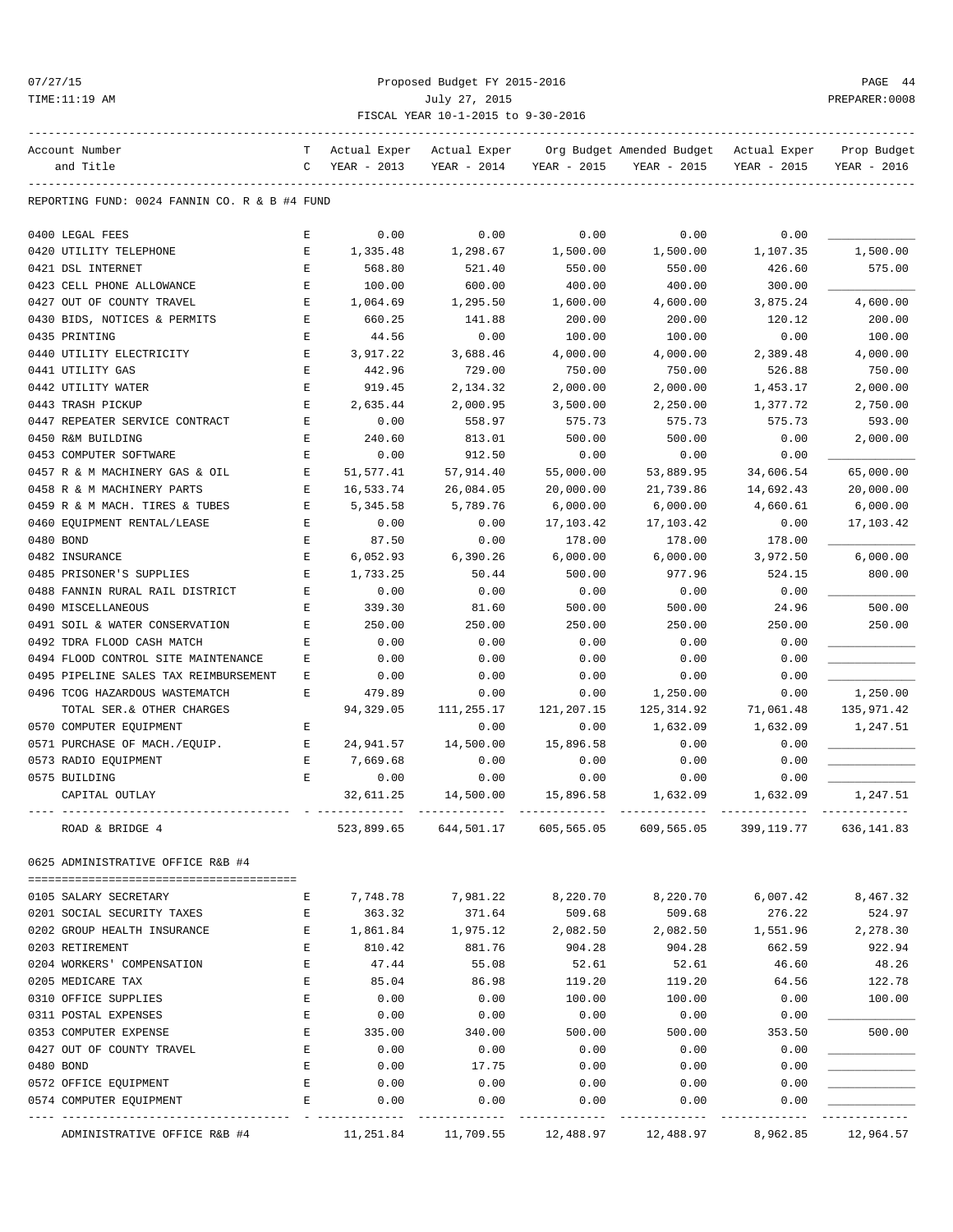| 07/27/1 |  |  |  |
|---------|--|--|--|
|         |  |  |  |

Proposed Budget FY 2015-2016 PAGE 45 TIME:11:19 AM July 27, 2015 PREPARER:0008 FISCAL YEAR 10-1-2015 to 9-30-2016

| Account Number                                | T Actual Exper Actual Exper     |  |             | Org Budget Amended Budget Actual Exper | Prop Budget |
|-----------------------------------------------|---------------------------------|--|-------------|----------------------------------------|-------------|
| and Title                                     | $C = YFAR = 2013$ $YFAR = 2014$ |  | YEAR - 2015 | YEAR - 2015 YEAR - 2015                | YEAR - 2016 |
| REPORTING FUND: 0024 FANNIN CO. R & B #4 FUND |                                 |  |             |                                        |             |

| FANNIN CO. R & B #4 FUND |              |            |            |            |            |            |
|--------------------------|--------------|------------|------------|------------|------------|------------|
| Income Totals            | 554,641.53   | 572,897.66 | 633,054.02 | 633,054.02 | 532,675.75 | 696,483.02 |
| Expense Totals           | 535, 151, 49 | 656,210.72 | 633,054.02 | 633,054.02 | 408,082.62 | 696,483.02 |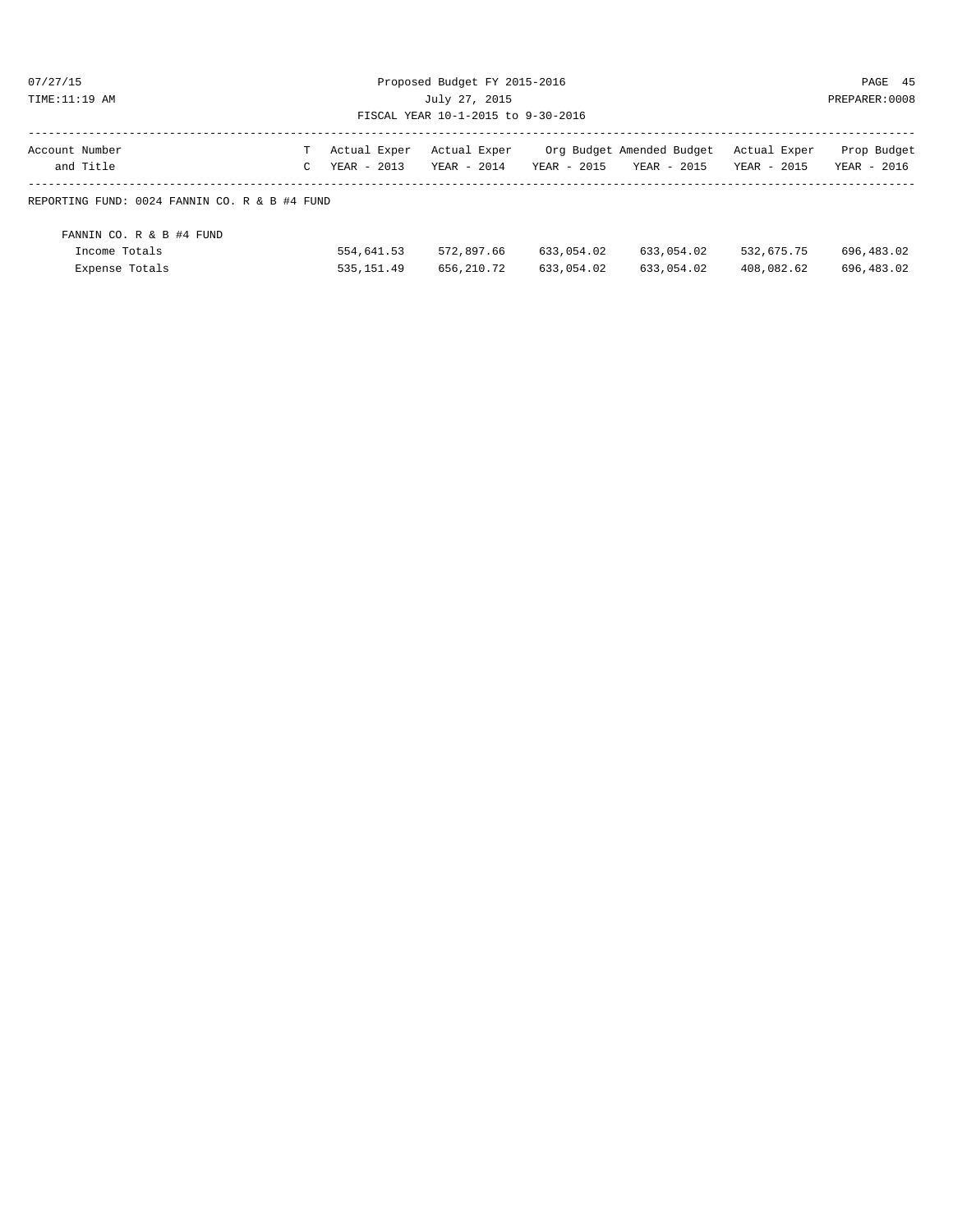| 07/27/15 |                                                                                            |              |        | Proposed Budget FY 2015-2016       |                   |                                                                              |            | PAGE 46        |
|----------|--------------------------------------------------------------------------------------------|--------------|--------|------------------------------------|-------------------|------------------------------------------------------------------------------|------------|----------------|
|          | TIME:11:19 AM                                                                              |              |        | July 27, 2015                      |                   |                                                                              |            | PREPARER: 0008 |
|          |                                                                                            |              |        | FISCAL YEAR 10-1-2015 to 9-30-2016 |                   |                                                                              |            |                |
|          | Account Number                                                                             | T.           |        |                                    |                   | Actual Exper Actual Exper Org Budget Amended Budget Actual Exper Prop Budget |            |                |
|          | and Title<br>-----------------                                                             |              |        |                                    |                   | C YEAR - 2013 YEAR - 2014 YEAR - 2015 YEAR - 2015 YEAR - 2015                |            | YEAR - 2016    |
|          | REPORTING FUND: 0025 FANNIN COUNTY BEES                                                    |              |        |                                    |                   |                                                                              |            |                |
|          | 0300 CASH                                                                                  |              |        |                                    |                   |                                                                              |            |                |
|          |                                                                                            | $\mathbf{I}$ | 0.00   | 0.00                               | 0.00              | 0.00                                                                         | 0.00       | 1,000.00       |
|          | 0125 BEGINNING CASH BALANCE                                                                |              |        |                                    |                   | ---------                                                                    | ---------- | ---------      |
|          | CASH                                                                                       |              | 0.00   | 0.00                               | 0.00              | 0.00                                                                         | 0.00       | 1,000.00       |
|          | 0370 MISC. INCOME                                                                          |              |        |                                    |                   |                                                                              |            |                |
|          | 0105 SALARY                                                                                |              | 0.00   | $0.00$ 0.00                        |                   | 0.00                                                                         | 0.00       |                |
|          | 0138 SALE OF SCRAP IRON<br>$\mathbf{I}$ and $\mathbf{I}$ and $\mathbf{I}$ and $\mathbf{I}$ |              |        |                                    |                   | $527.20$ 1,652.65 1,200.00 1,200.00                                          | 0.00       |                |
|          | 0625 DONATIONS                                                                             | $\mathbf{I}$ | 0.00   | 105.00                             | 0.00              | 0.00                                                                         | 0.00       |                |
|          | MISC. INCOME                                                                               |              | 527.20 |                                    | 1,757.65 1,200.00 | 1,200.00                                                                     | 0.00       | 0.00           |
|          | 0625 FANNIN COUNTY BEES                                                                    |              |        |                                    |                   |                                                                              |            |                |
|          | 0310 OFFICE SUPPLIES                                                                       | E            | 50.00  | 50.00                              | 500.00            | 500.00                                                                       | 130.00     | 300.00         |
|          | 0343 ROAD SIGNS                                                                            | E            | 400.00 | 525.00                             | 0.00              | 0.00                                                                         | 0.00       |                |
|          | 0353 COMPUTER EXPENSE                                                                      | E            | 0.00   | 0.00                               | 0.00              | 0.00                                                                         | 0.00       |                |
|          | 0427 TRAVEL EXPENSE                                                                        | $E_{\rm{L}}$ | 262.00 | 180.00                             | 700.00            | 700.00                                                                       | 0.00       | 700.00         |
|          | 0572 OFFICE EQUIPMENT                                                                      | F.,          | 0.00   | 0.00                               | 0.00              | 0.00                                                                         | 0.00       |                |
|          | FANNIN COUNTY BEES                                                                         |              | 712.00 | 755.00                             | 1,200.00          | 1,200.00                                                                     | 130.00     | 1,000.00       |
|          | FANNIN COUNTY BEES                                                                         |              |        |                                    |                   |                                                                              |            |                |
|          | Income Totals                                                                              |              | 527.20 | 1,757.65 1,200.00                  |                   | $1,200.00$ 0.00                                                              |            | 1,000.00       |
|          | Expense Totals                                                                             |              | 712.00 | 755.00                             | 1,200.00          | 1,200.00                                                                     | 130.00     | 1,000.00       |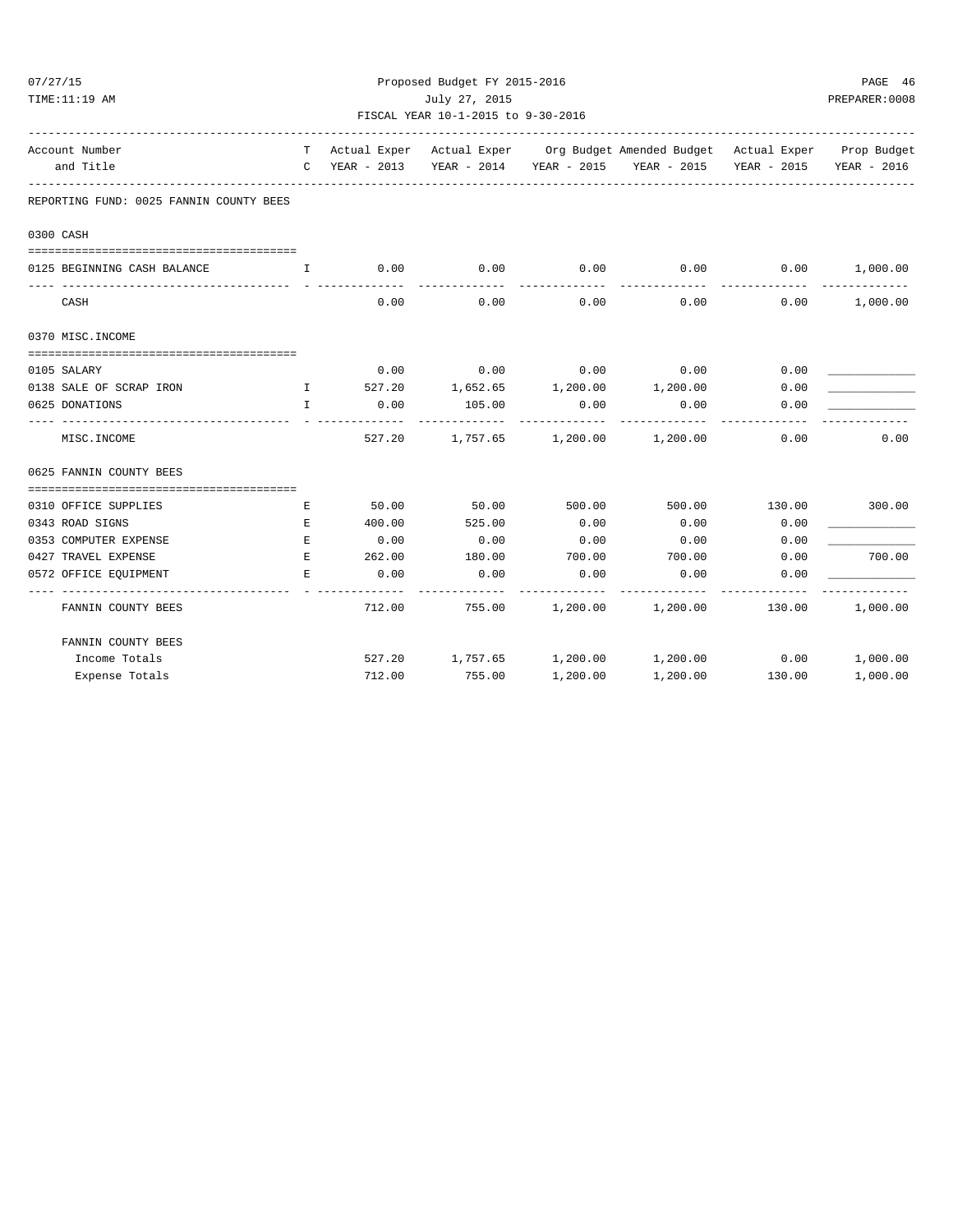| 07/27/15<br>TIME:11:19 AM                                                  |              |          | Proposed Budget FY 2015-2016<br>July 27, 2015 |          |                                                                                |                   | PAGE 47<br>PREPARER: 0008 |
|----------------------------------------------------------------------------|--------------|----------|-----------------------------------------------|----------|--------------------------------------------------------------------------------|-------------------|---------------------------|
|                                                                            |              |          | FISCAL YEAR 10-1-2015 to 9-30-2016            |          |                                                                                |                   |                           |
| -----------------------------------<br>Account Number                      |              |          |                                               |          | T Actual Exper Actual Exper Org Budget Amended Budget Actual Exper Prop Budget |                   |                           |
| and Title                                                                  |              |          |                                               |          | C YEAR - 2013 YEAR - 2014 YEAR - 2015 YEAR - 2015 YEAR - 2015 YEAR - 2016      |                   |                           |
| REPORTING FUND: 0026 J.P.#1 JUST.CT.TECHNOLOGY                             |              |          |                                               |          |                                                                                |                   |                           |
| 0300 CASH                                                                  |              |          |                                               |          |                                                                                |                   |                           |
|                                                                            |              |          |                                               |          |                                                                                |                   |                           |
| 0126 BEGINNING CASH BALANCE                                                | $\mathbf{I}$ |          |                                               |          | $0.00$ $0.00$ $1,000.00$ $1,000.00$ $0.00$ $1,000.00$                          |                   |                           |
| CASH                                                                       |              | 0.00     |                                               |          | $0.00$ $1,000.00$ $1,000.00$ $0.00$ $1,000.00$                                 |                   |                           |
| 0360 INTEREST EARNINGS                                                     |              |          |                                               |          |                                                                                |                   |                           |
| 0100 INTEREST EARNINGS                                                     | $\mathbb{I}$ |          | 17.62 33.24                                   | 20.00    |                                                                                | 20.00 24.69 20.00 |                           |
| INTEREST EARNINGS                                                          |              |          | 17.62 33.24                                   |          | 20.00 20.00 24.69                                                              |                   | 20.00                     |
| 0370 MISCELLANEOUS INCOME                                                  |              |          |                                               |          |                                                                                |                   |                           |
| 0455 J.P.#1 TECHNOLOGY FEES                                                |              |          |                                               |          | $I$ 4,214.95 4,611.87 4,000.00 4,000.00 2,346.87                               |                   | 4,000.00                  |
| MISCELLANEOUS INCOME                                                       |              |          |                                               |          | $4,214.95$ $4,611.87$ $4,000.00$ $4,000.00$ $2,346.87$                         | -------------     | 4,000.00                  |
| 0455 J.P.#1 TECHNOLOGY EQUIP.                                              |              |          |                                               |          |                                                                                |                   |                           |
|                                                                            |              |          |                                               |          |                                                                                |                   |                           |
| 0420 OMNIBASE TELEPHONE LINE $E$ 614.51 951.60 800.00 800.00 536.90 735.00 |              |          |                                               |          |                                                                                |                   |                           |
| 0572 OFFICE EQUIPMENT                                                      |              |          |                                               |          | E 1,066.45 3,786.00 4,220.00 4,220.00 2,823.90                                 |                   | 4,285.00                  |
| J.P.#1 TECHNOLOGY EQUIP.                                                   |              |          |                                               |          | $1,680.96$ $4,737.60$ $5,020.00$ $5,020.00$ $3,360.80$                         |                   | -------------<br>5,020.00 |
| J.P.#1 JUST.CT.TECHNOLOGY                                                  |              |          |                                               |          |                                                                                |                   |                           |
| Income Totals                                                              |              |          |                                               |          | $4,232.57$ $4,645.11$ $5,020.00$ $5,020.00$ $2,371.56$                         |                   | 5,020.00                  |
| Expense Totals                                                             |              | 1,680.96 | 4,737.60                                      | 5,020.00 | 5,020.00                                                                       | 3,360.80          | 5,020.00                  |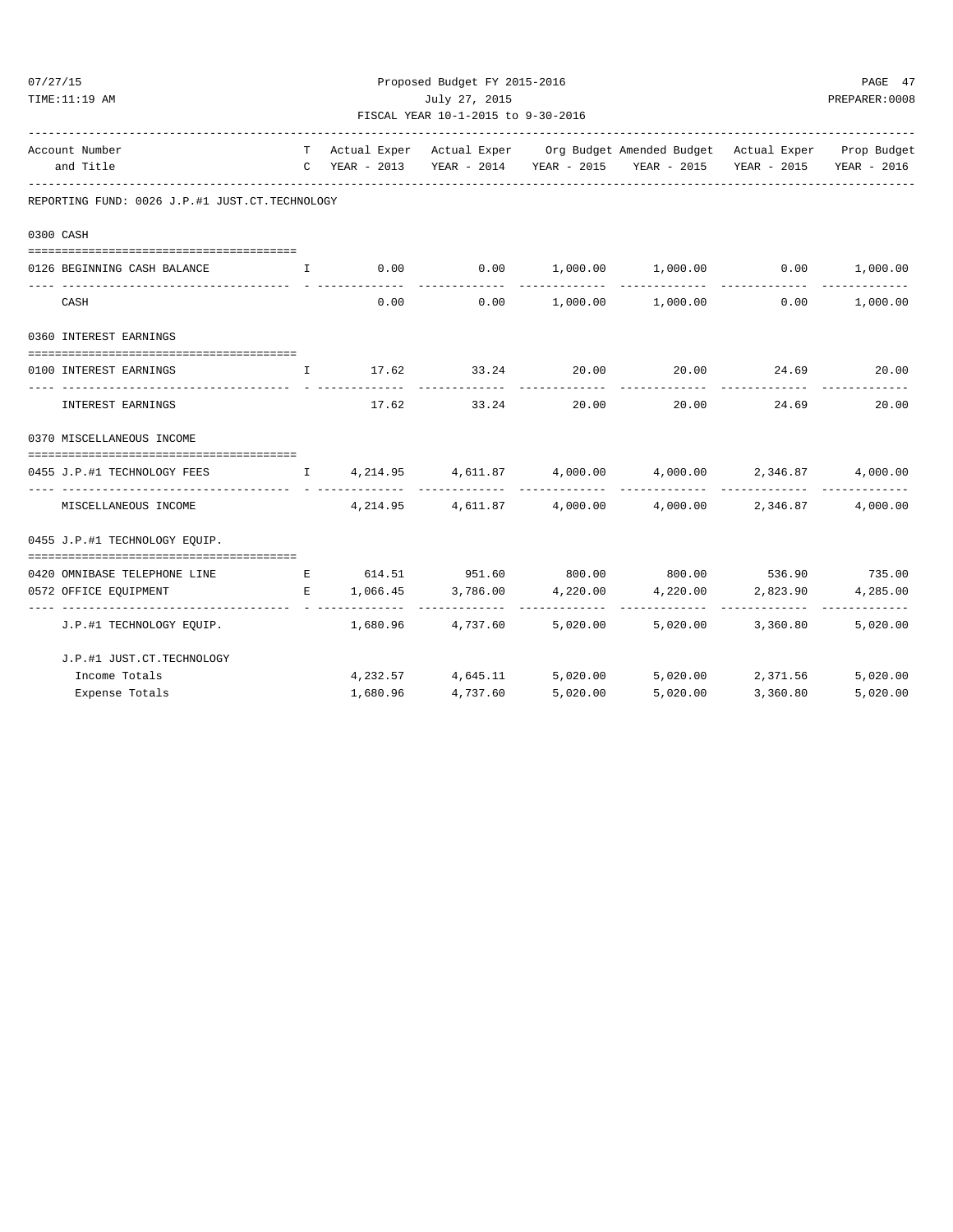| 07/27/15<br>TIME:11:19 AM                                      | Proposed Budget FY 2015-2016<br>July 27, 2015<br>FISCAL YEAR 10-1-2015 to 9-30-2016 |        |                                       |                |                                                                                                                                                                                                                                                                                                                  |                   | PAGE 48<br>PREPARER: 0008 |
|----------------------------------------------------------------|-------------------------------------------------------------------------------------|--------|---------------------------------------|----------------|------------------------------------------------------------------------------------------------------------------------------------------------------------------------------------------------------------------------------------------------------------------------------------------------------------------|-------------------|---------------------------|
| Account Number<br>and Title                                    |                                                                                     |        |                                       |                | T Actual Exper Actual Exper Org Budget Amended Budget Actual Exper Prop Budget<br>C YEAR - 2013 YEAR - 2014 YEAR - 2015 YEAR - 2015 YEAR - 2015                                                                                                                                                                  |                   | YEAR - 2016               |
| REPORTING FUND: 0027 J.P.#2 JUST.CT.TECHNOLOGY                 |                                                                                     |        |                                       |                |                                                                                                                                                                                                                                                                                                                  |                   |                           |
| 0300 CASH                                                      |                                                                                     |        |                                       |                |                                                                                                                                                                                                                                                                                                                  |                   |                           |
| 0127 BEGINNING CASH                                            | I                                                                                   |        |                                       |                | $0.00$ $2,000.00$ $2,000.00$ $0.00$ $2,000.00$                                                                                                                                                                                                                                                                   |                   |                           |
| CASH                                                           |                                                                                     |        | 0.00<br>0.00                          | -------------- | $2,000.00$ $2,000.00$ $0.00$                                                                                                                                                                                                                                                                                     |                   | 2,000.00                  |
| 0360 INTEREST EARNINGS<br>--------------------------           |                                                                                     |        |                                       |                |                                                                                                                                                                                                                                                                                                                  |                   |                           |
| 0100 INTEREST EARNINGS<br>------------------  - -------------- |                                                                                     |        |                                       |                | $\mathbf{I}$ and $\mathbf{I}$ and $\mathbf{I}$ and $\mathbf{I}$ and $\mathbf{I}$ and $\mathbf{I}$ and $\mathbf{I}$ and $\mathbf{I}$ and $\mathbf{I}$ and $\mathbf{I}$ and $\mathbf{I}$ and $\mathbf{I}$ and $\mathbf{I}$ and $\mathbf{I}$ and $\mathbf{I}$ and $\mathbf{I}$ and $\mathbf{I}$ and<br>------------ |                   |                           |
| INTEREST EARNINGS                                              |                                                                                     | 4.41   | 8.50                                  | 7.00           | 7.00                                                                                                                                                                                                                                                                                                             | 5.44              | 7.00                      |
| 0370 MISCELLANEOUS INCOME                                      |                                                                                     |        |                                       |                |                                                                                                                                                                                                                                                                                                                  |                   |                           |
| 0456 J.P.#2 TECHNOLOGY FEES                                    |                                                                                     |        |                                       |                | $\qquad \qquad \text{1} \qquad \qquad \text{812.21} \qquad \qquad \text{593.12} \qquad \qquad \text{1,000.00} \qquad \qquad \text{1,000.00} \qquad \qquad \text{171.01} \qquad \qquad \text{300.00}$                                                                                                             |                   |                           |
| MISCELLANEOUS INCOME                                           |                                                                                     |        |                                       |                | 812.21 593.12 1,000.00 1,000.00                                                                                                                                                                                                                                                                                  | 171.01            | 300.00                    |
| 0456 TECHNOLOGY EQUIPMENT                                      |                                                                                     |        |                                       |                |                                                                                                                                                                                                                                                                                                                  |                   |                           |
| 0572 OFFICE EQUIPMENT                                          | E                                                                                   | 272.59 |                                       |                | $0.00$ $3,007.00$ $3,007.00$ $2,994.73$ $2,307.00$<br>--------------                                                                                                                                                                                                                                             |                   |                           |
| --------------------<br>TECHNOLOGY EQUIPMENT                   |                                                                                     | 272.59 | 0.00                                  |                | 3,007.00 3,007.00 2,994.73                                                                                                                                                                                                                                                                                       |                   | 2,307.00                  |
| J.P.#2 JUST.CT.TECHNOLOGY                                      |                                                                                     |        |                                       |                |                                                                                                                                                                                                                                                                                                                  |                   |                           |
| Income Totals<br>Expense Totals                                |                                                                                     |        | 816.62 601.62 3,007.00<br>272.59 0.00 | 3,007.00       | 3,007.00 176.45                                                                                                                                                                                                                                                                                                  | 3,007.00 2,994.73 | 2,307.00<br>2,307.00      |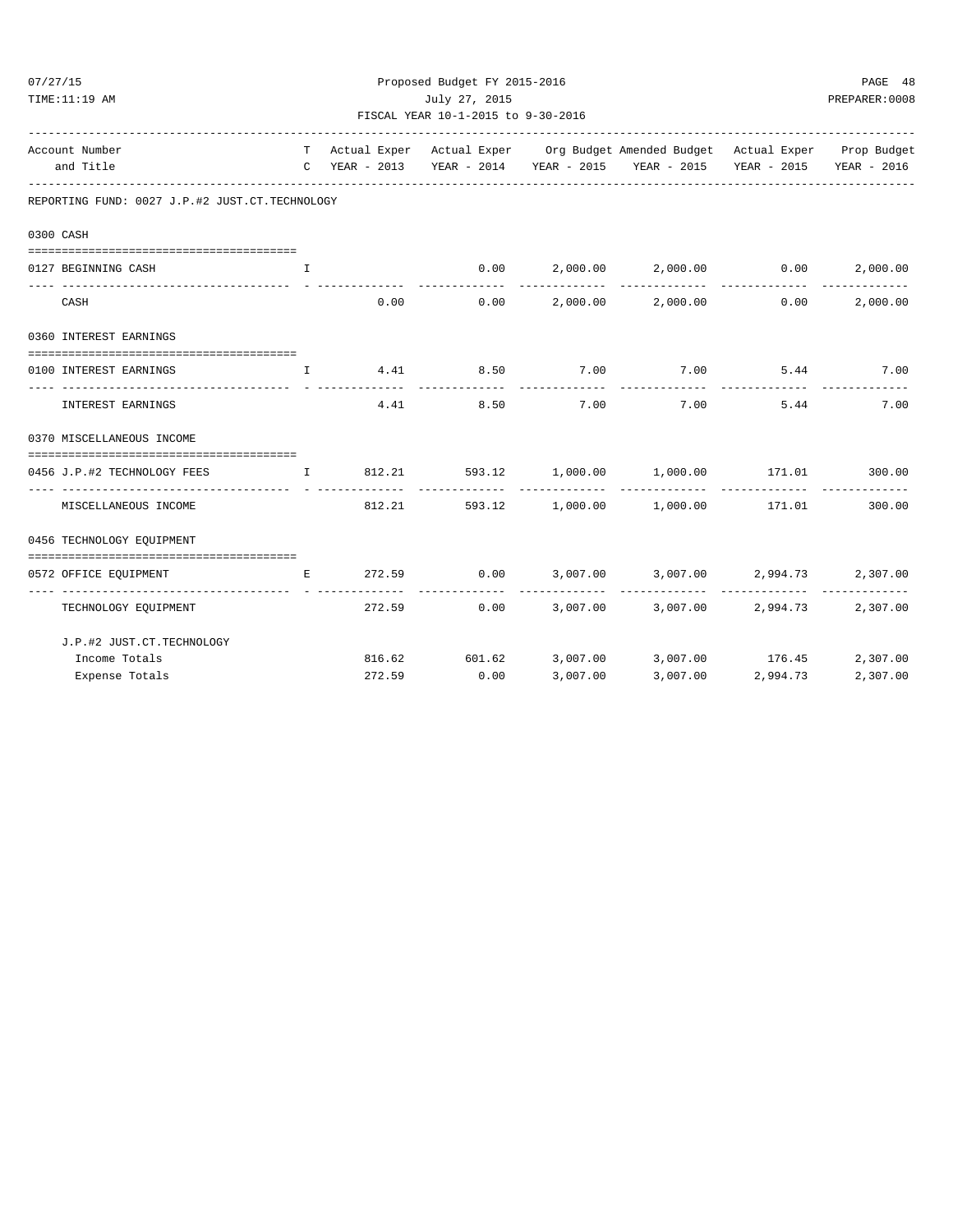| 07/27/15 |                                                |                                                                                                                                                                                                                                                                                                  |        | Proposed Budget FY 2015-2016       |                     |                                                                              |        | PAGE 49                   |
|----------|------------------------------------------------|--------------------------------------------------------------------------------------------------------------------------------------------------------------------------------------------------------------------------------------------------------------------------------------------------|--------|------------------------------------|---------------------|------------------------------------------------------------------------------|--------|---------------------------|
|          | TIME:11:19 AM                                  |                                                                                                                                                                                                                                                                                                  |        | July 27, 2015                      |                     |                                                                              |        | PREPARER: 0008            |
|          |                                                |                                                                                                                                                                                                                                                                                                  |        | FISCAL YEAR 10-1-2015 to 9-30-2016 |                     | --------------------------                                                   |        |                           |
|          | Account Number                                 | T                                                                                                                                                                                                                                                                                                |        |                                    |                     | Actual Exper Actual Exper Org Budget Amended Budget Actual Exper Prop Budget |        |                           |
|          | and Title                                      |                                                                                                                                                                                                                                                                                                  |        |                                    |                     | C YEAR - 2013 YEAR - 2014 YEAR - 2015 YEAR - 2015 YEAR - 2015                |        | YEAR - 2016               |
|          | REPORTING FUND: 0028 J.P.#3 JUST.CT.TECHNOLOGY |                                                                                                                                                                                                                                                                                                  |        |                                    |                     |                                                                              |        |                           |
|          | 0300 CASH                                      |                                                                                                                                                                                                                                                                                                  |        |                                    |                     |                                                                              |        |                           |
|          | 0128 BEGINNING CASH                            | $\mathbf{I}$                                                                                                                                                                                                                                                                                     |        |                                    |                     | $0.00$ 2,000.00 2,000.00 0.00                                                |        | 1,000.00                  |
|          | CASH                                           |                                                                                                                                                                                                                                                                                                  | 0.00   | 0.00                               | ------------        | -------------- --------------<br>2,000.00 2,000.00                           | 0.00   | -------------<br>1,000.00 |
|          | 0360 INTEREST EARNINGS                         |                                                                                                                                                                                                                                                                                                  |        |                                    |                     |                                                                              |        |                           |
|          | 0100 INTEREST EARNINGS                         | $\mathbf{I}$                                                                                                                                                                                                                                                                                     | 1.66   |                                    | $3.26$ 0.00         | 0.00                                                                         | 2.25   |                           |
|          | <b>INTEREST EARNINGS</b>                       |                                                                                                                                                                                                                                                                                                  | 1.66   | 3.26                               | -----------<br>0.00 | 0.00                                                                         | 2.25   | 0.00                      |
|          | 0370 MISCELLANEOUS INCOME                      |                                                                                                                                                                                                                                                                                                  |        |                                    |                     |                                                                              |        |                           |
|          | 0456 J.P.#3 TECHNOLOGY FEES                    | $\mathbf{I}$ and $\mathbf{I}$ and $\mathbf{I}$ and $\mathbf{I}$ and $\mathbf{I}$ and $\mathbf{I}$ and $\mathbf{I}$ and $\mathbf{I}$ and $\mathbf{I}$ and $\mathbf{I}$ and $\mathbf{I}$ and $\mathbf{I}$ and $\mathbf{I}$ and $\mathbf{I}$ and $\mathbf{I}$ and $\mathbf{I}$ and $\mathbf{I}$ and |        | 312.00 400.00 400.00               |                     | 400.00                                                                       |        | 504.00 400.00             |
|          | MISCELLANEOUS INCOME                           |                                                                                                                                                                                                                                                                                                  | 312.00 | 400.00                             | 400.00              | 400.00                                                                       | 504.00 | ----------<br>400.00      |
|          | 0457 TECHNOLOGY EQUIPMENT                      |                                                                                                                                                                                                                                                                                                  |        |                                    |                     |                                                                              |        |                           |
|          | 0572 OFFICE EQUIPMENT                          | E.                                                                                                                                                                                                                                                                                               | 0.00   | 0.00                               |                     | 2,400.00 2,400.00 1,129.85                                                   |        | 1,400.00                  |
|          | -------------------<br>TECHNOLOGY EQUIPMENT    |                                                                                                                                                                                                                                                                                                  | 0.00   | 0.00                               |                     | 2,400.00 2,400.00 1,129.85 1,400.00                                          |        | -------------             |
|          | J.P.#3 JUST.CT.TECHNOLOGY                      |                                                                                                                                                                                                                                                                                                  |        |                                    |                     |                                                                              |        |                           |
|          | Income Totals                                  |                                                                                                                                                                                                                                                                                                  |        | 313.66 403.26                      |                     | $2,400.00$ $2,400.00$ $506.25$ $1,400.00$                                    |        |                           |
|          | Expense Totals                                 |                                                                                                                                                                                                                                                                                                  |        | $0.00$ $0.00$                      | 2,400.00            | 2,400.00 1,129.85                                                            |        | 1,400.00                  |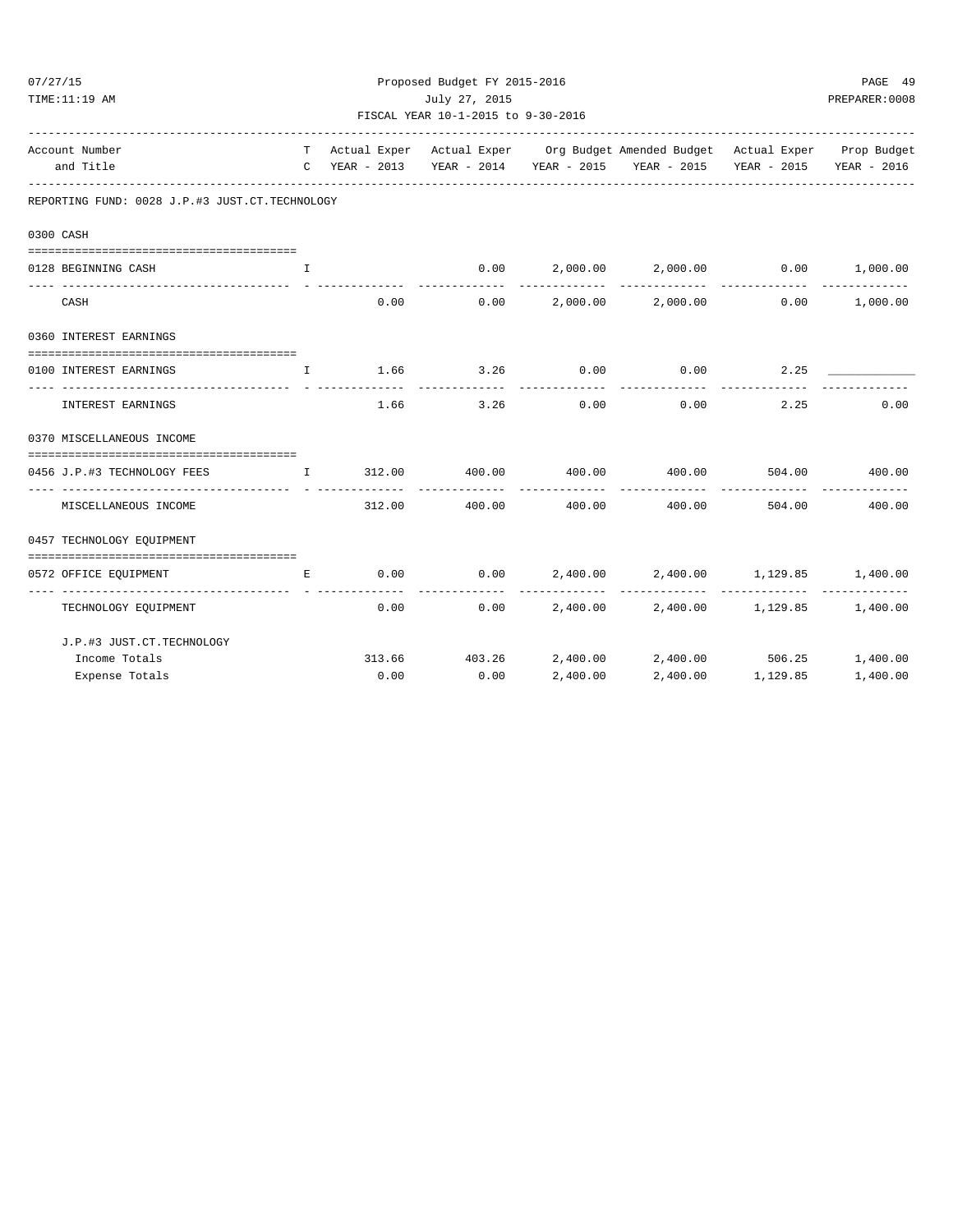| 07/27/15                                  |               |                                                                  | Proposed Budget FY 2015-2016 |                |                                                                              |      | PAGE 50     |
|-------------------------------------------|---------------|------------------------------------------------------------------|------------------------------|----------------|------------------------------------------------------------------------------|------|-------------|
| TIME:11:19 AM                             |               |                                                                  | PREPARER: 0008               |                |                                                                              |      |             |
| Account Number                            | T.            |                                                                  |                              |                | Actual Exper Actual Exper Org Budget Amended Budget Actual Exper Prop Budget |      |             |
| and Title                                 | $\mathcal{C}$ |                                                                  |                              |                | YEAR - 2013 YEAR - 2014 YEAR - 2015 YEAR - 2015 YEAR - 2015                  |      | YEAR - 2016 |
| REPORTING FUND: 0030 SHERIFF WORK RELEASE |               |                                                                  |                              |                |                                                                              |      |             |
| 0360 INTEREST EARNINGS                    |               |                                                                  |                              |                |                                                                              |      |             |
| 0100 INTEREST EARNINGS                    |               | $\qquad \qquad \mathbb{I} \qquad \qquad 0.00 \qquad \qquad 0.00$ |                              |                | $0.00$ $0.00$ $0.00$ $0.00$                                                  |      |             |
| INTEREST EARNINGS                         |               | 0.00                                                             | 0.00                         | 0.00           | 0.00                                                                         | 0.00 | 0.00        |
| 0370 MISCELLANEOUS INCOME                 |               |                                                                  |                              |                |                                                                              |      |             |
| 0569 SHERIFF WORK RELEASE                 |               | $\qquad \qquad \mathbb{I} \qquad \qquad 0.00 \qquad \qquad 0.00$ |                              | 0.00           | $0.00$ 0.00                                                                  |      |             |
| MISCELLANEOUS INCOME                      |               | 0.00                                                             | 0.00                         | 0.00           | 0.00                                                                         | 0.00 | 0.00        |
| 0569 WORK RELEASE                         |               |                                                                  |                              |                |                                                                              |      |             |
| 0310 OFFICE SUPPLIES                      | E.            |                                                                  | 0.00<br>0.00                 | 0.00           | 0.00                                                                         | 0.00 |             |
| 0421 ONLINE RESEARCH                      | E             | 0.00                                                             | 0.00                         | 0.00           | 0.00                                                                         | 0.00 |             |
| 0571 EQUIPMENT                            | E             | 0.00                                                             | 0.00                         | 0.00<br>------ | 0.00<br>-----------                                                          | 0.00 |             |
| WORK RELEASE                              |               | 0.00                                                             | 0.00                         | 0.00           | 0.00                                                                         | 0.00 | 0.00        |
| SHERIFF WORK RELEASE                      |               |                                                                  |                              |                |                                                                              |      |             |
| Income Totals                             |               | 0.00                                                             | 0.00                         | 0.00           | 0.00                                                                         | 0.00 | 0.00        |
| Expense Totals                            |               | 0.00                                                             | 0.00                         | 0.00           | 0.00                                                                         | 0.00 | 0.00        |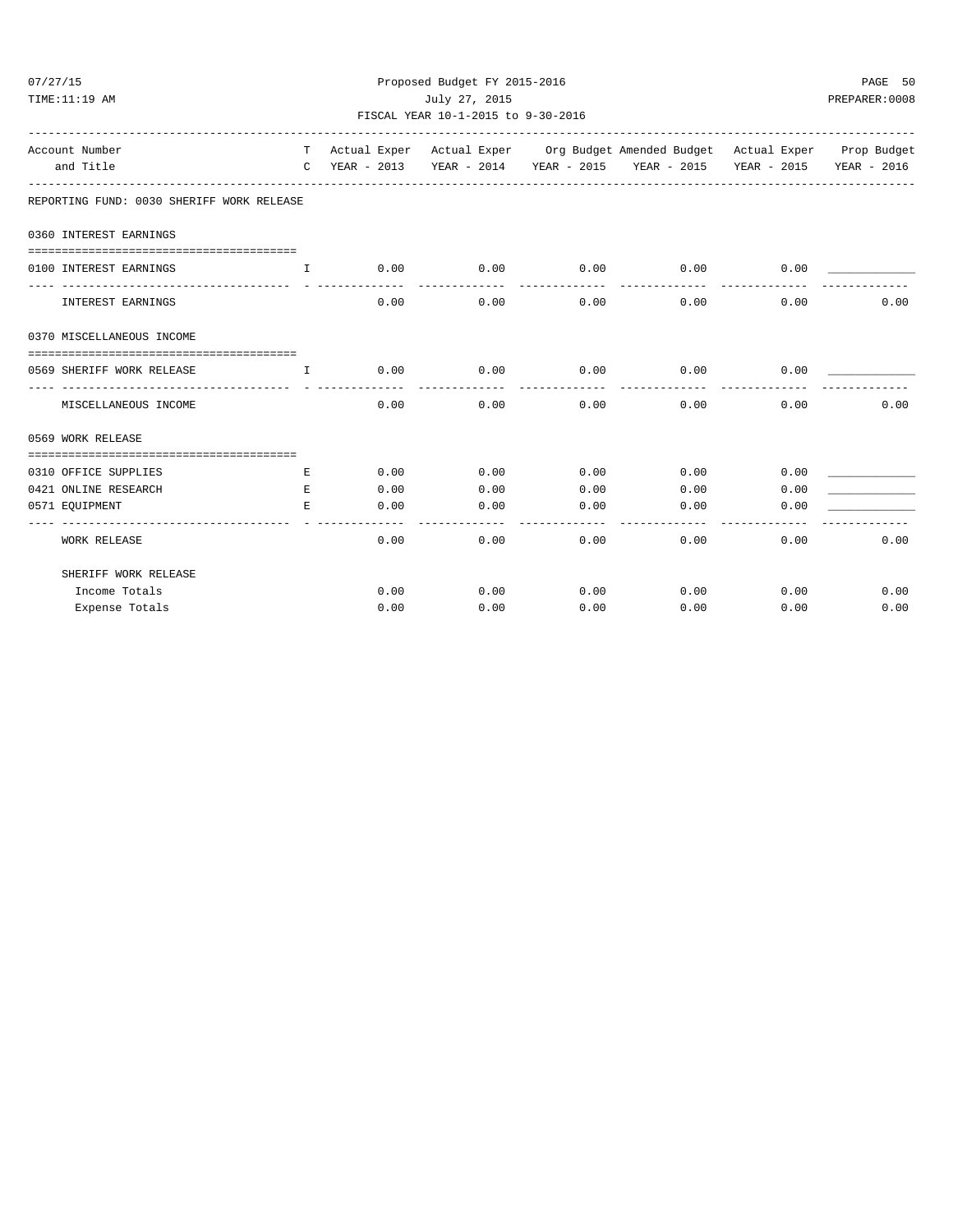| 07/27/15<br>TIME:11:19 AM                                                                                                                                                                                                                              | Proposed Budget FY 2015-2016<br>July 27, 2015<br>FISCAL YEAR 10-1-2015 to 9-30-2016 |      |      |              |                                                                                                                                                 |              | PAGE 51<br>PREPARER: 0008 |  |  |
|--------------------------------------------------------------------------------------------------------------------------------------------------------------------------------------------------------------------------------------------------------|-------------------------------------------------------------------------------------|------|------|--------------|-------------------------------------------------------------------------------------------------------------------------------------------------|--------------|---------------------------|--|--|
| Account Number<br>and Title                                                                                                                                                                                                                            |                                                                                     |      |      |              | T Actual Exper Actual Exper Org Budget Amended Budget Actual Exper Prop Budget<br>C YEAR - 2013 YEAR - 2014 YEAR - 2015 YEAR - 2015 YEAR - 2015 |              | YEAR - 2016               |  |  |
| REPORTING FUND: 0031 COURTHOUSE RESTORATION FUND                                                                                                                                                                                                       |                                                                                     |      |      |              |                                                                                                                                                 |              |                           |  |  |
| 0360 INTEREST INCOME                                                                                                                                                                                                                                   |                                                                                     |      |      |              |                                                                                                                                                 |              |                           |  |  |
| 0100 INTEREST INCOME<br>and the contract of the contract of the contract of the contract of the contract of the contract of the contract of the contract of the contract of the contract of the contract of the contract of the contract of the contra |                                                                                     |      |      |              | $0.00$ $0.00$ $0.00$ $0.00$ $0.00$ $0.00$ $0.00$                                                                                                |              |                           |  |  |
| INTEREST INCOME                                                                                                                                                                                                                                        |                                                                                     | 0.00 | 0.00 | 0.00         | 0.00                                                                                                                                            | 0.00         | 0.00                      |  |  |
| 0370 MISCELLANEOUS INCOME                                                                                                                                                                                                                              |                                                                                     |      |      |              |                                                                                                                                                 |              |                           |  |  |
| 0131 RESTORATION DONATIONS                                                                                                                                                                                                                             | $\mathbb{I}$ and $\mathbb{I}$                                                       | 0.00 |      |              | $0.00$ 0.00 0.00 0.00 0.00                                                                                                                      |              |                           |  |  |
| MISCELLANEOUS INCOME                                                                                                                                                                                                                                   |                                                                                     | 0.00 | 0.00 | 0.00         | ----------- --------------                                                                                                                      | 0.00<br>0.00 | 0.00                      |  |  |
| COURTHOUSE RESTORATION FUND                                                                                                                                                                                                                            |                                                                                     |      |      |              |                                                                                                                                                 |              |                           |  |  |
| Income Totals                                                                                                                                                                                                                                          |                                                                                     | 0.00 |      | 0.00<br>0.00 | 0.00                                                                                                                                            | 0.00         | 0.00                      |  |  |
| Expense Totals                                                                                                                                                                                                                                         |                                                                                     | 0.00 | 0.00 | 0.00         | 0.00                                                                                                                                            | 0.00         | 0.00                      |  |  |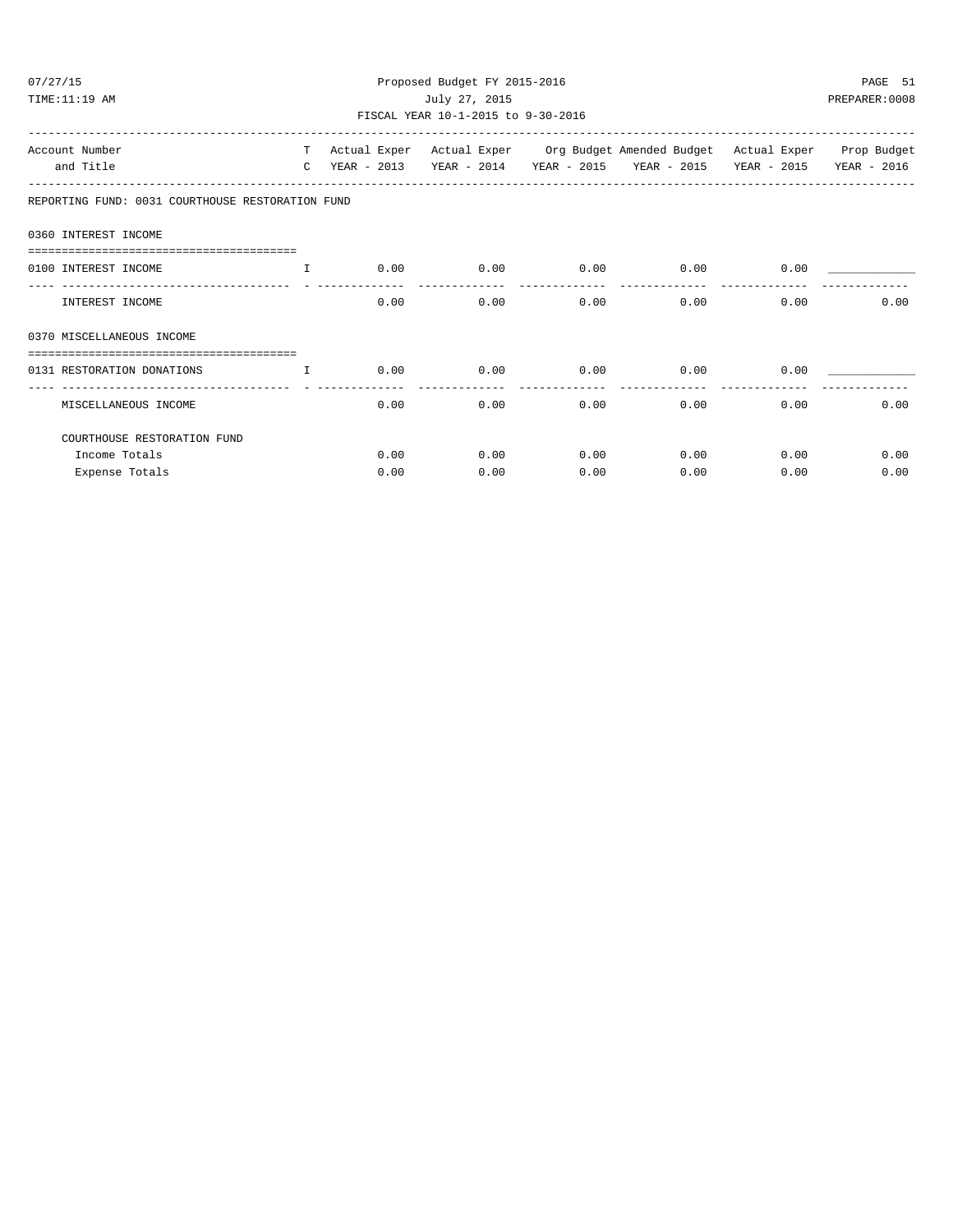| 07/27/15                                                                       |   |                | Proposed Budget FY 2015-2016<br>July 27, 2015 |              |                                                                                |        | PAGE 52                   |
|--------------------------------------------------------------------------------|---|----------------|-----------------------------------------------|--------------|--------------------------------------------------------------------------------|--------|---------------------------|
| TIME:11:19 AM                                                                  |   | PREPARER: 0008 |                                               |              |                                                                                |        |                           |
| Account Number                                                                 |   |                |                                               |              | T Actual Exper Actual Exper Org Budget Amended Budget Actual Exper Prop Budget |        |                           |
| and Title                                                                      |   |                |                                               |              | C YEAR - 2013 YEAR - 2014 YEAR - 2015 YEAR - 2015 YEAR - 2015 YEAR - 2016      |        |                           |
| REPORTING FUND: 0033 BAIL BONDSMAN APP. FEES                                   |   |                |                                               |              |                                                                                |        |                           |
| 0300 CASH                                                                      |   |                |                                               |              |                                                                                |        |                           |
| 0133 BEGINNING CASH BALANCE<br>. The contract of the state $\mathbf{I}$ is     |   |                |                                               |              | $0.00$ 2,000.00 2,000.00 0.00                                                  |        | 2,000.00                  |
| CASH                                                                           |   | 0.00           |                                               |              | $0.00$ 2,000.00 2,000.00                                                       | 0.00   | 2,000.00                  |
| 0340 BAIL BOND APPLICATION FEE                                                 |   |                |                                               |              |                                                                                |        |                           |
| 0480 APPLICATION FEE THE T                                                     |   |                |                                               |              | $0.00$ 500.00 500.00 500.00 500.00 500.00 500.00                               |        |                           |
| BAIL BOND APPLICATION FEE                                                      |   |                | $0.00$ 500.00 500.00                          |              | 500.00                                                                         | 500.00 | 500.00                    |
| 0498 BAIL BONDSMAN EXP.                                                        |   |                |                                               |              |                                                                                |        |                           |
| 0310 OFFICE SUPPLIES                                                           | E |                |                                               |              | $0.00$ $0.00$ $200.00$ $200.00$ $0.00$ $0.00$ $200.00$                         |        |                           |
| 0427 OUT OF COUNTY TRAVEL<br><b>Example 20</b> Service Service Service Service |   |                |                                               |              | $765.64$ $0.00$ $2,300.00$ $2,300.00$ $0.00$                                   |        | 2,300.00                  |
| BAIL BONDSMAN EXP.                                                             |   |                | --------- --------------                      | ------------ | $765.64$ 0.00 2,500.00 2,500.00                                                | 0.00   | -------------<br>2,500.00 |
| BAIL BONDSMAN APP. FEES                                                        |   |                |                                               |              |                                                                                |        |                           |
| Income Totals                                                                  |   |                |                                               |              | $0.00$ 500.00 $2,500.00$ $2,500.00$ 500.00                                     |        | 2,500.00                  |
| Expense Totals                                                                 |   |                | 765.64 0.00                                   | 2,500.00     | 2,500.00 0.00                                                                  |        | 2,500.00                  |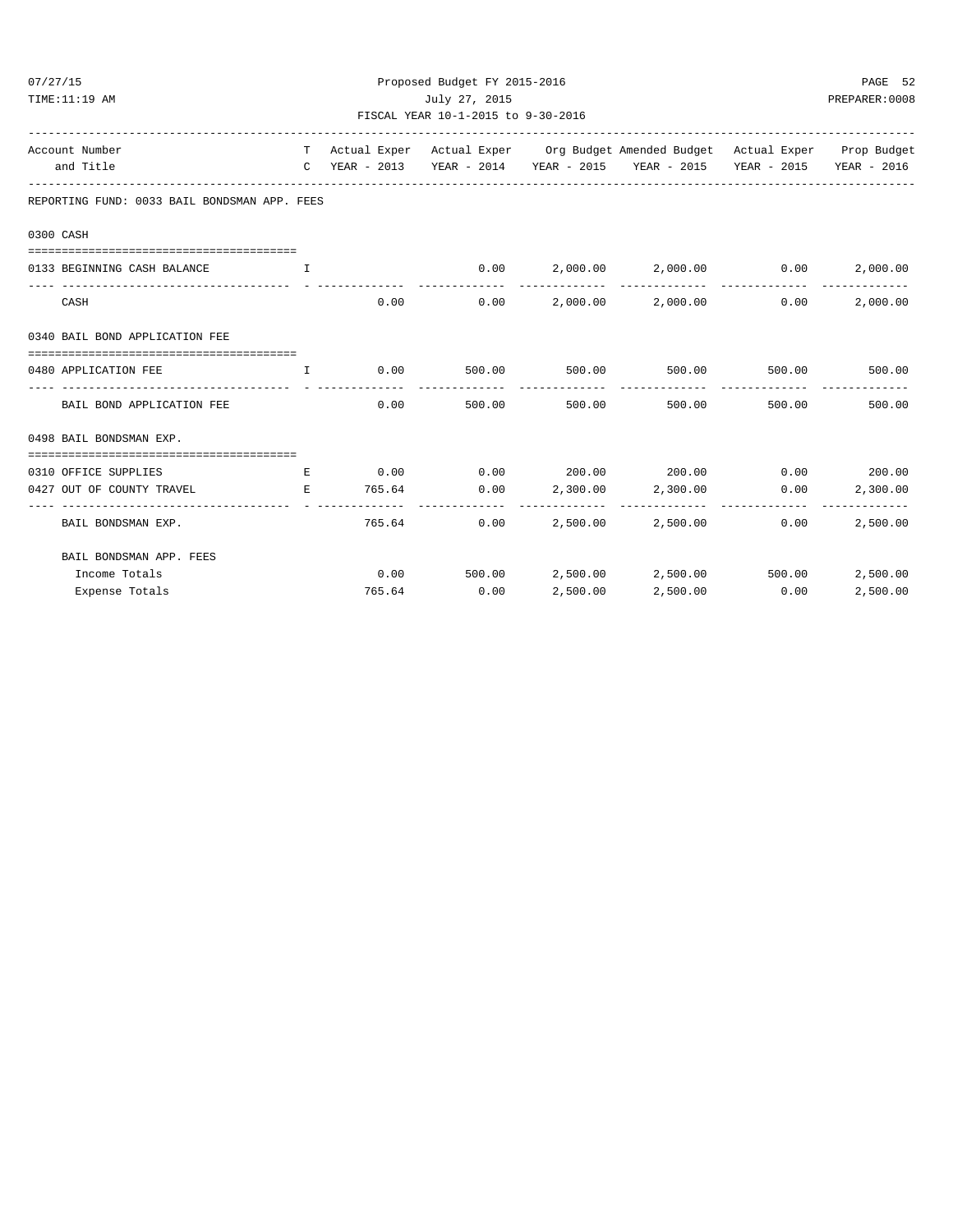| 07/27/15                                                                            |              |                         | Proposed Budget FY 2015-2016       |                         |                                                                                |                           | PAGE 53                   |
|-------------------------------------------------------------------------------------|--------------|-------------------------|------------------------------------|-------------------------|--------------------------------------------------------------------------------|---------------------------|---------------------------|
| TIME:11:19 AM                                                                       |              |                         | July 27, 2015                      |                         |                                                                                |                           | PREPARER: 0008            |
|                                                                                     |              |                         | FISCAL YEAR 10-1-2015 to 9-30-2016 |                         |                                                                                |                           |                           |
| Account Number                                                                      |              |                         |                                    |                         | T Actual Exper Actual Exper Org Budget Amended Budget Actual Exper Prop Budget |                           |                           |
| and Title                                                                           |              | C YEAR - 2013           |                                    |                         | YEAR - 2014 YEAR - 2015 YEAR - 2015 YEAR - 2015                                |                           | YEAR - 2016               |
| REPORTING FUND: 0034 DISTRICT CT.RECORDS ARCHIVE                                    |              |                         |                                    |                         |                                                                                |                           |                           |
| 0300 CASH                                                                           |              |                         |                                    |                         |                                                                                |                           |                           |
|                                                                                     |              |                         |                                    |                         |                                                                                |                           |                           |
| 0134 BEGINNINGH CASH BALANCE                                                        | T            |                         |                                    |                         | $0.00$ 0.00 0.00                                                               |                           | 6,963.80                  |
| CASH                                                                                |              | 0.00                    | 0.00                               | 0.00                    | 0.00                                                                           | 0.00                      | 6,963.80                  |
| 0360 INTEREST INCOME                                                                |              |                         |                                    |                         |                                                                                |                           |                           |
| 0100 INTEREST INCOME                                                                | $\mathbf{I}$ | 3.27                    | 7.92                               | 0.00                    | 0.00                                                                           | 7.57                      |                           |
| INTEREST INCOME                                                                     |              | - -------------<br>3.27 | 7.92                               | 0.00                    | 0.00                                                                           | 7.57                      | 0.00                      |
| 0370 MISCELLANEOUS INCOME                                                           |              |                         |                                    |                         |                                                                                |                           |                           |
| 0450 DISTRICT CT.RECORDS ARCHIVE FEE 1 2,020.54 3,140.00 2,000.00 2,000.00 2,883.52 |              |                         |                                    |                         |                                                                                |                           | 2,000.00                  |
| MISCELLANEOUS INCOME                                                                |              | 2,020.54                | 3,140.00                           | 2,000.00                | -----------<br>2,000.00                                                        | -------------<br>2,883.52 | 2,000.00                  |
| 0450 DISTRICT CT.RECORDS ARCHIVE EQUIPME                                            |              |                         |                                    |                         |                                                                                |                           |                           |
| 0107 SALARYTEMP/EXTRA                                                               | Е            |                         |                                    | 0.00                    | 0.00                                                                           | 0.00                      | 5,846.04                  |
| 0201 SOCIAL SECURITY TAXES                                                          | E            |                         |                                    | 0.00                    | 0.00                                                                           | 0.00                      | 362.45                    |
| 0203 RETIREMENT                                                                     | E            |                         |                                    | 0.00                    | 0.00                                                                           | 0.00                      | 637.22                    |
| 0204 WORKERS COMPENSATION                                                           | E            |                         |                                    | 0.00                    | 0.00                                                                           | 0.00                      | 33.32                     |
| 0205 MEDICARE TAX                                                                   | E            |                         |                                    | 0.00                    | 0.00                                                                           | 0.00                      | 84.77                     |
| 0572 OFFICE EQUIPMENT                                                               | Е            | 0.00                    | 0.00                               | 2,000.00<br>----------- | 2,000.00<br>-----------                                                        | 0.00<br>------------      | 2,000.00<br>------------- |
| DISTRICT CT.RECORDS ARCHIVE EQUIPME                                                 |              | 0.00                    | 0.00                               | 2,000.00                | 2,000.00                                                                       | 0.00                      | 8,963.80                  |
| DISTRICT CT.RECORDS ARCHIVE                                                         |              |                         |                                    |                         |                                                                                |                           |                           |
| Income Totals                                                                       |              |                         | 2,023.81 3,147.92 2,000.00         |                         | 2,000.00 2,891.09                                                              |                           | 8,963.80                  |
| Expense Totals                                                                      |              | 0.00                    | 0.00                               | 2,000.00                | 2,000.00                                                                       | 0.00                      | 8,963.80                  |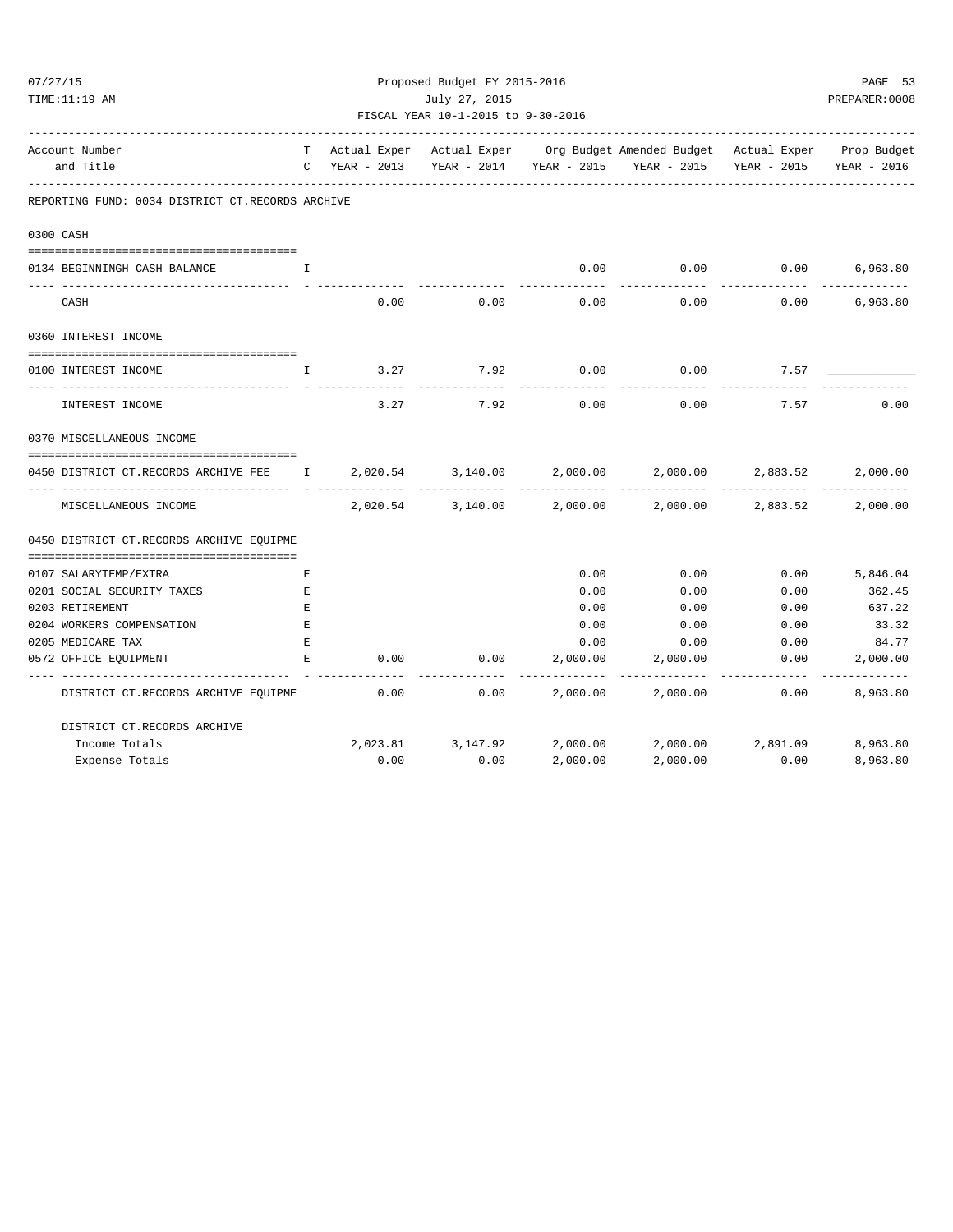| 07/27/15                                                                                   |             |      | Proposed Budget FY 2015-2016       |                         |                                                                                                                                       |      | PAGE 54                    |
|--------------------------------------------------------------------------------------------|-------------|------|------------------------------------|-------------------------|---------------------------------------------------------------------------------------------------------------------------------------|------|----------------------------|
| TIME:11:19 AM                                                                              |             |      | July 27, 2015                      |                         |                                                                                                                                       |      | PREPARER: 0008             |
|                                                                                            |             |      | FISCAL YEAR 10-1-2015 to 9-30-2016 |                         |                                                                                                                                       |      |                            |
| Account Number                                                                             |             |      |                                    |                         | T Actual Exper Actual Exper Org Budget Amended Budget Actual Exper Prop Budget                                                        |      |                            |
| and Title                                                                                  |             |      |                                    |                         | C YEAR - 2013 YEAR - 2014 YEAR - 2015 YEAR - 2015 YEAR - 2015 YEAR - 2016                                                             |      |                            |
| REPORTING FUND: 0035 LAW LIBRARY FUND                                                      |             |      |                                    |                         |                                                                                                                                       |      |                            |
| 0340 FEES OF OFFICE                                                                        |             |      |                                    |                         |                                                                                                                                       |      |                            |
| 0403 COUNTY CLERK FEES                                                                     |             |      |                                    |                         | I 5,891.72 5,903.82 5,000.00 5,000.00 4,844.27 5,000.00                                                                               |      |                            |
| 0450 DISTRICT CLERK FEES TO ALL 11,169.48 10,290.00 10,000.00 10,000.00 7,248.23 10,000.00 |             |      |                                    |                         |                                                                                                                                       |      |                            |
| FEES OF OFFICE                                                                             |             |      |                                    |                         | $17,061.20$ $16,193.82$ $15,000.00$ $15,000.00$ $12,092.50$ $15,000.00$                                                               |      |                            |
| 0360 INTEREST EARNINGS                                                                     |             |      |                                    |                         |                                                                                                                                       |      |                            |
| 0100 INTEREST EARNINGS                                                                     |             |      |                                    | . _ _ _ _ _ _ _ _ _ _ _ | $\qquad \qquad 1$ $\qquad \qquad 25.83$ $\qquad \qquad 115.57$ $\qquad \qquad 30.00$ $\qquad \qquad 30.00$<br>. _ _ _ _ _ _ _ _ _ _ _ |      | 53.41 30.00<br>----------- |
| INTEREST EARNINGS                                                                          |             |      | 25.83 115.57                       | 30.00                   | 30.00                                                                                                                                 |      | 53.41<br>30.00             |
| 0475 COUNTY & DISTRICT ATTNY.                                                              |             |      |                                    |                         |                                                                                                                                       |      |                            |
|                                                                                            |             |      |                                    |                         |                                                                                                                                       |      |                            |
| 0310 OFFICE SUPPLIES                                                                       | E           | 0.00 | 0.00                               |                         | $2,000.00$ $2,000.00$                                                                                                                 | 0.00 | 2,000.00                   |
| 0421 ONLINE LEGAL RESEARCH<br><b>Experience of the Contract Property</b>                   |             | 0.00 | 0.00                               | 0.00                    | 0.00                                                                                                                                  | 0.00 |                            |
| 0453 R&M COMPUTER                                                                          | E           | 0.00 | 0.00                               |                         | 3,000.00 3,000.00                                                                                                                     | 0.00 | 3,000.00                   |
| 0590 LAW BOOKS                                                                             | $E_{\rm c}$ | 0.00 | 0.00<br>.                          | 10,030.00               | 10,030.00                                                                                                                             | 0.00 | 10,030.00<br>------------- |
| COUNTY & DISTRICT ATTNY.                                                                   |             |      | 0.00<br>0.00                       |                         | 15,030.00  15,030.00                                                                                                                  |      | $0.00$ 15,030.00           |
| LAW LIBRARY FUND                                                                           |             |      |                                    |                         |                                                                                                                                       |      |                            |
| Income Totals                                                                              |             |      |                                    |                         | 17,087.03  16,309.39  15,030.00  15,030.00  12,145.91  15,030.00                                                                      |      |                            |
| Expense Totals                                                                             |             | 0.00 | 0.00                               | 15,030.00               | 15,030.00                                                                                                                             | 0.00 | 15,030.00                  |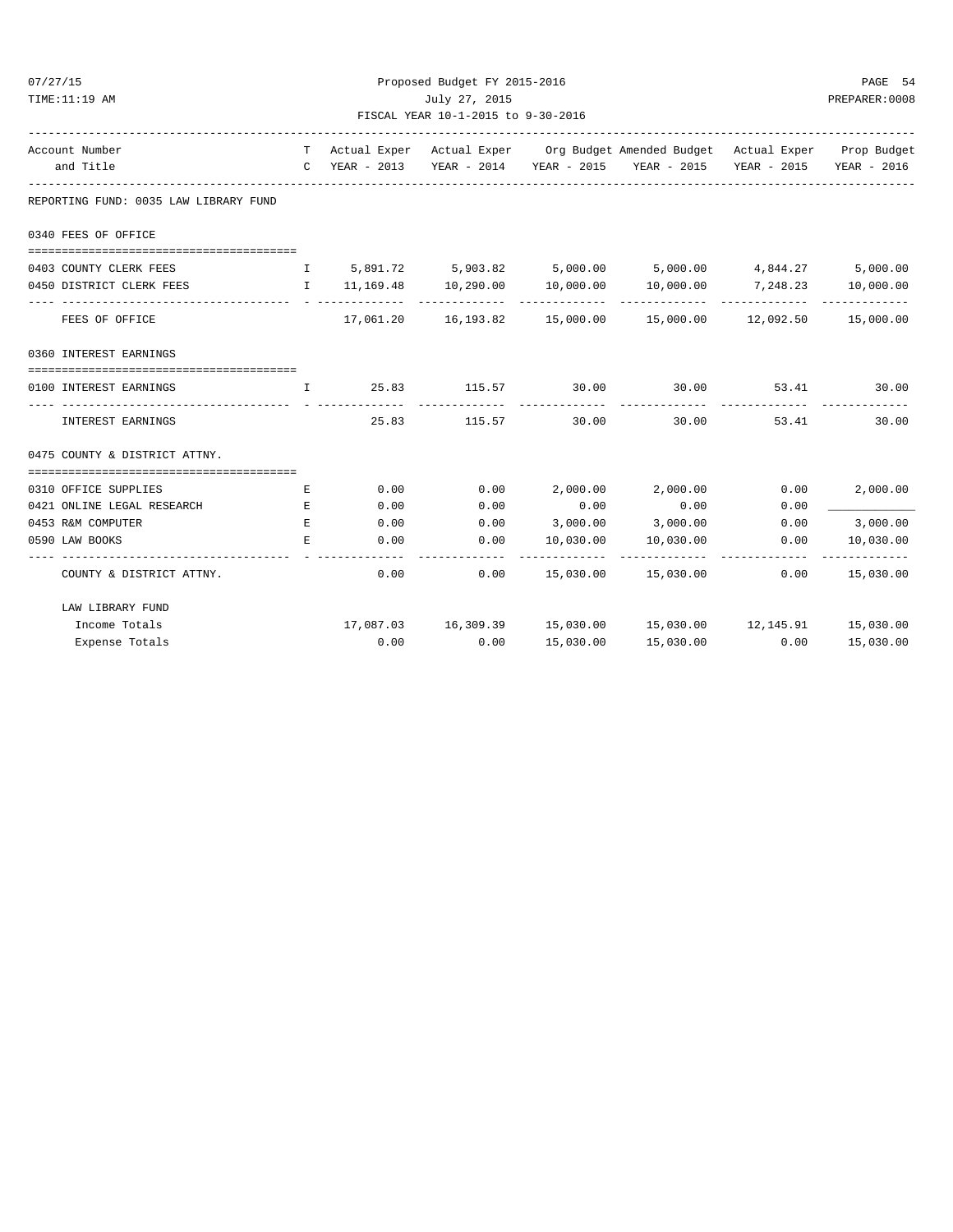| 07/27/15                                                                     |                                                                                                                                                                                                                                                                                                  |                           | Proposed Budget FY 2015-2016 |                      |                                                                                       |              | PAGE 55              |  |
|------------------------------------------------------------------------------|--------------------------------------------------------------------------------------------------------------------------------------------------------------------------------------------------------------------------------------------------------------------------------------------------|---------------------------|------------------------------|----------------------|---------------------------------------------------------------------------------------|--------------|----------------------|--|
| TIME:11:19 AM                                                                |                                                                                                                                                                                                                                                                                                  |                           | July 27, 2015                |                      |                                                                                       |              | PREPARER: 0008       |  |
|                                                                              | FISCAL YEAR 10-1-2015 to 9-30-2016                                                                                                                                                                                                                                                               |                           |                              |                      |                                                                                       |              |                      |  |
| Account Number                                                               | т                                                                                                                                                                                                                                                                                                | Actual Exper              | Actual Exper                 |                      | _______________________________<br>Org Budget Amended Budget Actual Exper Prop Budget |              |                      |  |
| and Title                                                                    | C                                                                                                                                                                                                                                                                                                | YEAR - 2013               | YEAR - 2014                  |                      | YEAR - 2015 YEAR - 2015                                                               | YEAR - 2015  | YEAR - 2016          |  |
| REPORTING FUND: 0036 D.A. FEE ACCOUNT FUND                                   |                                                                                                                                                                                                                                                                                                  |                           |                              |                      |                                                                                       |              |                      |  |
| 0300 CASH                                                                    |                                                                                                                                                                                                                                                                                                  |                           |                              |                      |                                                                                       |              |                      |  |
| 0136 BEGINNING CASH BALANCE-D.A.FEE I                                        |                                                                                                                                                                                                                                                                                                  | 0.00                      | 0.00                         |                      | 1,000.00    1,000.00    0.00                                                          |              | 5,200.00             |  |
| 0236 BEGINNING CASH BALANCE-SEIZURE                                          | $\mathbf{I}$                                                                                                                                                                                                                                                                                     | 0.00                      | 0.00                         | 13,500.00            | 13,500.00                                                                             | 0.00         | 2,800.00             |  |
| CASH                                                                         |                                                                                                                                                                                                                                                                                                  | 0.00                      | 0.00                         | 14,500.00            | 14,500.00                                                                             | 0.00         | 8,000.00             |  |
| 0340 FEES OF OFFICE                                                          |                                                                                                                                                                                                                                                                                                  |                           |                              |                      |                                                                                       |              |                      |  |
|                                                                              |                                                                                                                                                                                                                                                                                                  |                           |                              |                      |                                                                                       |              |                      |  |
| 0475 DISTRICT ATTORNEY FEES                                                  | $\mathbf{I}$                                                                                                                                                                                                                                                                                     | 7,109.66                  | 4,700.91                     | 4,500.00             | 4,500.00                                                                              | 2,556.28     | 3,100.00             |  |
| FEES OF OFFICE                                                               |                                                                                                                                                                                                                                                                                                  | 7,109.66                  | 4,700.91                     | 4,500.00             | 4,500.00                                                                              | 2,556.28     | 3,100.00             |  |
| 0352 OTHER FORFEITURES                                                       |                                                                                                                                                                                                                                                                                                  |                           |                              |                      |                                                                                       |              |                      |  |
| 0200 CONTRABAND FORFEITURE<br>$\mathbf{I}$ and $\mathbf{I}$ and $\mathbf{I}$ |                                                                                                                                                                                                                                                                                                  |                           | $0.00$ 9,109.05              |                      | $0.00$ $0.00$ $3,332.00$                                                              |              |                      |  |
| 0300 D.A. SEIZURE FUND                                                       | $\mathbf{I}$                                                                                                                                                                                                                                                                                     | 967.09                    | 0.00                         | 0.00                 | 0.00                                                                                  | 0.00         |                      |  |
| OTHER FORFEITURES                                                            |                                                                                                                                                                                                                                                                                                  | 967.09                    | 9,109.05                     | 0.00                 | 0.00                                                                                  | 3,332.00     | 0.00                 |  |
|                                                                              |                                                                                                                                                                                                                                                                                                  |                           |                              |                      |                                                                                       |              |                      |  |
| 0360 INTEREST EARNINGS                                                       |                                                                                                                                                                                                                                                                                                  |                           |                              |                      |                                                                                       |              |                      |  |
| 0100 INTEREST EARNINGS                                                       | Ι.                                                                                                                                                                                                                                                                                               | 6.08                      | 1.10                         | 1.50                 | 1.50                                                                                  | 0.22         |                      |  |
| 0236 INTEREST EARNINGS-SEIZURE FUND                                          | $\mathbf{I}$                                                                                                                                                                                                                                                                                     | 6.71                      | 1.22                         | 1.50                 | 1.50                                                                                  | 0.95         |                      |  |
| INTEREST EARNINGS                                                            |                                                                                                                                                                                                                                                                                                  | 12.79                     | 2.32                         | 3.00                 | 3.00                                                                                  | 1.17         | 0.00                 |  |
|                                                                              |                                                                                                                                                                                                                                                                                                  |                           |                              |                      |                                                                                       |              |                      |  |
| 0370 MISCELLANEOUS                                                           |                                                                                                                                                                                                                                                                                                  |                           |                              |                      |                                                                                       |              |                      |  |
| 0130 REFUNDS & MISCELLANEOUS                                                 | $\mathbf{I}$ and $\mathbf{I}$ and $\mathbf{I}$ and $\mathbf{I}$ and $\mathbf{I}$ and $\mathbf{I}$ and $\mathbf{I}$ and $\mathbf{I}$ and $\mathbf{I}$ and $\mathbf{I}$ and $\mathbf{I}$ and $\mathbf{I}$ and $\mathbf{I}$ and $\mathbf{I}$ and $\mathbf{I}$ and $\mathbf{I}$ and $\mathbf{I}$ and | 1,325.96                  | 2,017.46                     | 0.00                 | 0.00                                                                                  | 1,695.30     |                      |  |
| MISCELLANEOUS                                                                |                                                                                                                                                                                                                                                                                                  | 1,325.96                  | 2,017.46                     | 0.00                 | 0.00                                                                                  | 1,695.30     | 0.00                 |  |
| 0475 DISTRICT ATTORNEY DEPT                                                  |                                                                                                                                                                                                                                                                                                  |                           |                              |                      |                                                                                       |              |                      |  |
|                                                                              |                                                                                                                                                                                                                                                                                                  |                           |                              |                      |                                                                                       |              |                      |  |
| 0107 SALARY SUPPLEMENT                                                       | Е                                                                                                                                                                                                                                                                                                | 3,683.42                  | 17,733.83                    | 2,192.56             | 2,192.56                                                                              | 1,092.48     | 6,490.00             |  |
| 0201 SOCIAL SECURITY TAXES                                                   | Е                                                                                                                                                                                                                                                                                                | 227.80                    | 1,063.38                     | 135.94               | 135.94                                                                                | 64.15        | 402.38               |  |
| 0203 RETIREMENT                                                              | Е                                                                                                                                                                                                                                                                                                | 385.44                    | 1,949.61                     | 241.18               | 241.18                                                                                | 120.94       | 707.41               |  |
| 0204 WORKERS COMPENSATION                                                    | E                                                                                                                                                                                                                                                                                                | 0.00                      | 83.86                        | 4.17                 | 4.17                                                                                  | 15.66        | 188.21               |  |
| 0205 MEDICARE TAX                                                            | E                                                                                                                                                                                                                                                                                                | 53.06                     | 248.63                       | 31.79                | 31.79                                                                                 | 15.08        | 94.11                |  |
| 0310 OFFICE SUPPLIES                                                         | E                                                                                                                                                                                                                                                                                                | 237.20                    | 42.59                        | 1,000.00             | 1,000.00                                                                              | 43.67        |                      |  |
| 0321 CONTINUING EDUCATION<br>0353 COMPUTER EXPENSE                           | E<br>Е                                                                                                                                                                                                                                                                                           | 0.00<br>0.00              | 468.15<br>0.00               | 200.00<br>0.00       | 200.00<br>0.00                                                                        | 0.00<br>0.00 |                      |  |
| 0421 INVESTIGATOR/HOT CK. ONLINE                                             | E                                                                                                                                                                                                                                                                                                | 0.00                      | 0.00                         | 0.00                 | 0.00                                                                                  | 0.00         |                      |  |
| 0490 MISCELLANEOUS                                                           | Е                                                                                                                                                                                                                                                                                                | 589.48                    | 1,491.00                     | 1,000.00             | 1,000.00                                                                              | 99.00        | 954.21               |  |
| 0499 BANK SERVICE FEES                                                       | E                                                                                                                                                                                                                                                                                                | 425.00                    | 200.00                       | 100.00               | 100.00                                                                                | 100.00       | 90.00                |  |
| 0572 OFFICE EQUIPMENT                                                        | E                                                                                                                                                                                                                                                                                                | 0.00                      | 0.00                         | 595.86               | 595.86                                                                                | 0.00         |                      |  |
| 0574 COMPUTER EQUIPMENT                                                      | E                                                                                                                                                                                                                                                                                                | 0.00                      | 0.00                         | 0.00                 | 0.00                                                                                  | 0.00         |                      |  |
| ---------------<br>DISTRICT ATTORNEY DEPT                                    |                                                                                                                                                                                                                                                                                                  | -------------<br>5,601.40 | 23, 281.05                   | --------<br>5,501.50 | -----------<br>5,501.50                                                               | 1,550.98     | --------<br>8,926.32 |  |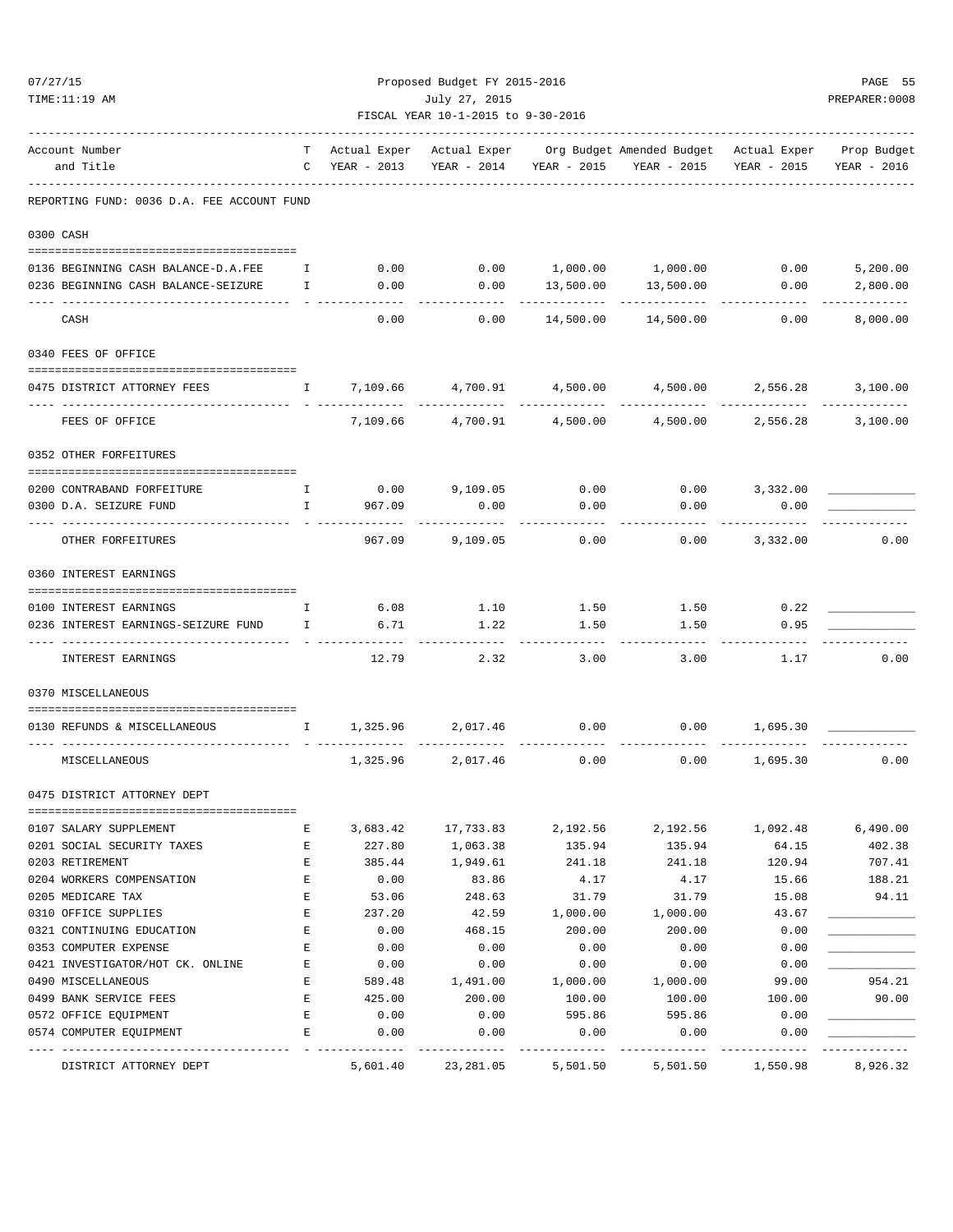| 07/27/<br>× |
|-------------|
|-------------|

# Proposed Budget FY 2015-2016 PAGE 56 TIME:11:19 AM July 27, 2015 PREPARER:0008 FISCAL YEAR 10-1-2015 to 9-30-2016

| Account Number                             |             |               |                       |                      | T Actual Exper Actual Exper Org Budget Amended Budget Actual Exper Prop Budget |                     |           |
|--------------------------------------------|-------------|---------------|-----------------------|----------------------|--------------------------------------------------------------------------------|---------------------|-----------|
| and Title                                  |             |               |                       |                      | C YEAR - 2013 YEAR - 2014 YEAR - 2015 YEAR - 2015 YEAR - 2015 YEAR - 2016      |                     |           |
| REPORTING FUND: 0036 D.A. FEE ACCOUNT FUND |             |               |                       |                      |                                                                                |                     |           |
| 0477 D.A. SEIZURE                          |             |               |                       |                      |                                                                                |                     |           |
| 0107 SALARY SUPPLEMENT                     | E           | 0.00          |                       |                      | $6,384.56$ $7,722.12$ $7,722.12$ $6,797.04$ $860.00$                           |                     |           |
| 0201 SOCIAL SECURITY TAXES                 | E.          | 0.00          | 381.66                | 478.77               | 478.77 411.15                                                                  |                     | 53.32     |
| 0203 RETIREMENT                            | $F_{\rm c}$ | 0.00          | 714.82                | 849.43               | 849.43                                                                         | 748.68              | 93.74     |
| 0204 WORKERS COMPENSATION                  | E           | 0.00          | 0.00                  | 14.67                | 14.67                                                                          | 5.62                | 24.94     |
| 0205 MEDICARE TAX                          | E.          | 0.00          | 89.22                 | 111.97               | 111.97 96.13                                                                   |                     | 12.47     |
| 0310 OFFICE SUPPLIES                       | Е           | 0.00          | 0.00                  | 1,000.00             | 1,000.00                                                                       | 0.00                |           |
| 0321 TRAINING                              | E           | 620.00        | 0.00                  | 500.00               | 500.00                                                                         | 0.00                |           |
| 0470 CIVIL PROCESS                         | E           | 0.00          | 0.00                  | 0.00                 | 0.00                                                                           | 58.99               |           |
| 0480 TOWING                                | Е           | 0.00          | 0.00                  | 499.54               | 499.54                                                                         | 0.00                |           |
| 0490 MISCELLANEOUS                         | E           |               | 2,038.54 1,548.43     |                      | 1,625.00 2,125.00 1,779.68                                                     |                     | 954.21    |
| 0499 BANK SERVICE FEES                     | E           | 100.00        | 300.00                | 200.00               | 200.00                                                                         | 200.00              | 175.00    |
| 0572 OFFICE EQUIPMENT                      | E           | 1,092.27 0.00 |                       | 500.00               | 0.00                                                                           | 0.00                |           |
| 0574 COMPUTER EQUIPMENT                    | $F_{\rm c}$ | 0.00          | 0.00<br>------------- | 0.00<br>------------ | $0.00$ 0.00<br>-------------                                                   |                     |           |
| D.A. SEIZURE                               |             | 3,850.81      |                       |                      | 9,418.69    13,501.50    13,501.50    10,097.29                                |                     | 2,173.68  |
| D.A. FEE ACCOUNT FUND                      |             |               |                       |                      |                                                                                |                     |           |
| Income Totals                              |             |               |                       |                      | 9,415.50 15,829.74 19,003.00 19,003.00 7,584.75 11,100.00                      |                     |           |
| Expense Totals                             |             |               | 9,452.21 32,699.74    | 19,003.00            |                                                                                | 19,003.00 11,648.27 | 11,100.00 |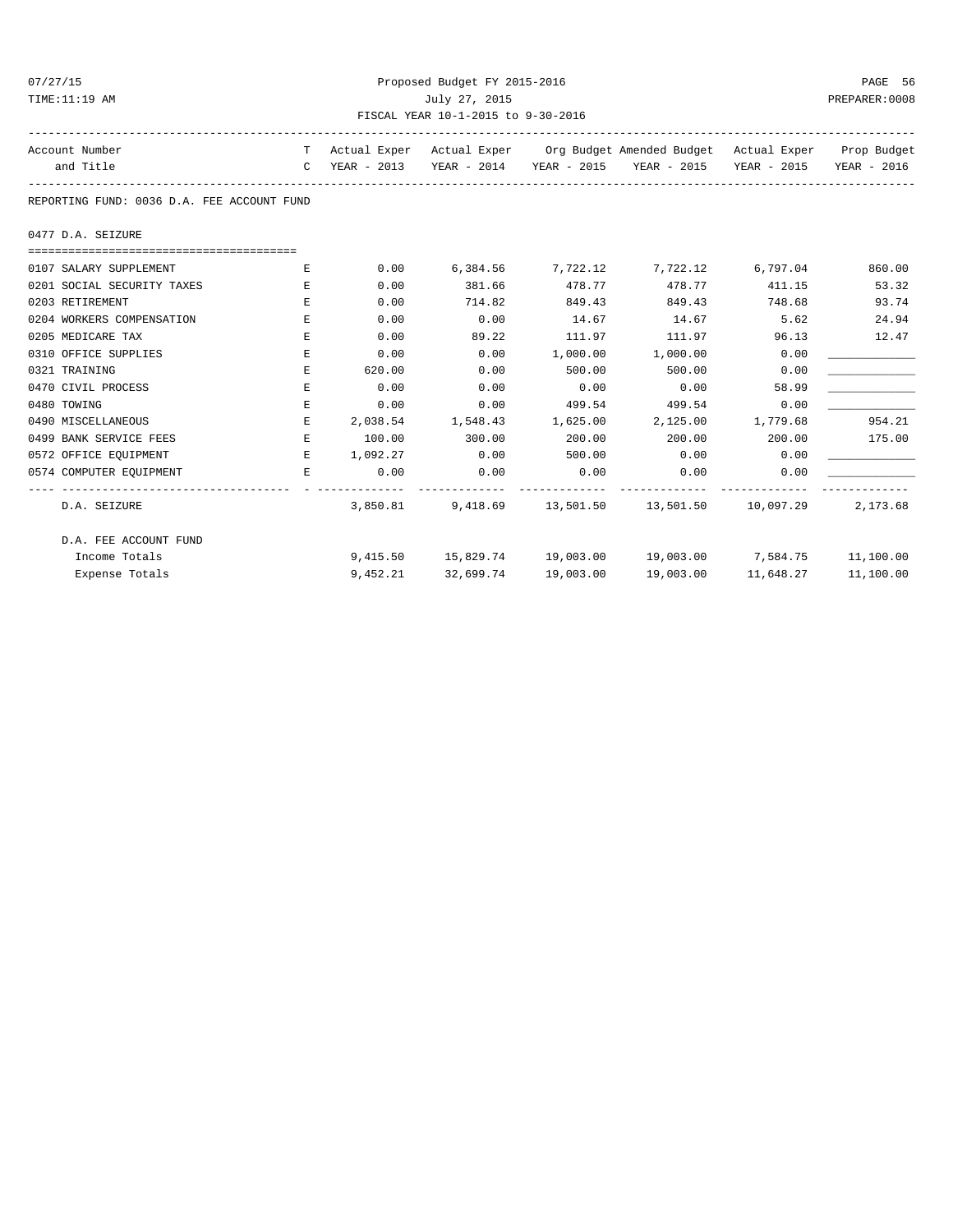| 07/27/15<br>TIME:11:19 AM                    | Proposed Budget FY 2015-2016<br>July 27, 2015<br>FISCAL YEAR 10-1-2015 to 9-30-2016 |      |              |      |                                                                                                                                                             |              | PAGE 57<br>PREPARER: 0008 |
|----------------------------------------------|-------------------------------------------------------------------------------------|------|--------------|------|-------------------------------------------------------------------------------------------------------------------------------------------------------------|--------------|---------------------------|
| Account Number<br>and Title                  |                                                                                     |      |              |      | T Actual Exper Actual Exper Org Budget Amended Budget Actual Exper Prop Budget<br>C YEAR - 2013 YEAR - 2014 YEAR - 2015 YEAR - 2015 YEAR - 2015 YEAR - 2016 |              |                           |
| REPORTING FUND: 0037 CONTRABAND SEIZURE      |                                                                                     |      |              |      |                                                                                                                                                             |              |                           |
| 0360 INTEREST EARNINGS                       |                                                                                     |      |              |      |                                                                                                                                                             |              |                           |
| 0100 INTEREST EARNINGS                       |                                                                                     |      |              |      | $I$ 0.76 2.36 0.00 0.00 0.42                                                                                                                                |              |                           |
| INTEREST EARNINGS                            |                                                                                     |      | 2.36<br>0.76 |      | $0.00$ $0.00$ $0.42$                                                                                                                                        |              | 0.00                      |
| 0370 MISCELLANEOUS                           |                                                                                     |      |              |      |                                                                                                                                                             |              |                           |
| 0130 REFUNDS & MISCELLANEOUS<br>$\mathbf{T}$ |                                                                                     |      |              |      | $0.00$ 0.00 0.00 0.00 0.00                                                                                                                                  |              |                           |
| MISCELLANEOUS                                |                                                                                     |      | 0.00<br>0.00 |      | 0.00                                                                                                                                                        | 0.00         | 0.00<br>0.00              |
| CONTRABAND SEIZURE                           |                                                                                     |      |              |      |                                                                                                                                                             |              |                           |
| Income Totals                                |                                                                                     |      | 2.36<br>0.76 |      | $0.00$ $0.00$ $0.42$                                                                                                                                        |              | 0.00                      |
| Expense Totals                               |                                                                                     | 0.00 | 0.00         | 0.00 |                                                                                                                                                             | 0.00<br>0.00 | 0.00                      |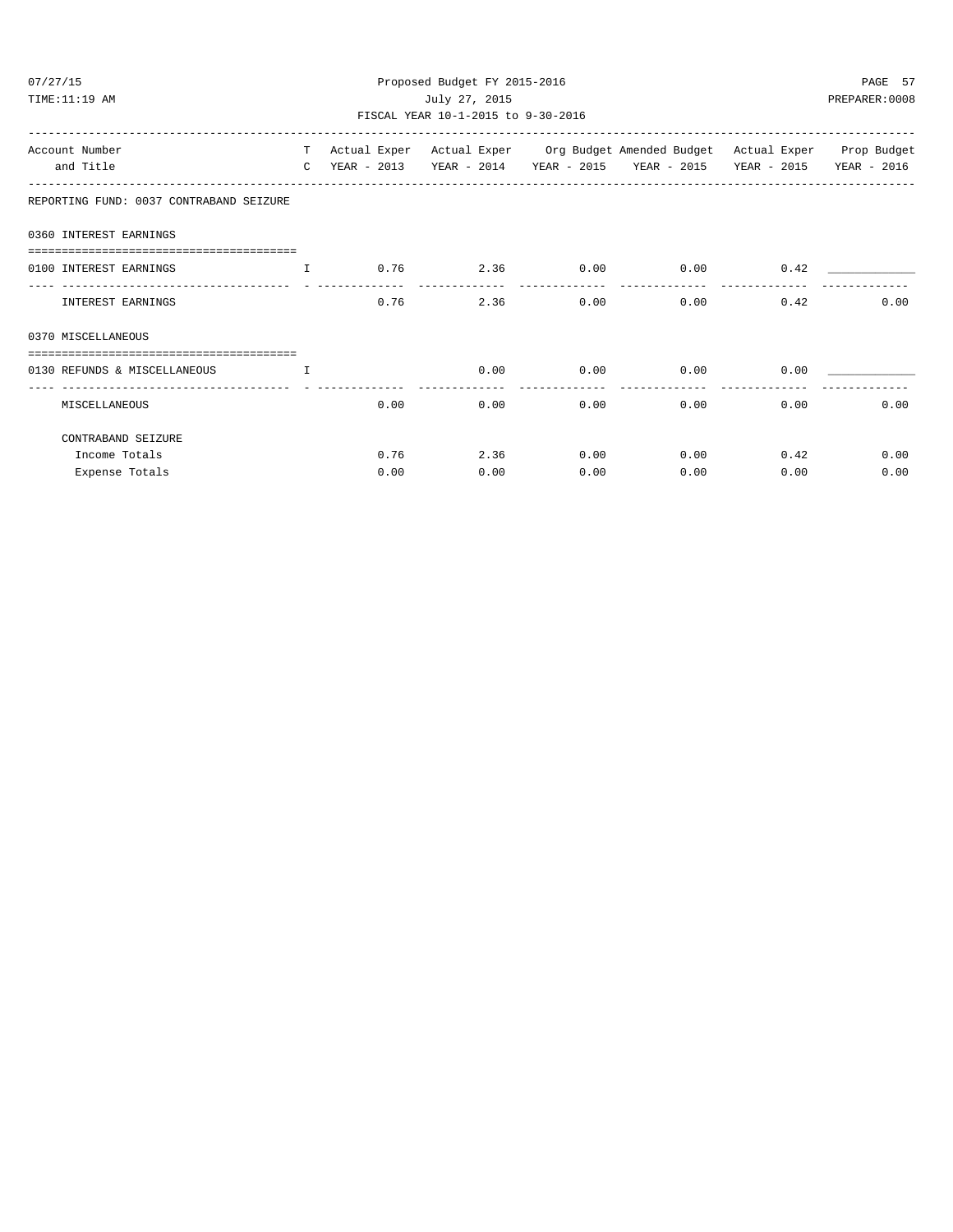| 07/27/15                           |              |       | Proposed Budget FY 2015-2016       |             |                                                                                |      | PAGE 58       |
|------------------------------------|--------------|-------|------------------------------------|-------------|--------------------------------------------------------------------------------|------|---------------|
| TIME:11:19 AM                      |              |       | July 27, 2015                      |             |                                                                                |      | PREPARER:0008 |
|                                    |              |       | FISCAL YEAR 10-1-2015 to 9-30-2016 |             |                                                                                |      |               |
| Account Number                     |              |       |                                    |             | T Actual Exper Actual Exper Org Budget Amended Budget Actual Exper Prop Budget |      |               |
| and Title                          |              |       |                                    |             | C YEAR - 2013 YEAR - 2014 YEAR - 2015 YEAR - 2015 YEAR - 2015                  |      | YEAR - 2016   |
| REPORTING FUND: 0038 IHC CO-OP GIN |              |       |                                    |             |                                                                                |      |               |
| 0360 INTEREST EARNINGS             |              |       |                                    |             |                                                                                |      |               |
| 0100 INTEREST EARNINGS             | $\mathbb{I}$ | 19.09 |                                    | $6.69$ 0.00 | 0.00                                                                           | 5.91 |               |
|                                    |              |       |                                    |             |                                                                                |      |               |
| INTEREST EARNINGS                  |              | 19.09 | 6.69                               | 0.00        | 0.00                                                                           | 5.91 | 0.00          |
| IHC CO-OP GIN                      |              |       |                                    |             |                                                                                |      |               |
| Income Totals                      |              | 19.09 | 6.69                               | 0.00        | 0.00                                                                           | 5.91 | 0.00          |
| Expense Totals                     |              | 0.00  | 0.00                               | 0.00        | 0.00                                                                           | 0.00 | 0.00          |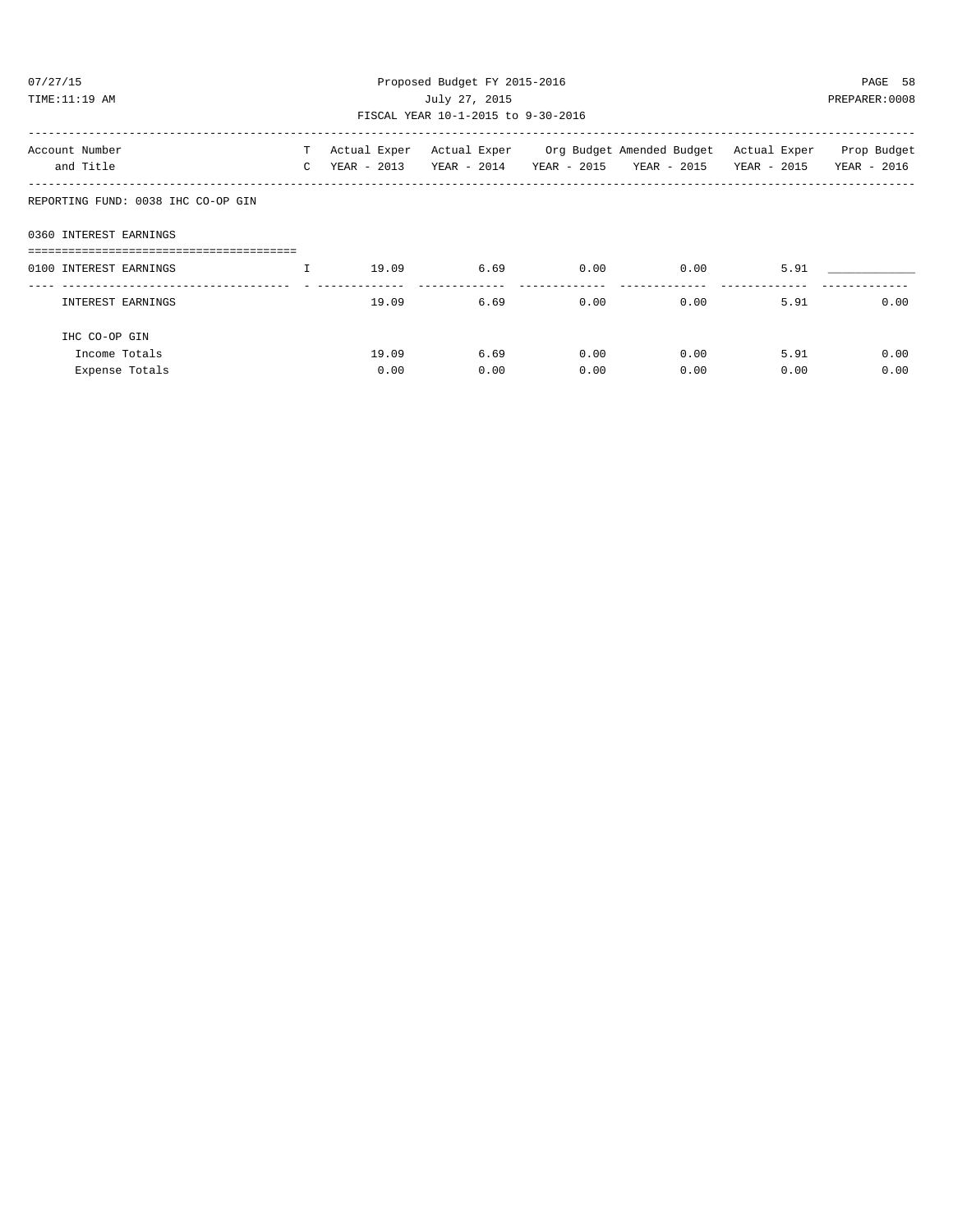| 07/27/15                                                                            |                               |        | Proposed Budget FY 2015-2016       |          |                                                                                |                         | PAGE 59        |  |
|-------------------------------------------------------------------------------------|-------------------------------|--------|------------------------------------|----------|--------------------------------------------------------------------------------|-------------------------|----------------|--|
| TIME:11:19 AM                                                                       |                               |        | July 27, 2015                      |          |                                                                                |                         | PREPARER: 0008 |  |
|                                                                                     |                               |        | FISCAL YEAR 10-1-2015 to 9-30-2016 |          |                                                                                |                         |                |  |
| Account Number                                                                      |                               |        |                                    |          | T Actual Exper Actual Exper Org Budget Amended Budget Actual Exper Prop Budget |                         |                |  |
| and Title                                                                           |                               |        |                                    |          | C YEAR - 2013 YEAR - 2014 YEAR - 2015 YEAR - 2015 YEAR - 2015 YEAR - 2016      |                         |                |  |
| REPORTING FUND: 0039 IHC B.R. COOPER                                                |                               |        |                                    |          |                                                                                |                         |                |  |
| 0360 INTEREST EARNINGS                                                              |                               |        |                                    |          |                                                                                |                         |                |  |
| 0100 INTEREST EARNINGS                                                              | $\mathbf{I}$                  | 9.68   | 9.01                               |          | $10.00$ $10.00$ $7.61$ $10.00$                                                 |                         |                |  |
| INTEREST EARNINGS                                                                   |                               | 9.68   | 9.01                               | 10.00    | 10.00                                                                          | 7.61                    | 10.00          |  |
| 0370 MISCELLANEOUS INCOME                                                           |                               |        |                                    |          |                                                                                |                         |                |  |
| 0150 BONNIE RUTH COOPER TRUST<br>$\mathbf{I}$ and $\mathbf{I}$                      |                               |        |                                    |          | $0.00$ $2.349.30$ $2.000.00$ $2.000.00$ $524.90$                               |                         | 2,000.00       |  |
| MISCELLANEOUS INCOME                                                                |                               | 0.00   | 2,349.30                           | 2,000.00 | 2,000.00                                                                       | -------------<br>524.90 | 2,000.00       |  |
| 0645 BONNIE RUTH COOPER                                                             |                               |        |                                    |          |                                                                                |                         |                |  |
| 0404 COBRA/INSURANCE                                                                | E                             | 0.00   | 0.00                               | 0.00     | 0.00                                                                           | 0.00                    |                |  |
| 0410 CERT. REG. NURSE ANES.                                                         | E                             | 0.00   | 0.00                               | 0.00     | 0.00                                                                           | 0.00                    |                |  |
| 0411 PHYSICIAN, NON-EMERGENCY<br><b>Experience of Excellent Excellent Excellent</b> |                               | 0.00   | 0.00                               | 0.00     | 0.00                                                                           | 0.00                    |                |  |
| 0412 PRESCRIPTIONS, DRUGS                                                           | E                             | 135.00 | 0.00                               | 2,010.00 | 2,010.00                                                                       | 0.00                    | 2,010.00       |  |
| 0413 HOSPITAL-INPATIENT                                                             | E                             | 0.00   | 0.00                               | 0.00     | 0.00                                                                           | 0.00                    |                |  |
| 0414 HOSPITAL, OUTPATIENT                                                           | E                             | 0.00   | 0.00                               | 0.00     | 0.00                                                                           | 0.00                    |                |  |
| 0415 LABORATORY/X-RAY                                                               | E                             | 0.00   | 0.00                               | 0.00     | 0.00                                                                           | 0.00                    |                |  |
| 0418 FED.QUALIFIED HEALTH CENTER                                                    | $\mathbf{E}$ and $\mathbf{E}$ | 46.73  | 0.00                               | 0.00     | 0.00                                                                           | 0.00                    |                |  |
| 0422 AMBULATORY SURGICAL CENTER                                                     | E                             | 0.00   | 0.00                               | 0.00     | 0.00                                                                           | 0.00                    |                |  |
| ----------------------------<br>BONNIE RUTH COOPER                                  |                               | 181.73 | 0.00                               |          | 2,010.00 2,010.00                                                              | 0.00                    | 2,010.00       |  |
| IHC B.R. COOPER                                                                     |                               |        |                                    |          |                                                                                |                         |                |  |
| Income Totals                                                                       |                               |        |                                    |          | 9.68 2,358.31 2,010.00 2,010.00 532.51                                         |                         | 2,010.00       |  |
| Expense Totals                                                                      |                               | 181.73 | 0.00                               | 2,010.00 | 2,010.00                                                                       | 0.00                    | 2,010.00       |  |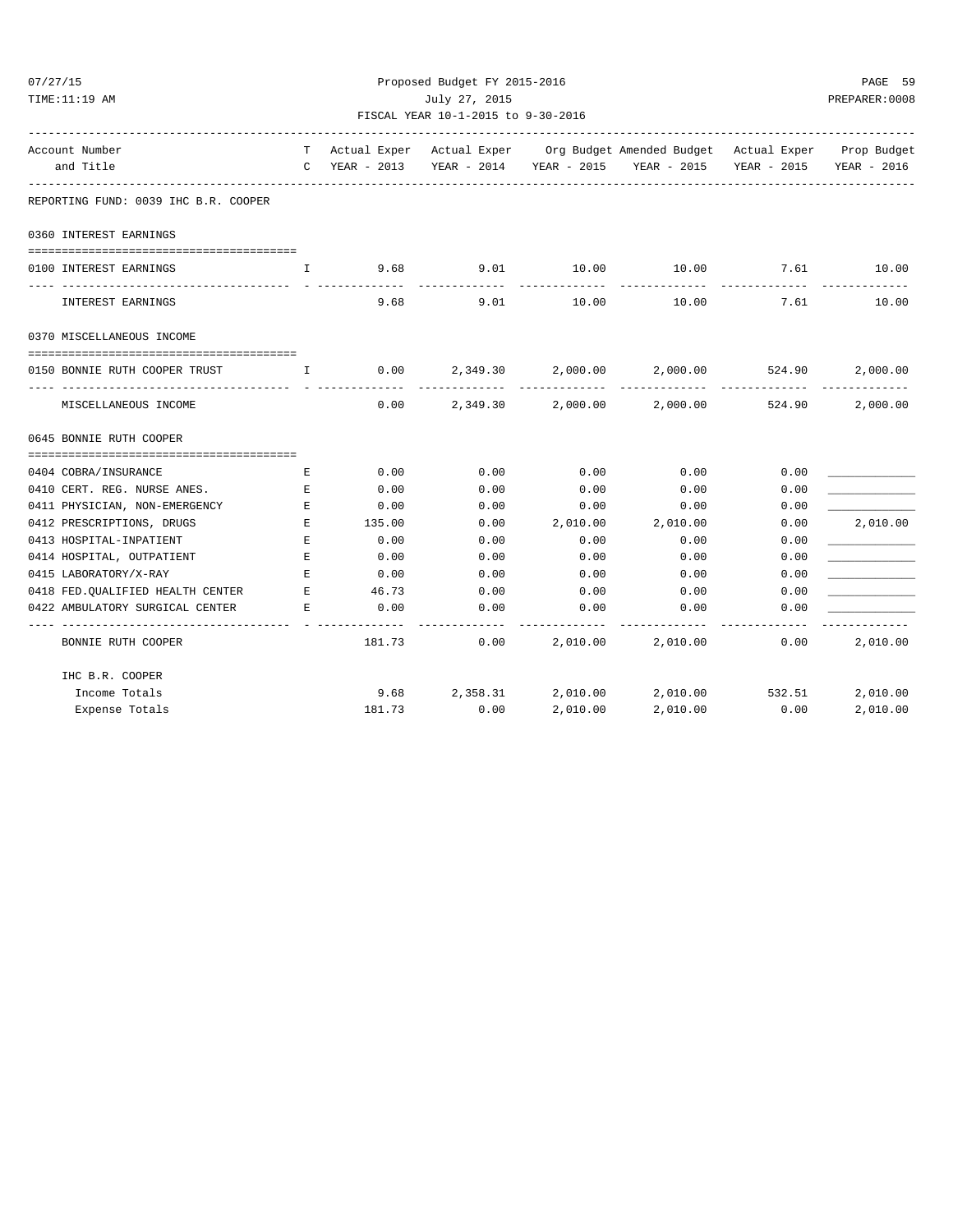| 07/27/15 |                                | Proposed Budget FY 2015-2016 |                        |                                    |                    |                                                                                                                                                                                                  |      |                |  |
|----------|--------------------------------|------------------------------|------------------------|------------------------------------|--------------------|--------------------------------------------------------------------------------------------------------------------------------------------------------------------------------------------------|------|----------------|--|
|          | TIME:11:19 AM                  |                              |                        | July 27, 2015                      |                    |                                                                                                                                                                                                  |      | PREPARER: 0008 |  |
|          |                                |                              |                        | FISCAL YEAR 10-1-2015 to 9-30-2016 |                    |                                                                                                                                                                                                  |      |                |  |
|          | Account Number                 |                              |                        |                                    |                    | T Actual Exper Actual Exper Org Budget Amended Budget Actual Exper Prop Budget                                                                                                                   |      |                |  |
|          | and Title                      |                              |                        |                                    |                    | C YEAR - 2013 YEAR - 2014 YEAR - 2015 YEAR - 2015 YEAR - 2015 YEAR - 2016                                                                                                                        |      |                |  |
|          | REPORTING FUND: 0040 NAACHO    |                              |                        |                                    |                    |                                                                                                                                                                                                  |      |                |  |
|          | 0300 CASH                      |                              |                        |                                    |                    |                                                                                                                                                                                                  |      |                |  |
|          | 0110 UNENCUMBERED FUND BALANCE |                              |                        |                                    |                    | $\qquad \qquad \text{I} \qquad \qquad \text{0.00} \qquad \qquad \text{0.00} \qquad \qquad \text{8,000.00} \qquad \qquad \text{8,000.00} \qquad \qquad \text{0.00} \qquad \qquad \text{8,000.00}$ |      |                |  |
|          |                                |                              |                        |                                    |                    |                                                                                                                                                                                                  |      |                |  |
|          | CASH                           |                              |                        |                                    |                    | $0.00$ $0.00$ $0.00$ $0.00$ $0.00$ $0.00$ $0.00$                                                                                                                                                 | 0.00 | 8,000.00       |  |
|          | 0330 GRANT INCOME              |                              |                        |                                    |                    |                                                                                                                                                                                                  |      |                |  |
|          |                                |                              |                        |                                    |                    |                                                                                                                                                                                                  |      |                |  |
|          | 0410 NAACHO GRANT INCOME       |                              | $I = 4,000.00$ 0.00    |                                    | 0.00               | $0.00$ 3,500.00<br>-------------                                                                                                                                                                 |      |                |  |
|          | GRANT INCOME                   |                              | 4,000.00               | 0.00                               |                    | $0.00$ $0.00$ $3,500.00$                                                                                                                                                                         |      | 0.00           |  |
|          | 0411 NACCHO                    |                              |                        |                                    |                    |                                                                                                                                                                                                  |      |                |  |
|          |                                |                              |                        |                                    |                    |                                                                                                                                                                                                  |      |                |  |
|          | 0310 OFFICE SUPPLIES           |                              |                        |                                    |                    | E 802.96 1,278.40 5,000.00 5,000.00 503.75                                                                                                                                                       |      | 5,000.00       |  |
|          | 0427 OUT OF COUNTY TRAVEL      |                              |                        |                                    |                    | $E$ 2, 236.27 2, 521.38 3, 000.00 3, 000.00 2, 305.98                                                                                                                                            |      | 3,000.00       |  |
|          | 0574 COMPUTER EQUIPMENT        | E.                           | 0.00<br>-------------- | 0.00<br>--------------             | 0.00<br>---------- | 0.00<br>------------                                                                                                                                                                             | 0.00 |                |  |
|          | NACCHO                         |                              |                        |                                    |                    | $3,039.23$ $3,799.78$ $8,000.00$ $8,000.00$ $2,809.73$ $8,000.00$                                                                                                                                |      |                |  |
|          | <b>NAACHO</b>                  |                              |                        |                                    |                    |                                                                                                                                                                                                  |      |                |  |
|          | Income Totals                  |                              |                        |                                    |                    | $4,000.00$ $0.00$ $8,000.00$ $8,000.00$ $3,500.00$ $8,000.00$                                                                                                                                    |      |                |  |

Expense Totals 3,039.23 3,799.78 8,000.00 8,000.00 2,809.73 8,000.00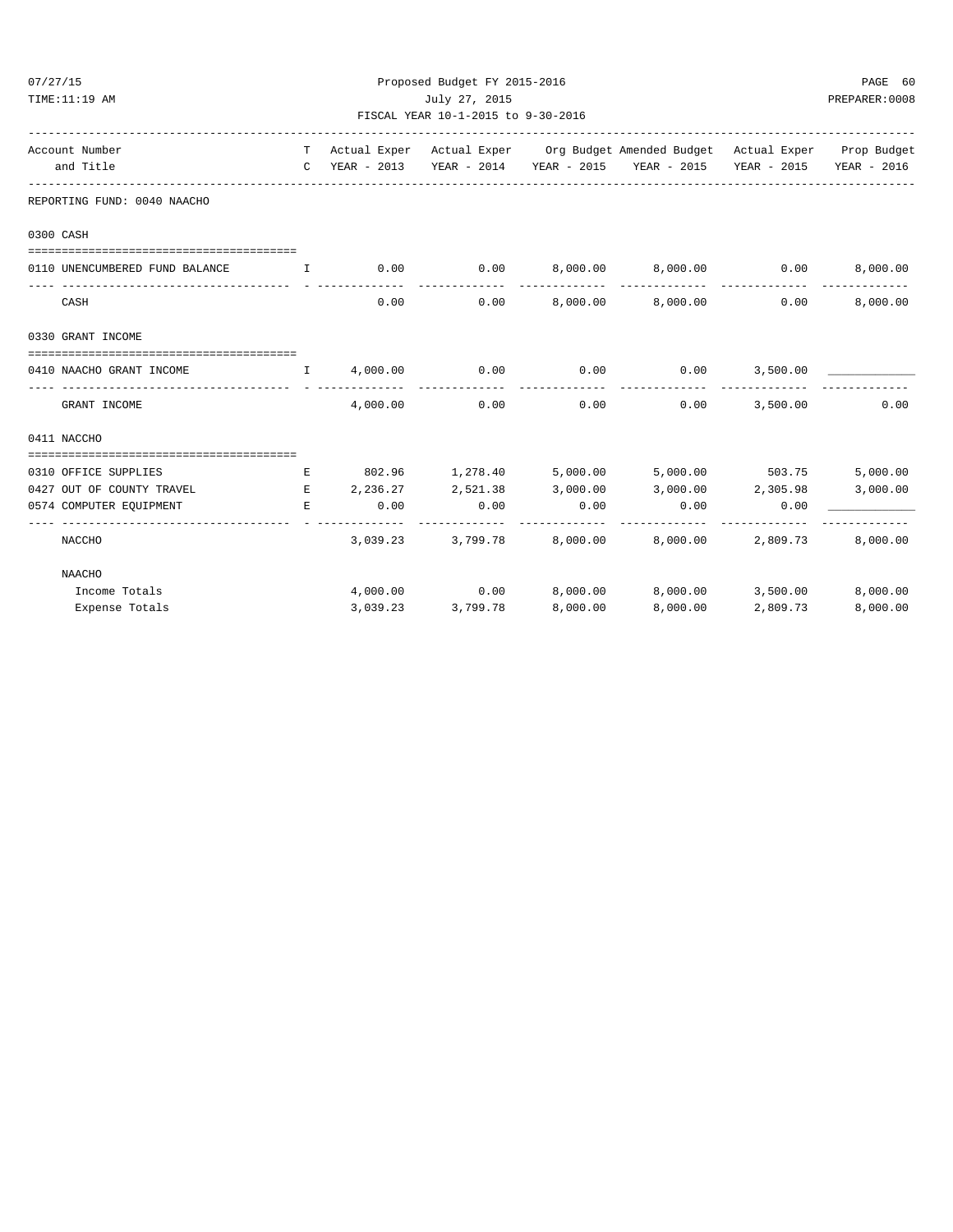| 07/27/15 |                                                         |               |                     | Proposed Budget FY 2015-2016                                           |                   |                                                                                |             | PAGE 61     |  |  |
|----------|---------------------------------------------------------|---------------|---------------------|------------------------------------------------------------------------|-------------------|--------------------------------------------------------------------------------|-------------|-------------|--|--|
|          | TIME:11:19 AM                                           | July 27, 2015 |                     |                                                                        |                   |                                                                                |             |             |  |  |
|          |                                                         |               |                     | FISCAL YEAR 10-1-2015 to 9-30-2016<br>________________________________ |                   |                                                                                |             |             |  |  |
|          | Account Number                                          |               |                     |                                                                        |                   | T Actual Exper Actual Exper Org Budget Amended Budget Actual Exper Prop Budget |             |             |  |  |
|          | and Title                                               | $\mathsf{C}$  | YEAR - 2013         |                                                                        |                   | YEAR - 2014 YEAR - 2015 YEAR - 2015                                            | YEAR - 2015 | YEAR - 2016 |  |  |
|          | REPORTING FUND: 0041 CITIZEN CORPS (CERT)               |               |                     |                                                                        |                   |                                                                                |             |             |  |  |
|          | 0330 GRANT INCOME                                       |               |                     |                                                                        |                   |                                                                                |             |             |  |  |
|          | 0418 2011 CERT GRANT                                    | $\mathbf{I}$  |                     | 1,755.95 140.32                                                        | 0.00              | 0.00                                                                           | 0.00        |             |  |  |
|          | GRANT INCOME                                            |               |                     | ______________<br>1,755.95 140.32                                      | 0.00              | 0.00                                                                           | 0.00        | 0.00        |  |  |
|          | 0370 MISCELLANEOUS                                      |               |                     |                                                                        |                   |                                                                                |             |             |  |  |
|          | 0406 DONATIONS                                          | I.            |                     |                                                                        | 0.00              | 0.00                                                                           | 0.00        |             |  |  |
|          | MISCELLANEOUS                                           |               | 0.00                | 0.00                                                                   | 0.00              | 0.00                                                                           | 0.00        | 0.00        |  |  |
|          | 0406 CERT DONATIONS                                     |               |                     |                                                                        |                   |                                                                                |             |             |  |  |
|          |                                                         |               |                     |                                                                        |                   |                                                                                |             |             |  |  |
|          | 0310 SUPPLIES                                           | Е             |                     |                                                                        | 0.00              | 0.00                                                                           | 0.00        |             |  |  |
|          | 0330 GAS & OIL                                          | $\mathbf E$   |                     |                                                                        | 0.00              | 0.00                                                                           | 0.00        |             |  |  |
|          | 0427 TRAINING EXPENSE                                   | E.            |                     |                                                                        | 0.00              | 0.00                                                                           | 0.00        |             |  |  |
|          | CERT DONATIONS                                          |               | 0.00                | 0.00                                                                   | 0.00              | 0.00                                                                           | 0.00        | 0.00        |  |  |
|          | 0418 2011 CERT GRANT                                    |               |                     |                                                                        |                   |                                                                                |             |             |  |  |
|          | 0310 SUPPLIES                                           | E             | 1,896.27 0.00       |                                                                        | 0.00              | 0.00                                                                           | 0.00        |             |  |  |
|          | 0427 TRAVEL/TRAINING<br>------------------------------- | $\mathbf{E}$  | 0.00<br>----------- | 0.00                                                                   | 0.00<br>$- - - -$ | 0.00                                                                           | 0.00        |             |  |  |
|          | 2011 CERT GRANT                                         |               | 1,896.27            | 0.00                                                                   | 0.00              | 0.00                                                                           | 0.00        | 0.00        |  |  |
|          | CITIZEN CORPS (CERT)                                    |               |                     |                                                                        |                   |                                                                                |             |             |  |  |
|          | Income Totals                                           |               | 1,755.95            | 140.32                                                                 | 0.00              | 0.00                                                                           | 0.00        | 0.00        |  |  |
|          | Expense Totals                                          |               | 1,896.27            | 0.00                                                                   | 0.00              | 0.00                                                                           | 0.00        | 0.00        |  |  |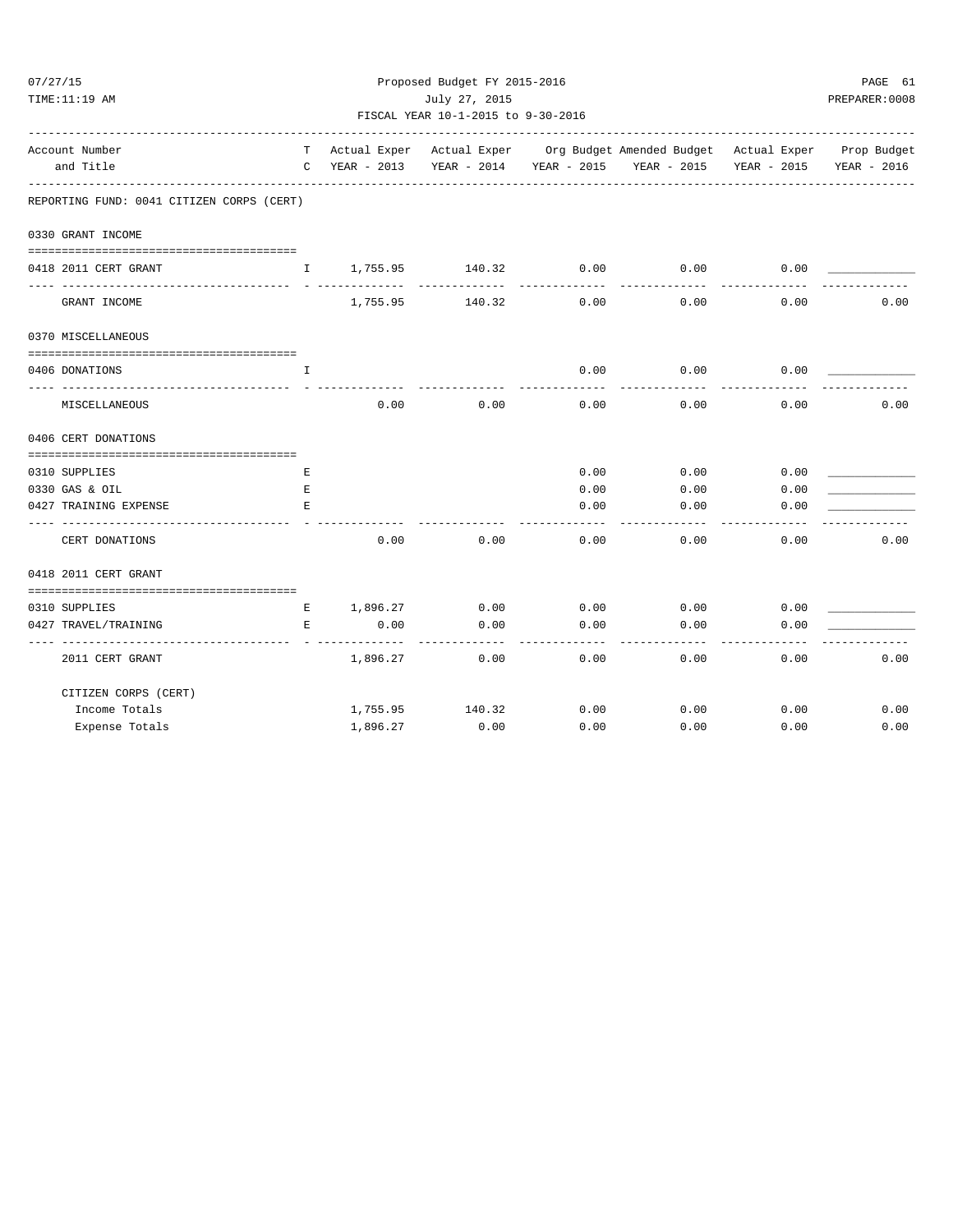| 07/27/15<br>TIME:11:19 AM                   |               | Proposed Budget FY 2015-2016<br>July 27, 2015 |                                    |                       |                                                                                |             |             |  |  |
|---------------------------------------------|---------------|-----------------------------------------------|------------------------------------|-----------------------|--------------------------------------------------------------------------------|-------------|-------------|--|--|
|                                             |               |                                               | FISCAL YEAR 10-1-2015 to 9-30-2016 |                       |                                                                                |             |             |  |  |
| Account Number                              |               |                                               |                                    |                       | T Actual Exper Actual Exper Org Budget Amended Budget Actual Exper Prop Budget |             |             |  |  |
| and Title                                   | $\mathcal{C}$ |                                               |                                    |                       |                                                                                | YEAR - 2015 | YEAR - 2016 |  |  |
| REPORTING FUND: 0042 HAZARD MITIGATION PLAN |               |                                               |                                    |                       |                                                                                |             |             |  |  |
| 0330 GRANT INCOME                           |               |                                               |                                    |                       |                                                                                |             |             |  |  |
|                                             |               |                                               | ______________                     |                       |                                                                                | 0.00        | 23,600.00   |  |  |
| GRANT INCOME                                |               | 114.71                                        | 20,029.75                          | 23,700.00             | 23,700.00                                                                      | 0.00        | 23,600.00   |  |  |
| 0477 HAZARD MITIGATION GRANT                |               |                                               |                                    |                       |                                                                                |             |             |  |  |
| -------------------------------------       |               |                                               |                                    |                       |                                                                                |             |             |  |  |
| 0310 OFFICE SUPPLIES                        | Е             | 100.74                                        | 241.00 3,700.00 3,700.00           |                       |                                                                                | 0.00        | 2,600.00    |  |  |
| 0415 CONSULTANT                             | E.            | 0.00                                          | 20,000.00                          | 20,000.00             | 20,000.00                                                                      | 0.00        | 20,000.00   |  |  |
| 0427 TRAVEL AND TRAINING                    | $E_{i}$       | 0.00                                          | 0.00                               | 0.00                  | 0.00                                                                           | 0.00        | 1,000.00    |  |  |
| 0574 COMPUTER EQUIPMENT                     | E.            |                                               | 1,056.41                           | 0.00<br>------------- | 0.00                                                                           | 0.00        |             |  |  |
| HAZARD MITIGATION GRANT                     |               | 100.74                                        | 21,297.41                          | 23,700.00             | 23,700.00                                                                      | 0.00        | 23,600.00   |  |  |
| HAZARD MITIGATION PLAN                      |               |                                               |                                    |                       |                                                                                |             |             |  |  |
| Income Totals                               |               |                                               | 114.71 20,029.75                   |                       | 23,700.00 23,700.00                                                            | 0.00        | 23,600.00   |  |  |
| Expense Totals                              |               | 100.74                                        | 21,297.41                          | 23,700.00             | 23,700.00                                                                      | 0.00        | 23,600.00   |  |  |
|                                             |               |                                               |                                    |                       |                                                                                |             |             |  |  |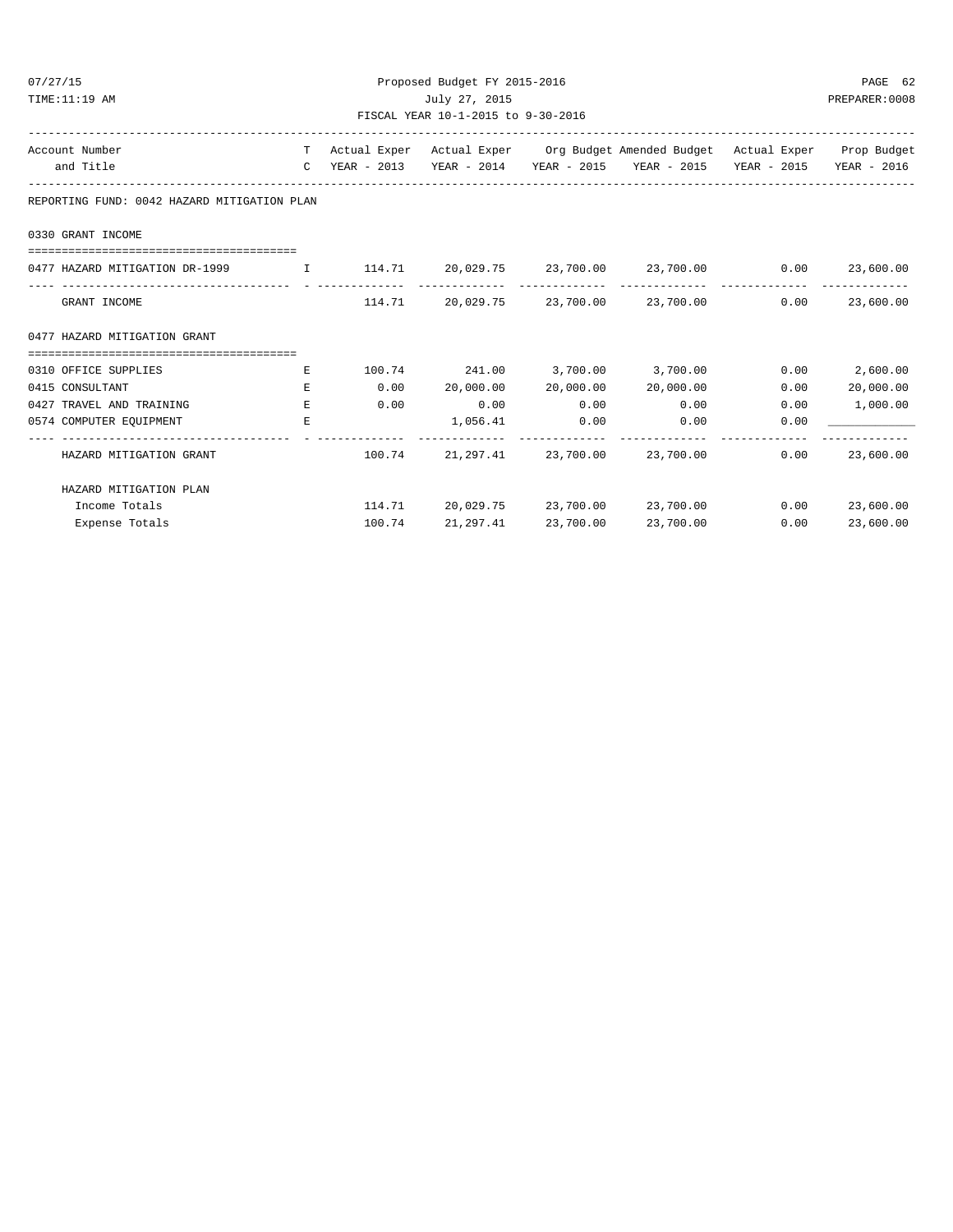# 07/27/15 Proposed Budget FY 2015-2016 PAGE 63 TIME:11:19 AM July 27, 2015 PREPARER:0008 FISCAL YEAR 10-1-2015 to 9-30-2016

| Account Number                         | т           | Actual Exper |                     |                         | Actual Exper Org Budget Amended Budget Actual Exper Prop Budget |                                   |                            |
|----------------------------------------|-------------|--------------|---------------------|-------------------------|-----------------------------------------------------------------|-----------------------------------|----------------------------|
| and Title                              | $\mathbf C$ | YEAR - 2013  |                     | YEAR - 2014 YEAR - 2015 | YEAR - 2015                                                     | YEAR - 2015                       | YEAR - 2016                |
| REPORTING FUND: 0044 HOMELAND SECURITY |             |              |                     |                         |                                                                 |                                   |                            |
| 0330 GRANTS                            |             |              |                     |                         |                                                                 |                                   |                            |
| 0412 2005-HOMELAND SECURITY            | I.          | 0.00         | 0.00                | 0.00                    | 0.00                                                            | 0.00                              |                            |
| 0413 2006-HOMELAND SECURITY            | Ι.          | 0.00         | 0.00                | 0.00                    | 0.00                                                            | 0.00                              |                            |
| 0414 2007 HOMELAND SECURITY            | I.          | 0.00         | 0.00                | 0.00                    | 0.00                                                            | 0.00                              |                            |
| 0415 2008 HOMELAND SECURITY            | $\mathbf I$ | 0.00         | 0.00                | 0.00                    | 0.00                                                            | 0.00                              |                            |
| 0416 2009 HOMELAND SECURITY            | Ι.          | 0.00         | 0.00                | 0.00                    | 0.00                                                            | 0.00                              |                            |
| 0417 2010 HOMELAND SECURITY            | $\mathbf I$ | 0.00         | 0.00                | 0.00                    | 0.00                                                            | 0.00                              |                            |
| 0418 2011 HOMELAND SECURITY            | Ι.          | 27,071.26    | 25,894.49           | 0.00                    | 0.00                                                            | 0.00                              |                            |
| 0419 2012 HOMELAND SECURITY            | I           | 4,212.27     | 15,845.90           | 0.00                    | 0.00                                                            | 0.00                              |                            |
| 0420 2013 HOMELAND SECURITY            | I.          |              | 700.00              | 0.00                    | 0.00                                                            | 21,133.00                         |                            |
| 0421 2014 HOMELAND SECURITY            | I           |              |                     | 0.00                    | 23,688.84                                                       | 22, 373.89                        |                            |
| 0422 2015 HOMELAND SECURITY            | $\mathbf I$ |              |                     | 0.00                    | 0.00                                                            | 0.00                              | 30,000.00                  |
| GRANTS                                 |             | 31,283.53    | 42,440.39           | $- - - -$<br>0.00       |                                                                 | ----------<br>23,688.84 43,506.89 | -------------<br>30,000.00 |
| 0412 HOMELAND SECURITY                 |             |              |                     |                         |                                                                 |                                   |                            |
| 0572 2005 EQUIPMENT                    | Е           | 0.00         | 0.00                | 0.00                    | 0.00                                                            | 0.00                              |                            |
| 0573 2006-EQUIPMENT                    | E           | 0.00         | 0.00                | 0.00                    | 0.00                                                            | 0.00                              |                            |
| 0574 2007 EQUIPMENT                    | Е           | 0.00         | 0.00                | 0.00                    | 0.00                                                            | 0.00                              |                            |
| 0575 2008 EQUIPMENT                    | Е           | 0.00         | 0.00                | 0.00                    | 0.00                                                            | 0.00                              |                            |
| 0576 2009 EQUIPMENT                    | Е           | 0.00         | 0.00                | 0.00                    | 0.00                                                            | 0.00                              |                            |
| 0577 2010 EQUIPMENT                    | E           | 0.00         | 0.00                | 0.00                    | 0.00                                                            | 0.00                              |                            |
| 0578 2011 EQUIPMENT                    | E           | 52,965.75    | 0.00                | 0.00                    | 0.00                                                            | 0.00                              |                            |
| 0579 2012 EQUIPMENT                    | Е           | 7,044.07     | 13,014.10           | 0.00                    | 0.00                                                            | 0.00                              |                            |
| 0580 2013 EQUIPMENT                    | Ε           |              | 21,833.00           | 0.00                    | 0.00                                                            | 0.00                              |                            |
| 0581 2014 EQUIPMENT                    | $\mathbf E$ |              |                     | 0.00                    | 23,688.84                                                       | 23,688.84                         |                            |
| 0582 2015 EQUIPMENT                    | E           |              |                     | 0.00                    | 0.00                                                            | 0.00                              | 30,000.00                  |
| HOMELAND SECURITY                      |             |              | 60,009.82 34,847.10 | ----------<br>0.00      | 23,688.84                                                       | 23,688.84                         | 30,000.00                  |
| HOMELAND SECURITY                      |             |              |                     |                         |                                                                 |                                   |                            |
| Income Totals                          |             | 31,283.53    | 42,440.39           | 0.00                    |                                                                 | 23,688.84 43,506.89               | 30,000.00                  |
| Expense Totals                         |             | 60,009.82    | 34,847.10           | 0.00                    | 23,688.84                                                       | 23,688.84                         | 30,000.00                  |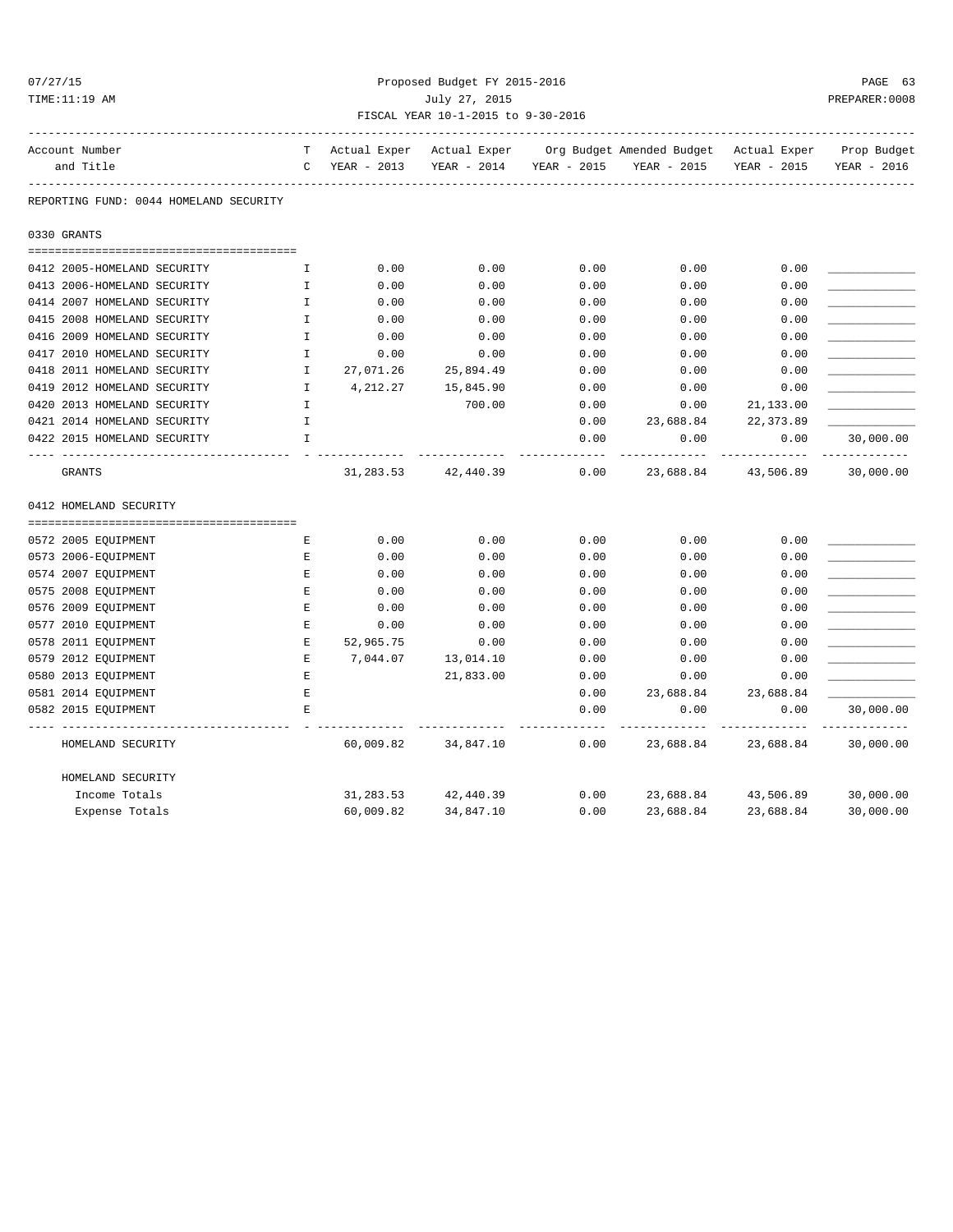| 07/27/15                                                   | Proposed Budget FY 2015-2016 |          |                                         |          |                                                                              |                |                          |  |
|------------------------------------------------------------|------------------------------|----------|-----------------------------------------|----------|------------------------------------------------------------------------------|----------------|--------------------------|--|
| TIME:11:19 AM                                              |                              |          | July 27, 2015                           |          |                                                                              |                | PREPARER: 0008           |  |
|                                                            |                              |          | FISCAL YEAR 10-1-2015 to 9-30-2016      |          |                                                                              |                |                          |  |
| Account Number                                             | T                            |          |                                         |          | Actual Exper Actual Exper Org Budget Amended Budget Actual Exper Prop Budget |                |                          |  |
| and Title                                                  |                              |          |                                         |          | C YEAR - 2013 YEAR - 2014 YEAR - 2015 YEAR - 2015 YEAR - 2015 YEAR - 2016    |                |                          |  |
| REPORTING FUND: 0045 CHAPTER 19 FUNDS                      |                              |          |                                         |          |                                                                              |                |                          |  |
| 0330 GRANT INCOME                                          |                              |          |                                         |          |                                                                              |                |                          |  |
|                                                            |                              |          |                                         |          |                                                                              |                |                          |  |
| 0403 CHAPTER 19 FUNDS                                      |                              |          |                                         |          |                                                                              | ______________ | 2,168.00<br>____________ |  |
| GRANT INCOME                                               |                              | 1,760.02 |                                         |          | 8,409.33 4,900.00 4,900.00 3,397.68                                          |                | 2,168.00                 |  |
| 0403 CHAPTER 19 FUNDS                                      |                              |          |                                         |          |                                                                              |                |                          |  |
|                                                            |                              |          |                                         |          |                                                                              |                |                          |  |
| 0103 SALARY                                                | Е                            |          |                                         |          | 206.63 1,121.94 2,000.00 2,000.00                                            |                | 2,887.97 1,000.00        |  |
| 0201 SOCIAL SECURITY                                       | E.                           | 4.16     | 59.34                                   | 150.00   | 150.00                                                                       | 179.06         | 62.00                    |  |
| 0204 WORKERS COMPENSATION                                  | E.                           | 0.00     | 0.00                                    | 0.00     | 0.00                                                                         | 0.00           |                          |  |
| 0205 MEDICARE TAX                                          | E                            | 0.97     | 13.87                                   | 55.00    | 55.00                                                                        | 41.88          | 14.50                    |  |
| 0310 OFFICE SUPPLIES                                       | E.                           | 0.00     | 449.22                                  | 745.00   | 745.00                                                                       | 16.30          | 591.50                   |  |
| 0427 OUT OF COUNTY TRAVEL                                  | Е                            | 1,548.26 | 901.40                                  | 1,500.00 | 1,500.00                                                                     | 336.10         | 500.00                   |  |
| 0572 OFFICE EQUIPMENT                                      | Е                            | 0.00     | 0.00                                    | 450.00   | 450.00                                                                       | 0.00           |                          |  |
| 0573 ELECTION EQUIPMENT                                    | Е                            |          | 6,152.33                                | 0.00     | 0.00                                                                         | 0.00           |                          |  |
| 0574 COMPUTER EQUIPMENT<br>------------------------------- | Е                            | 0.00     | 0.00<br>------------------------------- | 0.00     | 0.00<br>-------------                                                        | 0.00           |                          |  |
| CHAPTER 19 FUNDS                                           |                              |          |                                         |          | $1,760.02$ 8,698.10 $4,900.00$ $4,900.00$                                    | 3,461.31       | 2,168.00                 |  |
| CHAPTER 19 FUNDS                                           |                              |          |                                         |          |                                                                              |                |                          |  |
| Income Totals                                              |                              |          |                                         |          | $1,760.02$ $8,409.33$ $4,900.00$ $4,900.00$ $3,397.68$                       |                | 2,168.00                 |  |
| Expense Totals                                             |                              | 1,760.02 | 8,698.10                                | 4,900.00 | 4,900.00                                                                     | 3,461.31       | 2,168.00                 |  |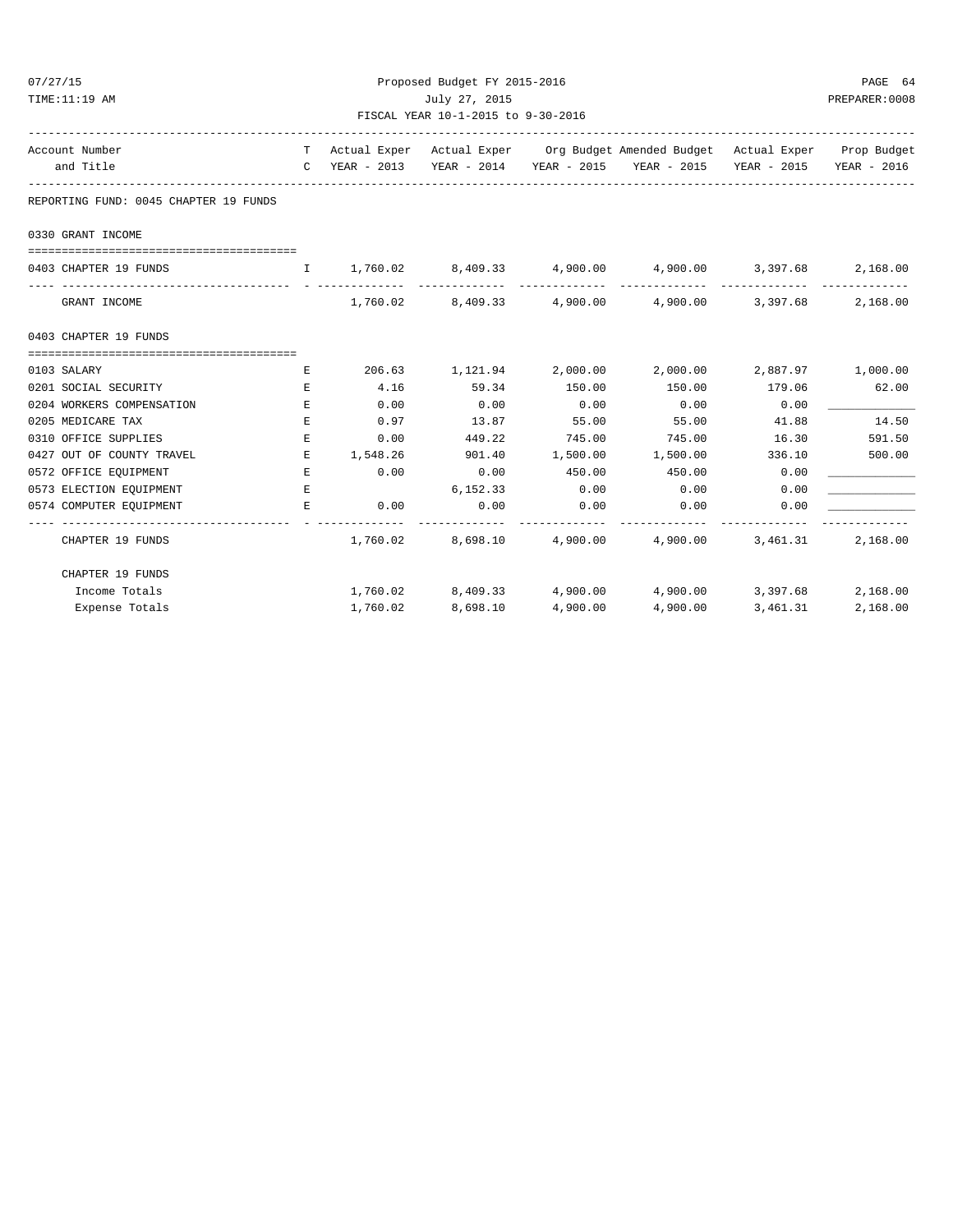| 07/27/15                                                                                              |               |           | Proposed Budget FY 2015-2016       |            |                                                                                |               | PAGE 65                     |  |
|-------------------------------------------------------------------------------------------------------|---------------|-----------|------------------------------------|------------|--------------------------------------------------------------------------------|---------------|-----------------------------|--|
| TIME:11:19 AM                                                                                         | July 27, 2015 |           |                                    |            |                                                                                |               |                             |  |
|                                                                                                       |               |           | FISCAL YEAR 10-1-2015 to 9-30-2016 |            |                                                                                |               |                             |  |
| Account Number                                                                                        |               |           |                                    |            | T Actual Exper Actual Exper Org Budget Amended Budget Actual Exper Prop Budget |               |                             |  |
| and Title                                                                                             |               |           |                                    |            | C YEAR - 2013 YEAR - 2014 YEAR - 2015 YEAR - 2015 YEAR - 2015 YEAR - 2016      |               |                             |  |
| REPORTING FUND: 0046 SAFE ROOM REIMBURSEMENT PROGRAM                                                  |               |           |                                    |            |                                                                                |               |                             |  |
| 0300 CASH                                                                                             |               |           |                                    |            |                                                                                |               |                             |  |
|                                                                                                       |               |           |                                    |            |                                                                                |               |                             |  |
| 0146 BEGINNING CASH BALANCE<br>. The contract of the state $\mathbf{I}$ and $\mathbf{I}$              |               |           |                                    |            | $0.00$ $0.00$ $1,200.00$ $1,200.00$ $0.00$ $1,200.00$                          |               |                             |  |
| CASH                                                                                                  |               | 0.00      |                                    |            | $0.00$ 1,200.00 1,200.00 0.00                                                  |               | 1,200.00                    |  |
| 0330 GRANT INCOME                                                                                     |               |           |                                    |            |                                                                                |               |                             |  |
|                                                                                                       |               |           |                                    |            |                                                                                |               |                             |  |
| 0475 SAFE ROOM REIMBURSEMENT DR-4029 I 70,174.19 113,134.71 116,691.00 116,691.00 50,408.33 63,276.75 |               |           |                                    |            |                                                                                |               |                             |  |
| 0476 ADMINISTRATIVE FEE                                                                               |               |           |                                    |            | $I$ 3,400.00 5,100.00 1,500.00 1,500.00 2,300.00 2,200.00                      |               |                             |  |
| GRANT INCOME                                                                                          |               |           |                                    |            | 73,574.19 118,234.71 118,191.00 118,191.00 52,708.33 65,476.75                 |               |                             |  |
| 0475 SAFE ROOM REIMBURSEMENT PROGRAM                                                                  |               |           |                                    |            |                                                                                |               |                             |  |
|                                                                                                       |               |           |                                    |            |                                                                                |               |                             |  |
| 0310 OFFICE SUPPLIES                                                                                  | E             |           |                                    |            | $1,110.40$ 900.17 0.00 0.00                                                    | 0.00          |                             |  |
| 0314 SAFE ROOM REIMBURSEMENT E                                                                        |               |           |                                    |            | 70,174.19   113,134.71   116,691.00   116,691.00   50,408.33                   |               | 63, 276. 75                 |  |
| 0427 OUT OF COUNTY TRAVEL                                                                             | E             |           | 292.50 534.60 600.00 600.00        |            |                                                                                | 148.95 600.00 |                             |  |
| 0574 COMPUTER EQUIPMENT<br><b>Experience of the Contract Property</b>                                 |               | 0.00      |                                    |            | 3,422.40 2,100.00 2,100.00                                                     | 0.00          | 2,800.00                    |  |
| SAFE ROOM REIMBURSEMENT PROGRAM                                                                       |               |           |                                    |            | 71,577.09    117,991.88    119,391.00    119,391.00    50,557.28               | ------------- | --------------<br>66,676.75 |  |
| SAFE ROOM REIMBURSEMENT PROGRAM                                                                       |               |           |                                    |            |                                                                                |               |                             |  |
| Income Totals                                                                                         |               |           |                                    |            | 73,574.19 118,234.71 119,391.00 119,391.00 52,708.33 66,676.75                 |               |                             |  |
| Expense Totals                                                                                        |               | 71,577.09 | 117,991.88                         | 119,391.00 | 119,391.00                                                                     | 50,557.28     | 66,676.75                   |  |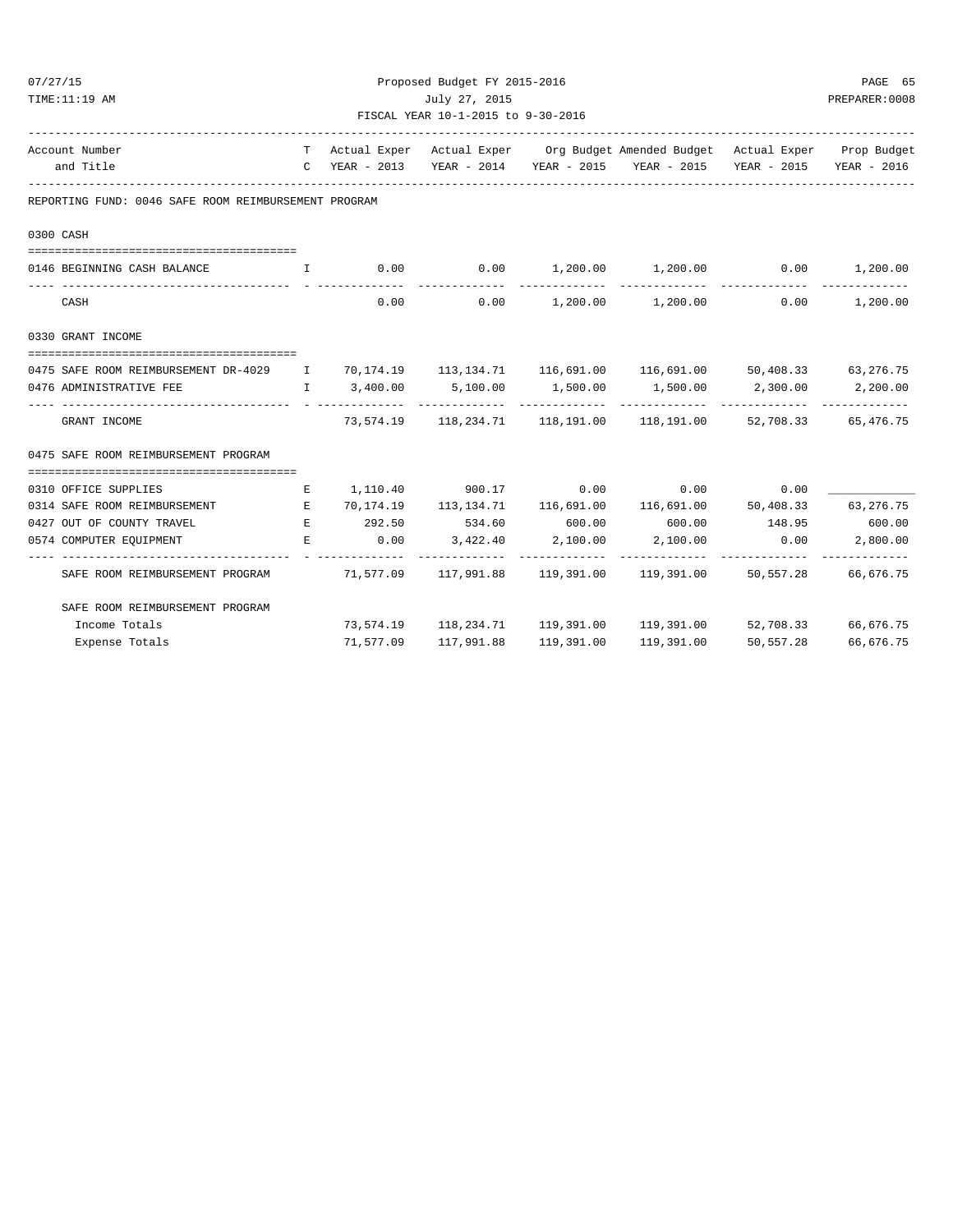| 07/27/15          |                                  | Proposed Budget FY 2015-2016 |      |                                    |      |                                                                                |      |                         |  |
|-------------------|----------------------------------|------------------------------|------|------------------------------------|------|--------------------------------------------------------------------------------|------|-------------------------|--|
| TIME:11:19 AM     |                                  | July 27, 2015                |      |                                    |      |                                                                                |      |                         |  |
|                   |                                  |                              |      | FISCAL YEAR 10-1-2015 to 9-30-2016 |      |                                                                                |      |                         |  |
| Account Number    |                                  |                              |      |                                    |      | T Actual Exper Actual Exper Org Budget Amended Budget Actual Exper Prop Budget |      |                         |  |
| and Title         |                                  | $\mathbb{C}$                 |      |                                    |      |                                                                                |      | YEAR - 2015 YEAR - 2016 |  |
|                   | REPORTING FUND: 0047 HAVA        |                              |      |                                    |      |                                                                                |      |                         |  |
| 0330 GRANT INCOME |                                  |                              |      |                                    |      |                                                                                |      |                         |  |
| 0403 HAVA GRANT   |                                  | T.                           | 0.00 | 0.00                               | 0.00 | 0.00                                                                           | 0.00 |                         |  |
|                   | GRANT INCOME                     |                              | 0.00 | 0.00                               | 0.00 | 0.00                                                                           | 0.00 | 0.00                    |  |
| 0403 HAVA         |                                  |                              |      |                                    |      |                                                                                |      |                         |  |
|                   | 0310 OFFICE SUPPLIES             | E.                           | 0.00 | 0.00                               | 0.00 | 0.00                                                                           | 0.00 |                         |  |
|                   | 0421 VOTER REG. INTERNET         | E.                           | 0.00 | 0.00                               | 0.00 | 0.00                                                                           | 0.00 |                         |  |
|                   | 0573 ELECTION EQUIPMENT          | E.                           | 0.00 | 0.00                               | 0.00 | 0.00                                                                           | 0.00 |                         |  |
|                   | 0574 COMPUTER EQUIPMENT          | E.                           | 0.00 | 0.00                               | 0.00 | 0.00                                                                           | 0.00 |                         |  |
|                   | 0575 POLLING PLACE ACCESSIBILITY | E.                           | 0.00 | 0.00                               | 0.00 | 0.00                                                                           | 0.00 |                         |  |
| HAVA              |                                  |                              | 0.00 | 0.00                               | 0.00 | 0.00                                                                           | 0.00 | 0.00                    |  |
| HAVA              |                                  |                              |      |                                    |      |                                                                                |      |                         |  |
|                   | Income Totals                    |                              | 0.00 | 0.00                               | 0.00 | 0.00                                                                           | 0.00 | 0.00                    |  |
|                   | Expense Totals                   |                              | 0.00 | 0.00                               | 0.00 | 0.00                                                                           | 0.00 | 0.00                    |  |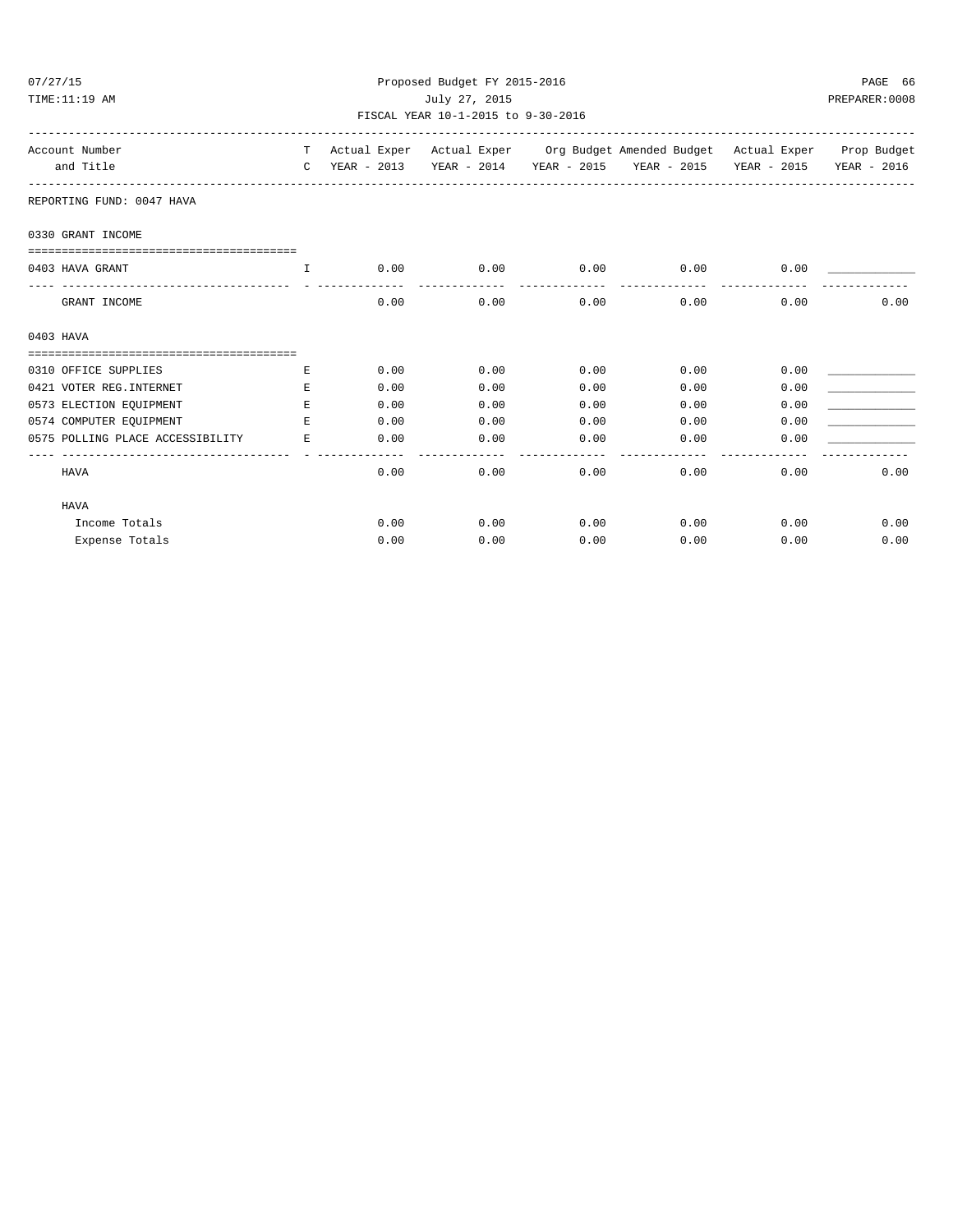| 07/27/15                                                            | Proposed Budget FY 2015-2016 |        |                                    |           |                                                                                |                    |                  |  |
|---------------------------------------------------------------------|------------------------------|--------|------------------------------------|-----------|--------------------------------------------------------------------------------|--------------------|------------------|--|
| TIME:11:19 AM                                                       | July 27, 2015                |        |                                    |           |                                                                                |                    |                  |  |
|                                                                     |                              |        | FISCAL YEAR 10-1-2015 to 9-30-2016 |           |                                                                                |                    |                  |  |
| Account Number                                                      |                              |        |                                    |           | T Actual Exper Actual Exper Org Budget Amended Budget Actual Exper Prop Budget |                    |                  |  |
| and Title                                                           |                              |        |                                    |           | C YEAR - 2013 YEAR - 2014 YEAR - 2015 YEAR - 2015 YEAR - 2015 YEAR - 2016      |                    |                  |  |
| REPORTING FUND: 0048 ELECTION EOUIPMENT FUND                        |                              |        |                                    |           |                                                                                |                    |                  |  |
| 0300 CASH                                                           |                              |        |                                    |           |                                                                                |                    |                  |  |
| 0148 BEGINNING CASH BALANCE I                                       |                              |        |                                    |           | $0.00$ $0.00$ $12,600.00$ $12,600.00$ $0.00$ $12,600.00$                       |                    | ______________   |  |
| CASH                                                                |                              |        | 0.00                               |           | $0.00$ $12,600.00$ $12,600.00$                                                 |                    | $0.00$ 12,600.00 |  |
| 0340 INCOME                                                         |                              |        |                                    |           |                                                                                |                    |                  |  |
| 0130 REFUNDS & MISCELLANEOUS $I$ 0.00 0.00 0.00 0.00 0.00 0.00 0.00 |                              |        |                                    |           |                                                                                |                    | 2,400.00         |  |
| 0484 ELECTION REIMBURSEMENT                                         |                              |        |                                    |           | $I$ 9,319.50 6,695.00 2,400.00 2,400.00 5,082.19                               |                    |                  |  |
| INCOME                                                              |                              |        |                                    |           | 9,319.50 6,695.00 2,400.00 2,400.00 5,082.19                                   |                    | 2,400.00         |  |
| 0403 ELECTION EOUIPMENT FUND                                        |                              |        |                                    |           |                                                                                |                    |                  |  |
|                                                                     |                              |        |                                    |           |                                                                                |                    |                  |  |
| 0485 LICENSE/SUPPORT                                                | E                            |        |                                    |           | $0.00$ $0.00$ $0.00$ $0.00$ $0.00$                                             | 0.00               |                  |  |
| 0573 ELECTION EQUIPMENT                                             | E                            |        |                                    |           | $348.10$ $8,499.12$ $15,000.00$ $15,000.00$ $1,150.00$ $15,000.00$             |                    |                  |  |
| ELECTION EQUIPMENT FUND                                             |                              | 348.10 |                                    |           | 8,499.12 15,000.00 15,000.00 1,150.00 15,000.00                                |                    |                  |  |
| ELECTION EOUIPMENT FUND                                             |                              |        |                                    |           |                                                                                |                    |                  |  |
| Income Totals                                                       |                              |        |                                    |           | 9,319.50 6,695.00 15,000.00 15,000.00 5,082.19 15,000.00                       |                    |                  |  |
| Expense Totals                                                      |                              | 348.10 | 8,499.12                           | 15,000.00 | 15,000.00                                                                      | 1,150.00 15,000.00 |                  |  |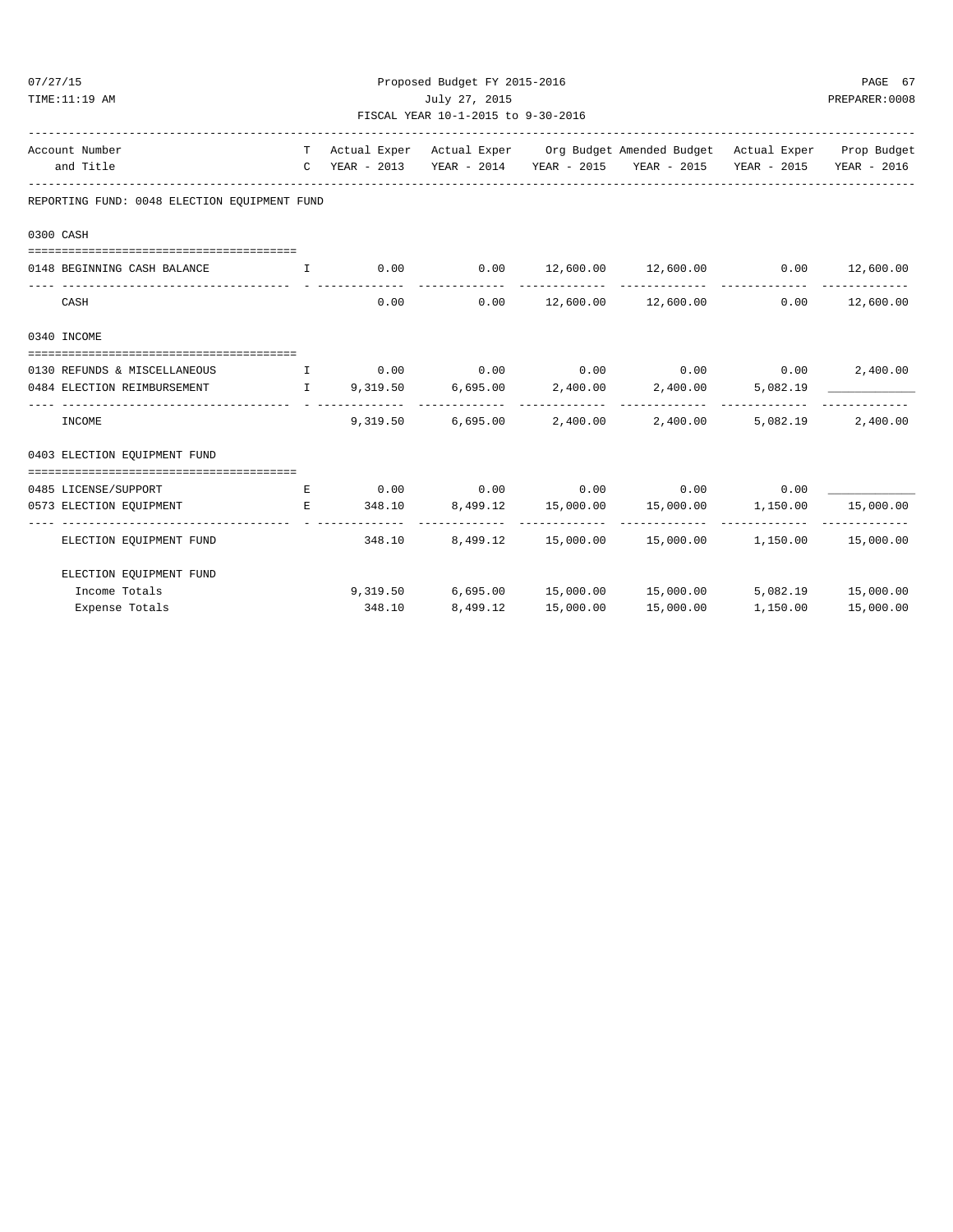| 07/27/15                           |                                                                                                                        |  | Proposed Budget FY 2015-2016 |             |          |                                                                                |               | PAGE 68       |  |  |
|------------------------------------|------------------------------------------------------------------------------------------------------------------------|--|------------------------------|-------------|----------|--------------------------------------------------------------------------------|---------------|---------------|--|--|
| TIME:11:19 AM                      |                                                                                                                        |  | July 27, 2015                |             |          |                                                                                |               | PREPARER:0008 |  |  |
| FISCAL YEAR 10-1-2015 to 9-30-2016 |                                                                                                                        |  |                              |             |          |                                                                                |               |               |  |  |
|                                    | Account Number                                                                                                         |  |                              |             |          | T Actual Exper Actual Exper Org Budget Amended Budget Actual Exper Prop Budget |               |               |  |  |
|                                    | and Title                                                                                                              |  |                              |             |          | C YEAR - 2013 YEAR - 2014 YEAR - 2015 YEAR - 2015 YEAR - 2015 YEAR - 2016      |               |               |  |  |
|                                    | REPORTING FUND: 0051 CO.& DIST.COURT TECHNOLOGY                                                                        |  |                              |             |          |                                                                                |               |               |  |  |
|                                    | 0370 MISCELLANEOUS INCOME                                                                                              |  |                              |             |          |                                                                                |               |               |  |  |
|                                    | -----------------------------------<br>0440 CO.& DIST.CT.TECHNOLOGY FEE 1 2,202.17 1,599.42 2,000.00 2,000.00 1,476.39 |  |                              |             |          |                                                                                |               | 2,000.00      |  |  |
|                                    | MISCELLANEOUS INCOME                                                                                                   |  |                              |             |          | $2,202.17$ $1,599.42$ $2,000.00$ $2,000.00$ $1,476.39$                         |               | 2,000.00      |  |  |
|                                    | 0440 COURT TECHNOLOGY EQUIPMENT                                                                                        |  |                              |             |          |                                                                                |               |               |  |  |
|                                    | 0572 OFFICE EOUIPMENT FOR THE RESERVE TO A RESERVE THE RESERVE TO A RESERVE THE RESERVE TO A RESERVE THE RESERVE       |  |                              |             |          | $0.00$ $0.00$ $2,000.00$ $2,000.00$ $0.00$                                     |               | 2,000.00      |  |  |
|                                    | COURT TECHNOLOGY EOUIPMENT                                                                                             |  | 0.00                         |             |          | $0.00$ 2,000.00 2,000.00                                                       | 0.00          | 2,000.00      |  |  |
|                                    | CO.& DIST.COURT TECHNOLOGY                                                                                             |  |                              |             |          |                                                                                |               |               |  |  |
|                                    | Income Totals                                                                                                          |  |                              |             |          | $2,202.17$ 1,599.42 2,000.00 2,000.00 1,476.39                                 |               | 2,000.00      |  |  |
|                                    | Expense Totals                                                                                                         |  |                              | $0.00$ 0.00 | 2,000.00 |                                                                                | 2,000.00 0.00 | 2,000.00      |  |  |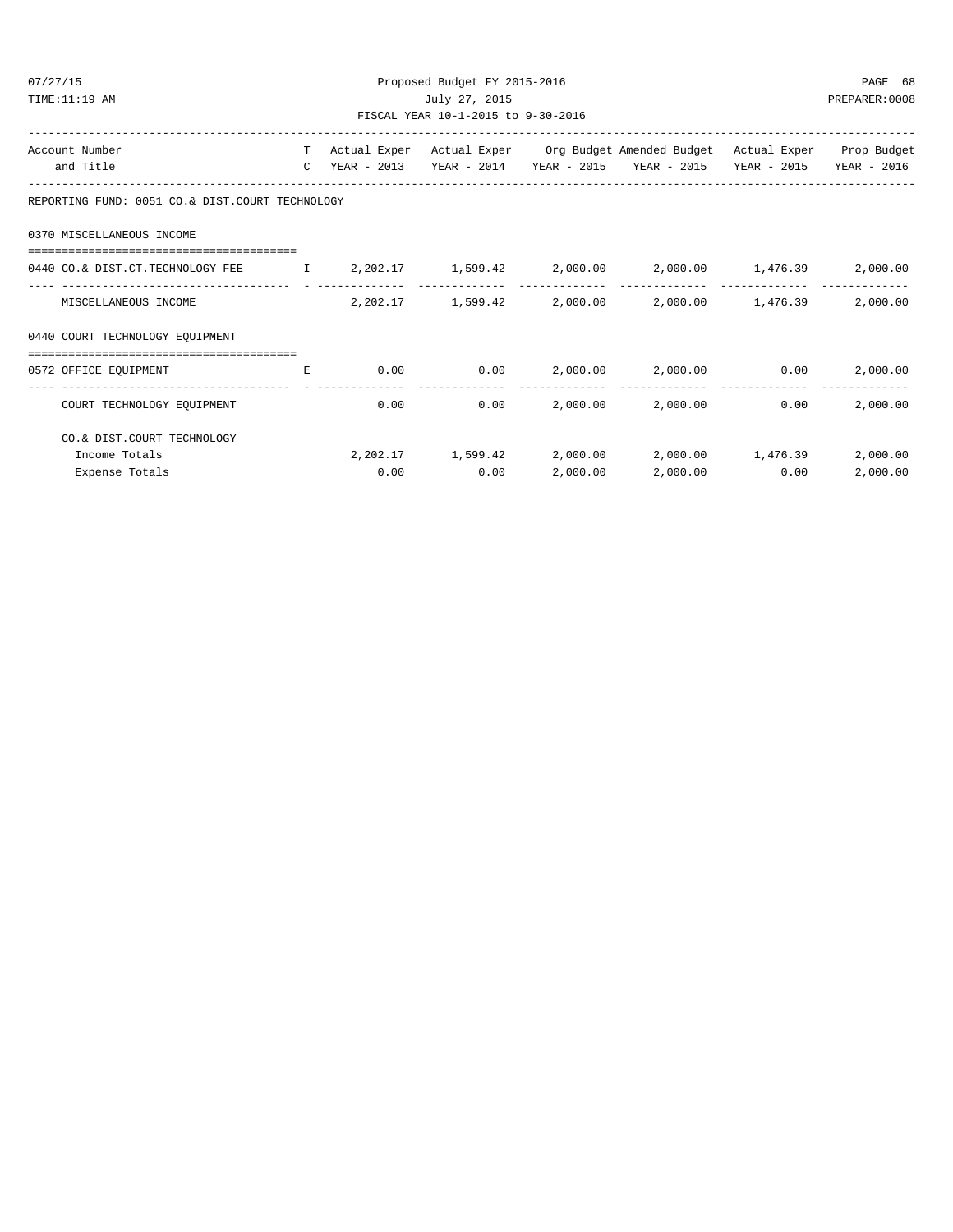| 07/27/15                                                                               |             | Proposed Budget FY 2015-2016 |                               |          |                                                                                                                                                                                           |                       | PAGE 69                   |  |  |
|----------------------------------------------------------------------------------------|-------------|------------------------------|-------------------------------|----------|-------------------------------------------------------------------------------------------------------------------------------------------------------------------------------------------|-----------------------|---------------------------|--|--|
| TIME:11:19 AM<br>July 27, 2015<br>PREPARER: 0008<br>FISCAL YEAR 10-1-2015 to 9-30-2016 |             |                              |                               |          |                                                                                                                                                                                           |                       |                           |  |  |
| Account Number                                                                         | T –         |                              |                               |          | Actual Exper Actual Exper Org Budget Amended Budget Actual Exper Prop Budget                                                                                                              |                       |                           |  |  |
| and Title                                                                              |             |                              |                               |          | C YEAR - 2013 YEAR - 2014 YEAR - 2015 YEAR - 2015 YEAR - 2015 YEAR - 2016                                                                                                                 |                       |                           |  |  |
| REPORTING FUND: 0052 COURT RECORDS PRESERVATION                                        |             |                              |                               |          |                                                                                                                                                                                           |                       |                           |  |  |
| 0360 INTEREST EARNINGS                                                                 |             |                              |                               |          |                                                                                                                                                                                           |                       |                           |  |  |
| 0100 INTEREST EARNINGS                                                                 |             |                              | -------------- -------------- |          | $\qquad \qquad \text{I} \qquad \qquad \text{5.86} \qquad \qquad \text{15.00} \qquad \qquad \text{11.00} \qquad \qquad \text{11.00} \qquad \qquad \text{13.28} \qquad \qquad \text{11.00}$ |                       |                           |  |  |
| INTEREST EARNINGS                                                                      |             |                              | 5.86 15.00 11.00              |          |                                                                                                                                                                                           | 11.00   13.28   11.00 |                           |  |  |
| 0370 MISCELLANEOUS INCOME                                                              |             |                              |                               |          |                                                                                                                                                                                           |                       |                           |  |  |
| 0133 COURT RECORDS PRESERVATION FEE 1 5,176.84 4,959.66 9,000.00 9,000.00 3,745.92     |             |                              |                               |          |                                                                                                                                                                                           |                       | 9,000.00                  |  |  |
| MISCELLANEOUS INCOME                                                                   |             |                              |                               |          | 5,176.84 4,959.66 9,000.00 9,000.00 3,745.92                                                                                                                                              |                       | 9.000.00                  |  |  |
| 0449 COURT RECORDS PRES. EQUIPMENT                                                     |             |                              |                               |          |                                                                                                                                                                                           |                       |                           |  |  |
| 0572 OFFICE EQUIPMENT                                                                  | $E_{\perp}$ |                              | $0.00$ $0.00$ $9.011.00$      |          |                                                                                                                                                                                           | 9,011.00 0.00         | 9.011.00                  |  |  |
| COURT RECORDS PRES. EQUIPMENT                                                          |             |                              | 0.00                          |          | $0.00$ 9,011.00 9,011.00 0.00                                                                                                                                                             |                       | -------------<br>9.011.00 |  |  |
| COURT RECORDS PRESERVATION                                                             |             |                              |                               |          |                                                                                                                                                                                           |                       |                           |  |  |
| Income Totals                                                                          |             |                              |                               |          | 5,182.70 4,974.66 9,011.00 9,011.00 3,759.20                                                                                                                                              |                       | 9,011,00                  |  |  |
| Expense Totals                                                                         |             | 0.00                         | 0.00                          | 9.011.00 |                                                                                                                                                                                           | 9,011.00 0.00         | 9,011.00                  |  |  |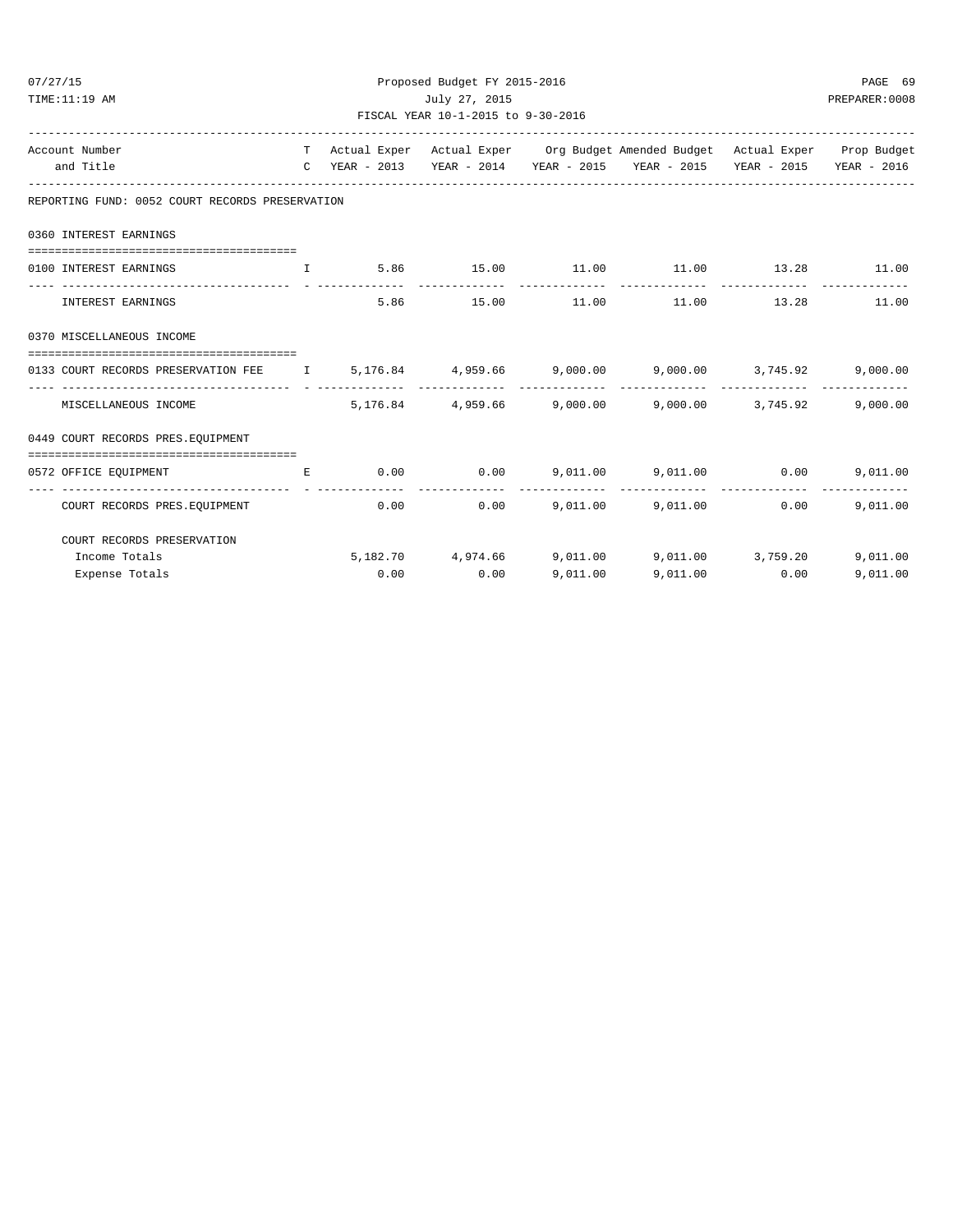| 07/27/15                           |                                                                                                |  | Proposed Budget FY 2015-2016 |                 |           |                                                                                |      | PAGE 70          |  |
|------------------------------------|------------------------------------------------------------------------------------------------|--|------------------------------|-----------------|-----------|--------------------------------------------------------------------------------|------|------------------|--|
| TIME:11:19 AM                      |                                                                                                |  | July 27, 2015                |                 |           |                                                                                |      |                  |  |
| FISCAL YEAR 10-1-2015 to 9-30-2016 |                                                                                                |  |                              |                 |           |                                                                                |      |                  |  |
|                                    | Account Number                                                                                 |  |                              |                 |           | T Actual Exper Actual Exper Org Budget Amended Budget Actual Exper Prop Budget |      |                  |  |
|                                    | and Title                                                                                      |  |                              |                 |           | C YEAR - 2013 YEAR - 2014 YEAR - 2015 YEAR - 2015 YEAR - 2015 YEAR - 2016      |      |                  |  |
|                                    | REPORTING FUND: 0053 CO.CLERK RECORDS ARCHIVE                                                  |  |                              |                 |           |                                                                                |      |                  |  |
|                                    | 0300 CASH                                                                                      |  |                              |                 |           |                                                                                |      |                  |  |
|                                    | 0153 BEGINNING CASH BALANCE                                                                    |  |                              |                 |           |                                                                                |      |                  |  |
|                                    | CASH                                                                                           |  |                              |                 |           | $0.00$ $0.00$ $5,000.00$ $5,000.00$                                            | 0.00 | 0.00             |  |
|                                    | 0370 MISCELLANEOUS INCOME                                                                      |  |                              |                 |           |                                                                                |      |                  |  |
|                                    | 0133 CO.CLERK RECORDS ARCHIVE FEE 1 5,585.00 48,552.70 20,000.00 20,000.00 46,134.81 20,000.00 |  |                              |                 |           |                                                                                |      |                  |  |
|                                    | MISCELLANEOUS INCOME                                                                           |  |                              |                 |           | 5,585.00 48,552.70 20,000.00 20,000.00 46,134.81 20,000.00                     |      |                  |  |
|                                    | 0403 CO. CLERK RECORDS ARCHIVE                                                                 |  |                              |                 |           |                                                                                |      |                  |  |
|                                    | 0437 DIGITAL IMAGING<br><b>Experimental Experimental Experimental</b>                          |  |                              |                 |           | $0.00$ $7.499.80$ $7.500.00$ $7.500.00$ $0.00$ $7.500.00$                      |      |                  |  |
|                                    | 0490 CO.CLERK MISCELLANEOUS<br>$\mathbf{E}$ and $\mathbf{E}$ and $\mathbf{E}$                  |  | 0.00                         |                 |           | $0.00$ 17,500.00 17,500.00                                                     |      | $0.00$ 12,500.00 |  |
|                                    | CO.CLERK RECORDS ARCHIVE                                                                       |  |                              |                 |           | $0.00$ $7,499.80$ $25,000.00$ $25,000.00$                                      | 0.00 | 20,000.00        |  |
|                                    | CO. CLERK RECORDS ARCHIVE                                                                      |  |                              |                 |           |                                                                                |      |                  |  |
|                                    | Income Totals                                                                                  |  |                              |                 |           | 5,585.00 48,552.70 25,000.00 25,000.00 46,134.81 20,000.00                     |      |                  |  |
|                                    | Expense Totals                                                                                 |  |                              | $0.00$ 7,499.80 | 25,000.00 | 25,000.00                                                                      | 0.00 | 20,000.00        |  |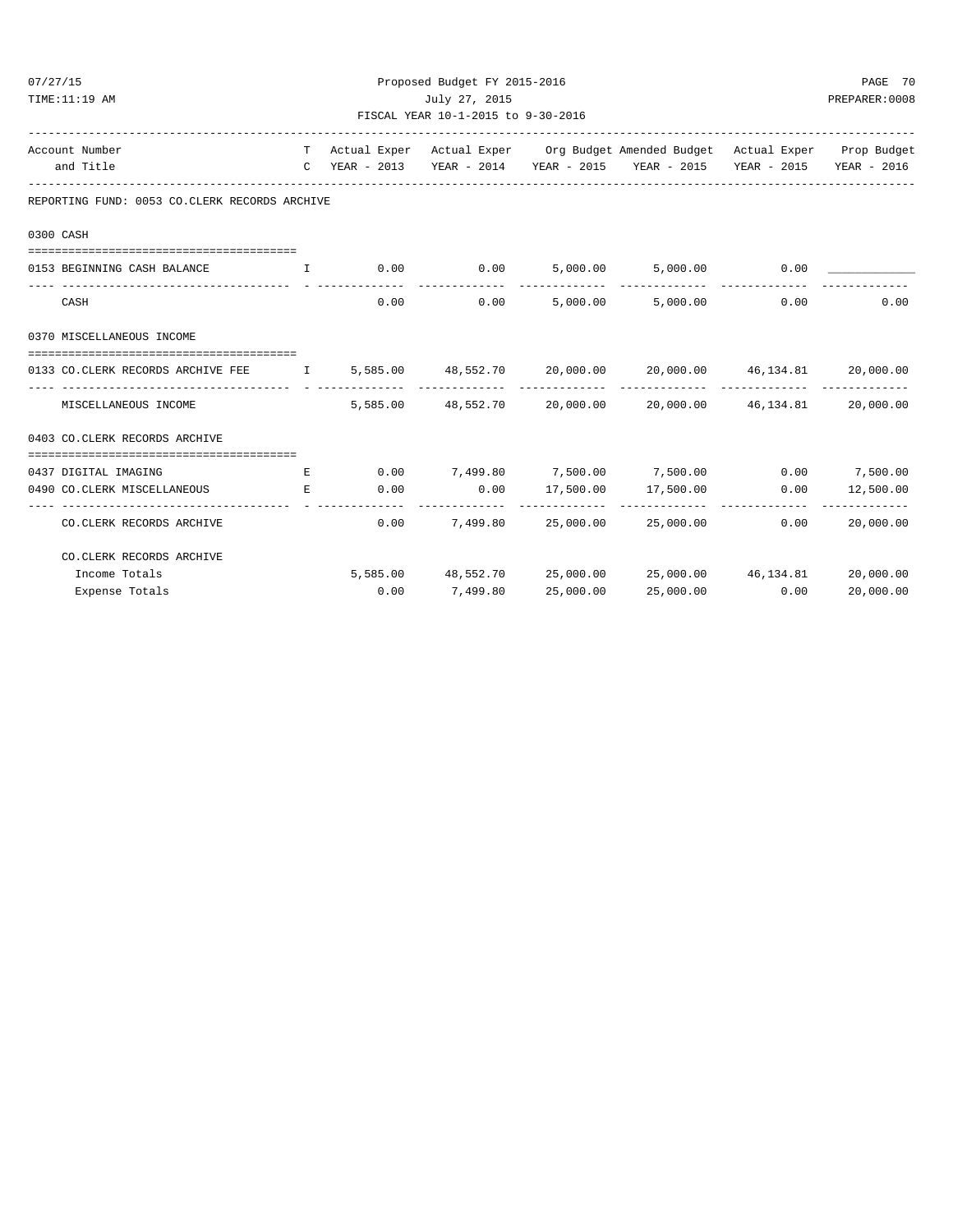| 07/27/15                                                                 |                                                     |              | Proposed Budget FY 2015-2016 |               |        |                                                                                |                 |             |  |  |
|--------------------------------------------------------------------------|-----------------------------------------------------|--------------|------------------------------|---------------|--------|--------------------------------------------------------------------------------|-----------------|-------------|--|--|
| TIME:11:19 AM                                                            |                                                     |              |                              | July 27, 2015 |        |                                                                                |                 |             |  |  |
| FISCAL YEAR 10-1-2015 to 9-30-2016<br>---------------------------------- |                                                     |              |                              |               |        |                                                                                |                 |             |  |  |
|                                                                          | Account Number                                      |              |                              |               |        | T Actual Exper Actual Exper Org Budget Amended Budget Actual Exper Prop Budget |                 |             |  |  |
|                                                                          | and Title                                           |              |                              |               |        | C YEAR - 2013 YEAR - 2014 YEAR - 2015 YEAR - 2015                              | YEAR - 2015     | YEAR - 2016 |  |  |
|                                                                          | REPORTING FUND: 0055 F.C. LAW ENFORCEMENT EDUCATION |              |                              |               |        |                                                                                |                 |             |  |  |
|                                                                          | 0300 CASH                                           |              |                              |               |        |                                                                                |                 |             |  |  |
|                                                                          |                                                     |              |                              |               |        |                                                                                |                 |             |  |  |
|                                                                          | 0156 BEGINNING CASH BALANCE                         | $\mathbf{I}$ | 0.00                         | 0.00          | 683.23 | 683.23                                                                         | 0.00            | 683.23      |  |  |
|                                                                          | CASH                                                |              | 0.00                         | 0.00          | 683.23 | 683.23                                                                         | 0.00            | 683.23      |  |  |
|                                                                          | 0360 INTEREST EARNINGS                              |              |                              |               |        |                                                                                |                 |             |  |  |
|                                                                          |                                                     |              |                              |               |        |                                                                                |                 |             |  |  |
|                                                                          | 0100 INTEREST EARNINGS                              | $\mathbf{I}$ | 1.08                         | 0.08          | 0.00   | 0.00                                                                           | 0.11            |             |  |  |
|                                                                          | INTEREST EARNINGS                                   |              | 1.08                         | 0.08          | 0.00   | 0.00                                                                           | 0.11            | 0.00        |  |  |
|                                                                          | 0370 MISCELLANEOUS                                  |              |                              |               |        |                                                                                |                 |             |  |  |
|                                                                          |                                                     |              |                              |               |        |                                                                                |                 |             |  |  |
|                                                                          | 0130 REFUNDS & MISCELLANEOUS<br>$\mathbf I$         |              | 0.00                         | 0.00          | 0.00   |                                                                                | $0.00$ 0.00     |             |  |  |
|                                                                          | 0160 PEACE OFFICER ALLOCATION                       | $\mathbb{I}$ | 0.00                         | 2,258.62      | 0.00   | 0.00                                                                           | 1,857.22        |             |  |  |
|                                                                          | MISCELLANEOUS                                       |              | 0.00                         | 2,258.62      | 0.00   | 0.00                                                                           | 1,857.22        | 0.00        |  |  |
|                                                                          | 0560 LAW ENFORCEMENT EDUCATION                      |              |                              |               |        |                                                                                |                 |             |  |  |
|                                                                          | 0427 OUT OF COUNTY TRAVEL                           | Е            | 211.50                       | 0.00          | 0.00   | 0.00                                                                           | 0.00            |             |  |  |
|                                                                          | 0428 TRAINING & TUITION                             | E            | 1,526.40                     | 0.00          | 683.23 | 683.23                                                                         | 0.00            | 683.23      |  |  |
|                                                                          | 0435 PRINTING                                       | E            | 0.00                         | 49.69         | 0.00   | 0.00                                                                           | 0.00            |             |  |  |
|                                                                          | 0490 MISCELLANEOUS                                  | E.           | 1,674.20                     | 1,635.00      | 0.00   | 0.00                                                                           | 1,760.00        |             |  |  |
|                                                                          | LAW ENFORCEMENT EDUCATION                           |              | 3,412.10                     | 1,684.69      | 683.23 | 683.23                                                                         | 1,760.00        | 683.23      |  |  |
|                                                                          | F.C. LAW ENFORCEMENT EDUCATION                      |              |                              |               |        |                                                                                |                 |             |  |  |
|                                                                          | Income Totals                                       |              | 1.08                         | 2,258.70      | 683.23 |                                                                                | 683.23 1,857.33 | 683.23      |  |  |
|                                                                          | Expense Totals                                      |              | 3,412.10                     | 1,684.69      | 683.23 | 683.23                                                                         | 1,760.00        | 683.23      |  |  |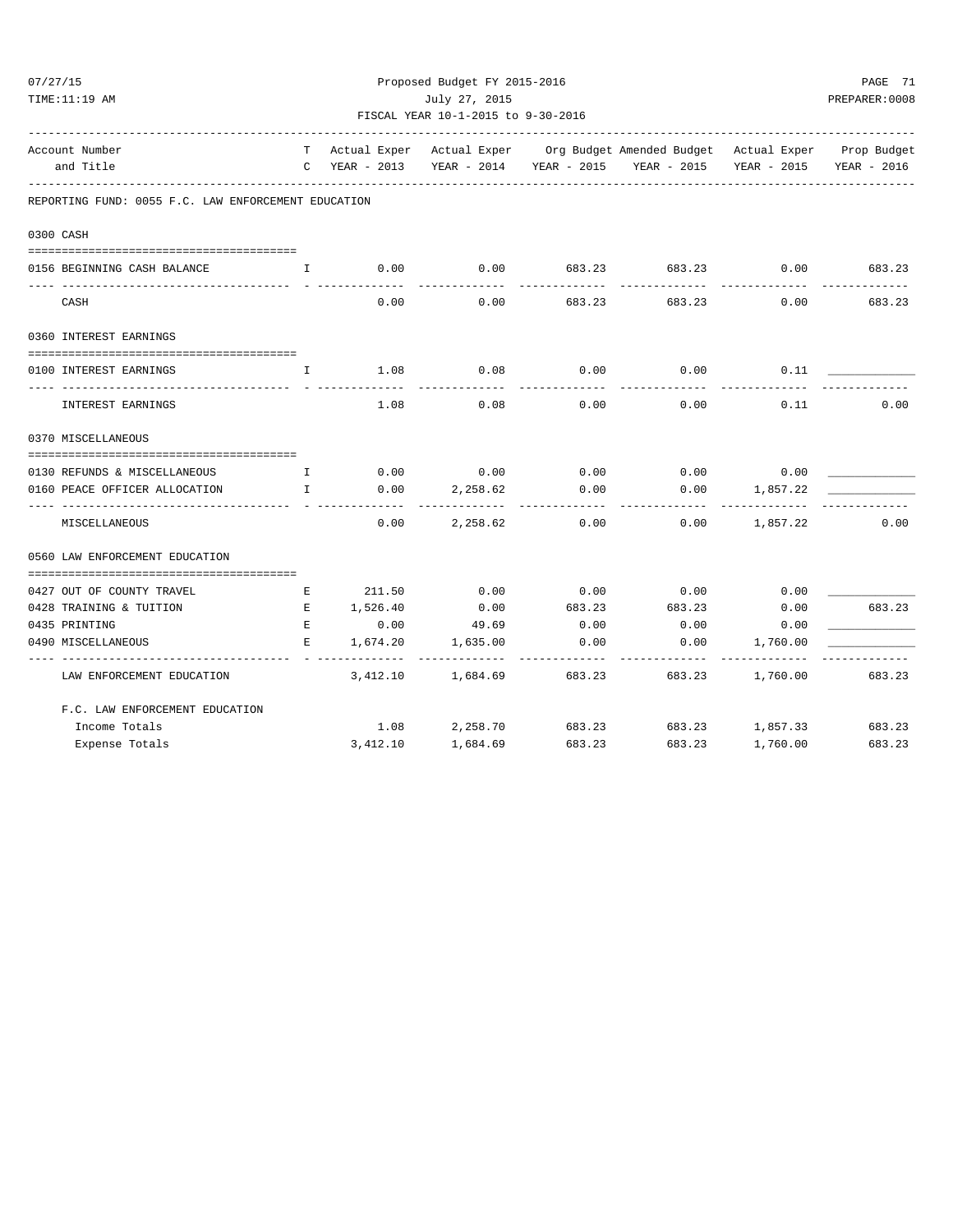| 07/27/15                                            |              |             | Proposed Budget FY 2015-2016       |           |                                                                  |             | PAGE 72                 |  |
|-----------------------------------------------------|--------------|-------------|------------------------------------|-----------|------------------------------------------------------------------|-------------|-------------------------|--|
| TIME:11:19 AM                                       |              |             | July 27, 2015                      |           |                                                                  |             | PREPARER: 0008          |  |
|                                                     |              |             | FISCAL YEAR 10-1-2015 to 9-30-2016 |           | -----------------------                                          |             |                         |  |
| Account Number                                      | т            |             |                                    |           | Actual Exper Actual Exper Org Budget Amended Budget Actual Exper |             | Prop Budget             |  |
| and Title                                           | C            | YEAR - 2013 | YEAR - 2014 YEAR - 2015            |           | YEAR - 2015                                                      | YEAR - 2015 | YEAR - 2016             |  |
| REPORTING FUND: 0056 F C SHERIFF FORFEITURE         |              |             |                                    |           |                                                                  |             |                         |  |
| 0300 CASH                                           |              |             |                                    |           |                                                                  |             |                         |  |
|                                                     |              |             |                                    |           | 39,000.00 39,000.00 0.00 25,000.00                               |             |                         |  |
| 0156 BEGINNING CASH BALANCE                         | $\mathbf{I}$ | 0.00        | 0.00                               |           |                                                                  |             |                         |  |
| CASH                                                |              | 0.00        | 0.00                               | 39,000.00 | 39,000.00                                                        | 0.00        | 25,000.00               |  |
| 0330 GRANTS                                         |              |             |                                    |           |                                                                  |             |                         |  |
| 0560 BULLETPROOF VEST PARTNERSHIP<br>$\blacksquare$ |              |             | 4,577.78                           | 0.00      | 0.00                                                             | 0.00        |                         |  |
| GRANTS                                              |              | 0.00        | 4,577.78                           | 0.00      | 0.00                                                             | 0.00        | 0.00                    |  |
| 0352 OTHER FOREITURES                               |              |             |                                    |           |                                                                  |             |                         |  |
| 0200 CONTRABAND FOREITURE                           | $\mathbf{I}$ |             | $0.00$ 18,218.10                   | 0.00      | 0.00                                                             | 0.00        |                         |  |
| 0300 PLEA BARGAIN AGREEMENT                         | $\mathbb{I}$ | 0.00        | 0.00                               | 0.00      | 0.00                                                             | 0.00        |                         |  |
|                                                     |              |             |                                    |           |                                                                  |             |                         |  |
| OTHER FOREITURES                                    |              | 0.00        | 18,218.10                          | 0.00      | 0.00                                                             | 0.00        | 0.00                    |  |
| 0360 INTEREST EARNINGS                              |              |             |                                    |           |                                                                  |             |                         |  |
| 0100 INTEREST EARNINGS                              | Ι.           | 14.40       | 2.96                               | 8.00      | 8.00                                                             | 2.60        | 8.00                    |  |
| INTEREST EARNINGS                                   |              | 14.40       | 2.96                               | 8.00      | 8.00                                                             | 2.60        | 8.00                    |  |
| 0370 MISCELLANEOUS                                  |              |             |                                    |           |                                                                  |             |                         |  |
| 0108 FEDERAL OT REIMBURSEMENT                       | Ι.           |             |                                    | 0.00      |                                                                  | $0.00$ 0.00 |                         |  |
| 0130 REFUNDS & MISCELLANEOUS                        | I.           | 0.00        | 0.00                               | 0.00      | 0.00                                                             | 224.54      |                         |  |
| MISCELLANEOUS                                       |              | 0.00        | 0.00                               | 0.00      | 0.00                                                             | 224.54      | 0.00                    |  |
| 0390 TRANSFERS                                      |              |             |                                    |           |                                                                  |             |                         |  |
|                                                     |              |             |                                    |           |                                                                  |             |                         |  |
| 0140 TRANSFERS IN                                   | I.           | 69.28       | 0.00                               | 0.00      | 0.00                                                             | 0.00        |                         |  |
| TRANSFERS                                           |              | 69.28       | 0.00                               | 0.00      | 0.00                                                             | 0.00        | 0.00                    |  |
| 0560 F C SHERIFF FORFEITURE                         |              |             |                                    |           |                                                                  |             |                         |  |
| 0310 SUPPLIES                                       | Ε            | 179.91      | 3,118.09                           | 2,003.00  | 2,003.00                                                         | 1,038.27    | 1,500.00                |  |
| 0316 EMPLOYEE AWARDS BANQUET                        | Е            | 0.00        | 0.00                               | 0.00      | 0.00                                                             | 0.00        |                         |  |
| 0395 UNIFORMS/PROT.VESTS                            | $\mathbf E$  |             | 974.35                             | 3,500.00  | 3,500.00                                                         | 889.50      | 1,000.00                |  |
| 0427 OUT OF COUNTY TRAVEL                           | $\mathbf E$  | 0.00        | 0.00                               | 2,000.00  | 2,000.00                                                         | 78.00       | 200.00                  |  |
| 0428 TRAINING & TUITION                             | E            | 37.38       | 80.00                              | 1,000.00  | 1,000.00                                                         | 0.00        |                         |  |
| 0452 R & M EQUIPMENT                                | E            | 0.00        | 835.80                             | 1,355.00  | 1,355.00                                                         | 510.63      | 750.00                  |  |
| 0454 R&M AUTO                                       | Ε            | 0.00        | 5,000.00                           | 5,000.00  | 5,000.00                                                         | 0.00        | 1,000.00                |  |
| 0495 NARCOTICS INVESTIGATION                        | $\mathbf E$  | 0.00        | 5,000.00                           | 5,000.00  | 5,000.00                                                         | 2,000.00    | 3,000.00                |  |
| 0499 BANK SERVICE FEES                              | E            | 150.00      | 150.00                             | 150.00    | 150.00                                                           | 150.00      | 135.00                  |  |
| 0571 AUTOMOBILES                                    | E            | 0.00        | 5,118.06                           | 10,000.00 | 10,000.00                                                        | 3,712.07    | 10,000.00               |  |
| 0572 OFFICE EQUIPMENT                               | $\mathbf E$  | 473.82      | 0.00                               | 3,000.00  | 3,000.00                                                         | 0.00        | 1,423.00                |  |
| 0573 TELEPHONE EQUIPMENT                            | Е            | 0.00        | 0.00                               | 0.00      | 0.00                                                             | 0.00        |                         |  |
| 0580 INVESTIGATIVE EQUIPMENT                        | Е            | 254.59      | 145.98                             | 6,000.00  | 6,000.00                                                         | 2,640.72    | 6,000.00<br>----------- |  |
| F C SHERIFF FORFEITURE                              |              | 1,095.70    | 20,422.28                          | 39,008.00 | 39,008.00                                                        | 11,019.19   | 25,008.00               |  |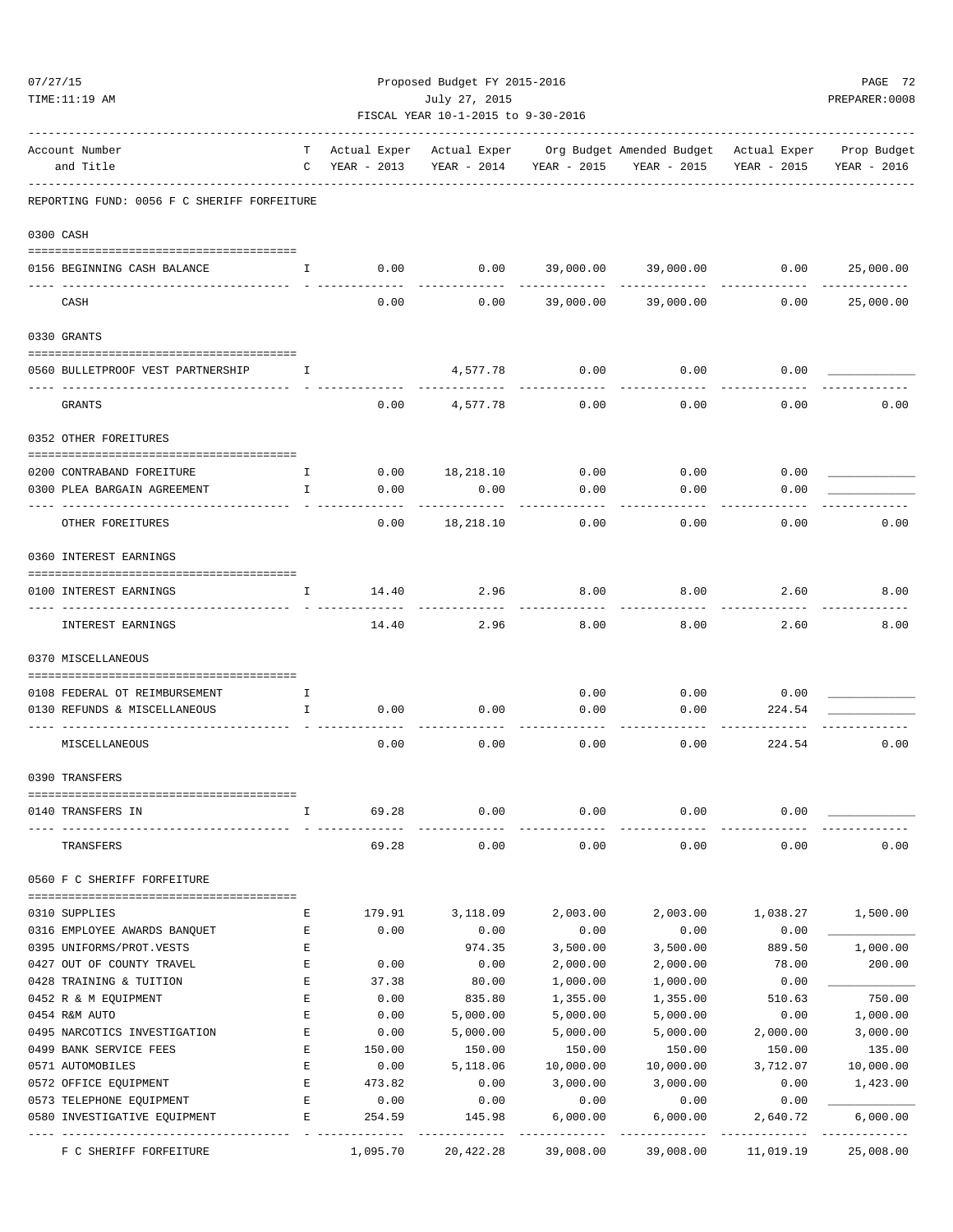| 07/27/15                                    |              |              | Proposed Budget FY 2015-2016       | PAGE 73       |                           |              |                |  |  |
|---------------------------------------------|--------------|--------------|------------------------------------|---------------|---------------------------|--------------|----------------|--|--|
| TIME: 11:19 AM                              |              |              | July 27, 2015                      |               |                           |              | PREPARER: 0008 |  |  |
|                                             |              |              | FISCAL YEAR 10-1-2015 to 9-30-2016 |               |                           |              |                |  |  |
| Account Number                              | T.           | Actual Exper | Actual Exper                       |               | Org Budget Amended Budget | Actual Exper | Prop Budget    |  |  |
| and Title                                   | $\mathsf{C}$ | YEAR - 2013  | YEAR - 2014                        | $YEAR - 2015$ | YEAR - 2015               | YEAR - 2015  | YEAR - 2016    |  |  |
| REPORTING FUND: 0056 F C SHERIFF FORFEITURE |              |              |                                    |               |                           |              |                |  |  |
| F C SHERIFF FORFEITURE                      |              |              |                                    |               |                           |              |                |  |  |
| Income Totals                               |              | 83.68        | 22,798.84                          | 39,008.00     | 39,008.00                 | 227.14       | 25,008.00      |  |  |

Expense Totals 1,095.70 20,422.28 39,008.00 39,008.00 11,019.19 25,008.00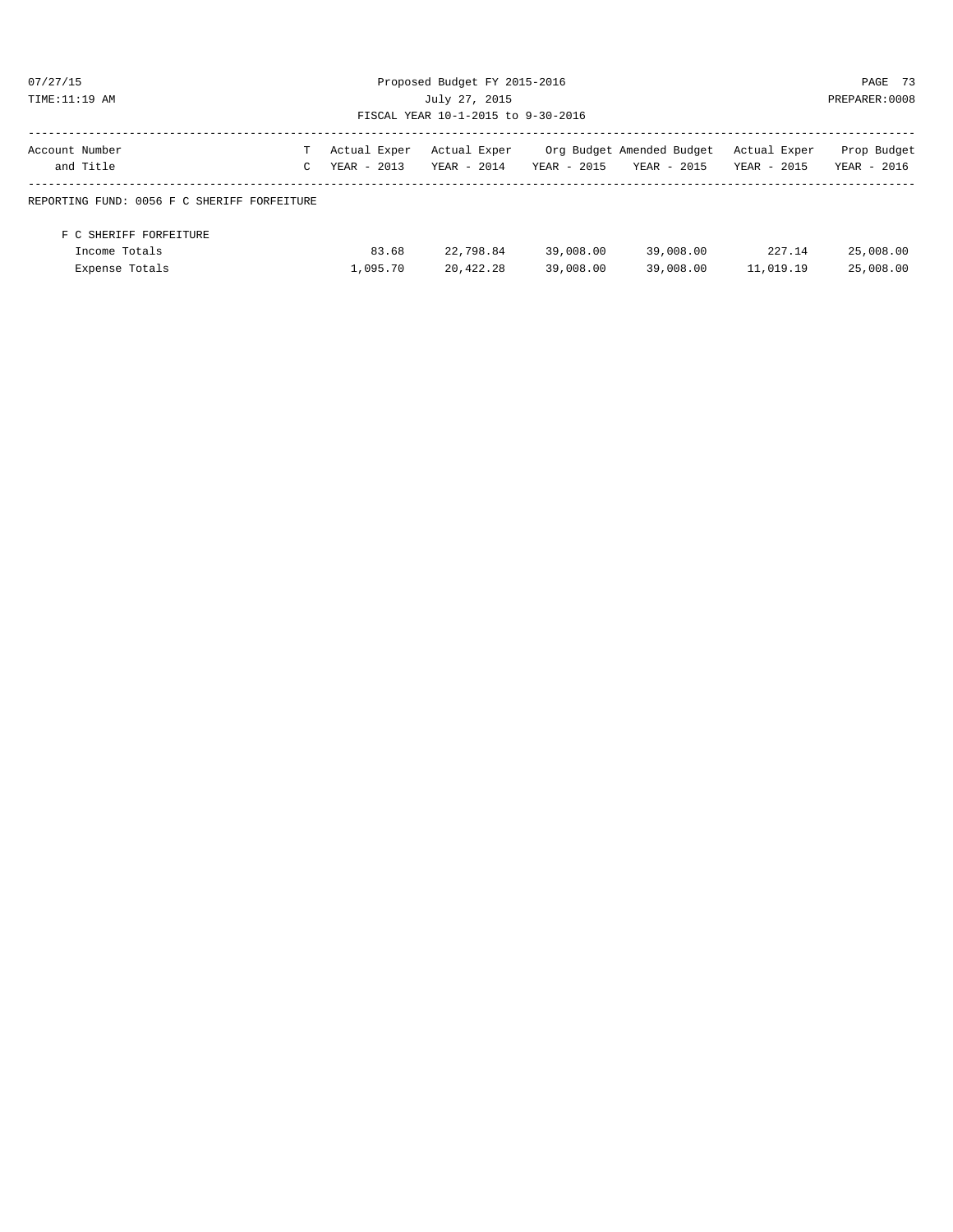| 07/27/15                              |                                                                                                |              |                                    |             | Proposed Budget FY 2015-2016                                               |             |                |  |  |  |  |
|---------------------------------------|------------------------------------------------------------------------------------------------|--------------|------------------------------------|-------------|----------------------------------------------------------------------------|-------------|----------------|--|--|--|--|
| TIME:11:19 AM                         |                                                                                                |              | July 27, 2015                      |             |                                                                            |             | PREPARER: 0008 |  |  |  |  |
|                                       |                                                                                                |              | FISCAL YEAR 10-1-2015 to 9-30-2016 |             |                                                                            |             |                |  |  |  |  |
| Account Number                        | т                                                                                              | Actual Exper | Actual Exper                       |             | --------------------------------<br>Org Budget Amended Budget Actual Exper |             | Prop Budget    |  |  |  |  |
| and Title                             | C                                                                                              | YEAR - 2013  | YEAR - 2014                        | YEAR - 2015 | YEAR - 2015                                                                | YEAR - 2015 | YEAR - 2016    |  |  |  |  |
| REPORTING FUND: 0057 SHERIFF K-9 UNIT |                                                                                                |              |                                    |             |                                                                            |             |                |  |  |  |  |
| 0300 CASH                             |                                                                                                |              |                                    |             |                                                                            |             |                |  |  |  |  |
| 0157 BEGINNING CASH BALANCE           | $\mathbf{I}$                                                                                   | 0.00         | 0.00                               | 0.00        | 0.00                                                                       | 0.00        |                |  |  |  |  |
|                                       |                                                                                                |              |                                    |             |                                                                            |             |                |  |  |  |  |
| CASH                                  |                                                                                                | 0.00         | 0.00                               | 0.00        | 0.00                                                                       | 0.00        | 0.00           |  |  |  |  |
| 0360 INTEREST INCOME                  |                                                                                                |              |                                    |             |                                                                            |             |                |  |  |  |  |
| 0100 INTEREST EARNINGS                | I.                                                                                             | 0.00         | 0.00                               | 0.00        | 0.00                                                                       | 0.00        |                |  |  |  |  |
|                                       |                                                                                                |              |                                    |             |                                                                            |             |                |  |  |  |  |
| INTEREST INCOME                       |                                                                                                | 0.00         | 0.00                               | 0.00        | 0.00                                                                       | 0.00        | 0.00           |  |  |  |  |
| 0370 MISCELLANEOUS INCOME             |                                                                                                |              |                                    |             |                                                                            |             |                |  |  |  |  |
| 0560 SHERIFF K-9 UNIT                 | I                                                                                              | 0.00         | 0.00                               | 0.00        | 0.00                                                                       | 0.00        |                |  |  |  |  |
| MISCELLANEOUS INCOME                  |                                                                                                | 0.00         | 0.00                               | 0.00        | 0.00                                                                       | 0.00        | 0.00           |  |  |  |  |
| 0560 SHERIFF K-9 UNIT                 |                                                                                                |              |                                    |             |                                                                            |             |                |  |  |  |  |
|                                       |                                                                                                |              |                                    |             |                                                                            |             |                |  |  |  |  |
| 0310 SUPPLIES                         | Е                                                                                              | 0.00         | 0.00                               | 0.00        | 0.00                                                                       | 0.00        |                |  |  |  |  |
| 0395 UNIFORMS                         | Е                                                                                              | 0.00         | 0.00                               | 0.00        | 0.00                                                                       | 0.00        |                |  |  |  |  |
| 0427 OUT OF COUNTY TRAVEL             | $\mathbf{E}% _{t}\left  \mathbf{1}\right\rangle =\mathbf{1}_{t}\left  \mathbf{1}\right\rangle$ | 0.00         | 0.00                               | 0.00        | 0.00                                                                       | 0.00        |                |  |  |  |  |
| 0428 TRAINING/TUITION                 | E                                                                                              | 0.00         | 0.00                               | 0.00        | 0.00                                                                       | 0.00        |                |  |  |  |  |
| 0571 EQUIPMENT                        | $\mathbf E$                                                                                    | 0.00         | 0.00                               | 0.00        | 0.00                                                                       | 0.00        |                |  |  |  |  |
| 0580 PURCHASE OF ANIMAL               | F.                                                                                             | 0.00         | 0.00                               | 0.00        | 0.00                                                                       | 0.00        |                |  |  |  |  |
| SHERIFF K-9 UNIT                      |                                                                                                | 0.00         | 0.00                               | 0.00        | 0.00                                                                       | 0.00        | 0.00           |  |  |  |  |
| SHERIFF K-9 UNIT                      |                                                                                                |              |                                    |             |                                                                            |             |                |  |  |  |  |
| Income Totals                         |                                                                                                | 0.00         | 0.00                               | 0.00        | 0.00                                                                       | 0.00        | 0.00           |  |  |  |  |
| Expense Totals                        |                                                                                                | 0.00         | 0.00                               | 0.00        | 0.00                                                                       | 0.00        | 0.00           |  |  |  |  |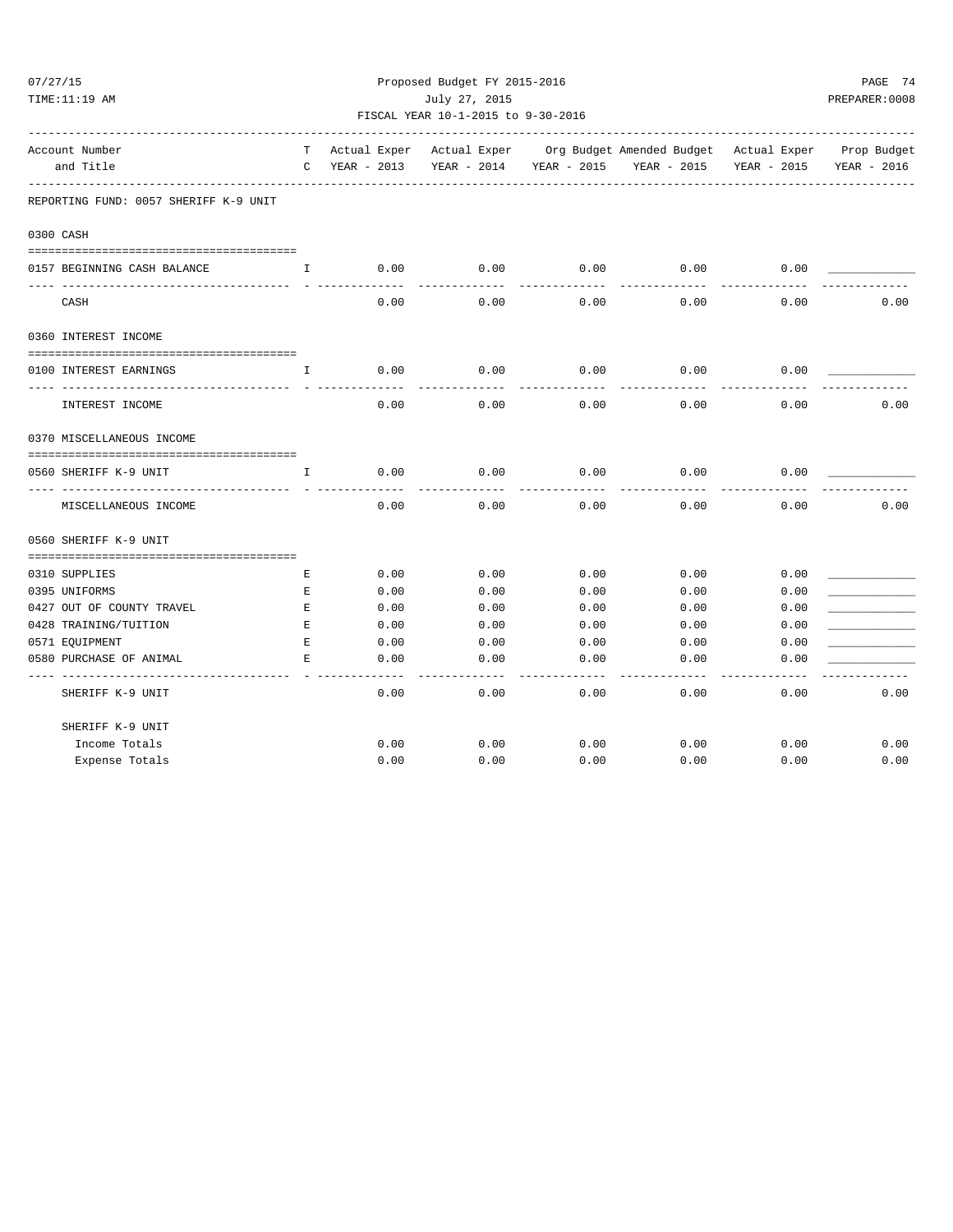| TIME:11:19 AM                                                                                                       |  | July 27, 2015<br>FISCAL YEAR 10-1-2015 to 9-30-2016 |          |                                                                                                                                                                                                                                                             | PREPARER:0008 |
|---------------------------------------------------------------------------------------------------------------------|--|-----------------------------------------------------|----------|-------------------------------------------------------------------------------------------------------------------------------------------------------------------------------------------------------------------------------------------------------------|---------------|
| Account Number<br>and Title                                                                                         |  |                                                     |          | T Actual Exper Actual Exper Org Budget Amended Budget Actual Exper Prop Budget<br>C YEAR - 2013 YEAR - 2014 YEAR - 2015 YEAR - 2015 YEAR - 2015 YEAR - 2016                                                                                                 |               |
| REPORTING FUND: 0059 DRUG COURT PROGRAM                                                                             |  |                                                     |          |                                                                                                                                                                                                                                                             |               |
| 0360 INTEREST EARNINGS                                                                                              |  |                                                     |          |                                                                                                                                                                                                                                                             |               |
| 0100 INTEREST EARNINGS                                                                                              |  |                                                     |          | $\qquad \qquad \, \text{T} \qquad \qquad \, \text{5.01} \qquad \qquad \, \text{12.60} \qquad \qquad \, \text{0.00} \qquad \qquad \, \text{0.00} \qquad \qquad \, \text{11.34} \qquad \qquad \, \text{---}$                                                  |               |
| INTEREST EARNINGS                                                                                                   |  |                                                     |          | $5.01$ $12.60$ $0.00$ $0.00$ $11.34$ $0.00$                                                                                                                                                                                                                 |               |
| 0370 DRUG COURT INCOME                                                                                              |  |                                                     |          |                                                                                                                                                                                                                                                             |               |
| $0425$ DRUG COURT FEE $1$ $4$ , $652.69$ $4$ , $318.58$ $4$ , $000.00$ $4$ , $000.00$ $4$ , $311.55$ $4$ , $000.00$ |  |                                                     |          |                                                                                                                                                                                                                                                             |               |
| DRUG COURT INCOME                                                                                                   |  |                                                     |          | $4,652.69$ $4,318.58$ $4,000.00$ $4,000.00$ $4,311.55$ $4,000.00$                                                                                                                                                                                           |               |
| 0425 DRUG COURT EXPENSE                                                                                             |  |                                                     |          |                                                                                                                                                                                                                                                             |               |
| 0433 DRUG COURT PROGRAMS                                                                                            |  |                                                     |          | $\text{E} \text{ \hspace{1.55cm} 600.00} \text{ \hspace{1.5cm} 200.00} \text{ \hspace{1.5cm} 4,000.00} \text{ \hspace{1.5cm} 4,000.00} \text{ \hspace{1.5cm} 0.00} \text{ \hspace{1.5cm} 0.00} \text{ \hspace{1.5cm} 0.00} \text{ \hspace{1.5cm} 4,000.00}$ |               |
| DRUG COURT EXPENSE                                                                                                  |  |                                                     |          | $600.00$ 200.00 $4,000.00$ $4,000.00$ $1,000.00$ 0.00                                                                                                                                                                                                       | 4,000.00      |
| DRUG COURT PROGRAM                                                                                                  |  |                                                     |          |                                                                                                                                                                                                                                                             |               |
| Income Totals                                                                                                       |  |                                                     |          | $4,657.70$ $4,331.18$ $4,000.00$ $4,000.00$ $4,322.89$ $4,000.00$                                                                                                                                                                                           |               |
| Expense Totals                                                                                                      |  | 600.00 200.00                                       | 4.000.00 | 4,000.00 0.00                                                                                                                                                                                                                                               | 4,000.00      |

07/27/15 PAGE 75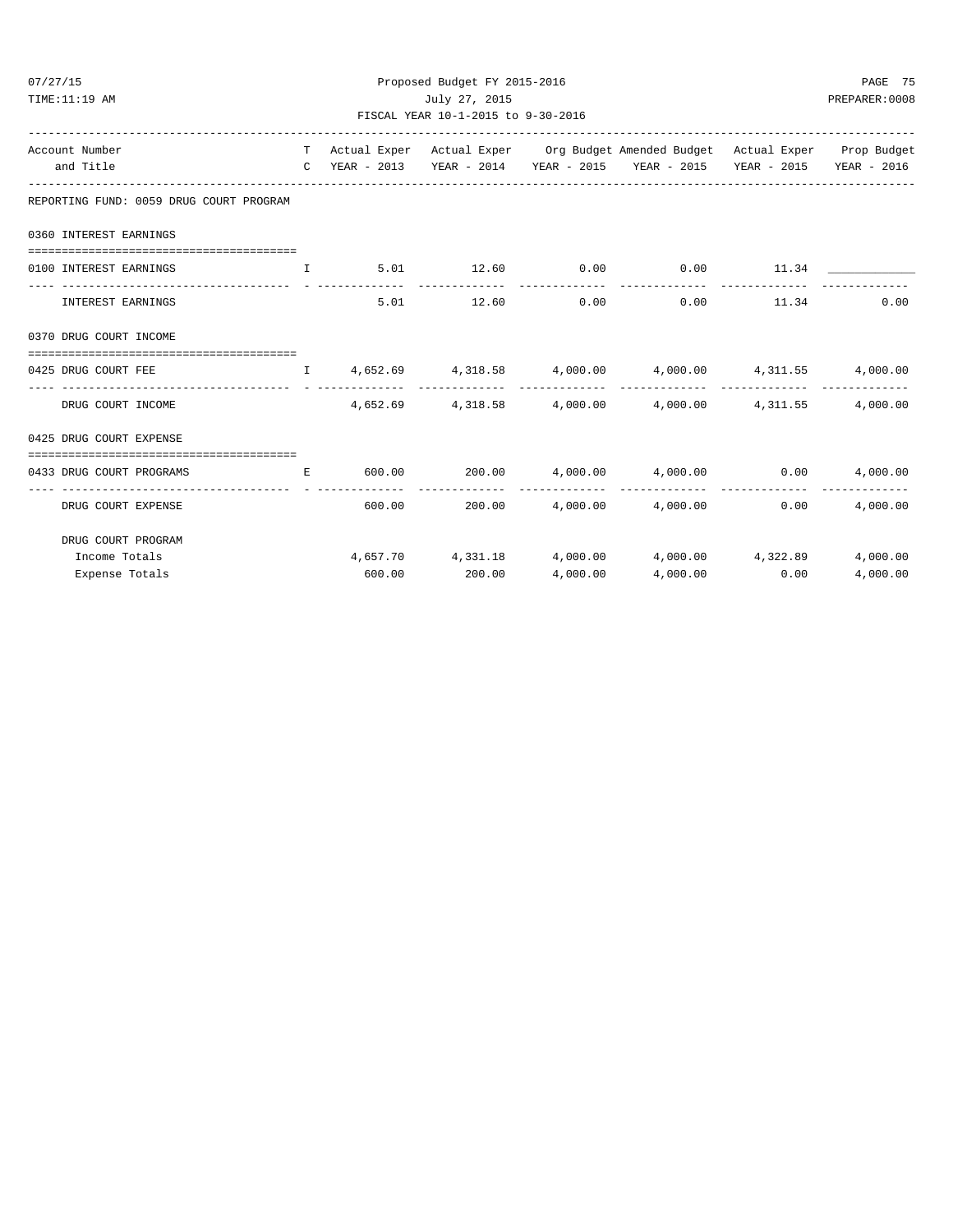| 07/27/15 |                                   | Proposed Budget FY 2015-2016    |                               |                                                     |                       |                                                                                                                     |                      |                     |  |
|----------|-----------------------------------|---------------------------------|-------------------------------|-----------------------------------------------------|-----------------------|---------------------------------------------------------------------------------------------------------------------|----------------------|---------------------|--|
|          | TIME:11:19 AM                     |                                 |                               | July 27, 2015<br>FISCAL YEAR 10-1-2015 to 9-30-2016 |                       |                                                                                                                     |                      | PREPARER: 0008      |  |
|          |                                   |                                 |                               |                                                     |                       | ---------------------------                                                                                         |                      |                     |  |
|          | Account Number<br>and Title       | T<br>$\mathbf C$                | YEAR - 2013                   |                                                     |                       | Actual Exper Actual Exper Org Budget Amended Budget Actual Exper Prop Budget<br>YEAR - 2014 YEAR - 2015 YEAR - 2015 | YEAR - 2015          | YEAR - 2016         |  |
|          | REPORTING FUND: 0060 SINKING FUND |                                 |                               |                                                     |                       |                                                                                                                     |                      |                     |  |
|          | 0300 CASH                         |                                 |                               |                                                     |                       |                                                                                                                     |                      |                     |  |
|          | 0110 BEGINNING CASH BALANCE       | $\mathbf{I}$ and $\mathbf{I}$ . | 0.00                          | 0.00                                                | 0.00                  |                                                                                                                     | $0.00$ 0.00          |                     |  |
|          | CASH                              |                                 | 0.00                          | 0.00                                                | 0.00                  | 0.00                                                                                                                | 0.00                 | 0.00                |  |
|          | 0310 PROPERTY TAXES               |                                 |                               |                                                     |                       |                                                                                                                     |                      |                     |  |
|          |                                   |                                 |                               |                                                     |                       |                                                                                                                     |                      |                     |  |
|          | 0260 CURRENT TAXES SERIES '98     |                                 | I 150,449.03                  | 143.33                                              | 0.00                  | 0.00                                                                                                                | 0.00                 |                     |  |
|          | 0262 DELINQUENT TAXES SERIES '98  |                                 | 1 5,356.74<br>- ------------- | 190.59                                              | 0.00<br>$- - - -$     | 0.00                                                                                                                | 0.00                 |                     |  |
|          | PROPERTY TAXES                    |                                 | 155,805.77                    | 333.92                                              | 0.00                  | 0.00                                                                                                                | 0.00                 | 0.00                |  |
|          | 0318 OTHER TAXES                  |                                 |                               |                                                     |                       |                                                                                                                     |                      |                     |  |
|          | 0120 PAY N LIEU TAX               | $\mathbf{I}$                    | 386.37                        | 0.00                                                | 0.00                  | 0.00                                                                                                                | 0.00                 |                     |  |
|          | 0121 PAY N LIEU TAX/NTMWD         | $\mathbf{I}$                    | 0.00                          | 0.00                                                | 0.00                  | 0.00                                                                                                                | 0.00                 |                     |  |
|          | 0160 SALES TAX REVENUES           | $\mathbf{I}$                    | 0.00                          | 0.00                                                | 0.00                  | 0.00                                                                                                                | 0.00                 |                     |  |
|          | OTHER TAXES                       |                                 | 386.37                        | 0.00                                                | 0.00                  | 0.00                                                                                                                | 0.00                 | 0.00                |  |
|          | 0360 INTEREST EARNINGS            |                                 |                               |                                                     |                       |                                                                                                                     |                      |                     |  |
|          | 0100 INTEREST EARNINGS            | $\mathbf{I}$                    | 179.13                        | 5.13                                                | 0.00                  | 0.00                                                                                                                | 0.00                 |                     |  |
|          | 0200 INTEREST, '98 SERIAL BOND    | E                               | 0.00                          | 0.00                                                | 0.00                  | 0.00                                                                                                                | 0.00                 |                     |  |
|          |                                   |                                 |                               |                                                     |                       |                                                                                                                     |                      |                     |  |
|          | <b>INTEREST EARNINGS</b>          |                                 | 179.13                        | 5.13                                                | 0.00                  | 0.00                                                                                                                | 0.00                 | 0.00                |  |
|          | 0364 SALE OF ASSETS               |                                 |                               |                                                     |                       |                                                                                                                     |                      |                     |  |
|          | 0162 SALE OF 30 ACRES             | $\mathbf{I}$                    | 0.00                          | 0.00                                                | 0.00                  | 0.00                                                                                                                | 0.00                 |                     |  |
|          | SALE OF ASSETS                    |                                 | 0.00                          | 0.00                                                | 0.00                  | 0.00                                                                                                                | 0.00                 | 0.00                |  |
|          | 0370 MISCELLANEOUS                |                                 |                               |                                                     |                       |                                                                                                                     |                      |                     |  |
|          | 0130 REFUNDS & MISCELLANEOUS      | $\mathbf{I}$                    | 0.00                          | 0.00                                                | 0.00                  | 0.00                                                                                                                | 0.00                 |                     |  |
|          | MISCELLANEOUS                     |                                 | 0.00                          | -------------<br>0.00                               | -------------<br>0.00 | . <u>.</u> .<br>0.00                                                                                                | ------------<br>0.00 | -----------<br>0.00 |  |
|          | 0620 DEBT SERVICE                 |                                 |                               |                                                     |                       |                                                                                                                     |                      |                     |  |
|          |                                   |                                 |                               |                                                     |                       |                                                                                                                     |                      |                     |  |
|          | 0309 BOND REGISTRAR FEES          | Е                               | 481.50                        | 300.00                                              | 0.00                  | 0.00                                                                                                                | 0.00                 |                     |  |
|          | 0400 BOND LEGAL FEES              | E                               | 0.00                          | 0.00                                                | 0.00                  | 0.00                                                                                                                | 0.00                 |                     |  |
|          | 0490 MISCELLANEOUS                | Е                               | 0.00                          | 0.00                                                | 0.00                  | 0.00                                                                                                                | 0.00                 |                     |  |
|          | 0628 PRINCIPAL, JAIL '98 BONDS E  |                                 | 240,000.00                    | 83,015.06                                           | 0.00                  | 0.00                                                                                                                | 0.00                 |                     |  |
|          | 0629 PRINCIPAL, SERIAL BONDS 1992 | E                               | 0.00<br>- -------------       | 0.00<br>------------                                | 0.00<br>-----         | 0.00<br>-----                                                                                                       | 0.00<br>------       |                     |  |
|          | DEBT SERVICE                      |                                 | 240,481.50                    | 83,315.06                                           | 0.00                  | 0.00                                                                                                                | 0.00                 | 0.00                |  |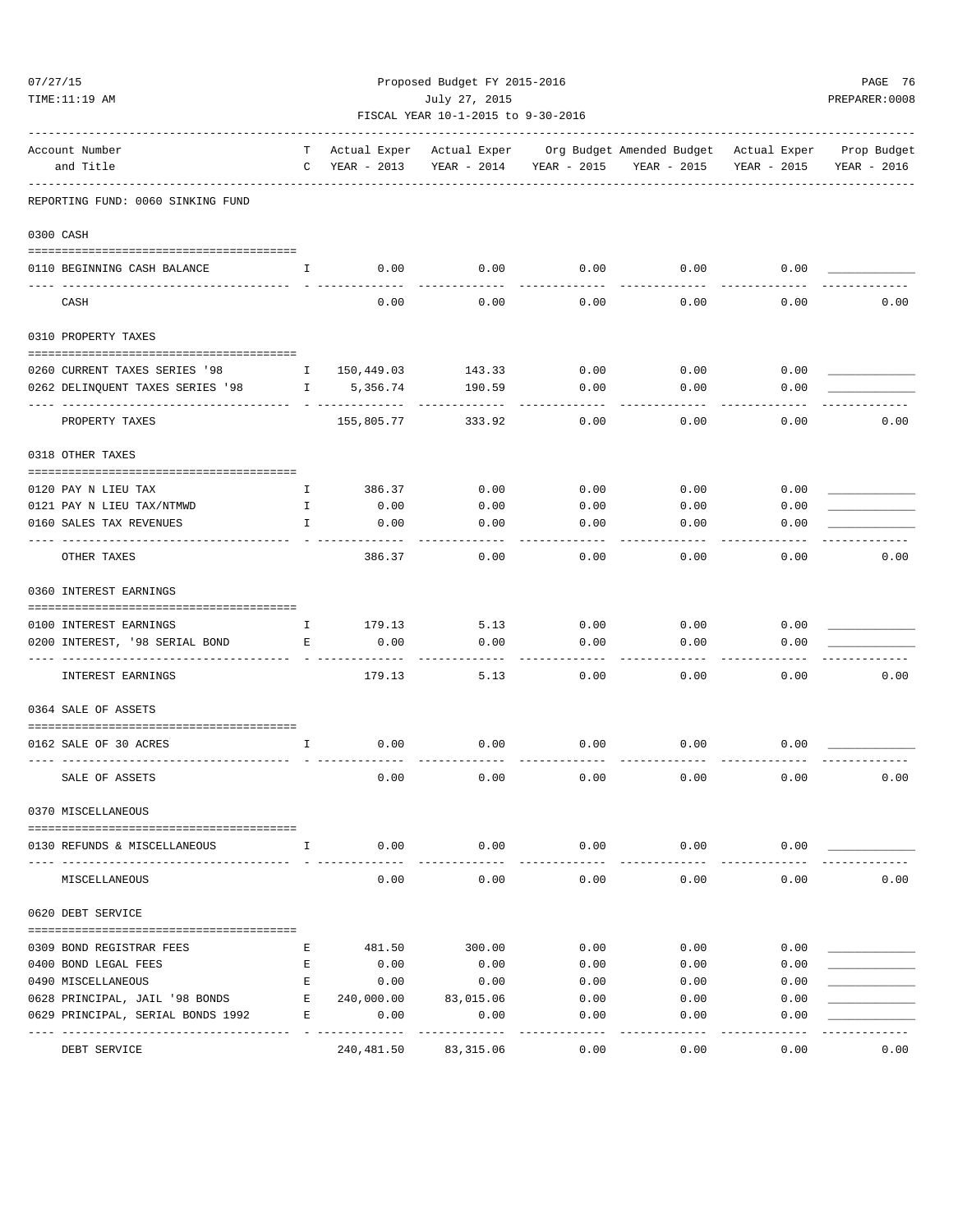| 07/27/15<br>Proposed Budget FY 2015-2016<br>TIME:11:19 AM<br>July 27, 2015<br>FISCAL YEAR 10-1-2015 to 9-30-2016 |        |                              |                      |              |                                                                                                                                     |              | PAGE 77<br>PREPARER: 0008 |
|------------------------------------------------------------------------------------------------------------------|--------|------------------------------|----------------------|--------------|-------------------------------------------------------------------------------------------------------------------------------------|--------------|---------------------------|
| Account Number<br>and Title                                                                                      |        |                              |                      |              | T Actual Exper Actual Exper Org Budget Amended Budget Actual Exper Prop Budget<br>C YEAR - 2013 YEAR - 2014 YEAR - 2015 YEAR - 2015 | YEAR - 2015  | YEAR - 2016               |
| REPORTING FUND: 0060 SINKING FUND                                                                                |        |                              |                      |              |                                                                                                                                     |              |                           |
| 0660 DEBT SERVICE                                                                                                |        |                              |                      |              |                                                                                                                                     |              |                           |
| 0668 INTEREST JAIL'98 BONDS<br>0669 INTEREST, SERIAL BONDS                                                       | $\,$ E | E 60,987.50 8,782.82<br>0.00 | 0.00                 | 0.00<br>0.00 | 0.00<br>0.00                                                                                                                        | 0.00<br>0.00 |                           |
| -------------------------------<br>DEBT SERVICE                                                                  |        |                              | 60,987.50 8,782.82   | 0.00         | 0.00                                                                                                                                | 0.00         | 0.00                      |
| SINKING FUND                                                                                                     |        |                              |                      |              |                                                                                                                                     |              |                           |
| Income Totals                                                                                                    |        |                              | 156,371.27 339.05    | 0.00         | 0.00                                                                                                                                | 0.00         | 0.00                      |
| Expense Totals                                                                                                   |        |                              | 301,469.00 92,097.88 | 0.00         | 0.00                                                                                                                                | 0.00         | 0.00                      |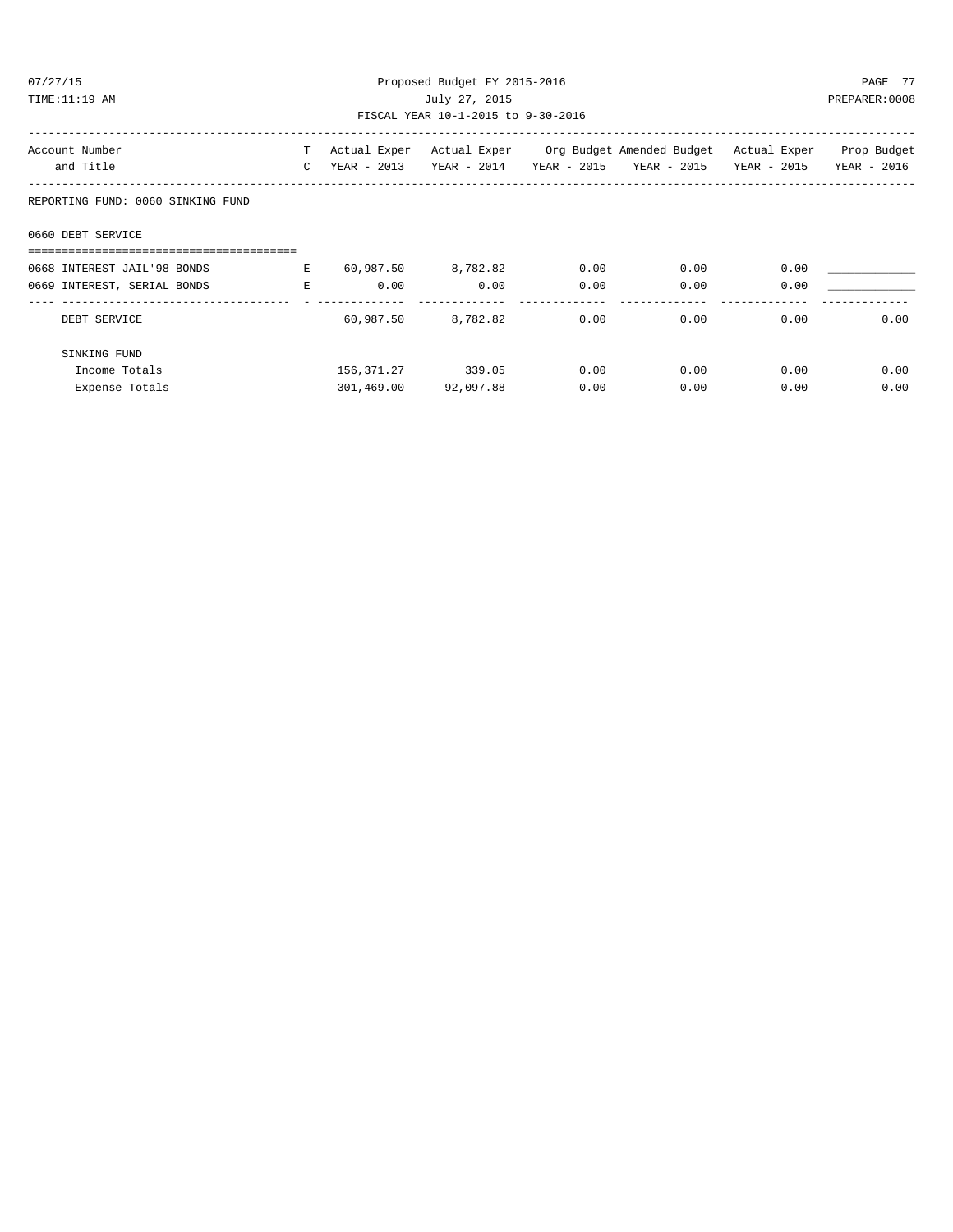| 07/27/15<br>TIME:11:19 AM                                      | Proposed Budget FY 2015-2016<br>July 27, 2015                            |          |                               |                    |                                                                              |              |             |  |
|----------------------------------------------------------------|--------------------------------------------------------------------------|----------|-------------------------------|--------------------|------------------------------------------------------------------------------|--------------|-------------|--|
|                                                                | FISCAL YEAR 10-1-2015 to 9-30-2016<br>---------------------------------- |          |                               |                    |                                                                              |              |             |  |
| Account Number                                                 | T                                                                        |          |                               |                    | Actual Exper Actual Exper Org Budget Amended Budget Actual Exper Prop Budget |              |             |  |
| and Title                                                      | $\mathbb{C}$                                                             |          |                               |                    | YEAR - 2013 YEAR - 2014 YEAR - 2015 YEAR - 2015 YEAR - 2015                  |              | YEAR - 2016 |  |
| REPORTING FUND: 0070 RIGHT OF WAY FUND                         |                                                                          |          |                               |                    |                                                                              |              |             |  |
| 0360 INTEREST EARNINGS                                         |                                                                          |          |                               |                    |                                                                              |              |             |  |
|                                                                |                                                                          |          |                               |                    |                                                                              |              |             |  |
| 0100 INTEREST EARNINGS                                         | $\mathbf{I}$                                                             | -------- | 146.90 61.89<br>------------- | 0.00<br>---------- | 0.00                                                                         | 55.29        |             |  |
| INTEREST EARNINGS                                              |                                                                          | 146.90   | 61.89                         | 0.00               | 0.00                                                                         | 55.29        | 0.00        |  |
| 0622 RIGHT OF WAY                                              |                                                                          |          |                               |                    |                                                                              |              |             |  |
|                                                                |                                                                          |          |                               |                    |                                                                              |              |             |  |
| 0399 CLAIM SETTLEMENTS                                         | E.                                                                       | 0.00     | 0.00                          | 0.00               | 0.00                                                                         | 0.00         |             |  |
| 0426 APPRAISAL FEES                                            | Е                                                                        | 0.00     | 0.00                          | 0.00               | 0.00                                                                         | 0.00         |             |  |
| 0429 MOVE ELECTRICAL LINES                                     | E.                                                                       | 0.00     | 0.00                          | 0.00               | 0.00                                                                         | 0.00         |             |  |
| 0449 CONTRACT EXPENSES FOR FM87 R.O.W. E                       |                                                                          | 0.00     | 0.00                          | 0.00               | 0.00                                                                         | 0.00         |             |  |
| RIGHT OF WAY                                                   |                                                                          | 0.00     | 0.00                          | 0.00               | 0.00                                                                         | 0.00         | 0.00        |  |
| 0629 RIGHT OF WAY                                              |                                                                          |          |                               |                    |                                                                              |              |             |  |
|                                                                |                                                                          |          |                               |                    |                                                                              |              |             |  |
| 0500 RIGHT OF WAY PUR HWY #82<br>$\mathbf{E}$ and $\mathbf{E}$ |                                                                          | 0.00     | 0.00                          |                    | $0.00$ 0.00                                                                  | 0.00         |             |  |
| 0501 RIGHT OF WAY PURCHASE FM #87 E                            |                                                                          | 0.00     | 0.00                          | 0.00               | 0.00                                                                         | 0.00         |             |  |
| RIGHT OF WAY                                                   |                                                                          | 0.00     | 0.00                          | 0.00               | 0.00                                                                         | 0.00         | 0.00        |  |
| RIGHT OF WAY FUND                                              |                                                                          |          |                               |                    |                                                                              |              |             |  |
| Income Totals                                                  |                                                                          |          | 146.90 61.89                  | 0.00               |                                                                              | $0.00$ 55.29 | 0.00        |  |
| Expense Totals                                                 |                                                                          | 0.00     | 0.00                          | 0.00               | 0.00                                                                         | 0.00         | 0.00        |  |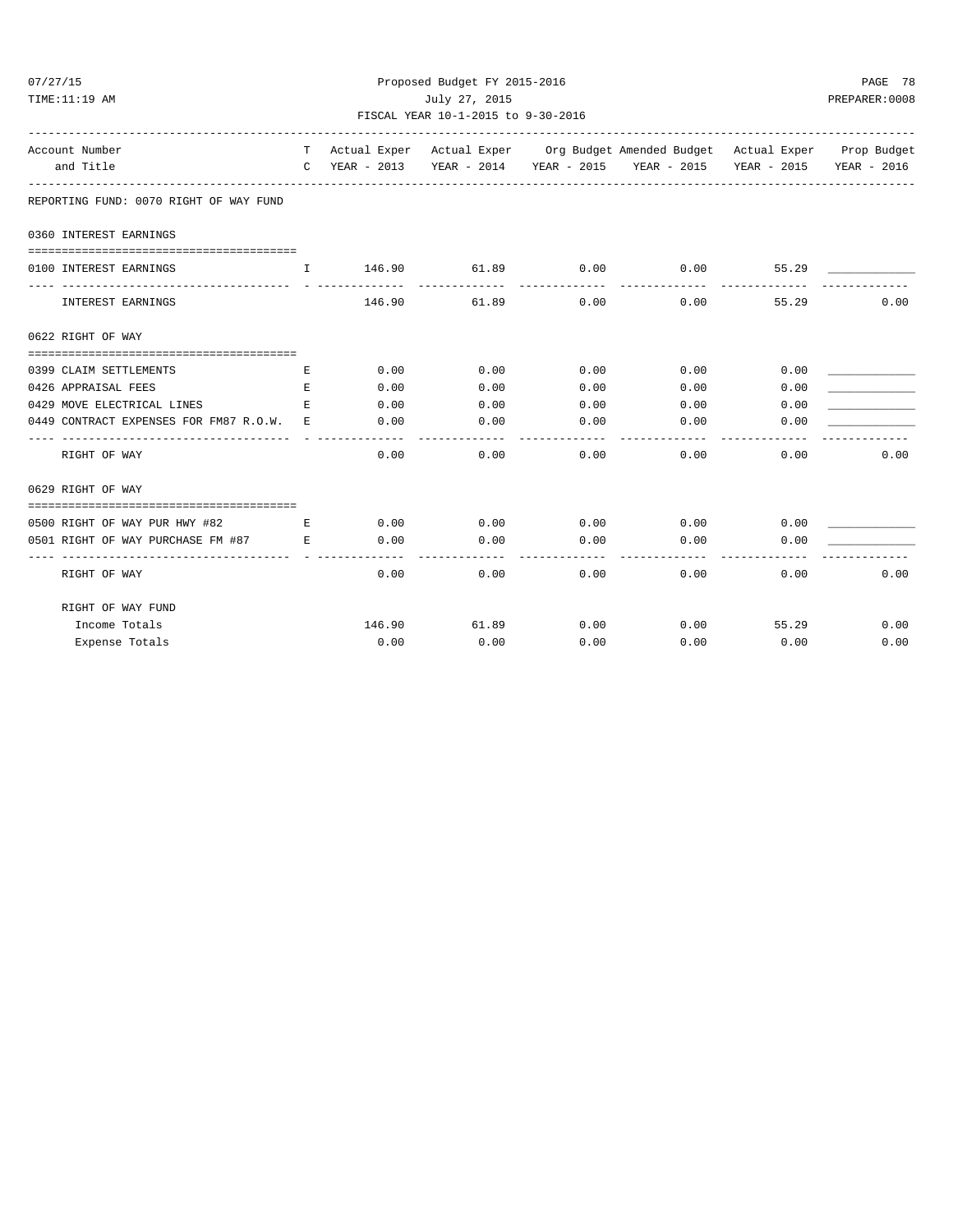| 07/27/15<br>TIME:11:19 AM                                             | Proposed Budget FY 2015-2016<br>July 27, 2015<br>FISCAL YEAR 10-1-2015 to 9-30-2016 |                   |                                                                                                                                                             |      |                 |                     |      |
|-----------------------------------------------------------------------|-------------------------------------------------------------------------------------|-------------------|-------------------------------------------------------------------------------------------------------------------------------------------------------------|------|-----------------|---------------------|------|
| Account Number<br>and Title                                           |                                                                                     |                   | T Actual Exper Actual Exper Org Budget Amended Budget Actual Exper Prop Budget<br>C YEAR - 2013 YEAR - 2014 YEAR - 2015 YEAR - 2015 YEAR - 2015 YEAR - 2016 |      |                 |                     |      |
| REPORTING FUND: 0087 JUVENILE PROBATION                               |                                                                                     |                   |                                                                                                                                                             |      |                 |                     |      |
| 0340 FEES OF OFFICE                                                   |                                                                                     |                   |                                                                                                                                                             |      |                 |                     |      |
|                                                                       |                                                                                     |                   |                                                                                                                                                             |      |                 |                     |      |
| 0575 JUVENILE PROBATION FEES<br>$\mathbf{I}$ . The state $\mathbf{I}$ |                                                                                     |                   | 2, 164.50 11, 520.91                                                                                                                                        | 0.00 | 0.00            | 1,295.50            |      |
| 0576 JUVENILE PROBATION RESTITUTION I                                 |                                                                                     | 1,324.24 1,632.00 |                                                                                                                                                             | 0.00 | 0.00            | 2,690.71            |      |
| 0577 JUVENILE PROBATION COURT COSTS I                                 |                                                                                     | 3,463.25 794.00   |                                                                                                                                                             | 0.00 | $0.00$ 1,596.00 |                     |      |
| 0578 FEES RECEIVED FOR OTHER COUNTIES                                 | $\mathbf{T}$                                                                        |                   |                                                                                                                                                             | 0.00 | 0.00            | 60.00<br>---------- |      |
| FEES OF OFFICE                                                        |                                                                                     |                   | 6,951.99 13,946.91 0.00                                                                                                                                     |      | 0.00            | 5,642.21            | 0.00 |
| 0575 JUVENILE PROBATION                                               |                                                                                     |                   |                                                                                                                                                             |      |                 |                     |      |
|                                                                       |                                                                                     |                   |                                                                                                                                                             |      |                 |                     |      |
| 0310 OFFICE SUPP./MISC.                                               | E                                                                                   |                   | 1,401.40 1,714.94                                                                                                                                           | 0.00 | 0.00            | 1,211.33            |      |
| 0319 RESTITUTION                                                      | E                                                                                   | 1,356.24          | 1,632.00                                                                                                                                                    | 0.00 | 0.00            | 1,940.71            |      |
| 0320 COURT COSTS                                                      | E.                                                                                  |                   | 3,483.25 7,417.60                                                                                                                                           | 0.00 |                 | $0.00$ 1,596.00     |      |
| 0321 REIMBURSEMENT OF FEES FOR OTHER COU E                            |                                                                                     |                   |                                                                                                                                                             | 0.00 | 0.00            | 60.00               |      |
| 0353 COMPUTER EXPENSE                                                 | E                                                                                   | 0.00              | 0.00                                                                                                                                                        | 0.00 | 0.00            | 0.00                |      |
| 0416 STRUCTURAL FAMILY THERAPY                                        | E                                                                                   |                   |                                                                                                                                                             | 0.00 |                 | $0.00$ 2,500.00     |      |
| 0427 TRAVEL AND TRAINING                                              | E.                                                                                  | 632.47            | 0.00                                                                                                                                                        | 0.00 | 0.00            | 0.00                |      |
| JUVENILE PROBATION                                                    |                                                                                     |                   | 6,873.36 10,764.54                                                                                                                                          | 0.00 |                 | $0.00$ $7.308.04$   | 0.00 |
| JUVENILE PROBATION                                                    |                                                                                     |                   |                                                                                                                                                             |      |                 |                     |      |
| Income Totals                                                         |                                                                                     |                   | $6,951.99$ $13,946.91$ $0.00$ $0.00$ $5,642.21$                                                                                                             |      |                 |                     | 0.00 |
| Expense Totals                                                        |                                                                                     | 6,873.36          | 10,764.54                                                                                                                                                   | 0.00 | 0.00            | 7,308.04            | 0.00 |

Expense Totals 6,873.36 10,764.54 0.00 0.00 7,308.04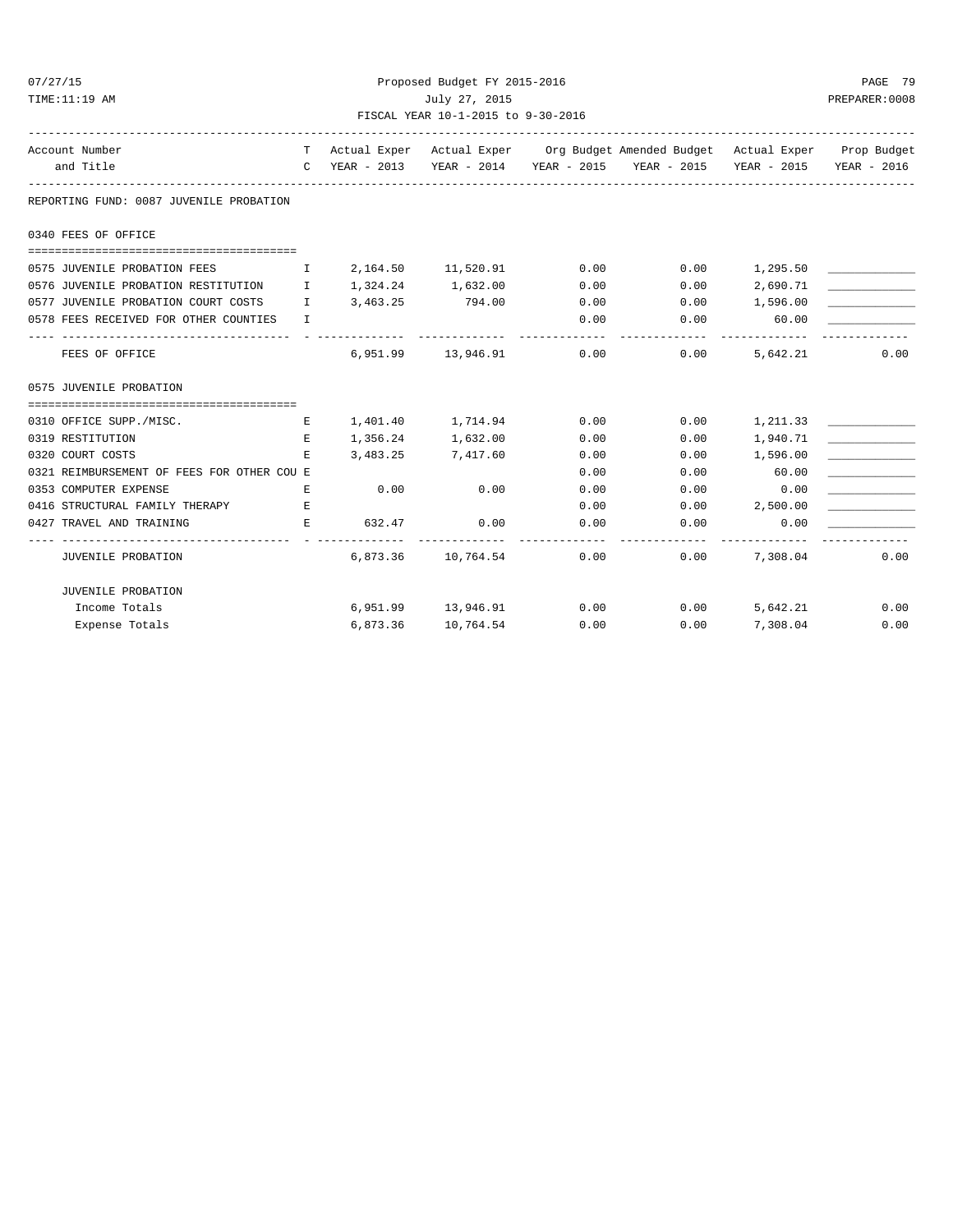| 07/27/15                                          |              |                             | Proposed Budget FY 2015-2016       |                              |                                             |                             | PAGE 80        |
|---------------------------------------------------|--------------|-----------------------------|------------------------------------|------------------------------|---------------------------------------------|-----------------------------|----------------|
| TIME:11:19 AM                                     |              |                             | July 27, 2015                      |                              |                                             |                             | PREPARER: 0008 |
|                                                   |              |                             | FISCAL YEAR 10-1-2015 to 9-30-2016 |                              |                                             |                             |                |
| Account Number                                    |              | T Actual Exper Actual Exper |                                    |                              | Org Budget Amended Budget Actual Exper      |                             | Prop Budget    |
| and Title                                         | C            | YEAR - 2013                 | YEAR - 2014                        | YEAR - 2015                  | YEAR - 2015                                 | YEAR - 2015                 | YEAR - 2016    |
| REPORTING FUND: 0089 TEXAS JUVENILE JUSTICE DEPT. |              |                             |                                    |                              |                                             |                             |                |
| 0330 GRANTS                                       |              |                             |                                    |                              |                                             |                             |                |
| 0901 TJJD-A-14-074 GRANT                          | Ι.           | 233,846.00                  | 231,796.00                         | 220,498.00                   | 220,498.00                                  | 165,375.00                  |                |
| 0906 TJJD-N-14-074 GRANT                          | $\mathbb{I}$ | 4,259.00                    | 20,298.34                          | 20,298.34                    | 20,298.34                                   | 15,228.00                   |                |
| 0908 STRUCTURAL FAM. THER. GRANT OOG              | $\mathbf{I}$ | 0.00                        | 25,000.00                          | 0.00                         | 35,000.00                                   | 35,000.00                   |                |
| 0913 TJJD-C-14-074 GRANT                          | Ι.           | 15,692.00                   | 15,692.00                          | 15,692.00                    | 15,692.00                                   | 11,772.00                   |                |
| GRANTS                                            |              | 253,797.00                  | ------------<br>292,786.34         | --------------<br>256,488.34 | -------------<br>291,488.34                 | -------------<br>227,375.00 | 0.00           |
|                                                   |              |                             |                                    |                              |                                             |                             |                |
| 0360 INTEREST INCOME                              |              |                             |                                    |                              |                                             |                             |                |
| 0189 INTEREST INCOME                              | I.           | 39.47                       | 6.95                               | 0.00                         | 0.00                                        | 5.72                        |                |
| ---- ------------<br>INTEREST INCOME              |              | 39.47                       | 6.95                               | 0.00                         | 0.00                                        | 5.72                        | 0.00           |
| 0370 MISCELLANEOUS                                |              |                             |                                    |                              |                                             |                             |                |
|                                                   |              |                             |                                    |                              |                                             |                             |                |
| 0130 REFUNDS & MISCELLANEOUS                      | $\mathbf{I}$ | 0.00                        | 0.00                               | 0.00                         | 0.00                                        | 0.00                        |                |
| 0995 LOCAL FUNDING                                | I.           |                             | 0.00                               | 120,000.00                   | 120,000.00                                  | 120,000.00                  |                |
| MISCELLANEOUS                                     |              | 0.00                        | 0.00                               | 120,000.00                   | 120,000.00                                  | 120,000.00                  | 0.00           |
| 0575 JUVENILE PROBATION TJJD-A-074                |              |                             |                                    |                              |                                             |                             |                |
| 0102 SALARY APPOINTED OFFICIAL                    | Е            | 52,727.82                   | 56,728.20                          | 58,295.63                    | 58,295.63                                   | 42,600.66                   |                |
| 0103 SALARY COMM. CORR. OFFICER                   | Е            | 64,016.50                   | 68,904.98                          | 70,808.71                    | 70,808.71                                   | 51,735.90                   |                |
| 0105 SECRETARY/OFFICE MANAGER                     | E            | 671.66                      | 0.00                               | 0.00                         | 0.00                                        | 0.00                        |                |
| 0201 SOCIAL SECURITY TAX                          | Е            | 7,271.31                    | 7,789.32                           | 8,004.47                     | 8,004.47                                    | 5,848.79                    |                |
| 0202 GROUP HEALTH INSURANCE                       | Е            | 22,504.64                   | 23,701.50                          | 24,990.00                    | 24,990.00                                   | 18,624.06                   |                |
| 0203 RETIREMENT                                   | E            | 12,267.22                   | 13,880.00                          | 14,218.95                    | 14,218.95                                   | 10,404.93                   |                |
| 0204 WORKERS' COMPENSATION                        | E            | 320.65                      | 288.30                             | 309.85                       | 605.00                                      | 605.00                      |                |
| 0205 MEDICARE TAX                                 | E            | 1,700.64                    | 1,821.60                           | 1,872.02                     | 1,872.02                                    | 1,367.87                    |                |
| 0310 OPERATING EXPENSES                           | Е            | 15,849.25                   | 12,919.93                          | 13,225.00                    | 12,929.85                                   | 7,105.57                    |                |
| 0414 NON-RESIDENTIAL SERVICES                     | Е            | 14,819.50                   | 2,850.00                           | 0.00                         | 0.00                                        | 0.00                        |                |
| 0415 RESIDENTIAL SERVICES                         | Е            | 27,345.00                   | 14,801.93                          | 15,773.37                    | 15,773.37                                   | 6,945.00                    |                |
| 0416 STRUCTURAL FAMILY THERAPY 2011               | E            | 30,000.00                   |                                    |                              |                                             |                             |                |
| 0427 TRAVEL AND TRAINING                          | Е            | 8,139.35                    |                                    | 8,418.97 13,000.00           | 13,000.00                                   | 6,680.29                    |                |
| 0469 UNEXPENDED FUNDS                             | E            | 8,204.58                    | 7,872.65                           | 0.00                         | 0.00                                        | 0.00                        |                |
| JUVENILE PROBATION TJJD-A-074                     |              | 265,838.12                  | 219,977.38                         | 220,498.00                   | -------------<br>220,498.00                 | -----------<br>151,918.07   | 0.00           |
| 0578 TJJD-N                                       |              |                             |                                    |                              |                                             |                             |                |
|                                                   |              |                             |                                    |                              |                                             |                             |                |
| 0414 NON-RESIDENTIAL                              | Е            |                             |                                    |                              | $0.00$ 5,413.70 10,902.36 7,798.34 4,539.00 |                             |                |
| 0415 RESIDENTIAL                                  | Е            |                             | $313.00 - 10,584.98$               | 9,395.98                     | 0.00                                        | 0.00                        |                |
| 0416 STRUCTURAL FAMILY THERAPY                    | E            |                             |                                    | 0.00                         |                                             | 12,500.00 12,500.00         |                |
| 0469 UNEXPENDED FUNDS                             | E            |                             | 5,489.26                           | 0.00                         | 0.00                                        | 0.00                        |                |
| TJJD-N                                            |              | $313.00 -$                  | 21,487.94                          | -----------<br>20,298.34     | ----------<br>20,298.34                     | ----------<br>17,039.00     | 0.00           |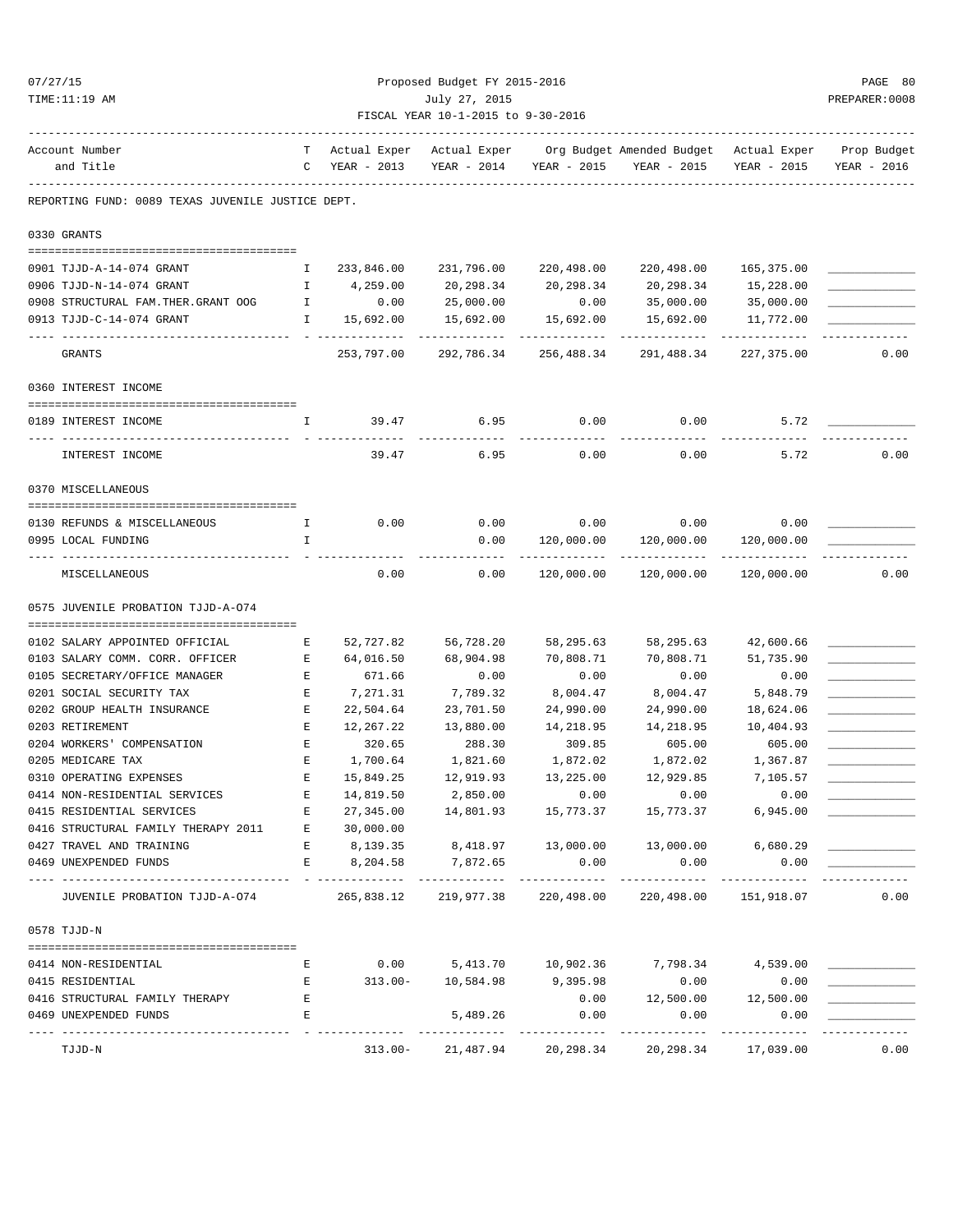| 07/27/15                                          |                                                                                                |              | Proposed Budget FY 2015-2016       |             |                                        |             | PAGE 81     |  |
|---------------------------------------------------|------------------------------------------------------------------------------------------------|--------------|------------------------------------|-------------|----------------------------------------|-------------|-------------|--|
| TIME:11:19 AM                                     | July 27, 2015                                                                                  |              |                                    |             |                                        |             |             |  |
|                                                   |                                                                                                |              | FISCAL YEAR 10-1-2015 to 9-30-2016 |             |                                        |             |             |  |
| Account Number                                    |                                                                                                | Actual Exper | Actual Exper                       |             | Org Budget Amended Budget Actual Exper |             | Prop Budget |  |
| and Title                                         | C                                                                                              | YEAR - 2013  | YEAR - 2014                        | YEAR - 2015 | YEAR - 2015                            | YEAR - 2015 | YEAR - 2016 |  |
| REPORTING FUND: 0089 TEXAS JUVENILE JUSTICE DEPT. |                                                                                                |              |                                    |             |                                        |             |             |  |
| 0581 STRUCTURAL FAMILY THERAPY                    |                                                                                                |              |                                    |             |                                        |             |             |  |
| 0416 STRUCTURAL FAMILY THERAPY                    | Е                                                                                              |              | 38,307.56                          | 0.00        | 35,000.00                              | 35,000.00   |             |  |
| STRUCTURAL FAMILY THERAPY                         |                                                                                                | 0.00         | 38,307.56                          | 0.00        | 35,000.00                              | 35,000.00   | 0.00        |  |
| 0586 TJJD-C                                       |                                                                                                |              |                                    |             |                                        |             |             |  |
| 0414 NON-RESIDENTIAL SERVICES                     | Е                                                                                              | 0.00         | 0.00                               | 0.00        | 0.00                                   | 0.00        |             |  |
| 0415 RESIDENTIAL                                  | $\mathbf{E}% _{t}\left  \mathbf{1}\right\rangle =\mathbf{1}_{t}\left  \mathbf{1}\right\rangle$ | 15,692.00    | 15, 132. 20                        | 15,692.00   | 15,692.00                              | 15,692.00   |             |  |
| 0469 UNEXPENDED FUNDS                             | E                                                                                              | 0.00         | 559.80                             | 0.00        | 0.00                                   | 0.00        |             |  |
| TJJD-C                                            |                                                                                                | 15,692.00    | 15,692.00                          | 15,692.00   | 15,692.00                              | 15,692.00   | 0.00        |  |
| 0588 INTEREST INCOME EXPENSE                      |                                                                                                |              |                                    |             |                                        |             |             |  |
|                                                   |                                                                                                |              |                                    |             |                                        |             |             |  |
| 0105 SECRETARY/OFFICE MANAGER                     | Е                                                                                              | 1,600.76     | 23,944.77                          | 0.00        | 0.00                                   | 0.00        |             |  |
| 0201 SOCIAL SECURITY TAX                          | Е                                                                                              | 99.24        | 1,484.48                           | 0.00        | 0.00                                   | 0.00        |             |  |
| 0202 GROUP HEALTH INSURANCE                       | E                                                                                              | 491.64       | 5,899.68                           | 0.00        | 0.00                                   | 0.00        |             |  |
| 0203 RETIREMENT                                   | E                                                                                              | 168.72       | 2,639.51                           | 0.00        | 0.00                                   | 0.00        |             |  |
| 0204 WORKERS COMPENSATION                         | $\mathbf{E}% _{0}$                                                                             | 0.00         | 191.46                             | 0.00        | 0.00                                   | 0.00        |             |  |
| 0205 MEDICARE TAX                                 | E                                                                                              | 23.20        | 347.12                             | 0.00        | 0.00                                   | 0.00        |             |  |
| 0310 OFFICE SUPPLIES                              | E                                                                                              | 0.00         | 0.00                               | 0.00        | 0.00                                   | 0.00        |             |  |
| 0574 COMPUTER EQUIPMENT                           | E                                                                                              | 0.00         | 0.00                               | 0.00        | 0.00                                   | 0.00        |             |  |
| INTEREST INCOME EXPENSE                           |                                                                                                | 2,383.56     | 34,507.02                          | 0.00        | 0.00                                   | 0.00        | 0.00        |  |
| 0995 JUVENILE DETENTION CENTER                    |                                                                                                |              |                                    |             |                                        |             |             |  |
| 0408 DETENTION OPERATING COST                     | Е                                                                                              |              | 0.00                               | 120,000.00  | 120,000.00                             | 80,046.56   |             |  |
| JUVENILE DETENTION CENTER                         |                                                                                                | 0.00         | 0.00                               | 120,000.00  | 120,000.00                             | 80,046.56   | 0.00        |  |
| TEXAS JUVENILE JUSTICE DEPT.                      |                                                                                                |              |                                    |             |                                        |             |             |  |
| Income Totals                                     |                                                                                                | 253,836.47   | 292,793.29                         | 376,488.34  | 411,488.34                             | 347,380.72  | 0.00        |  |
| Expense Totals                                    |                                                                                                | 283,600.68   | 329,971.90                         | 376,488.34  | 411, 488.34                            | 299,695.63  | 0.00        |  |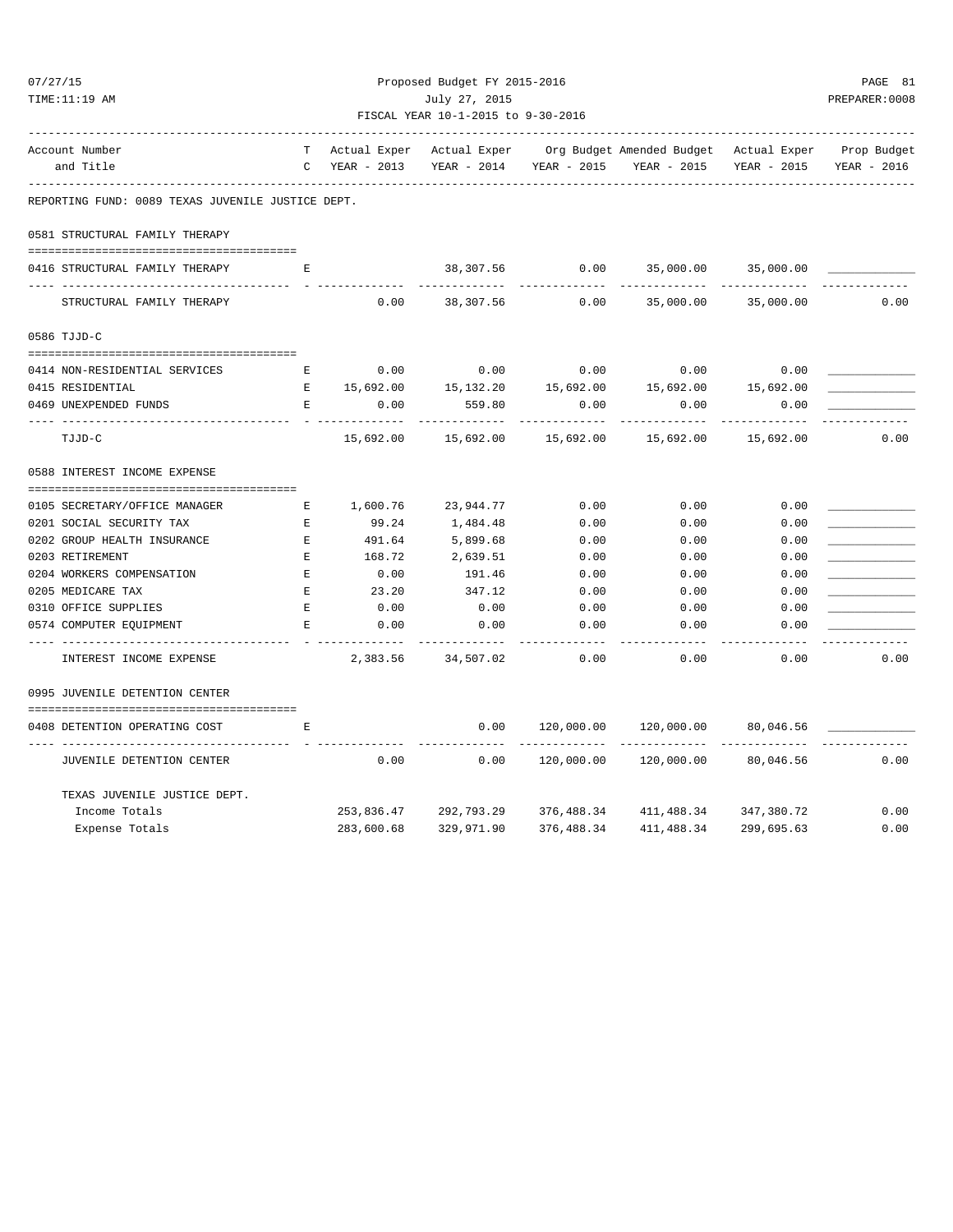| 07/27/15                                         | Proposed Budget FY 2015-2016 |                                                                       |                     |               |                                                                                |                      |                   |  |  |  |
|--------------------------------------------------|------------------------------|-----------------------------------------------------------------------|---------------------|---------------|--------------------------------------------------------------------------------|----------------------|-------------------|--|--|--|
| TIME:11:19 AM<br>July 27, 2015<br>PREPARER: 0008 |                              |                                                                       |                     |               |                                                                                |                      |                   |  |  |  |
|                                                  |                              | FISCAL YEAR 10-1-2015 to 9-30-2016<br>------------------------------- |                     |               |                                                                                |                      |                   |  |  |  |
| Account Number                                   |                              |                                                                       |                     |               | T Actual Exper Actual Exper Org Budget Amended Budget Actual Exper Prop Budget |                      |                   |  |  |  |
| and Title                                        |                              |                                                                       |                     |               | C YEAR - 2013 YEAR - 2014 YEAR - 2015 YEAR - 2015 YEAR - 2015                  |                      | YEAR - 2016       |  |  |  |
| REPORTING FUND: 0092 STATZER FUND                |                              |                                                                       |                     |               |                                                                                |                      |                   |  |  |  |
| 0360 INTEREST EARNINGS                           |                              |                                                                       |                     |               |                                                                                |                      |                   |  |  |  |
| 0100 INTEREST EARNINGS                           | $\mathbf{I}$                 | 42.07                                                                 | 15.60               |               | 50.00 50.00 14.14                                                              |                      | 50.00             |  |  |  |
| 0350 GOV. COMMODITY PROG. ASCS I                 |                              | 0.00                                                                  | 0.00                | 0.00          | 0.00                                                                           | 0.00                 |                   |  |  |  |
| INTEREST EARNINGS                                |                              | 42.07                                                                 | 15.60               | 50.00         | 50.00                                                                          | 14.14                | 50.00             |  |  |  |
| 0370 RENT                                        |                              |                                                                       |                     |               |                                                                                |                      |                   |  |  |  |
|                                                  |                              |                                                                       |                     |               |                                                                                |                      |                   |  |  |  |
| 0100 RENT                                        | I.                           |                                                                       | 560.00 560.00       | 0.00          |                                                                                | $0.00$ 560.00        | 560.00            |  |  |  |
| 0130 REFUNDS & MISCELLANEOUS I                   |                              | 0.00<br>---------                                                     | 0.00<br>----------- | 560.00        | 560.00<br>-----------                                                          | 0.00<br>------------ |                   |  |  |  |
| RENT                                             |                              | 560.00                                                                | 560.00              | 560.00        | 560.00                                                                         | 560.00               | 560.00            |  |  |  |
| 0700 STATZER FARM                                |                              |                                                                       |                     |               |                                                                                |                      |                   |  |  |  |
|                                                  |                              |                                                                       |                     |               |                                                                                |                      |                   |  |  |  |
| 0310 OFFICE SUPPLIES                             | E.                           | 0.00                                                                  | 0.00                | 0.00          | 0.00                                                                           | 0.00                 |                   |  |  |  |
| 0430 BIDS AND NOTICES                            | Е                            | 0.00                                                                  | 0.00                | 110.00        | 110.00                                                                         | 0.00                 | 110.00            |  |  |  |
| 0484 APPRAISALS                                  | E                            | 0.00                                                                  | 0.00                | 0.00          | 0.00                                                                           | 0.00                 |                   |  |  |  |
| 0490 LITERACY COUNCIL DONATION                   | E                            | 500.00                                                                | 500.00              | 500.00        | 500.00                                                                         | 500.00               | 500.00<br>------- |  |  |  |
| STATZER FARM                                     |                              | 500.00                                                                | 500.00              | 610.00        | 610.00                                                                         | 500.00               | 610.00            |  |  |  |
| STATZER FUND                                     |                              |                                                                       |                     |               |                                                                                |                      |                   |  |  |  |
| Income Totals                                    |                              | 602.07                                                                |                     | 575.60 610.00 | 610.00                                                                         |                      | 574.14 610.00     |  |  |  |
| Expense Totals                                   |                              | 500.00                                                                | 500.00              | 610.00        | 610.00                                                                         | 500.00               | 610.00            |  |  |  |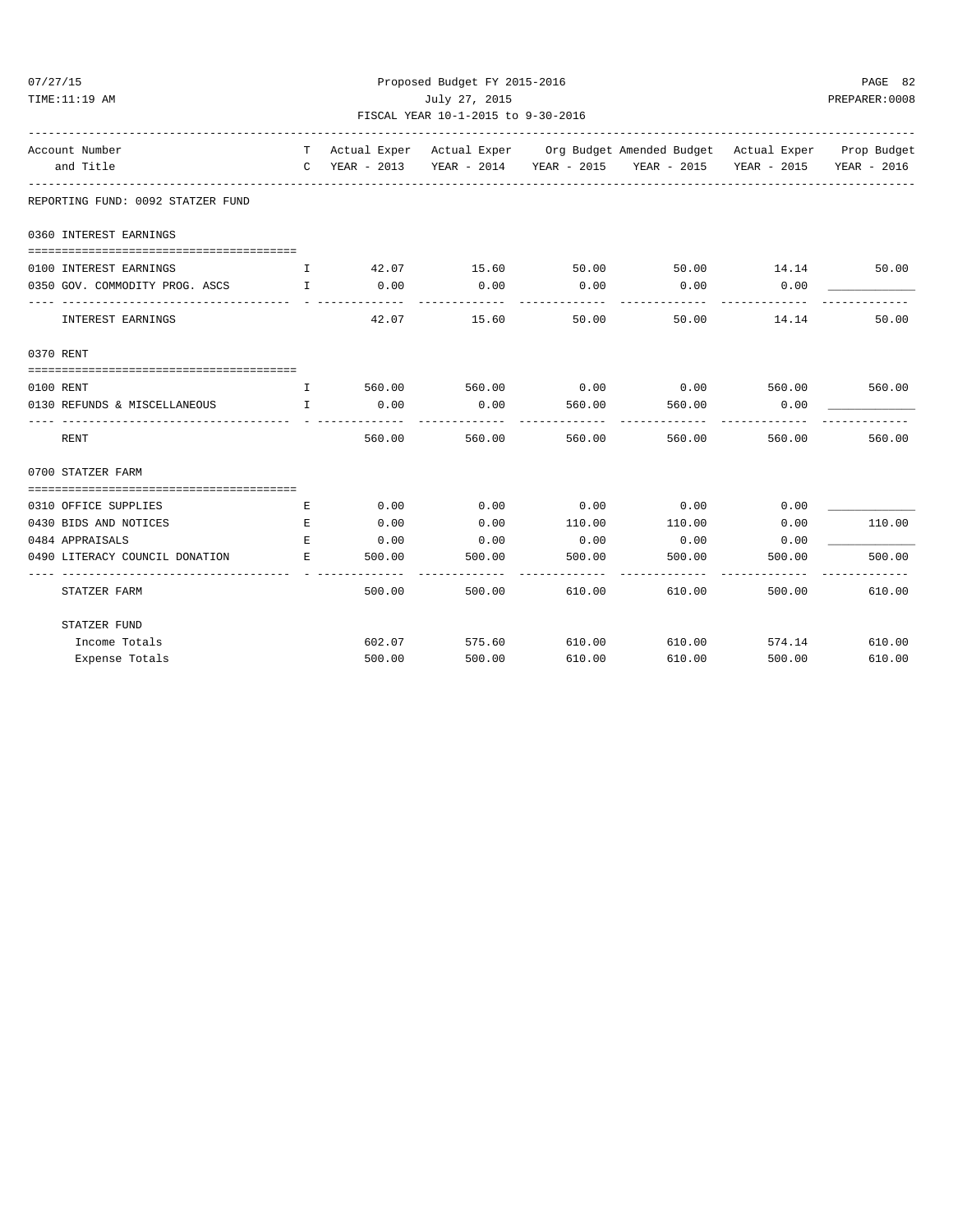| 07/27/15<br>TIME:11:19 AM                                    |   |      | Proposed Budget FY 2015-2016<br>July 27, 2015<br>FISCAL YEAR 10-1-2015 to 9-30-2016 |                            |                                                                                                                                                             |               |                           |  |  |
|--------------------------------------------------------------|---|------|-------------------------------------------------------------------------------------|----------------------------|-------------------------------------------------------------------------------------------------------------------------------------------------------------|---------------|---------------------------|--|--|
| Account Number<br>and Title                                  |   |      |                                                                                     |                            | T Actual Exper Actual Exper Org Budget Amended Budget Actual Exper Prop Budget<br>C YEAR - 2013 YEAR - 2014 YEAR - 2015 YEAR - 2015 YEAR - 2015 YEAR - 2016 |               |                           |  |  |
| REPORTING FUND: 0093 TX. COMM. DEVELOPMENT PGM               |   |      |                                                                                     |                            |                                                                                                                                                             |               |                           |  |  |
| 0330 GRANT INCOME                                            |   |      |                                                                                     |                            |                                                                                                                                                             |               |                           |  |  |
| 0909 GRANT #713169 RANDOLPH<br>$\mathbf{I}$ and $\mathbf{I}$ |   |      |                                                                                     |                            | $4,000.00$ $196,000.00$ $196,000.00$ $3,000.00$ $193,000.00$                                                                                                |               |                           |  |  |
| GRANT INCOME                                                 |   | 0.00 |                                                                                     |                            | 4,000.00  196,000.00  196,000.00  3,000.00  193,000.00                                                                                                      |               |                           |  |  |
| 0370 REFUNDS & MISCELLANEOUS                                 |   |      |                                                                                     |                            |                                                                                                                                                             |               |                           |  |  |
| 0130 REFUNDS & MISCELLANEOUS<br>$\mathbf{T}$                 |   |      | $0.00$ 100.00 0.00                                                                  |                            | 0.00                                                                                                                                                        | 0.00          |                           |  |  |
| REFUNDS & MISCELLANEOUS                                      |   | 0.00 | -------------<br>100.00                                                             | -------------<br>0.00      | 0.00                                                                                                                                                        | 0.00          | 0.00                      |  |  |
| 0909 GRANT #713169 RANDOLPH                                  |   |      |                                                                                     |                            |                                                                                                                                                             |               |                           |  |  |
|                                                              |   |      |                                                                                     |                            |                                                                                                                                                             |               |                           |  |  |
| 0414 GRANT ADMINISTRATION                                    | Е |      |                                                                                     |                            | 4,025.00  16,000.00  16,000.00  3,000.00  13,000.00                                                                                                         |               |                           |  |  |
| 0415 CONSTRUCTION EXPENSE                                    | Е |      |                                                                                     |                            | $0.00$ $140,000.00$ $140,000.00$ $0.00$ $140,000.00$                                                                                                        |               |                           |  |  |
| 0416 ENGINEERING<br>----------------------------             | E |      | 0.00                                                                                | 40,000.00<br>------------- | 40,000.00<br>. <u>.</u> .                                                                                                                                   | 0.00          | 40,000.00<br>------------ |  |  |
| GRANT #713169 RANDOLPH                                       |   | 0.00 |                                                                                     |                            | 4,025.00  196,000.00  196,000.00  3,000.00  193,000.00                                                                                                      | ------------- |                           |  |  |
| TX. COMM. DEVELOPMENT PGM                                    |   |      |                                                                                     |                            |                                                                                                                                                             |               |                           |  |  |
| Income Totals                                                |   |      |                                                                                     |                            | $0.00$ 4,100.00 196,000.00 196,000.00 3,000.00 193,000.00                                                                                                   |               |                           |  |  |
| Expense Totals                                               |   | 0.00 | 4,025.00                                                                            | 196,000.00                 | 196,000.00                                                                                                                                                  | 3,000.00      | 193,000.00                |  |  |